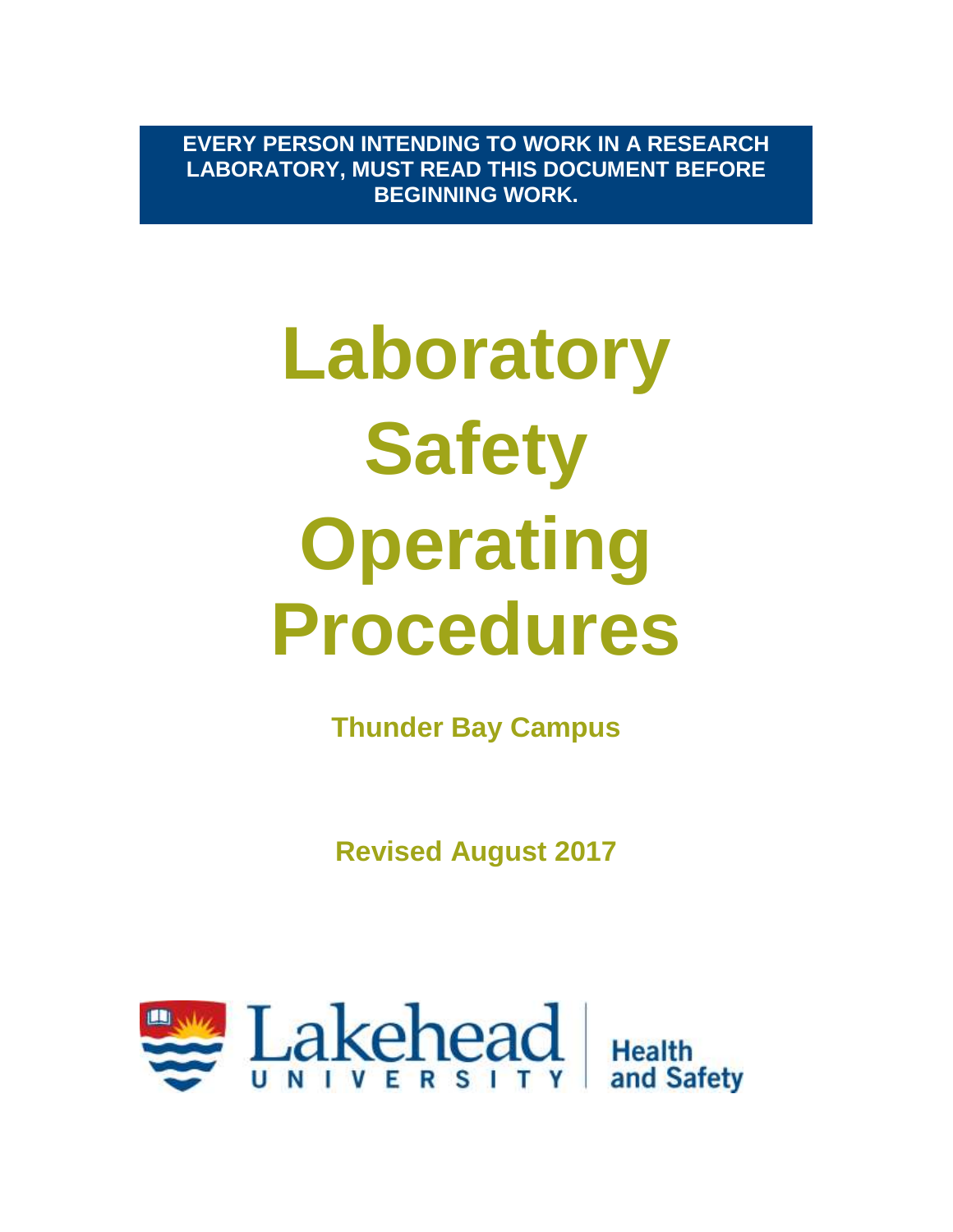# **Table of Contents**

| 1. |       |                                                                 |  |  |  |
|----|-------|-----------------------------------------------------------------|--|--|--|
|    | 1.1   |                                                                 |  |  |  |
| 2. |       |                                                                 |  |  |  |
| 3. |       |                                                                 |  |  |  |
|    | 3.1   |                                                                 |  |  |  |
| 4. |       |                                                                 |  |  |  |
|    | 4.1   |                                                                 |  |  |  |
|    | 4.2   | Summary of duties and responsibilities of Workplace Parties 6   |  |  |  |
|    | 4.3   |                                                                 |  |  |  |
| 5. |       |                                                                 |  |  |  |
|    | 5.1   |                                                                 |  |  |  |
|    | 5.1.1 |                                                                 |  |  |  |
|    | 5.2   |                                                                 |  |  |  |
|    | 5.2.1 |                                                                 |  |  |  |
| 6. |       |                                                                 |  |  |  |
|    | 6.1   |                                                                 |  |  |  |
|    | 6.2   |                                                                 |  |  |  |
|    | 6.2.1 |                                                                 |  |  |  |
|    | 6.3   |                                                                 |  |  |  |
|    | 6.4   |                                                                 |  |  |  |
|    | 6.4.1 |                                                                 |  |  |  |
|    | 6.4.2 |                                                                 |  |  |  |
|    | 6.5   |                                                                 |  |  |  |
|    | 6.5.1 |                                                                 |  |  |  |
|    | 6.5.2 |                                                                 |  |  |  |
|    | 6.5.3 |                                                                 |  |  |  |
|    | 6.6   |                                                                 |  |  |  |
|    | 6.7   | Emergency procedures for exposure to blood or body fluids  21   |  |  |  |
| 7. |       |                                                                 |  |  |  |
|    | 7.1   |                                                                 |  |  |  |
|    | 7.2   |                                                                 |  |  |  |
|    | 7.3   |                                                                 |  |  |  |
|    | 7.4   | Standard Microbiological Practices and Operating Procedures  28 |  |  |  |
|    | 7.5   |                                                                 |  |  |  |
|    | 7.6   |                                                                 |  |  |  |
|    | 7.6.1 |                                                                 |  |  |  |
|    | 7.6.2 |                                                                 |  |  |  |
|    | 7.6.3 |                                                                 |  |  |  |
|    | 7.6.4 |                                                                 |  |  |  |
|    | 7.6.5 |                                                                 |  |  |  |
|    | 7.7   |                                                                 |  |  |  |

÷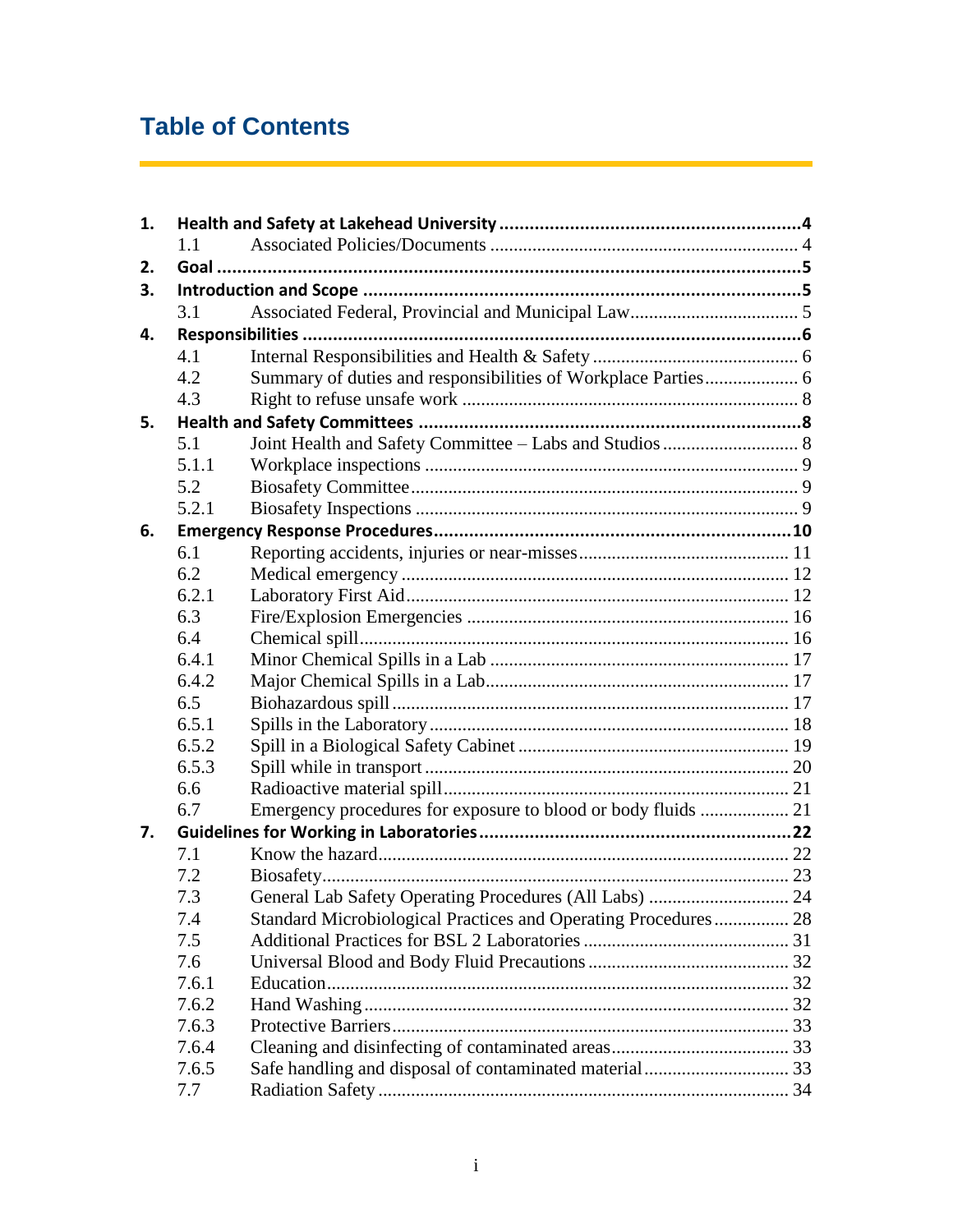|     | 7.8          |                                                                       |  |  |  |
|-----|--------------|-----------------------------------------------------------------------|--|--|--|
|     | 7.8          |                                                                       |  |  |  |
|     | 7.9          |                                                                       |  |  |  |
|     | 7.10         |                                                                       |  |  |  |
| 8.  |              |                                                                       |  |  |  |
|     | 8.1          |                                                                       |  |  |  |
|     | 8.2          |                                                                       |  |  |  |
|     |              | 8.2.1 Operating Procedures for use of a Class II Biosafety Cabinet 40 |  |  |  |
|     | 8.3          |                                                                       |  |  |  |
|     | 8.4          |                                                                       |  |  |  |
|     |              |                                                                       |  |  |  |
|     | 8.5.1        |                                                                       |  |  |  |
|     | 8.5.2        |                                                                       |  |  |  |
|     | 8.5.3        |                                                                       |  |  |  |
|     | 8.5.4        |                                                                       |  |  |  |
| 9.  |              |                                                                       |  |  |  |
|     | 9.1          |                                                                       |  |  |  |
|     | 9.2          |                                                                       |  |  |  |
|     | 9.3          |                                                                       |  |  |  |
|     | 9.4          |                                                                       |  |  |  |
|     |              |                                                                       |  |  |  |
|     | 10.1<br>10.2 |                                                                       |  |  |  |
|     | 10.2.1       |                                                                       |  |  |  |
|     |              |                                                                       |  |  |  |
|     | 10.2.3       |                                                                       |  |  |  |
|     | 10.3         |                                                                       |  |  |  |
|     | 10.4         |                                                                       |  |  |  |
|     | 10.5         |                                                                       |  |  |  |
|     | 10.6         |                                                                       |  |  |  |
|     | 10.7         |                                                                       |  |  |  |
|     |              |                                                                       |  |  |  |
|     | 11.1         |                                                                       |  |  |  |
|     | 11.2         |                                                                       |  |  |  |
|     | 11.3         |                                                                       |  |  |  |
|     | 11.4         |                                                                       |  |  |  |
|     | 11.6         |                                                                       |  |  |  |
|     |              |                                                                       |  |  |  |
|     | 12.1         |                                                                       |  |  |  |
|     | 12.2         |                                                                       |  |  |  |
|     | 12.3         |                                                                       |  |  |  |
|     | 12.3.1       |                                                                       |  |  |  |
|     | 12.3.2       |                                                                       |  |  |  |
|     | 12.3.3       |                                                                       |  |  |  |
| 13. |              |                                                                       |  |  |  |
|     | 13.1         |                                                                       |  |  |  |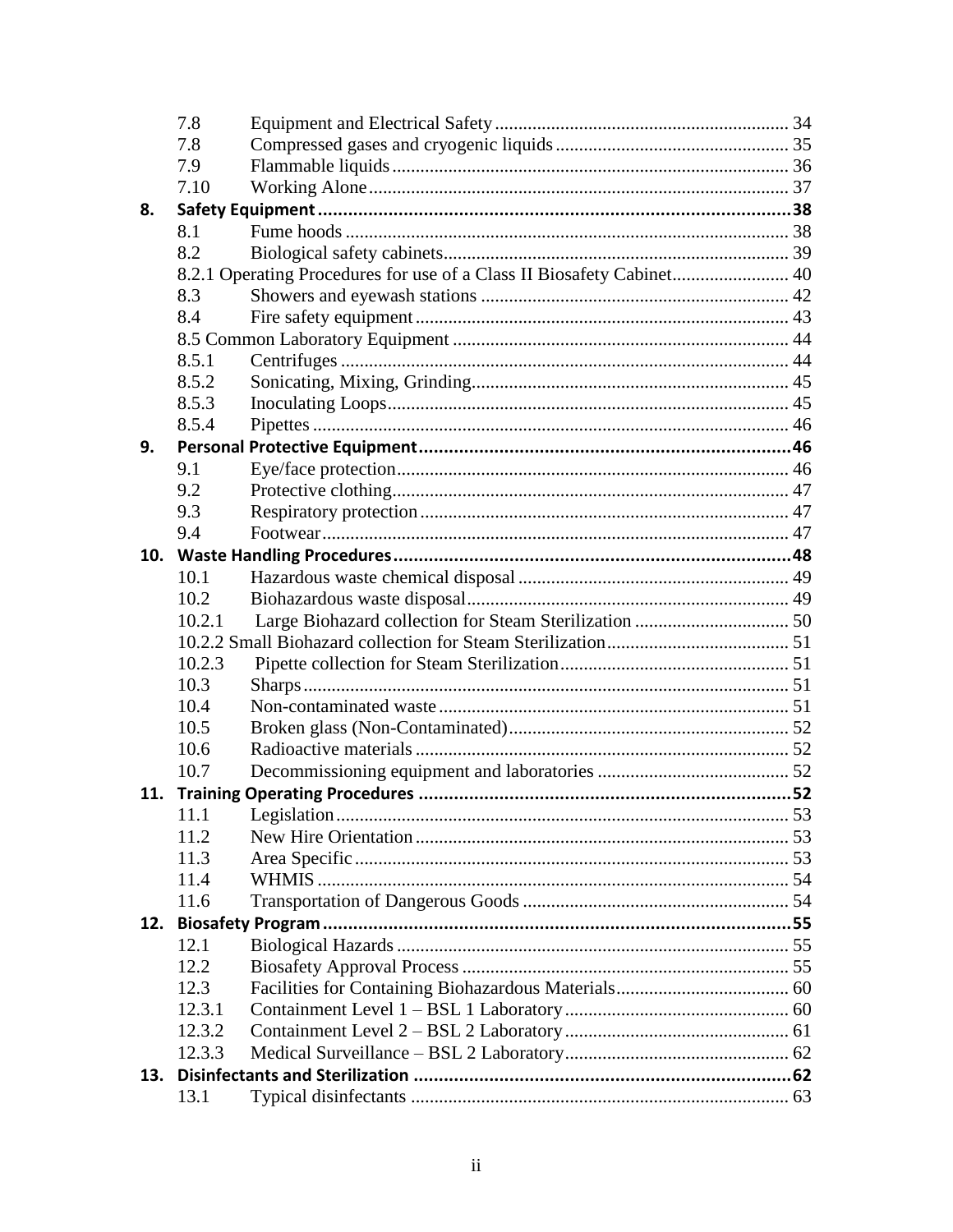|     | 13.2 |                                                             |  |
|-----|------|-------------------------------------------------------------|--|
|     | 13.2 |                                                             |  |
|     |      |                                                             |  |
|     | 14.1 |                                                             |  |
|     |      |                                                             |  |
|     |      | Anyone receiving biohazardous materials must have valid TDG |  |
|     |      |                                                             |  |
|     |      |                                                             |  |
|     |      |                                                             |  |
|     |      |                                                             |  |
|     | 15.1 |                                                             |  |
| 16. |      |                                                             |  |
|     |      |                                                             |  |
|     |      |                                                             |  |
|     |      |                                                             |  |
|     |      |                                                             |  |
|     |      |                                                             |  |
|     |      |                                                             |  |
|     |      |                                                             |  |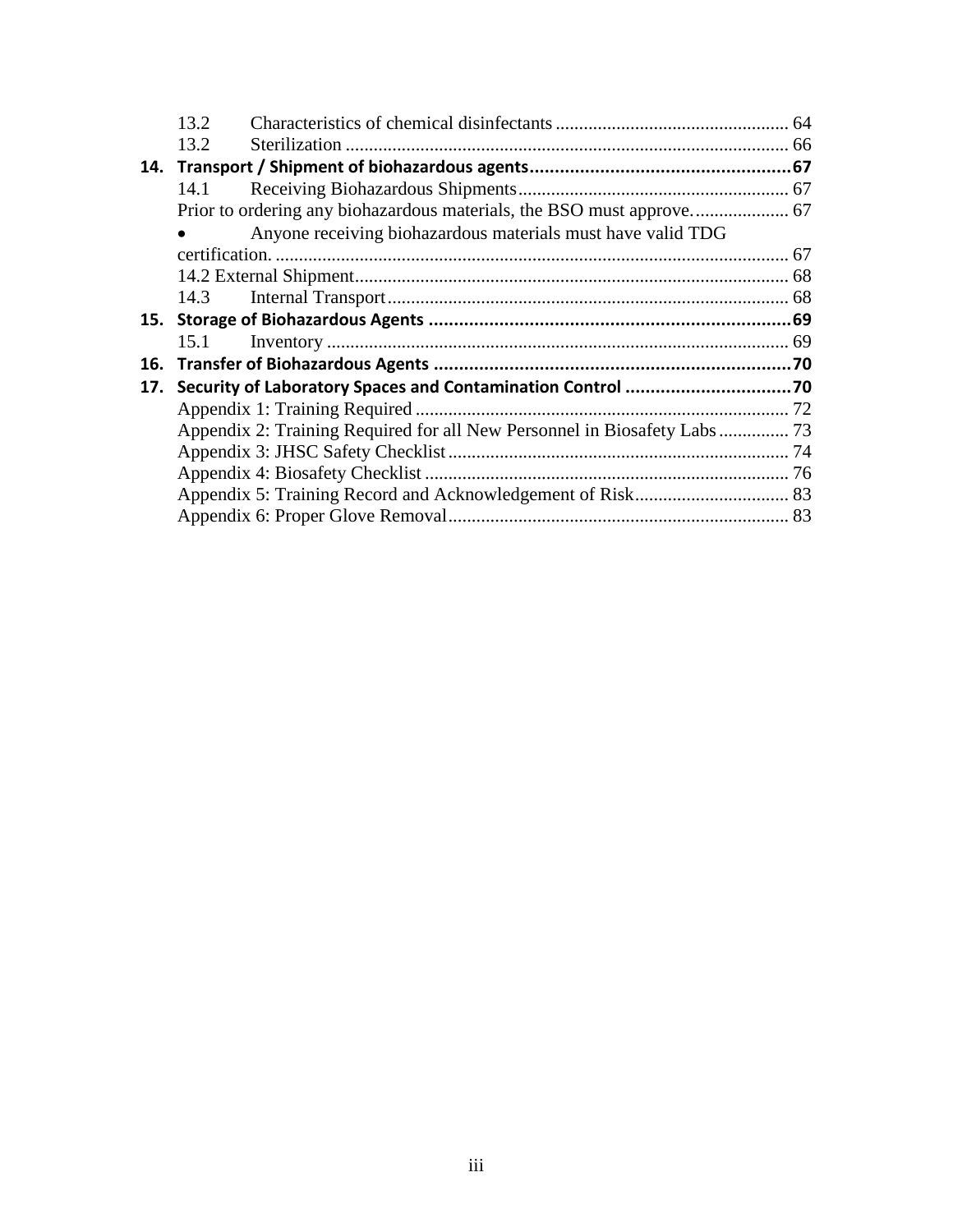# <span id="page-4-0"></span>**1. Health and Safety at Lakehead University**

**The Ontario Health and Safety Act, Regulations and Lakehead University Safety Policy requires all employees, faculty, volunteers and students to be:**

- responsible for complying with the legislation, standards and programs, and with the instructions of their supervisors;
- responsible for working safely, and for reporting all unsafe and unhealthy conditions to their immediate supervisors, in the interest of their own health and safety and that of other employees, students and visitors; and
- held individually accountable for fulfilling their responsibilities.

The Lakehead University Health and Safety Policy hold all students, faculty, staff, employees and volunteers equally responsible for safety, and compliance with their departmental safety policy, guidelines and procedures. *Each laboratory must have customized procedures based upon the minimum standard set by Ontario legislation, Lakehead University policy and best practices or published procedures.* 

# <span id="page-4-1"></span>**1.1 Associated Policies/Documents**

A short list of lab related policies, procedures and guidelines are provided, for full documents including approved and draft policies, guidelines and procedures, visit the Lakehead University Health & Safety website:

[https://www.lakeheadu.ca/faculty-and-staff/departments/services/hr/health](https://www.lakeheadu.ca/faculty-and-staff/departments/services/hr/health-safety/tb)[safety/tb](https://www.lakeheadu.ca/faculty-and-staff/departments/services/hr/health-safety/tb)

- Joint Health and Safety **Committee**
- New Hire Orientation Policy
- Ethanol Use Standard
- First Aid Training
- Emergency/Crisis Response **Policy**
- Building Fire Plan
- Hazard Reporting Procedure
- Work Order Procedure
- Workplace Inspections
- Accident Investigation Procedure
- WHMIS Policy
- Compressed Gas and Cryogenic Liquids Policy
- Hazardous Materials Signage Requirements
- Decommissioning of Laboratories and Laboratory Equipment Policy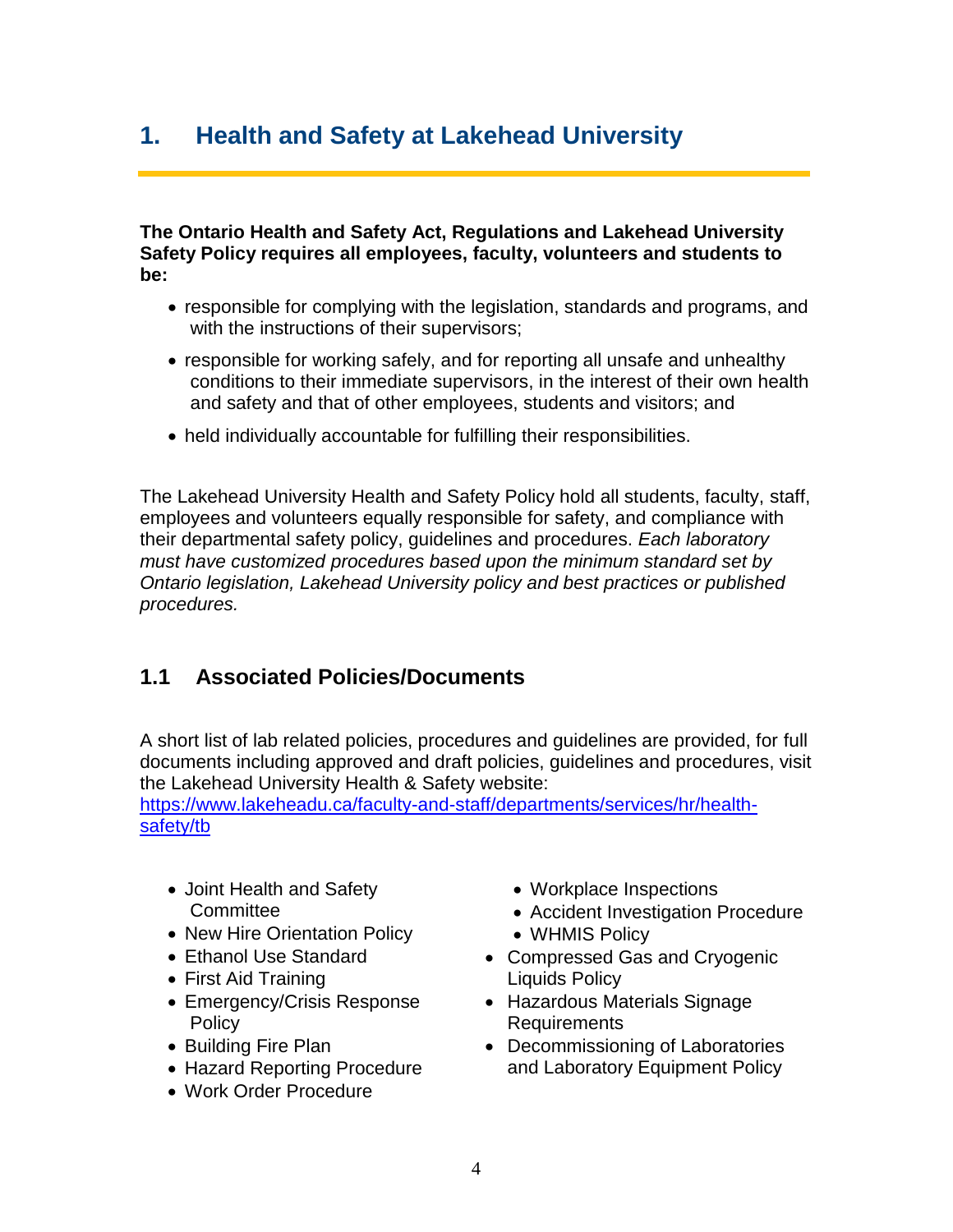- Hazardous Waste Disposal Procedure
- Chemical Storage Procedure
- <span id="page-5-0"></span>• Biosafety Policy

# **2. Goal**

The goal of these operating procedures is to present the minimum standards set by the University in an effort to promote the health and safety of laboratory workers. These operating procedures may be supplemented or amended as new guidelines and standards are developed or legislated.

• Housekeeping Instructions

• Workplace Violence

# <span id="page-5-1"></span>**3. Introduction and Scope**

Lakehead University is responsible for the safety of its employees, visitors and students. Through all members of the University Community, the University strives to provide safe working conditions and everyone on campus is expected to cooperate by complying with existing government legislation and regulations, University policies, guidelines and safe work procedures. Laboratory equipment design and safe-work procedures have improved over the years to be more sophisticated and provide increased safety; however, safe operation is dependent on trained and safety conscious personnel.

The manual has been developed to assist supervisors in the development of lab specific safety protocols and to augment in the training of all new laboratory personnel. This manual does NOT cover all aspects of laboratory safety. It is the ultimate responsibility of every supervisor to ensure that safe practices are developed and followed for their specific laboratory.

It is not the intent of the University to impede any laboratory activities, especially research. It is hoped that pre-planning will be an integral part of any project undertaken so that applicable legislative requirements will be met. The H&S Office is available to assist in pre-planning.

# <span id="page-5-2"></span>**3.1 Associated Federal, Provincial and Municipal Law**

- Reg.851 Industrial Establishments
- $\bullet$  Reg.860 WHMIS
- Reg.833 Control of Exposure to Biological or Chemical Agents
- Designated Substances Regulations (mercury, lead, asbestos, etc.)
- Reg.  $67/83$  Health Care & Residential Facilities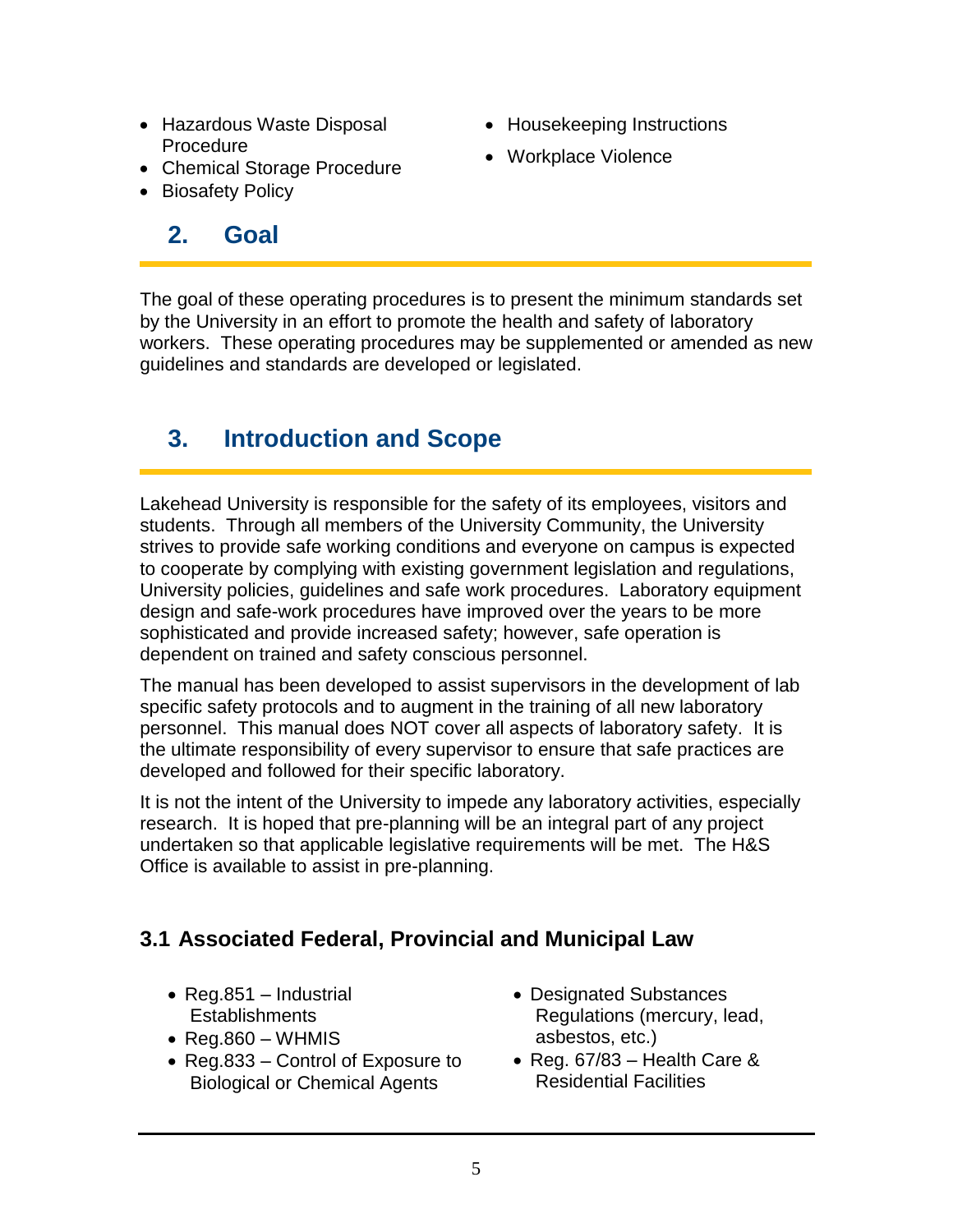- First Aid Requirements Regulation 1101
- Workplace Safety and Insurance Act Canadian Biosafety Guidelines
- Ontario Building Code
- Ontario Fire Code
- <span id="page-6-0"></span>CSA standards

# **4. Responsibilities**

- Human Pathogen and Toxin Act and **Regulations**
- 
- Health of Animals Act
- Company Safe Work Procedures

Any person who is involved in laboratory work is responsible to meet all legislated requirements, and those set by the University. It is expected that adherence to this manual and all associated guidelines, procedures and policies is an acceptable start for the establishment of a well-rounded laboratory safety program. Every supervisor is strongly encouraged to develop written health and safety protocols for all laboratory procedures that are hazardous.

*It is the responsibility of every person that steps into the lab to be familiar with requirement for entry, personal protective equipment requirements, emergency procedures, location of safety equipment and exit routes.*

## <span id="page-6-1"></span>**4.1 Internal Responsibilities and Health & Safety**

The Ontario Occupational Health and Safety Act defines the minimum standards acceptable for health and safety in the workplace. Additionally, the rights and responsibilities of all workplace parties are presented. It is the unconditional right and obligation of every member of the University Community to report any health and safety related concern to their supervisor, Office of Human Resources – Health and Safety, or to the joint health and safety committee. The supervisor should be informed in all cases prior to the complaint being lodged elsewhere.

## <span id="page-6-2"></span>**4.2 Summary of duties and responsibilities of Workplace Parties**

Specific duties are assigned to the three workplace parties established in the Ontario Occupational Health and Safety Act. A summary of these duties are presented below.

## **The EMPLOYER must:**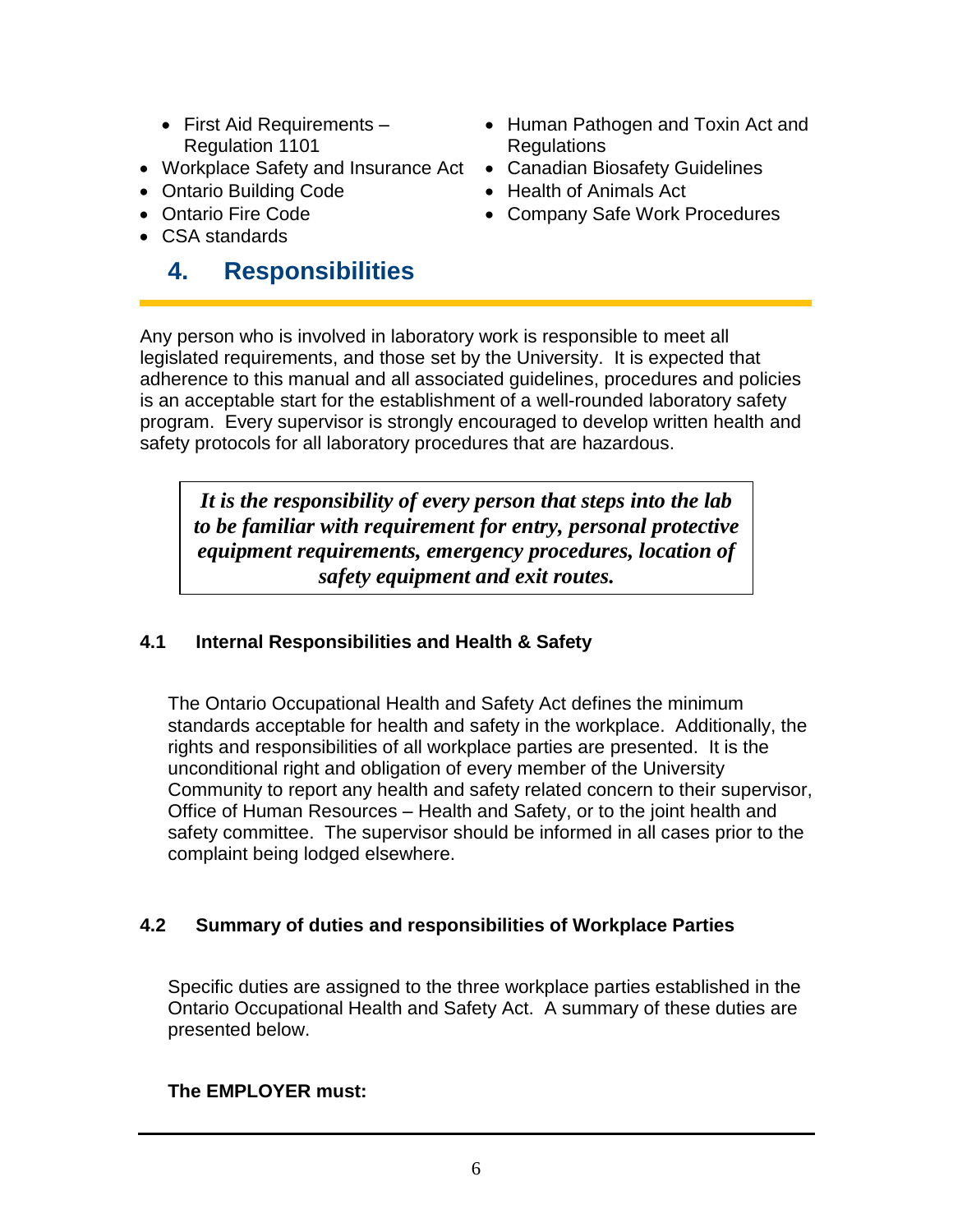- Ensure that equipment, materials and protective devices provided by the employer are maintained in good condition;
- Supervise, instruct and inform workers in order to protect their health and safety;
- Appoint competent supervisors;
- Acquaint the worker, or a person of authority over the worker, with any hazard to which the worker may be exposed;
- Take every reasonable precaution to protect the worker; and
- Prepare and post a written health and safety policy and review the policy annually.

## **The SUPERVISOR must:**

- Ensure that workers comply with the act and use protective devices as required;
- Ensure that workers use or wear protective equipment, clothing or devices as required;
- Advise the worker of any actual or potential danger to which that worker may be exposed;
- Provide written instructions including the measures and procedures for protection of health and safety;
- Take every reasonable precaution to protect the worker;
- Provide adequate supervision until new personnel have demonstrated adequate proficiency in lab procedures to be left to minimal supervision;
- Document all training provided to personnel, including date of proficiency;
- Forward a copy of training records to the Office of Human Resources Health and Safety; and
- Ensure that all personnel participate in required training (see Appendix 1 and 2)

## **The SUPERVISOR should:**

- Conduct regular inspections to ensure that laboratory personnel are working safely.
- Supervisors are **strongly** encouraged to document all inspections in writing, noting compliance issues/discipline and especially when workers are working IN compliance (no issues noted).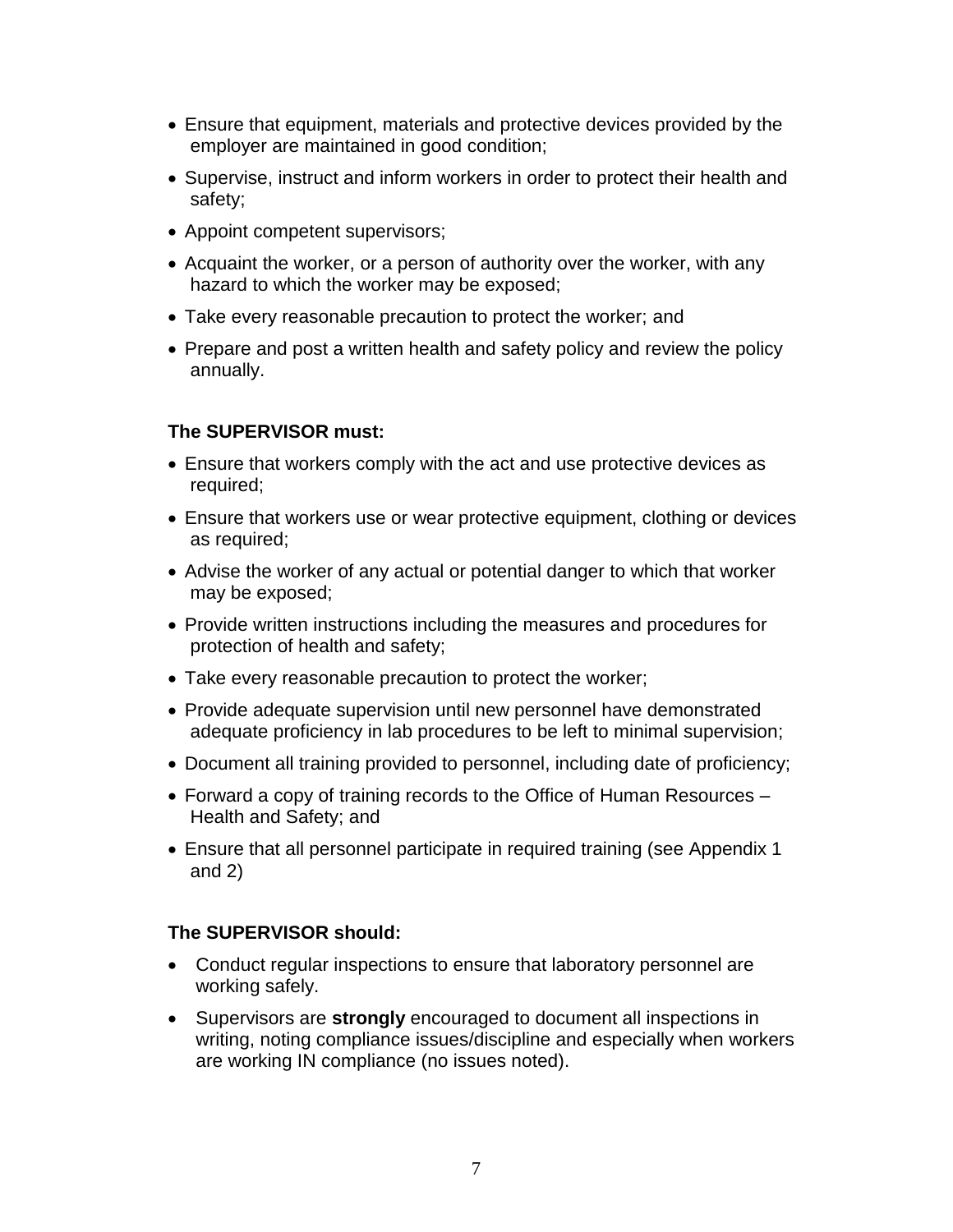#### **The WORKER must:**

- Work in compliance with the Act and Regulations;
- Wear all protective equipment, devices or clothing that is required by the employer;
- Report any defects in the in protective devices, that may endanger the worker or another worker;
- Not remove or alter any protective devices;
- Not operate or use any equipment in a manner that endangers him/herself or others; and
- Participate in all training required (See Appendix 1 and 2).

# <span id="page-8-0"></span>**4.3 Right to refuse unsafe work**

As granted by the Ontario Occupational Health and Safety Act, workers have the right to refuse to perform work which they believe poses a danger to themselves or others. There are specific procedures that must be followed when evoking the right to refuse. For further information, employees and supervisors should refer to Section 43 of the Act.

It is important to note; workers cannot be penalized or punished for invoking their rights under the Occupational Health & Safety Act.

# <span id="page-8-1"></span>**5. Health and Safety Committees**

# <span id="page-8-2"></span>**5.1 Joint Health and Safety Committee – Labs and Studios**

Workplaces which employ 20 or more workers are required by the Occupational Health and Safety Act to have a Joint Health and Safety Committee. At Lakehead University, all health and safety related concerns in labs fall under the review of the Labs and Studios Joint Health and Safety Committee. The Committee is made up of elected worker members and management members who meet regularly. Proceedings of the meetings can be found on the health and safety website: [https://www.lakeheadu.ca/faculty-and](https://www.lakeheadu.ca/faculty-and-staff/departments/services/hr/health-safety/tb)[staff/departments/services/hr/health-safety/tb](https://www.lakeheadu.ca/faculty-and-staff/departments/services/hr/health-safety/tb)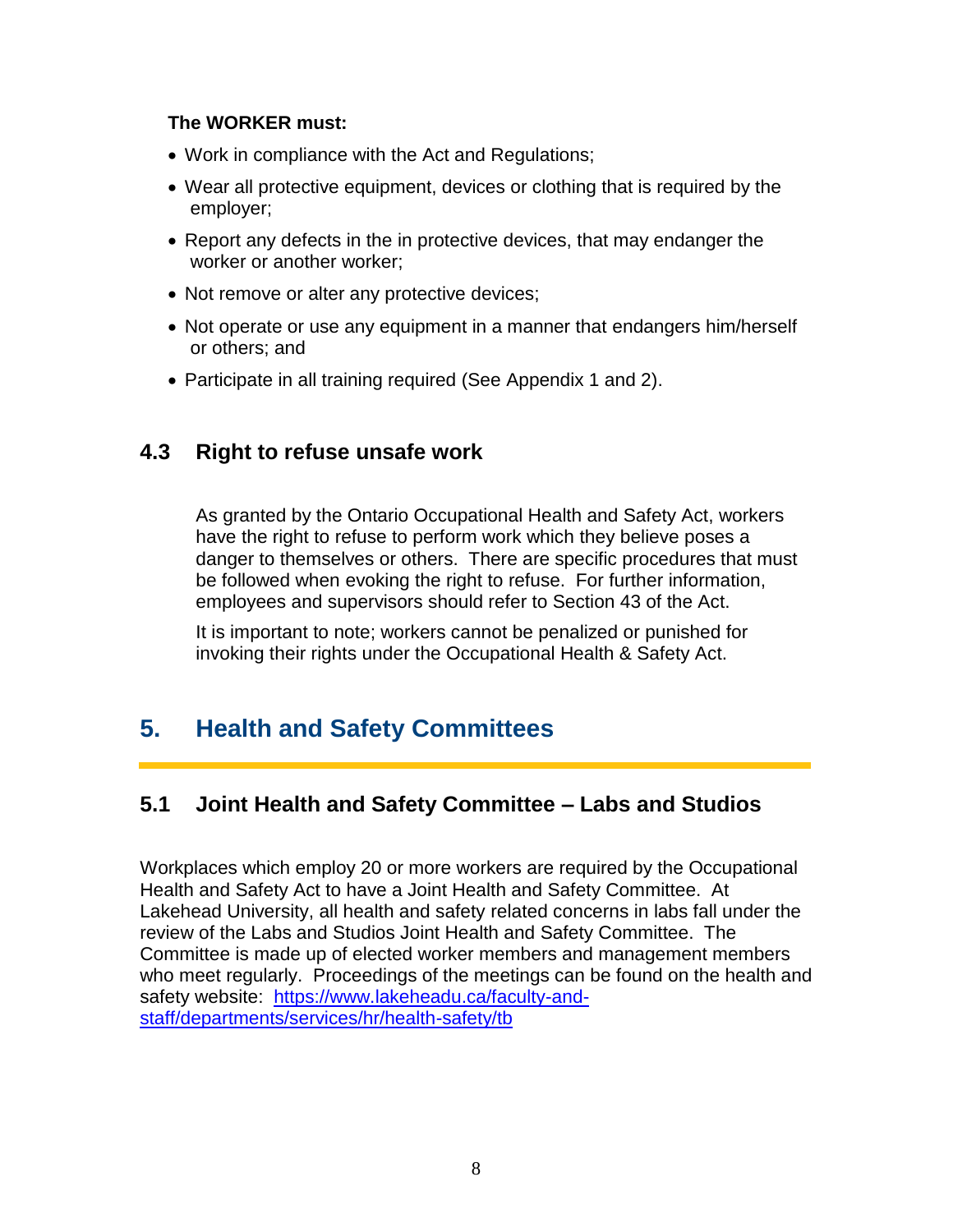Membership of the committee is at a minimum three designate worker members and three alternate worker members. A designate member and an alternate member will be selected by each of the following groups and unions:

- CUPE
- Lakehead University Technicians
- LUFA
- Physical Plant
- Research Services

At least two designate management members will be appointed.

# <span id="page-9-0"></span>**5.1.1 Workplace inspections**

Representatives of the Committee conduct regular monthly inspections. Inspected areas include laboratories, laboratory storage areas and laboratory offices. Any substandard conditions, or untrained personnel observed will be reported to the Chair of the Department. Departments have 21 days to respond to any recommendations made by the Committee.

See Appendix 3 for items inspectors will be evaluating in your lab.

# <span id="page-9-1"></span>**5.2 Biosafety Committee**

Overall management of biosafety program at Lakehead University is coordinated through the Lakehead University Biosafety Committee. The committee will:

- Assist with biological risk assessments, classification and control of biological hazards
- Evaluate the suitability laboratory design and equipment
- Evaluate the safety aspects of research and teaching proposals involving biohazards
- Assess training needs for biohazardous work and arrange for its delivery
- Distribute new biosafety and biohazard information

# <span id="page-9-2"></span>**5.2.1 Biosafety Inspections**

Biosafety inspections are typically scheduled at a different time than JHSC inspections and are conducted twice a year by the Biosafety Officer (Appendix 4).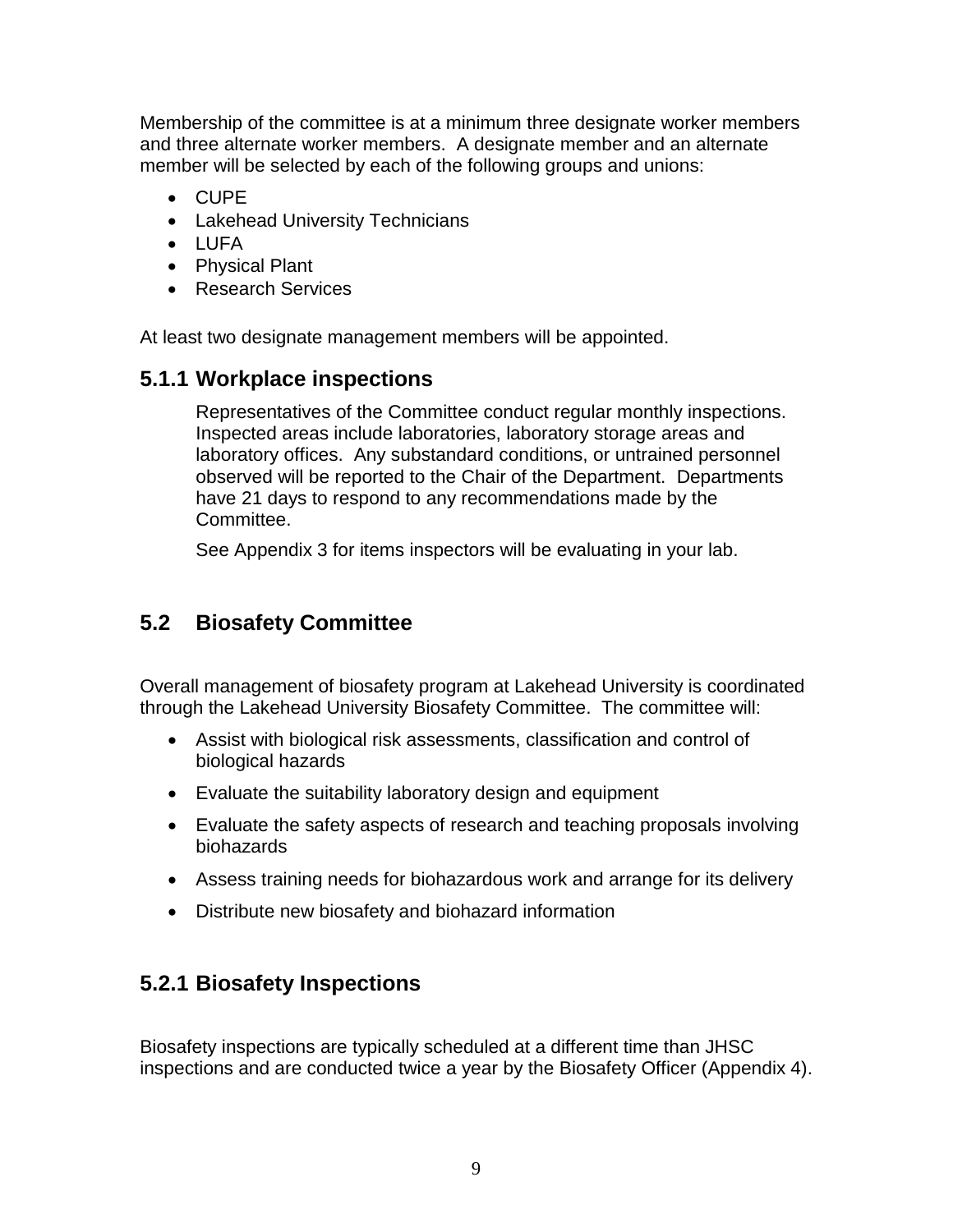# <span id="page-10-0"></span>**6. Emergency Response Procedures**

Detailed emergency procedures are outlined in the Lakehead University Emergency Procedures & Information Flipbook. This document must be available in all laboratories and accompany all telephones on-campus. These documents are available by request through the Office of Human Resources – Health and Safety.

Safety must be an intrinsic part of each laboratory operation; work must be planned so that exposure to potentially hazardous material does not occur. Despite planning, accidents do occur. Accidents may involve spills of potentially hazardous agents in the laboratory or failure of equipment and facility safeguards that may place the laboratory worker at higher risk of exposure. The probability of severe injury or infection can be significantly reduced if emergency plans are established and are familiar to laboratory workers.

*Lakehead University Emergency Procedures & Information flipbook must be accessible in ALL labs. New laboratory personnel must be oriented to its location.*

It is not possible to recommend a single plan of action that would be applicable in all situations. The following basic principles, however, may be useful in developing specific procedures for dealing with an accidental spill of potentially infectious material:

- Evacuate the affected area
- Notify Security 343-8911
- Do not re-enter the affected area until the extent of the hazard is determined
- Determine the need to treat persons exposed to the hazardous agent
- Decontaminate the affected area
- All incidents **MUST** be reported to your supervisor and to Office of Human Resources – Health and Safety as quickly as possible after the injured party has received appropriate treatment.

For emergencies involving failure of equipment or facility safeguards, the most important action should be to stop work with the hazardous agent and safely contain the material until corrective action has been taken. In cases of serious injury or sudden illness, the supervisor should determine whether to override containment. Emergency response personnel should also be alerted to the potential of infectious hazards.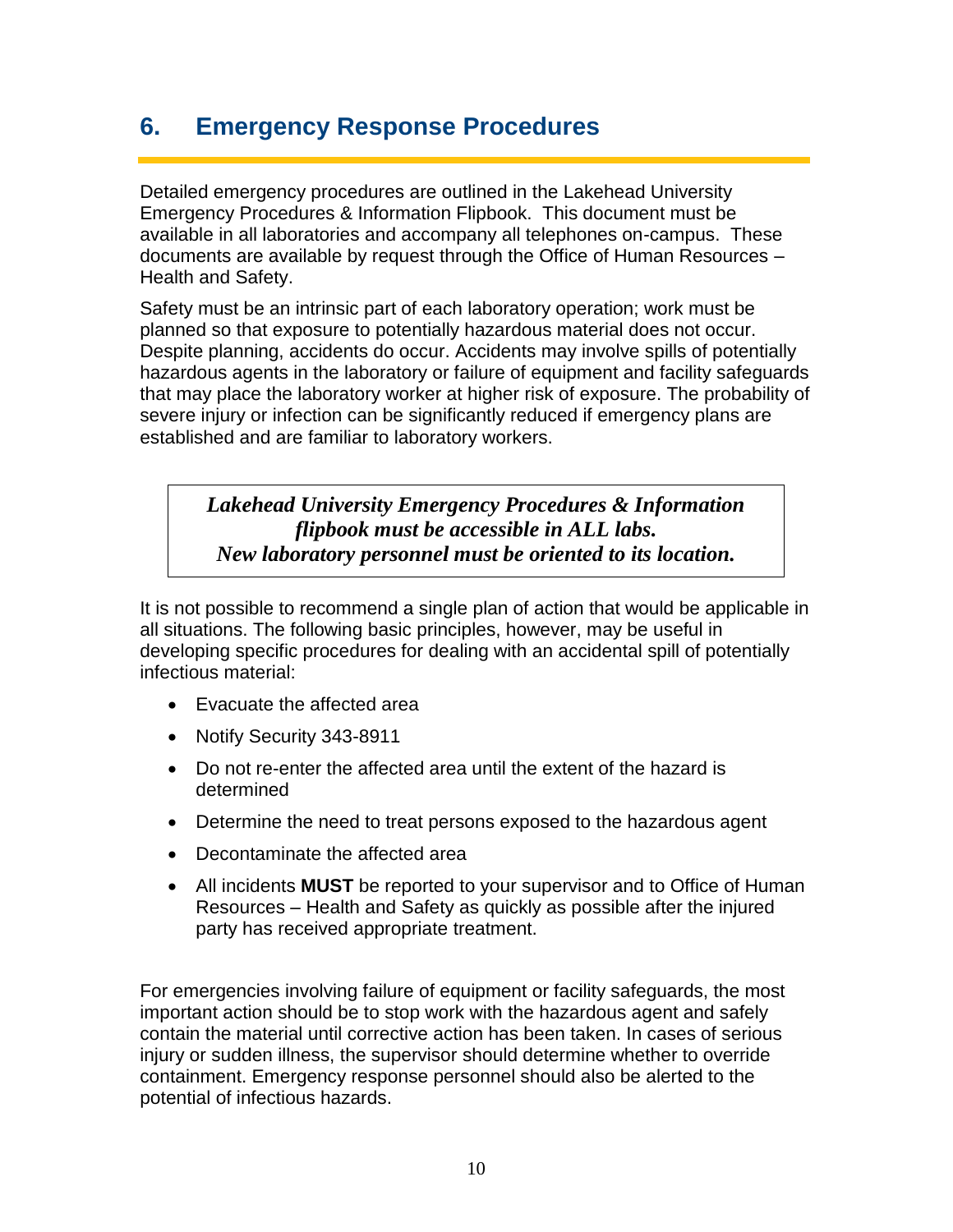Specific emergency procedures relative to the particular hazard shall be documented by the supervisor.

## **The SUPERVISOR shall:**

- ensure that everyone in the laboratory is thoroughly familiar with the emergency plan to be followed in the event of an incident;
- ensure that all project participants receive refresher emergency plan training on a regular basis; such training shall be documented; and
- ensure that all incidents involving biohazardous materials that could result in exposure, contamination, etc. are reported immediately to the supervisor.
- ensure that all incidents involving biohazardous materials that could result in exposure, contamination, etc. are reported immediately to the Biosafety Officer (BSO).

# <span id="page-11-0"></span>**6.1 Reporting accidents, injuries or near-misses**

*It is vital that all accidents, injuries and near misses are reported promptly to your supervisor and human resources Health & Safety.*

When required, accidents will be reported to the Workplace Safety & Insurance Board (WSIB) or the Ministry of Labour. In those cases, where an employee does not have an immediate supervisor or is unable to contact the supervisor, the employee must contact human resources directly (after hours Security Services). All lab related accidents, injuries and near misses will be discussed at Labs and Studios Joint Health and Safety Committee meetings.

The following incidents must be reported to the BSO immediately:

- Loss or theft of any biohazardous materials
- Inadvertent possession of any biohazardous materials
- Potential exposures to or suspected laboratory acquired illnesses attributed to biohazardous materials
- Release or spills of biohazardous materials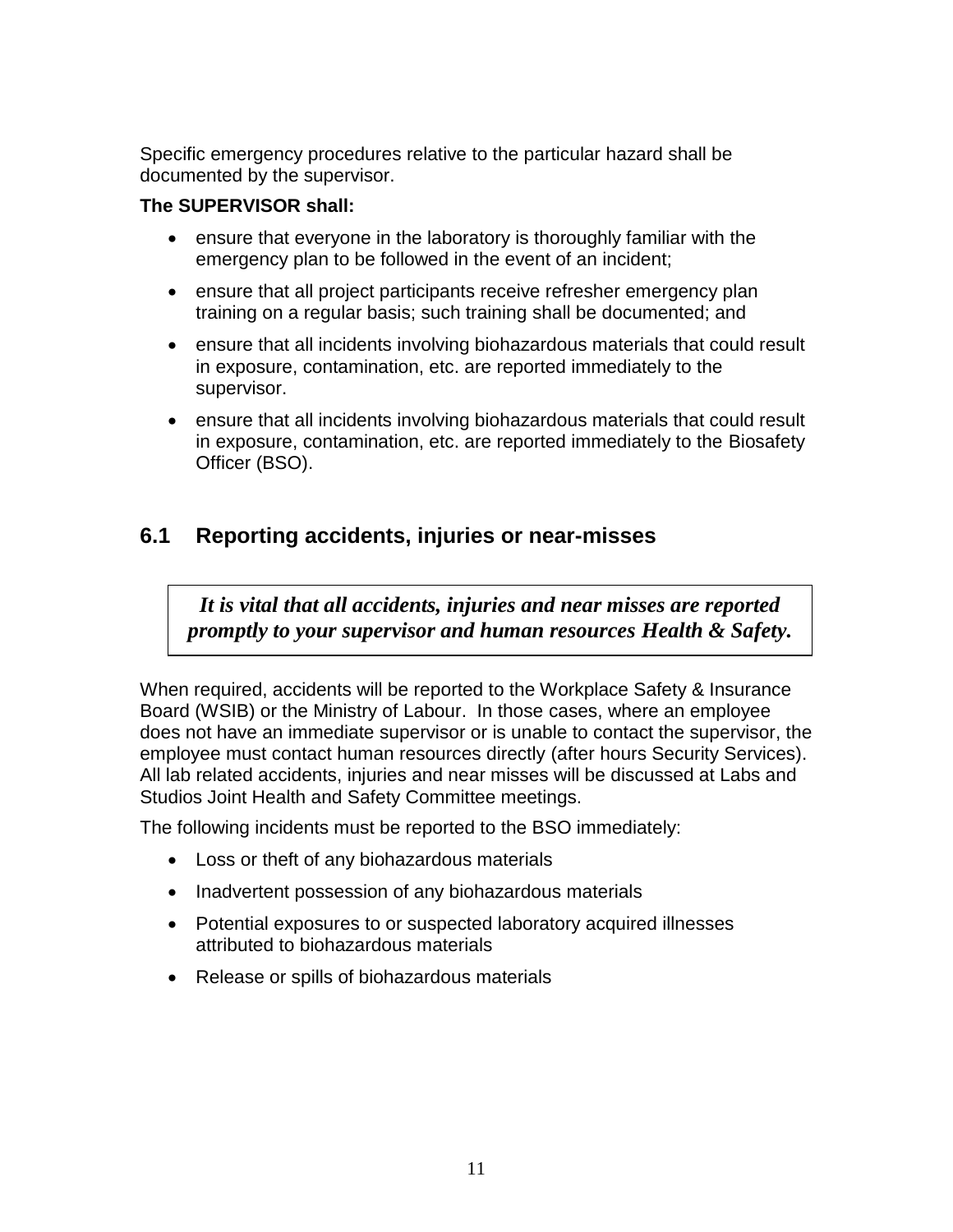## <span id="page-12-0"></span>**6.2 Medical emergency**

*If an over-exposure to a hazardous material has occurred, always contact Security before attempting rescue. If safe to do so, remove casualty from exposure as quickly as possible. Use personal protective equipment as necessary.*

All injuries that occur in laboratories must be reported to the lab supervisor/instructor. and Human Resources – Health and Safety 8671 or 8806.

Specific response procedures are found in the Emergency Procedures & Information Flipbook.

# <span id="page-12-1"></span>**6.2.1 Laboratory First Aid**

The emphasis in any laboratory must be accident prevention.

- If an accident does occur and there is exposure to a poisonous or toxic substance only a qualified medical practitioner should administer an antidote or give medical treatment. The only exception to this is administering topical calcium gel when an exposure to hydrogen fluoride has occurred.
- The chemical MSDS must always be available for information regarding treatment.
- Hazards common to chemical laboratories require specialized first-aid such as:

#### **Burns**

All burns should be evaluated by a qualified first aider or the campus nurse.

## **Thermal Burns**:

- Immerse burned area in cold water as quickly as possible.
- Loosen any tight clothing and remove any jewelry.
- Never remove clothing, jewelry etc. that is stuck to the burn!
- After the pain has subsided, cover the burn loosely with sterile gauze.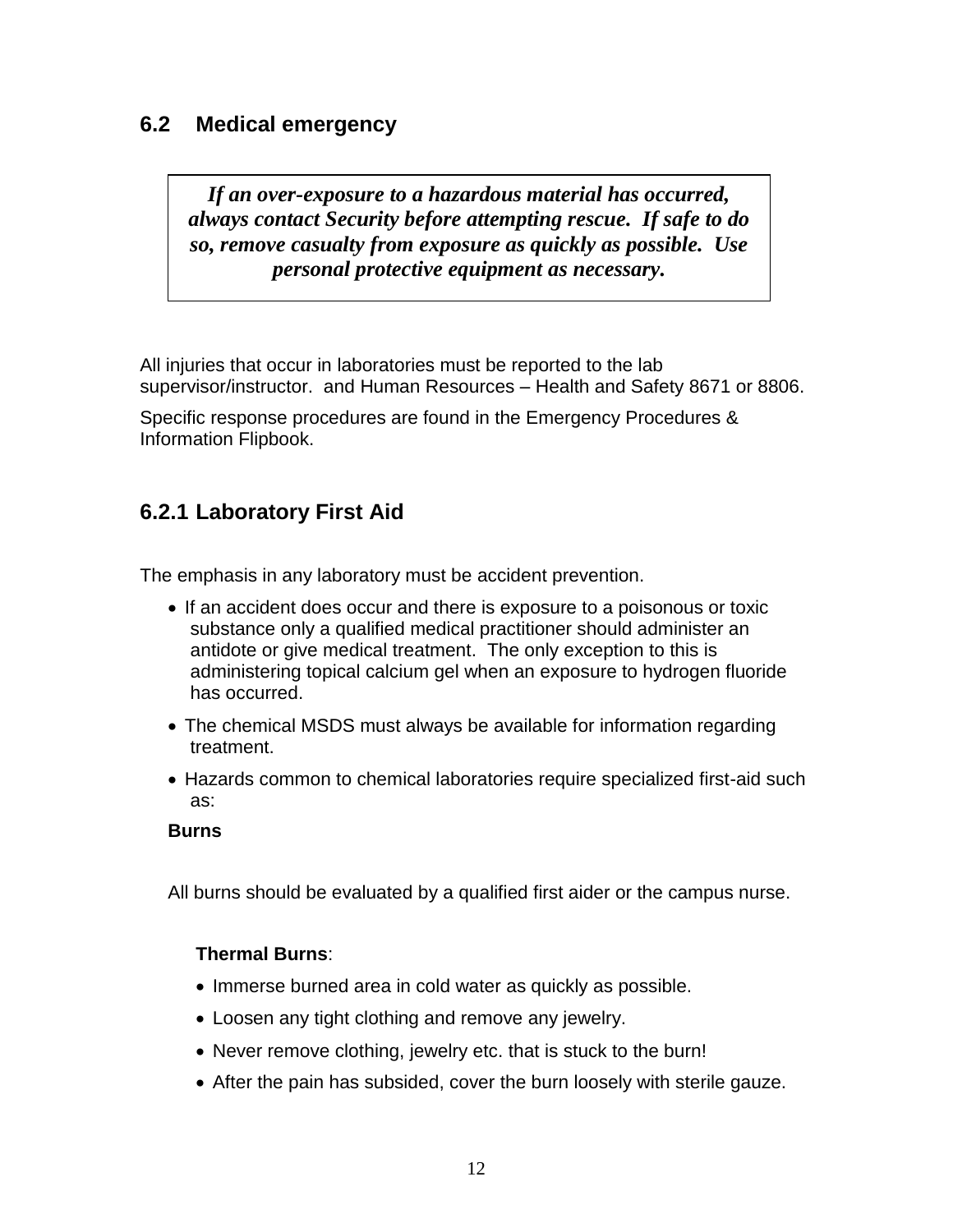*If the burn is extensive or severe, shock may follow. Call extension 8911 immediately before administering first aid steps listed above.*

#### **Chemical Burns**:

- Remove the casualty from contact as quickly as possible.
- Remove contaminated clothing under an emergency shower, if possible.
- Copious flushing of the affected skin with water is necessary to remove the cause of the burn. When burns are caused by a dry chemical, excess should be brushed away prior to flushing with water.
- Do not use neutralizing or buffering agents.
- If casualty was wearing chemical goggles, leave them in place until the head and face have been thoroughly flushed.
- Do not apply antidotes leave this to the attending physician, unless instructed by your supervisor.

## **Eye Injuries**

*Contact lenses should not be worn in a chemical laboratory as they may cause difficulty with eye irrigation.*

## **Chemical exposure to the eye**

Splashes of irritant chemicals or exposure to the vapour or mist of some chemicals can lead to serious eye injury. Protective glasses, goggles or face shields must be worn to protect the face and eyes from chemical hazards. MSDS for the chemical in use will recommend the appropriate protective eyewear.

If a chemical splash to the eyes occurs the following steps must be followed:

- Immediately flush the eye using an eyewash fountain.
- Contact Security at 8911 as soon as possible.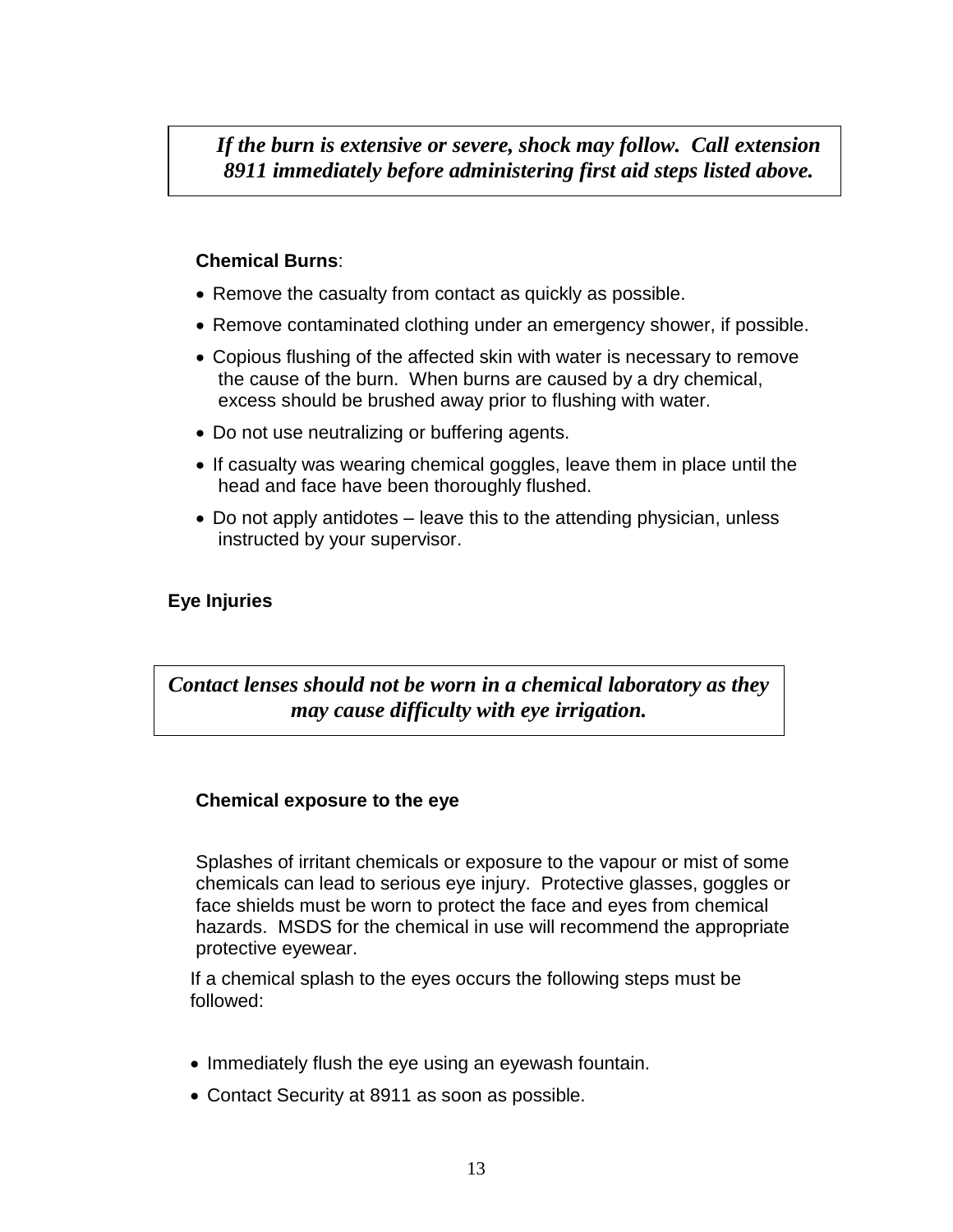- Forcibly hold the eyelids open so that the entire surface of the eye is flushed.
- Continue flushing for a minimum of 15 minutes.
- Seek medical attention.

## **Foreign body in the eye**

Loose, unattached foreign bodies, under or on the eye lid can often be removed with a wet piece of clean cotton on an applicator.

Do not try to remove a particle on the cornea, attached to the surface of the eye, or embedded in the eye. Seek medical attention and request the services of a physician, preferably an ophthalmologist.

## **Poisoning**

*To eliminate risk of poisoning, food and beverages must never be stored or consumed and cosmetics should never be applied in a laboratory, Occupational Health and Safety Act Reg. 851, S131.*

Poisoning by swallowing is a rare occurrence in a laboratory, provided that good hygiene is maintained by laboratory workers. Nearly all chemicals handled in a laboratory are "poisonous" if swallowed. All chemicals should be treated with due respect, but the term "poison" should be reserved only for those which are highly toxic.

**DO NOT** induce vomiting; DO NOT give the casualty any food or drink.

## **Inhalation Poisoning**

This type of poisoning can occur through inhalation of gases, vapours, fumes, mists or dusts. Such substances include:

> chlorine bromine hydrochloric acid sulfur dioxide formaldehyde acrolein ammonia

Some of these have warning properties which makes dangerous exposure unlikely, unless the exposed person is physically unable to leave the area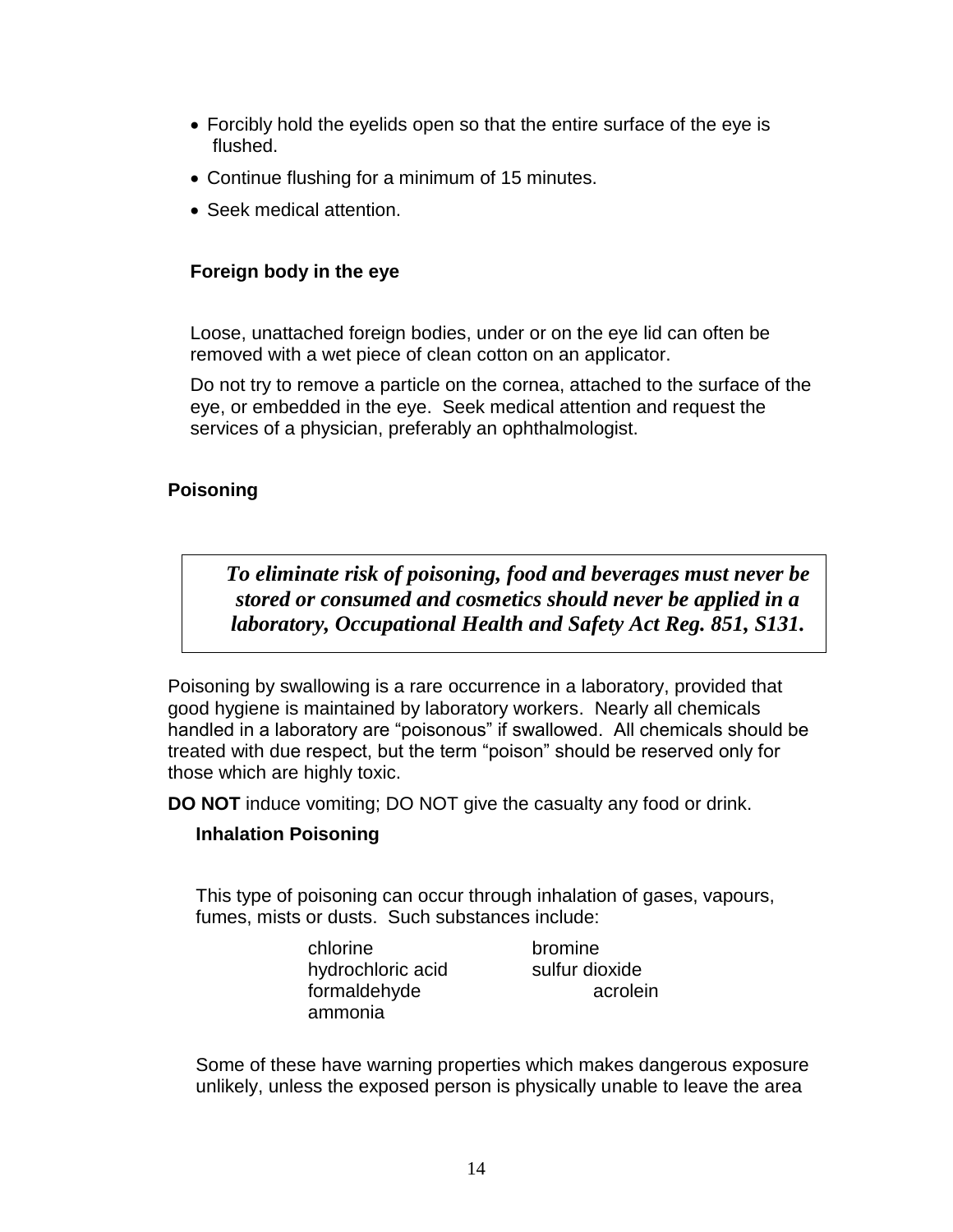of exposure. The serious effects caused by these are essentially extreme local irritation of the mucus membranes, most importantly the lungs.

Other compounds may be present in dangerous concentrations before it is realized. Among these are:

> Halogenated hydrocarbons Tetrachloroethane Carbon tetrachloride Methyl bromide Ethylene chlorhydrin Oxides of nitrogen Carbon disulfide Benzene

Others may have a very slight odour or no odour at all, even in dangerous concentrations, as in the case of:

| Carbon monoxide | Methyl chloride |
|-----------------|-----------------|
| Aniline         | Arsine          |
| Mercury         |                 |

Carbon monoxide, hydrogen sulfide and hydrogen cyanide can cause almost immediate unconsciousness in higher concentrations. Others may have delayed symptoms due to dangerous over-exposure, such as:

| Oxides of nitrogen | Phosgene |
|--------------------|----------|
| Cadmium fumes      | Aniline  |
| Hydrochloric acid  | Chlorine |

Many compounds are dangerous due to long-term exposures to concentrations too low to cause acute symptoms, for example:

> Benzene Carbon tetrachloride Chlorinated hydrocarbons Mercury Lead some dusts

#### **Poisoning by Skin Contact**

Skin contact with various chemicals may result in:

- A defatting action from solvents
- A rapid and deep destruction of tissues from strong acids and alkalis
- Contact dermatitis

Toxicity by skin absorption is a definite hazard from a considerable group of chemicals, such as:

| Acrylonitrile  | Ethylenimine             |
|----------------|--------------------------|
| Allyl chloride | <b>Hydrofluoric Acid</b> |
| Allyl alcohol  | Nitroaniline             |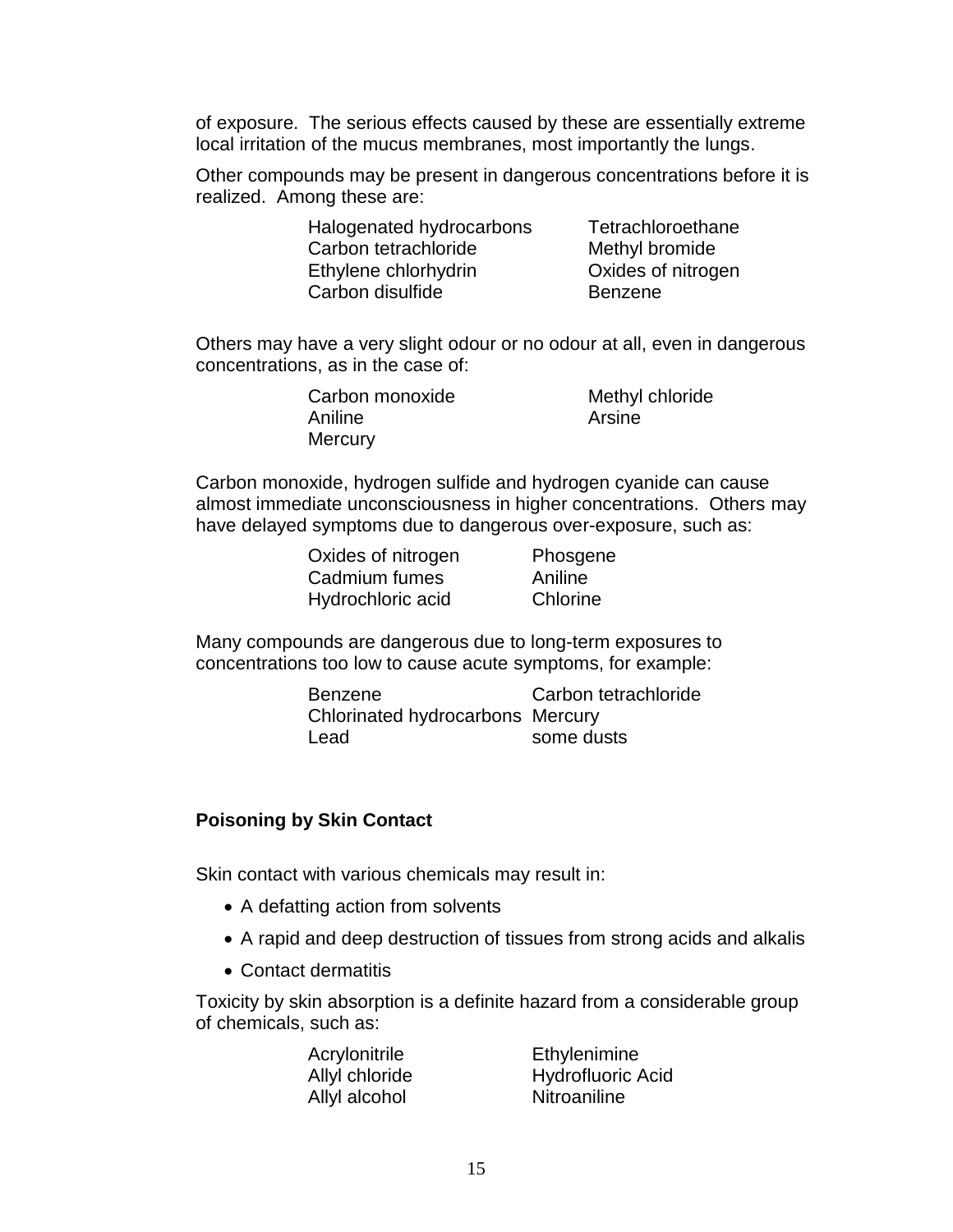Aniline Nitrobenzene Antimony trichloride Phenol Arsenic trichloride Oxylidine Cresols Tetrachloroethane Cyanides Tetraethyl lead Ethylene chlorohydrin Toluidine

Many of these chemicals present little or no evidence of local skin effects, but are undoubtedly hazardous because of toxicity through skin absorption. Cresol and phenol have severe local as well as systemic effects.

For some chemicals the effects of absorption through the skin are approximately as severe, dose by dose, as they are from inhalation or swallowing. Such chemicals include:

> Allyl alcohol Aniline Ethylene chlorohydrin Ethylenimine Hydrofluoric acid

# <span id="page-16-0"></span>**6.3 Fire/Explosion Emergencies**

Upon discovery of fire or smoke:

- 1. Activate the closest fire alarm.
- 2. Notify others in the area of the danger.
- 3. Evacuate the area to a safe location, closing doors as you exit.
- 4. From a safe location, phone Security Services using 343-**8911**.

Report your name and the exact location of the fire/smoke, including building, floor level and room number.

# *Do not attempt to fight fires! Leave fire fighting to the professionals!*

Visit the Health and Safety website to review the fire safety plan for your building:

[https://www.lakeheadu.ca/faculty-and-staff/departments/services/hr/health](https://www.lakeheadu.ca/faculty-and-staff/departments/services/hr/health-safety/tb/emergencies/fire-safety)[safety/tb/emergencies/fire-safety](https://www.lakeheadu.ca/faculty-and-staff/departments/services/hr/health-safety/tb/emergencies/fire-safety)

# <span id="page-16-1"></span>**6.4 Chemical spill**

General procedures for responses to minor or major chemical spills are given below. It is at the discretion of the Supervisor to determine what constitutes a minor or major chemical spill given the hazards of the chemical and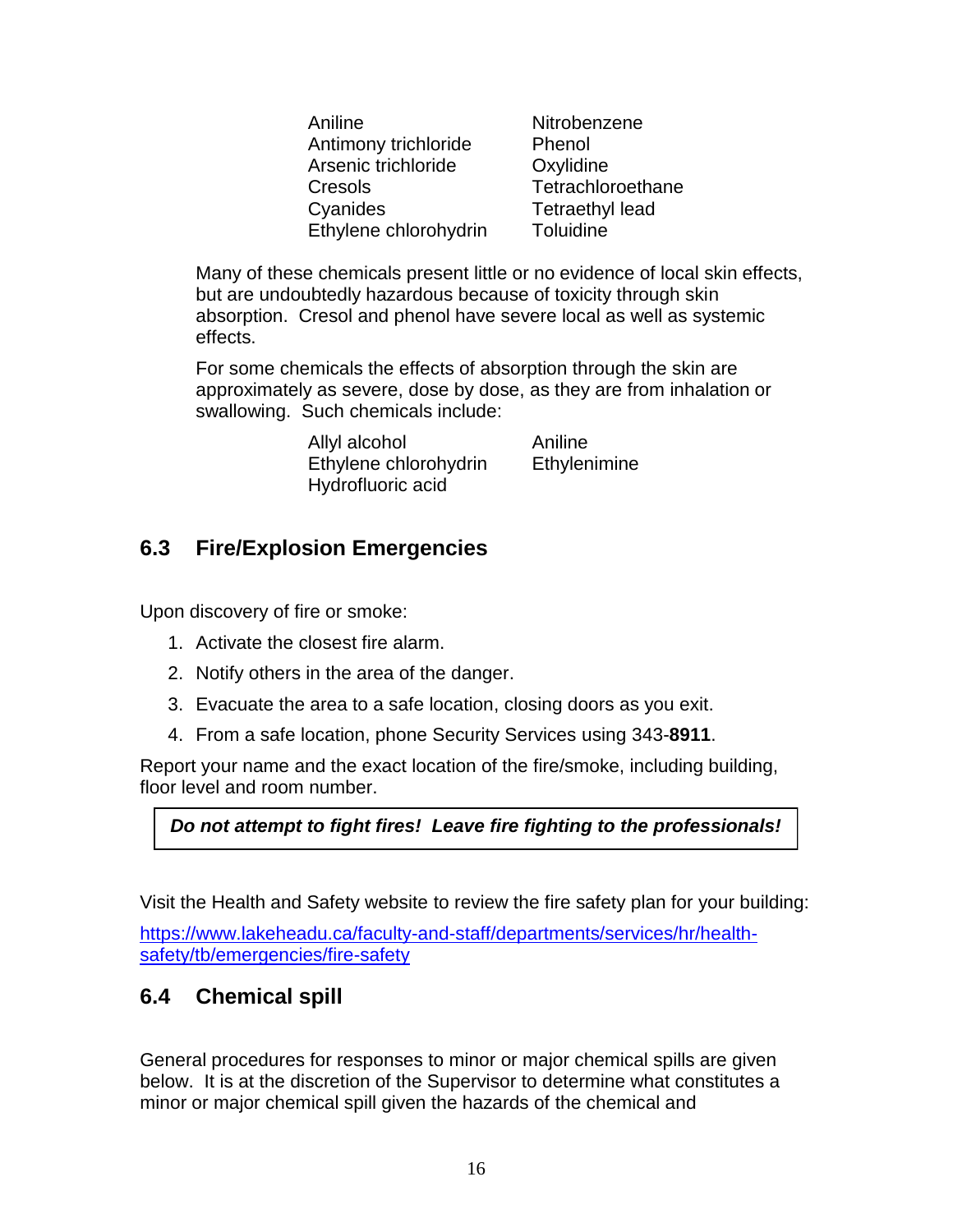concentration. Any spills of hazardous materials that cannot be contained, e.g. down a sink, outside, in a hallway or public area must be reported immediately to Security at 343-**8911**.

# <span id="page-17-0"></span>**6.4.1 Minor Chemical Spills in a Lab**

Respond to minor chemical spills which pose no immediate threat to health, environment or damage to property, as follows:

- 1. Notify occupants in the immediate area of the spill.
- 2. Use spill kits to absorb/contain spill.
- 3. If unpleasant odours are generated, call 343-**8569.**
- 4. Place waste in a sealed container in a secure, well-ventilated area.
- 5. Call Human Resources 343-8806 or 343-8671 to arrange for chemical waste disposal.

# <span id="page-17-1"></span>**6.4.2 Major Chemical Spills in a Lab**

Major spills include all chemical spills which occur in areas which cannot be easily decontaminated or contained, such as in sinks, drains, outside of the laboratory, or in large quantities. Respond to major spills as follows:

- 1. Evacuate the immediate area, turning off spark-producing equipment and extinguish flames if flammable chemicals were spilled.
- 2. Assist contaminated personnel with use of emergency eyewash or shower.
- 3. From a safe location, call 343-**8911.** Identify the chemical involved, quantity spilled and hazards.
- 4. Wait in a safe location and keep unauthorized staff out of the contaminated area.
- 5. Provide MSDS to responders.

# <span id="page-17-2"></span>**6.5 Biohazardous spill**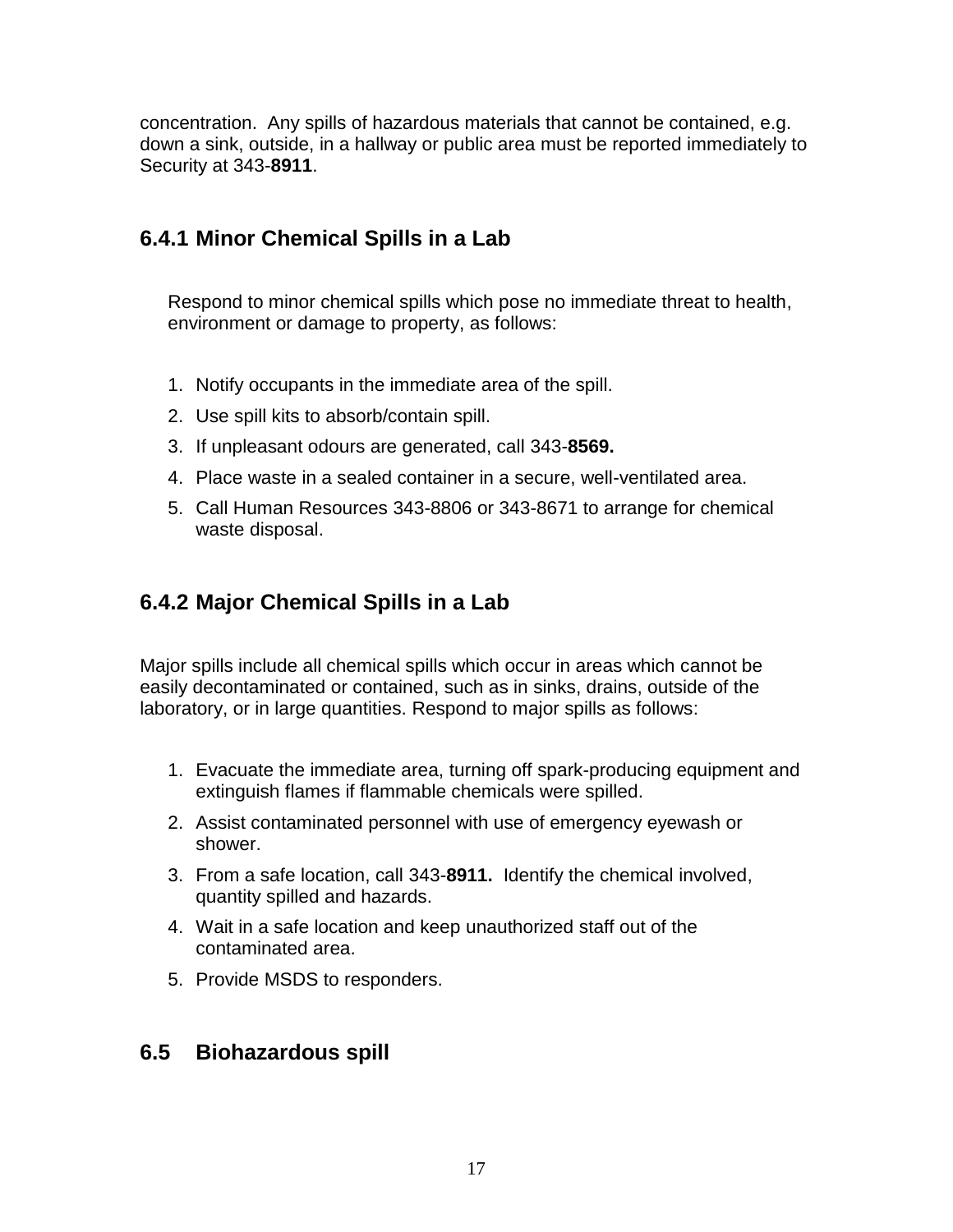If potentially infectious biological material is spilled, it is essential to avoid inhaling any airborne material by holding your breath and leaving the area immediately. Advance preparation for management of a spill is essential. A "spill kit" must be readily available in the lab, and during transport. Specific spill procedures are given below.

# <span id="page-18-0"></span>**6.5.1 Spills in the Laboratory**

These are situations where a culture, specimen or container with microorganisms, blood or other potentially infectious material has breached its containment on a bench, in a biological safety cabinet, or on the floor. This could be associated with manipulations in a centrifuge, grinder, or shaker or simply with losing control of the container. The primary step in any loss of control incident is to contain the material to prevent its spread. A general response to a spill is as follows but specific variations are required depending on the location.

If potentially infectious biological material is spilled in the laboratory, it is essential is to avoid inhaling any airborne material by holding the breath and leaving the laboratory. Advance preparation for management of a spill is essential. A "spill kit" must be readily available.

Spill kit contents:

- Two pairs of gloves
- Spill warning signs (minimum two signs)
- Tape
- Tongs
- Absorbant materials (can be paper toweling)
- Disinfectant
- Disposal bags or containers
- $\bullet$

General Spill Response Procedure

- Alert others and place a sign on the entry door that a spill has occurred (This sign is to stay in place till the area is fully decontaminated)
- Remove all contaminated clothing, laboratory coat, gloves for decontamination or appropriate disposal. **Leave the laboratory for at least 30 minutes.** Wash all potentially contaminated skin thoroughly.
- Report the spill to your supervisor **and BSO**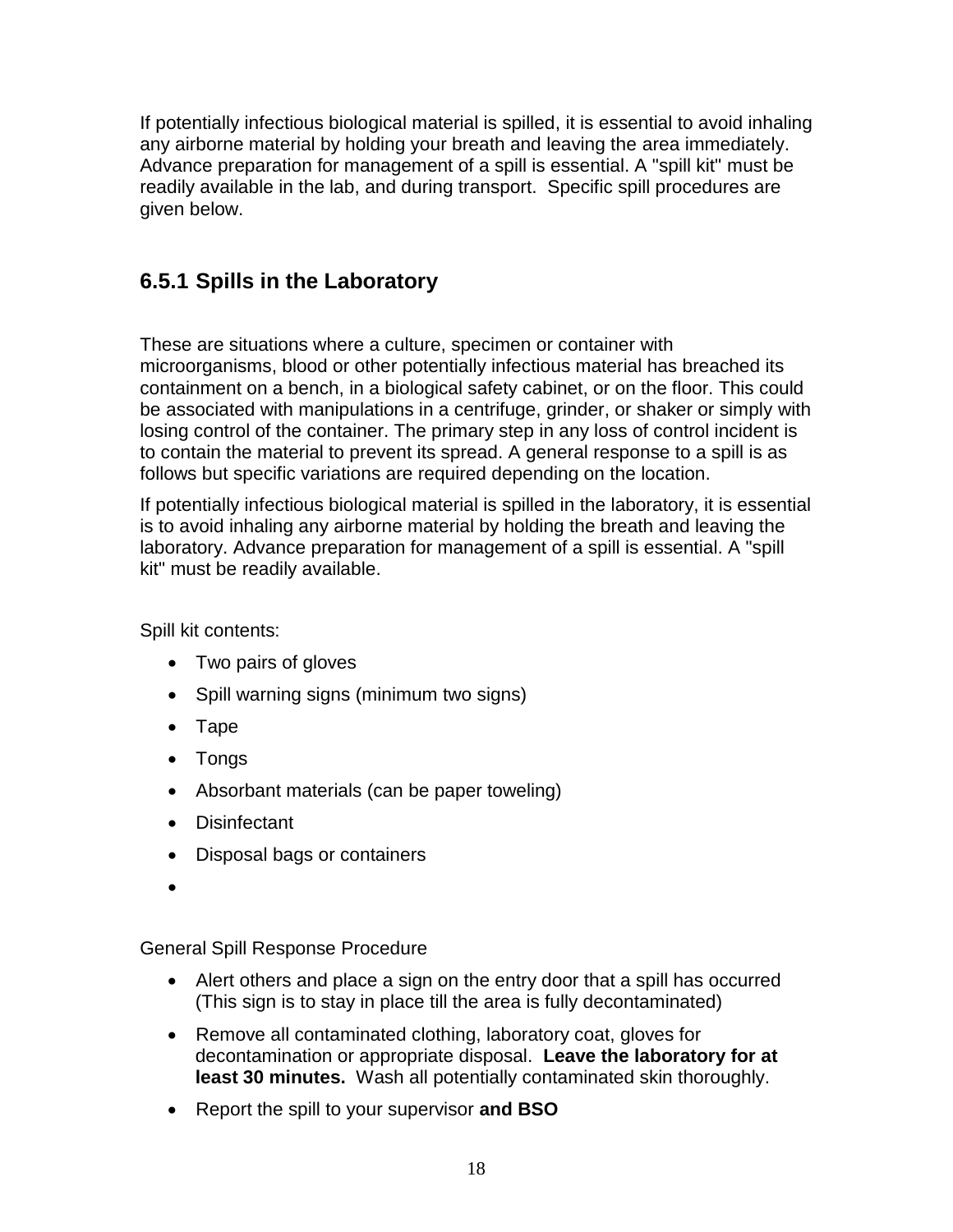- Wear appropriate clothing or protection when re-entering the laboratory to isolate and clean the spill.
- Put on two pairs of gloves
- Cover spill carefully with paper towel to avoid splashing
- Do not lift the towels
- Soak the towel in disinfectant, again avoiding splashing. This should be done from the outside edges working in.
- Discard gloves
- **Leave a minimum 30 minutes**
- Put on two pairs of gloves
- Place material into a container and autoclave before disposing in the appropriate waste system (i.e. broken glass is autoclaved then placed in glassware disposal).
- Discard outer pair of gloves and put on a new second pair
- Clean up the spill again with disinfectant, discard paper towels and outer pair of gloves
- Rinse area with ethanol or water (if using bleach) and dry the floor/surface
- If on exposed skin, clean with antiseptic and wash thoroughly.
- Decontaminate the area, the equipment in that work area with washing, soaking and autoclaving where possible.

# <span id="page-19-0"></span>**6.5.2 Spill in a Biological Safety Cabinet**

A spill that is confined in a biological safety cabinet presents minimal hazard to personnel in the area. However, chemical disinfection procedures should be initiated immediately to prevent escape of contaminants from the cabinet or cross contamination of items within the cabinet.

- Alert others and isolate the spill
- Leave the biological safety cabinet turned on for 15 minutes to filter any aerosols. Remove your gloves and discard them inside the cabinet. Remove your lab coat if you suspect it has been contaminated.
- Place a sign on the piece of equipment that a spill has occurred (This sign is to stay in place till the piece of equipment is fully decontaminated)
- Report the spill to your supervisor **and BSO**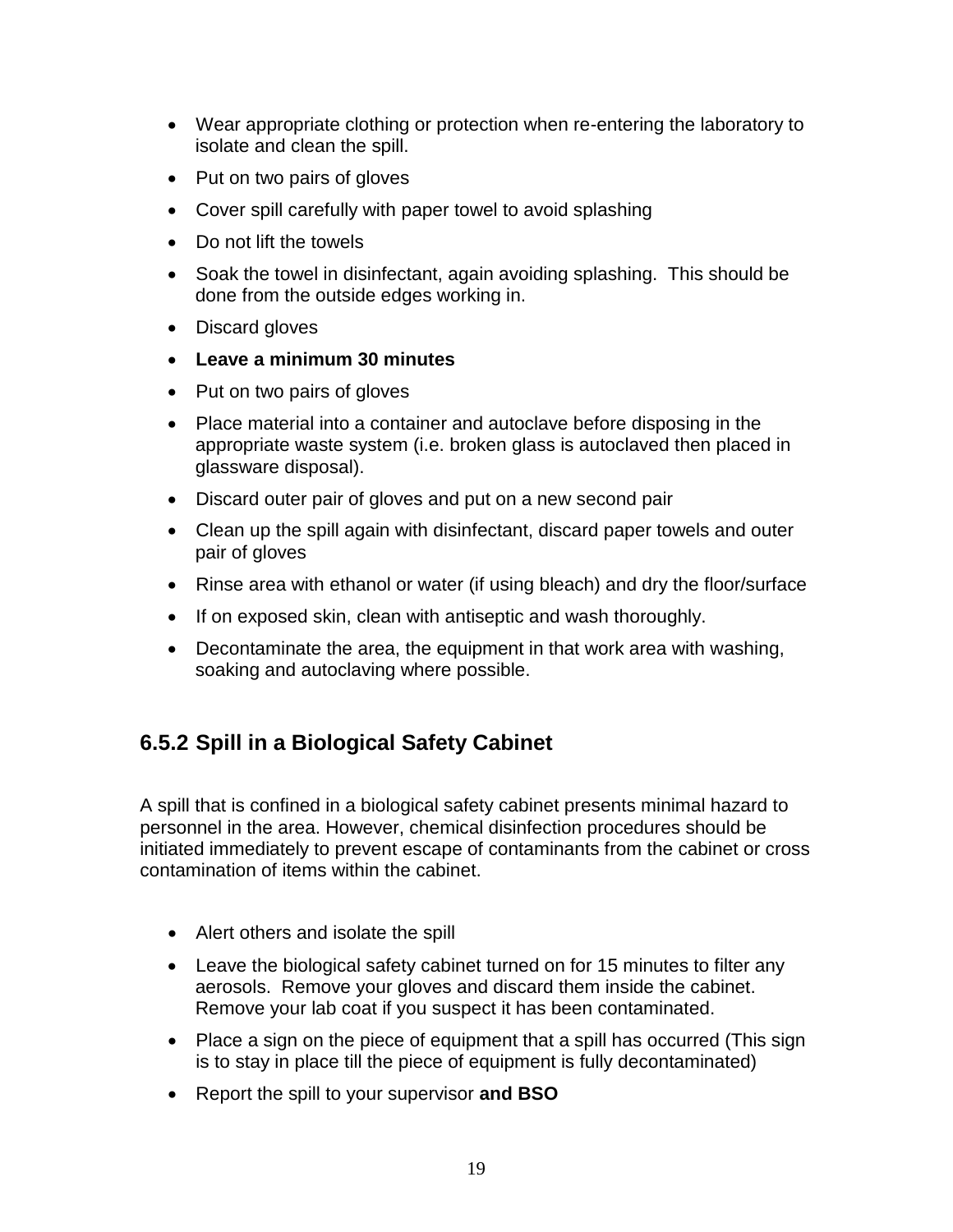- Put on two new pairs of gloves
- Cover spill carefully with paper towel to avoid splashing
- Do not lift the towels
- Soak the towel and in disinfectant, again avoiding splashing. This should be done from the outside edges working in
- Discard gloves
- **Leave a minimum 30 minutes**
- Put on two pairs of gloves
- Place material into a container and autoclave before disposing in the appropriate waste system (i.e. broken glass is autoclaved then placed in glassware disposal)
- Discard outer pair of gloves and put on a new second pair
- Clean up the spill again with disinfectant, discard paper towels and outer pair of gloves
- Rinse area with ethanol or water (if using bleach) and dry the surface
- If on exposed skin, clean with antiseptic and wash thoroughly
- Decontaminate the work area, the equipment in that work area with washes and autoclaving where possible
- Let the biosafety cabinet run for 10 minutes before resuming your work

# <span id="page-20-0"></span>**6.5.3 Spill while in transport**

If potentially infectious biological material is spilled while in transport, it is essential is to avoid inhaling any airborne material by holding the breath and leaving the area.

- Alert others to the spill and place a signs at a safe distance from area notifying "NO ENTRY" and that a spill has occurred (This sign is to stay in place till the area is fully decontaminated)
- From a safe distance contact security at 343-8911. Security will contact BSO immediately.
- Leave the spill area for at least 30 minutes, or until safe to return. Ensure you're present to respond with Security Officers or the BSO.
- Report the spill to your Supervisor.
- Wear appropriate clothing or protection when re-entering the area to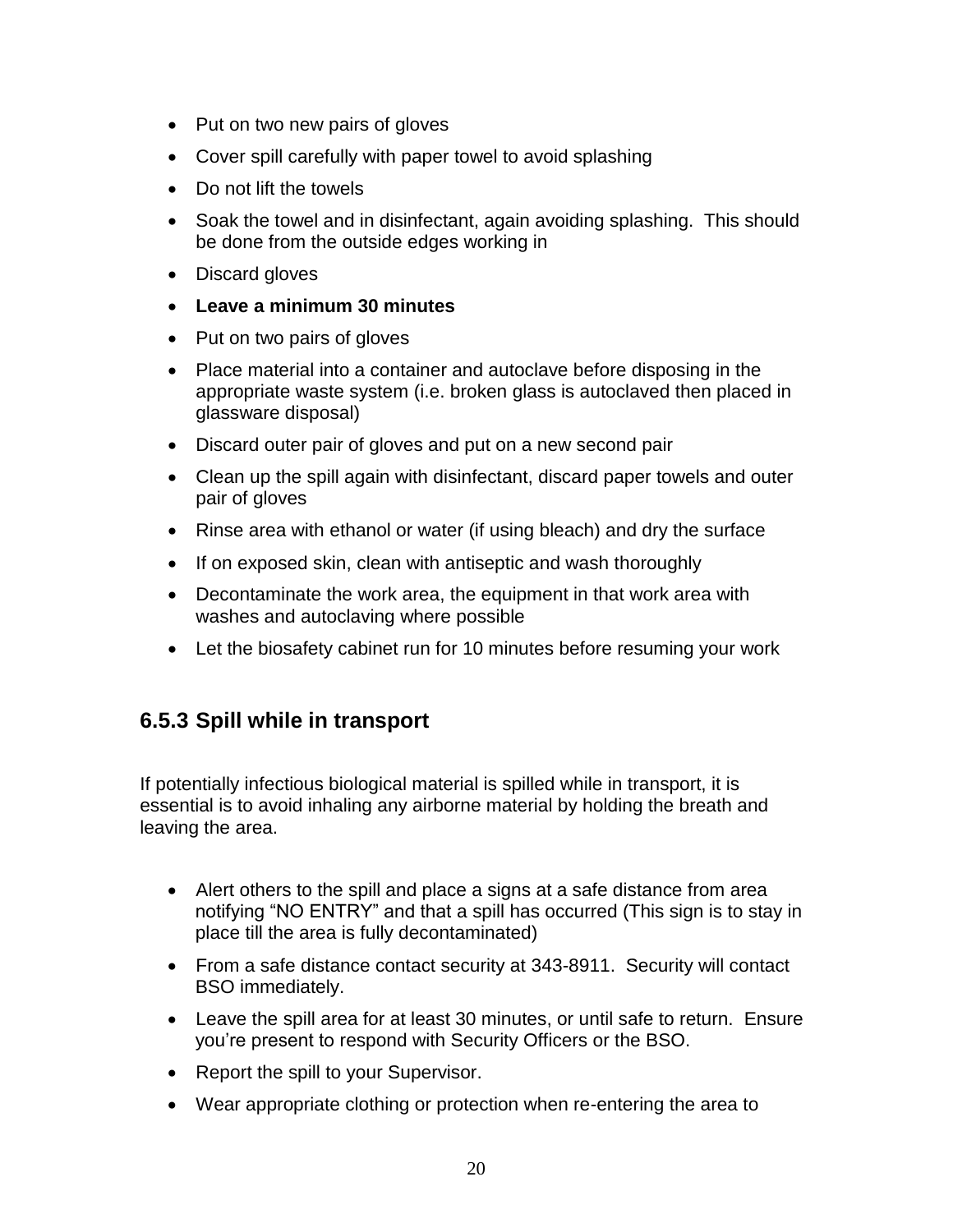isolate and clean the spill.

- Put on two pairs of gloves
- Cover spill carefully with paper towel to avoid splashing
- Do not lift the towels
- Soak the towel in disinfectant, again avoiding splashing. This should be done from the outside edges working in.
- Discard gloves
- **Leave a minimum 30 minutes**
- Put on two pairs of gloves
- Place material into a container and autoclave before disposing in the appropriate waste system (i.e. broken glass is autoclaved then placed in glassware disposal).
- Discard outer pair of gloves and put on a new second pair
- Clean up the spill again with disinfectant, discard paper towels and outer pair of gloves
- Rinse area with ethanol or water (if using bleach) and dry the floor/surface.
- If on exposed skin, clean with antiseptic and wash thoroughly.
- Decontaminate the area, the equipment in that work area with washing, soaking and autoclaving where possible.

# <span id="page-21-0"></span>**6.6 Radioactive material spill**

Spill response procedures are outlined in the Lakehead University Radiation Safety Manual.

# <span id="page-21-1"></span>**6.7 Emergency procedures for exposure to blood or body fluids**

The following emergency procedures shall be followed by a worker exposed to blood or body fluids, infectious or communicable disease agents resulting from a needlestick, cut, puncture wound, contact with mucous membranes, or contact with non-intact skin.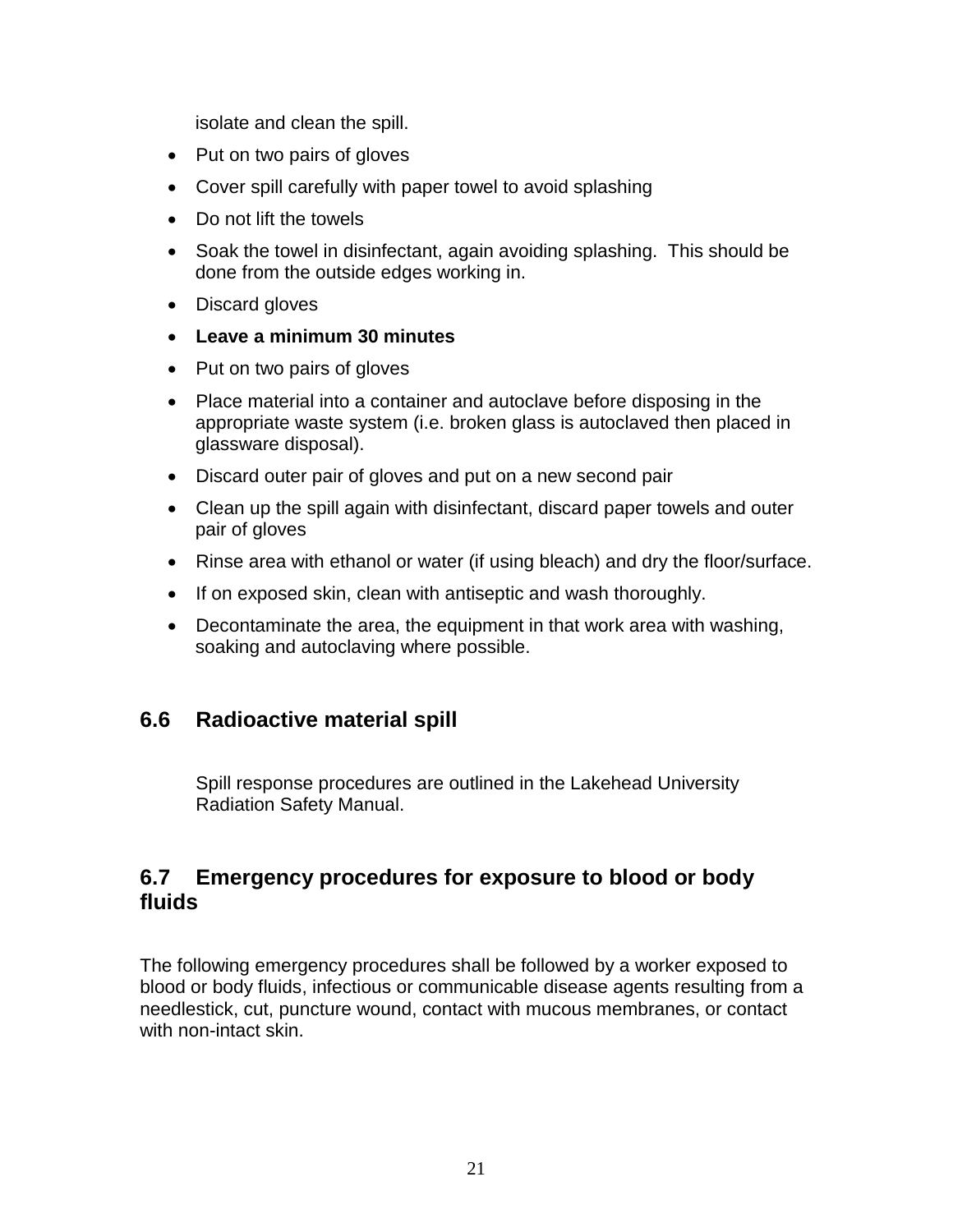## **1. Immediately wash the exposed site**

- If needlestick, cut, puncture wound, wash with soap and water after allowing the wound to bleed freely.
- If mucous membrane (eyes, nose, mouth) or non-intact skin contact (cuts, rash, acne or dermatitis), flush with water at the nearest faucet or eye wash station.

## **2. Inform Supervisor**

- All accidents are reported to the Office of Human Resources Health and Safety.
- **3. Seek prompt medical attention**

# <span id="page-22-0"></span>**7. Guidelines for Working in Laboratories**

# <span id="page-22-1"></span>**7.1 Know the hazard**

It is vital that all laboratory workers can identify the chemical hazards around them. It is therefore the policy of the University that all personnel working with or near hazardous materials in labs must have annual workplace hazardous materials information system (WHMIS) training. All hazardous materials must be labeled in accordance with WHMIS regulations and all laboratory workers must be familiar with hazard symbols and material safety data sheets (MSDS) or Safety Data Sheets (SDS).

WHMIS 1988 Symbols

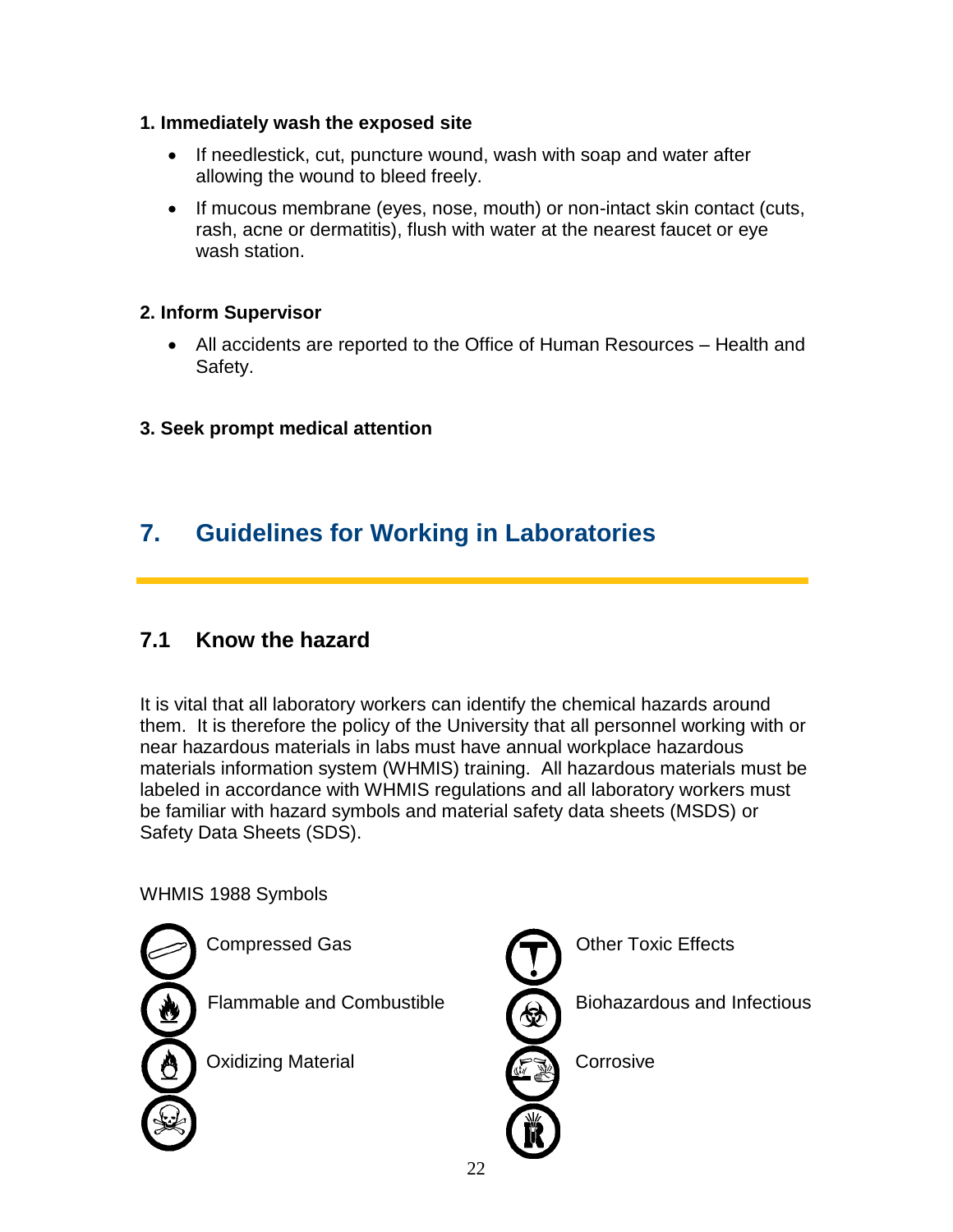## Immediate and Serious Toxic Dangerously Reactive **Effects**

## WHMIS 2015 Symbols

|                                                                                                                                                                                                                                                                     | Exploding<br>bomb<br>(for explosion or<br>reactivity hazards)                        |  | Flame<br>(for fire hazards)                                                                            | Flame over circle<br>(for oxidizing<br>hazards)                                                        |
|---------------------------------------------------------------------------------------------------------------------------------------------------------------------------------------------------------------------------------------------------------------------|--------------------------------------------------------------------------------------|--|--------------------------------------------------------------------------------------------------------|--------------------------------------------------------------------------------------------------------|
|                                                                                                                                                                                                                                                                     | Gas cylinder<br>(for gases under<br>pressure)                                        |  | Corrosion<br>(for corrosive<br>damage to metals,<br>as well as skin, eyes)                             | Skull and<br>Crossbones<br>(can cause death<br>or toxicity with<br>short exposure<br>to small amounts) |
|                                                                                                                                                                                                                                                                     | Health hazard<br>(may cause or<br>suspected of<br>causing serious<br>health effects) |  | <b>Exclamation mark</b><br>(may cause less<br>serious health<br>effects or damage<br>the ozone layer*) | Environment*<br>(may cause damage<br>to the aquatic<br>environment)                                    |
| <b>Biohazardous Infectious Materials</b><br>(for organisms or toxins that can cause diseases in people or animals)<br>* The GHS system also defines an Equippemental hazards appum. This group (and its classes) was not adopted in WHMIS 2015. However you may see |                                                                                      |  |                                                                                                        |                                                                                                        |

the environmental classes listed on labels and Safety Data Sheets (SDSs). Including information about environmental hazards is allowed by **WHMIS 2015.** 

# <span id="page-23-0"></span>**7.2 Biosafety**

At Lakehead University, the use of biohazardous materials is overseen by the Lakehead University Biosafety Committee, in order to safeguard the health of all members of the university community. It is requirement of Tri-Council granting agencies of Canada that all activities involving biohazardous materials in use at Lakehead University are controlled to ensure compliance with applicable federal legislation, guidelines and regulatory documents. Regulatory documents and guidelines for dealing with biological hazards in laboratories have been developed by the Public Health Agency of Canada (PHAC) and Canadian Food Inspection Agency (CFIA).

Work with biohazardous materials is prohibited at Lakehead University except under the following conditions: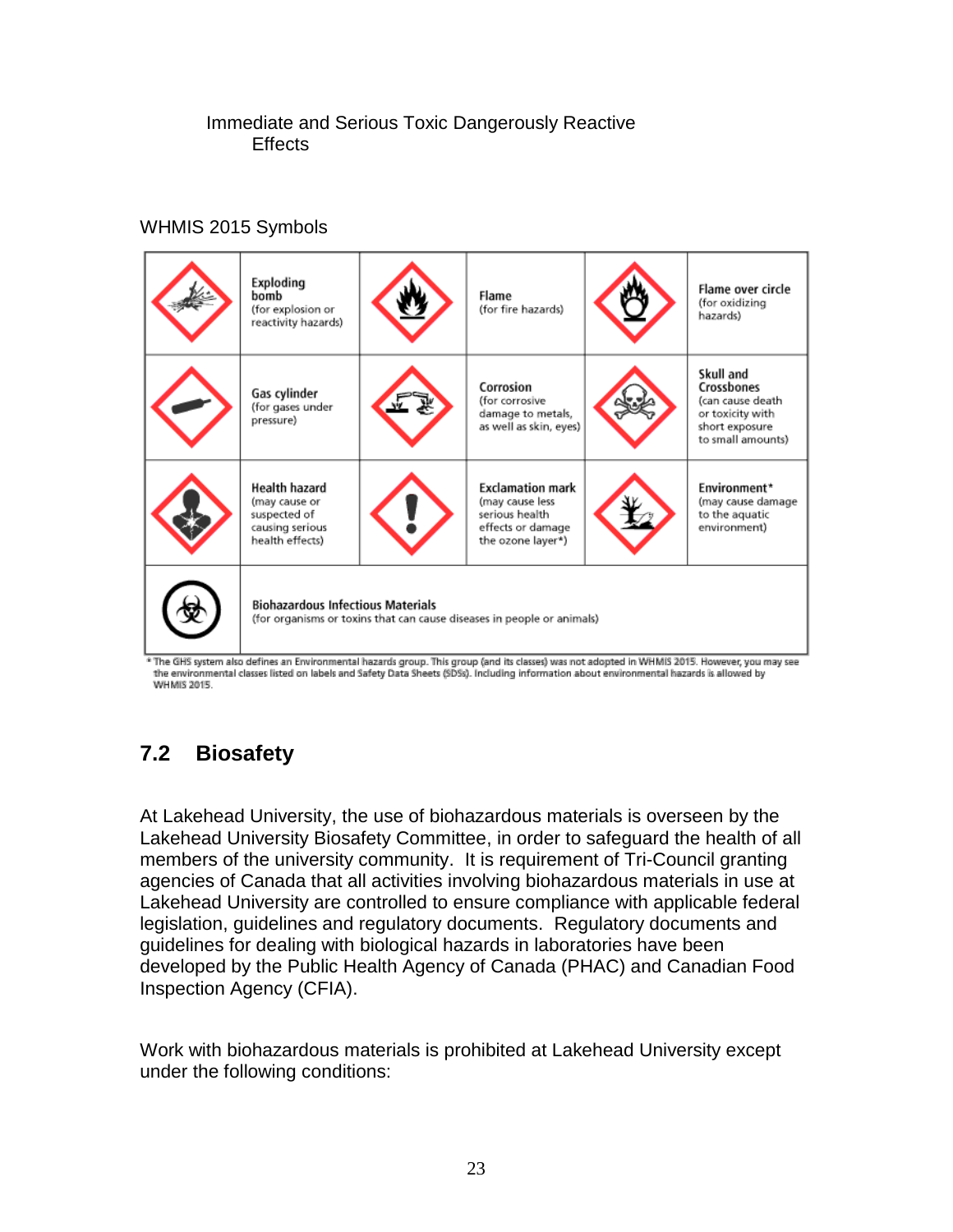- Proposed work has been approved by the Lakehead University Biosafety Committee,
- An internal Permit has been granted,
- Location of the proposed work is adequate for the level of biohazardous work proposed,
- The Permit Holder and all Individual Users have completed the appropriate training.
- The work can be safely handled in a Containment Level 2 Laboratory.

*Unauthorized persons must not use, store, or distribute biohazardous materials*

# <span id="page-24-0"></span>**7.3 General Lab Safety Operating Procedures (All Labs)**

The following points must be observed at all times in ALL Lakehead laboratories:

## **Laboratory Access**

- Access to laboratory and support areas is limited to authorized personnel.
- The laboratory doors are closed and locked when the lab is unoccupied.
- Children under the age of sixteen years should not be permitted in the laboratory. Pregnant women and immune-compromised persons should be advised of the potential risks and documented.
- Post hazard warning signs on every outside door indicating the nature of the hazard contained in the laboratory. If the hazardous materials in use require special provisions for entry, this information must be included on the sign. The name and contact information of the lab supervisor must also be listed. (Visit the Health and Safety website to order signs).

## **General Considerations**

- The storage or consumption of food or drink in laboratories is prohibited.
- Storing utensils, applying cosmetics, and inserting or removing contact lenses are all prohibited in any laboratory.
- The wearing of contact lenses is permitted only when other forms of corrective eyewear are not suitable.
- Wearing jewelry is not recommended in the laboratory.
- Storage of personal belongings is permitted in designated areas only.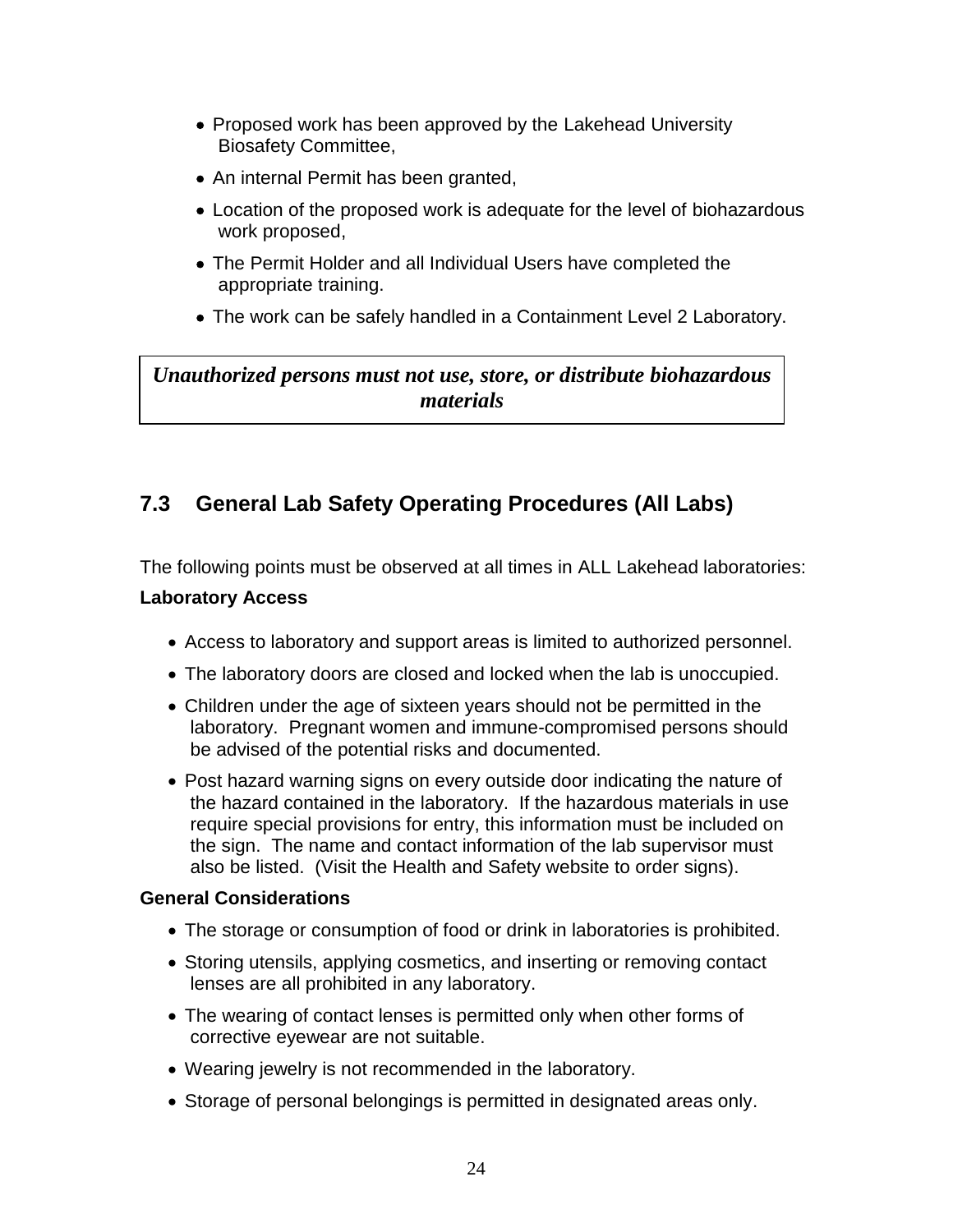- Use of cell phones, tablets, ear buds in labs is strongly discouraged. If their use is necessary, consider decontamination options prior to leaving the laboratory.
- Smoking is prohibited in all laboratories and all areas on-campus except for marked designated smoking areas.
- Pranks, horseplay and unauthorized experimentation are not permitted.

#### **Personal Protective Equipment**

- Protective laboratory clothing (uniforms, coats, gowns) must be correctly worn by all personnel including visitors, trainees, and others entering or working in the laboratory.
- Protective laboratory clothing must not be worn in non-laboratory areas.
- Lab coats with snaps, cotton content and cuffed sleeves are highly recommended in all labs and required for all new lab coat purchases in biosafety labs.
- Loose clothing must be restrained when performing work in a laboratory.
- Long hair is to be tied back or restrained so that it cannot come into contact with hands, specimens, containers or equipment.
- Sandals or open-toed, or open heeled shoes must not be worn in laboratories. Feet must be completely enclosed.
- Gloves must be worn for all procedures that might involve direct skin contact with chemicals, biohazardous material or infected animals.
- Reusable gloves (insulated, chemical resistant, etc.,) may be used only where necessary and must be appropriately decontaminated.
- Gloves are to be removed carefully (Appendix 6) when leaving the laboratory and decontaminated with other laboratory wastes before disposal.
- Gloves must be removed before using lab computers, telephone, cell phones.
- Hands must be washed thoroughly:
	- o before donning gloves,
	- o anytime they are believed to be contaminated with chemical or biological hazards,
	- o any time after handling materials known or suspected to be contaminated.
	- o before touching non-lab equipment (e.g. telephone, cell phone, computers etc.),
	- o after gloves have been removed,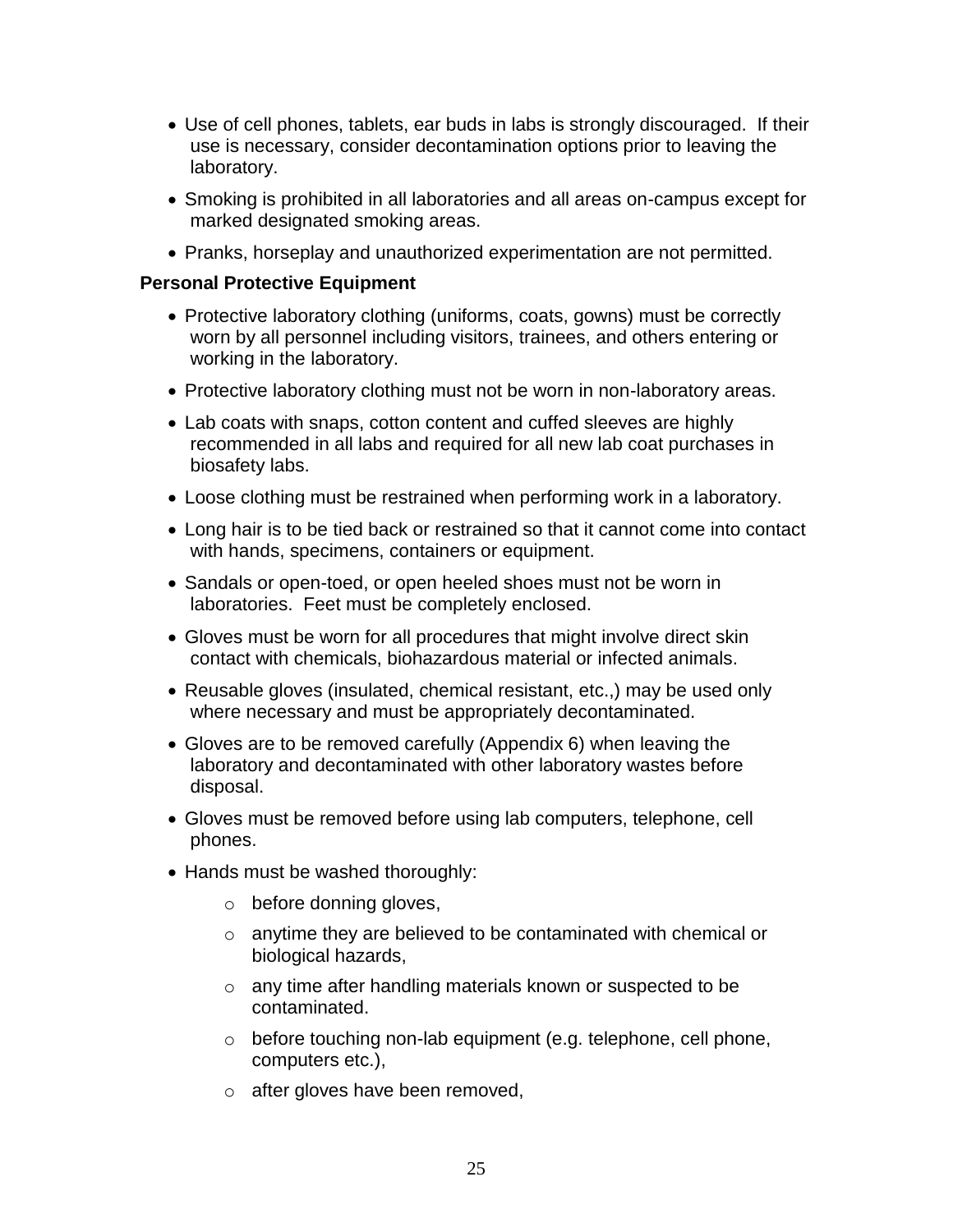- o before leaving a laboratory.
- Open wounds, scratches, and grazes should be covered with waterproof dressings.
- Eye and face protection must be worn when it is necessary to guard against splashing, flying particles, and harmful light or other electromagnetic radiation.

#### **Housekeeping**

- Laboratories are to be kept clean and tidy.
- Laboratory floors, entrances and exits must be kept clear of obstructions at all times.
- Laboratory benches and other laboratory furniture should be arranged such that the path to any emergency exit is not impeded and may be reached easily from any point in the lab.
- Instructions for housekeeping staff must be posted on all exterior doors to labs containing hazardous materials. Form available from Health and Safety.
- Spills must be cleaned up immediately.
- Electrical cords (or other tripping hazards) must not traverse work areas. Extension cords must not be used as permanent wiring.
- Extension cords and power bars must be CSA or UL approved.

#### **Storage**

- The laboratory must be kept neat, orderly and clean. Minimize storage of materials not pertinent to the work. Storage of materials that are not pertinent to the work and cannot be easily decontaminated (e.g., journals, books, correspondence) should be minimized; paperwork and report writing should be kept separate from such hazardous materials work areas.
- All storage containers holding chemicals or other hazardous materials as defined by WHMIS legislation must be appropriately labeled. The labels must include:
	- o The contents of the container,
	- o Information on safe handling including:
		- date of purchase and expiry (if appropriate),
		- **storage requirements,**
		- **Known hazards.**
		- special first aid instructions,
		- chemical compatibility,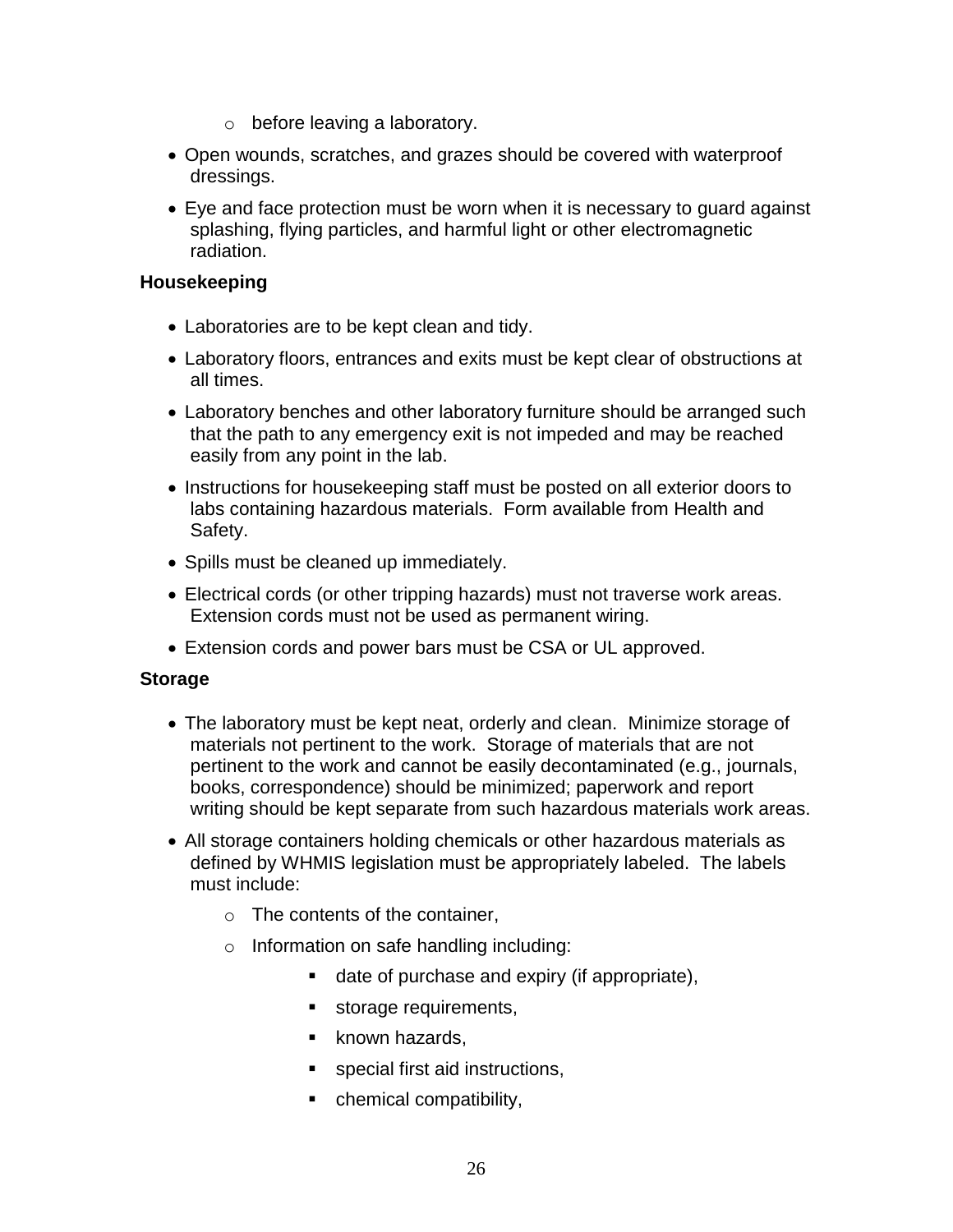- **PPE requirements,**
- Reference to an MSDS.
- Labels that become damaged or unreadable must be replaced immediately.
- **Storage areas must be locked when unattended. Storage areas should not be visible or readily available to public areas of the University.**
- Discarded chemical containers must be free of hazards and labels defaced.
- Incompatible chemicals must never be stored together.
- Containers used in a laboratory must be compatible with their contents.
- Chemical containers should be inspected periodically for deterioration.
- Chemical containers must be kept securely closed, unless venting is necessary to prevent a potential build-up of gases.
- Only dilute or low hazard reagents should be stored on working benches or on shelving above them.
- Cupboards or low shelving (below the eye level of the user) are strongly recommended.
- The proper organization of working supplies is of paramount importance in a working area. Excessive storage in individual laboratories wastes space and presents unnecessary hazards due to the flammable, toxic or corrosive nature of the chemicals stored.
- Corrosive chemicals should be stored in plastic trays as near to floor level as possible.
- Chemicals requiring storage in a freezer or fridge must be stored in such a facility which is spark and explosion proof.
- Toxic chemicals should be stored in a fume hood that is designated for storage only.
- Chemicals that are no longer required should be submitted for disposal.
- The quantity and size of compressed gas cylinders should be kept to a minimum.
- Compressed gas cylinders and low-boiling liquids should not be stored near sources of heat.
- Air or light sensitive chemicals that form dangerous peroxides require strict record keeping.
- Chemicals stored in each laboratory should be kept to the minimum required for current use.
- Inventory control is essential to chemical storage. At minimum, chemical stocks should be reviewed on an annual basis and deteriorated or expired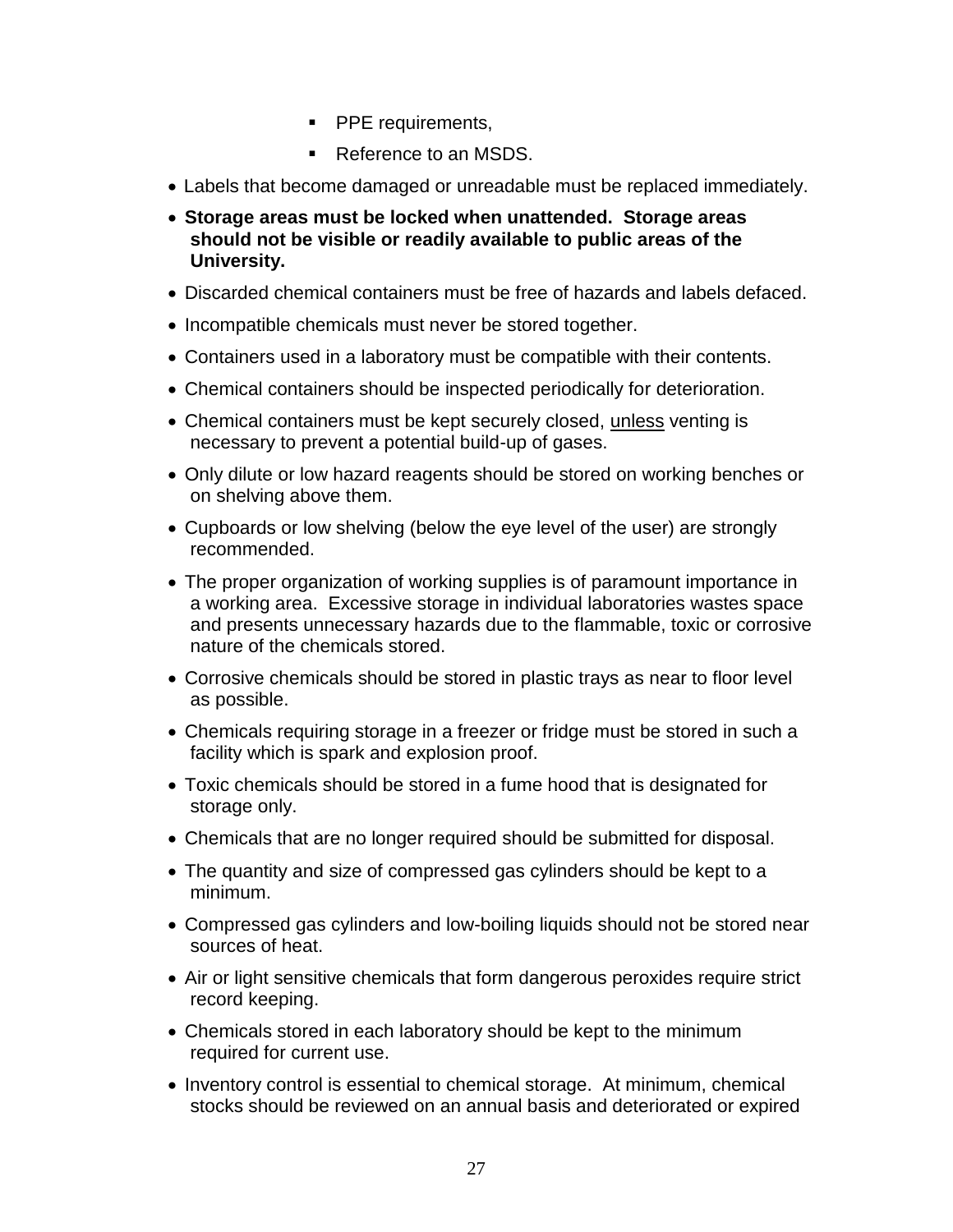stock must be disposed of appropriately. Paper inventories will no longer be accepted after July 2014, eRPortal must be used.

- Chemicals that degrade over time and pose a risk of shock sensitivity, explosion, or evolution of hazardous gas must have expiry dates listed in the ErPortal inventory. This includes: picric acid, peroxide-forming chemicals or any other chemicals known to produce increased hazards after degrading due to time/storage conditions.
- Biohazardous stock materials in storage for longer than thirty (30) days must be inventoried by their location and number of containers. Inventories must be maintained on ErPortal.

## **Operational Practices**

- Work with immediately toxic chemicals must be conducted in accordance with best practices and must have antidote (if available) within easy access in all areas where used and/or stored. Specific training to work with these compounds must be documented.
- Oral pipetting of any substance is prohibited in any laboratory.
- A pipette bulb or pump must be used when pipetting substances.Care must be taken to avoid aspiration. **Do not mix by suction and expulsion.**
- Limit the use of needles and other sharp objects.
- Caution should be used when handling syringes with needles to avoid auto inoculation and the generation of aerosols during use and disposal.
- Needles must not be bent, sheared, recapped or removed from a syringe.
- After use, needles must be promptly placed in a puncture-proof container (in accordance with Canadian Standards Association [CSA] standard Z316.6-95(R2000)) and be decontaminated, by incineration.
- Hazardous or infectious materials must never be placed in sinks or floor drains.

## <span id="page-28-0"></span>**7.4 Standard Microbiological Practices and Operating Procedures**

In addition to the requirements of the previous section, the BSL 1 laboratory, must comply with the requirements listed below.

- A documented procedural (safety) manual must be available for all staff, and its requirements followed; it must be reviewed and updated regularly.
- A copy of the Biosafety Containment Permit and the approved biosafety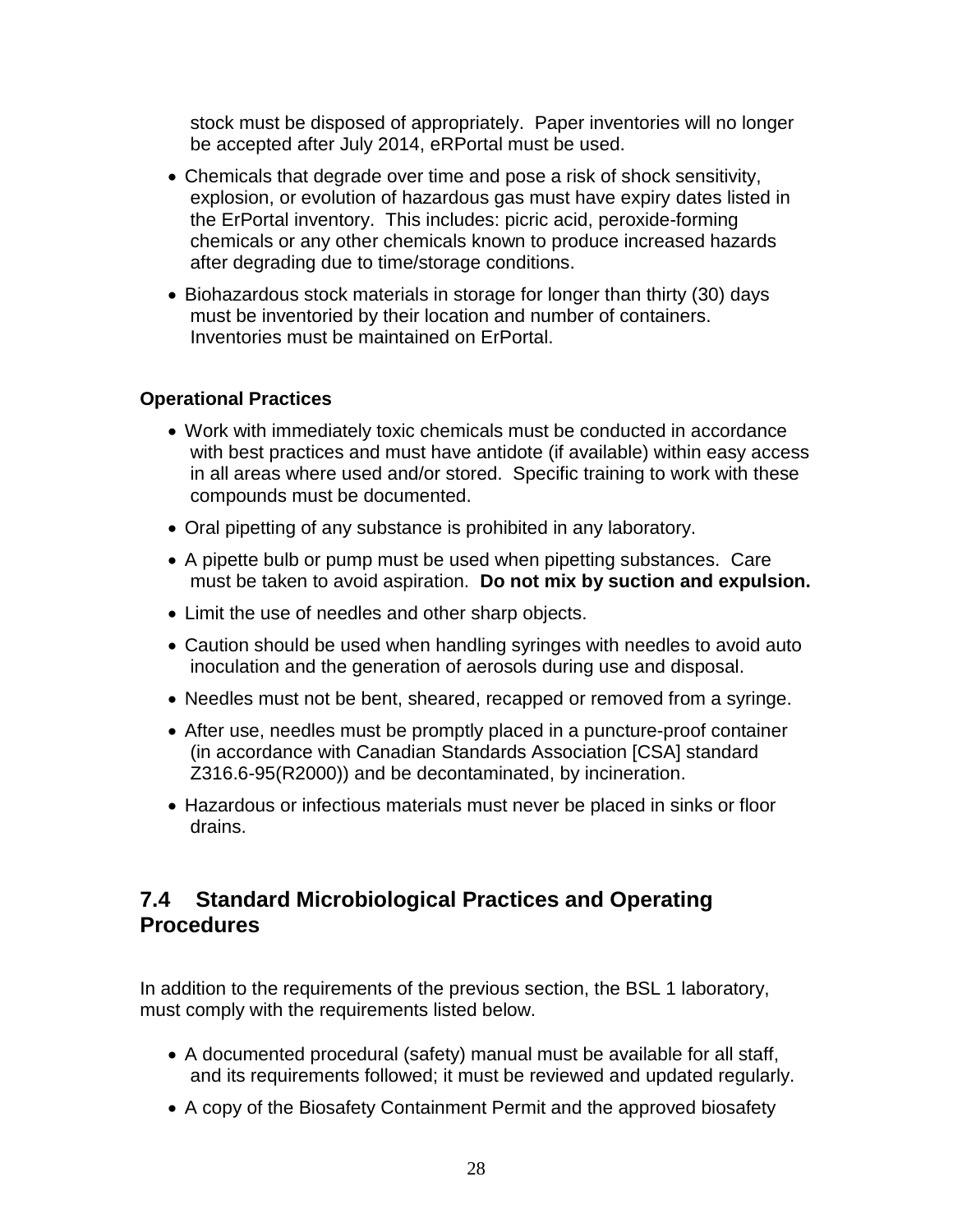procedures are contained in the Biosafety Binder.

- Personnel must receive training on the potential hazards associated with the work involved, and the necessary precautions to prevent exposure to infectious agents and release of contained material; personnel must show evidence that they understood the training provided; training must be documented and signed by both the employee and supervisor; retraining programs should also be implemented.
- When specified as a condition of a biohazard project, the Supervisor shall advise all personnel of the approved medical surveillance program. Such surveillance may include medical examinations, immunizations, and/or medical monitoring programs.
- A woman who knows herself to be pregnant or is planning a pregnancy is advised to inform the Supervisor and her family physician before commencing work with biohazardous agents.
- Protective laboratory clothing, properly fastened, must be worn by all personnel, including visitors, trainees and others entering or working in the laboratory; suitable footwear with closed toes and heels must be worn in all laboratory areas.
- Protective laboratory clothing must not be worn in non-laboratory areas; laboratory clothing must not be stored in contact with street clothing.
- If a known or suspected exposure occurs, contaminated clothing must be decontaminated before laundering (unless laundering facilities are within the containment laboratory and have been proven to be effective in decontamination).
- All contaminated materials, solid or liquid, must be decontaminated before disposal or reuse; the material must be contained in such a way as to prevent the release of the contaminated contents during removal; centralized autoclaving facilities are to follow the applicable containment level 2 requirements.
- Doors to laboratories handling biohazards must not be left open (this does not apply to an open area within a laboratory).
- Disinfectants effective against the biohazardous agents in use must be available at all times within the areas where the biohazardous material is handled, stored, and transported.
- Work surfaces in biohazard labs must be cleaned and decontaminated with a suitable disinfectant at the end of the day and after any spill of potentially biohazardous material. Work surfaces that have become permeable (i.e. cracked, chipped, loose) to biohazardous material must be replaced or repaired.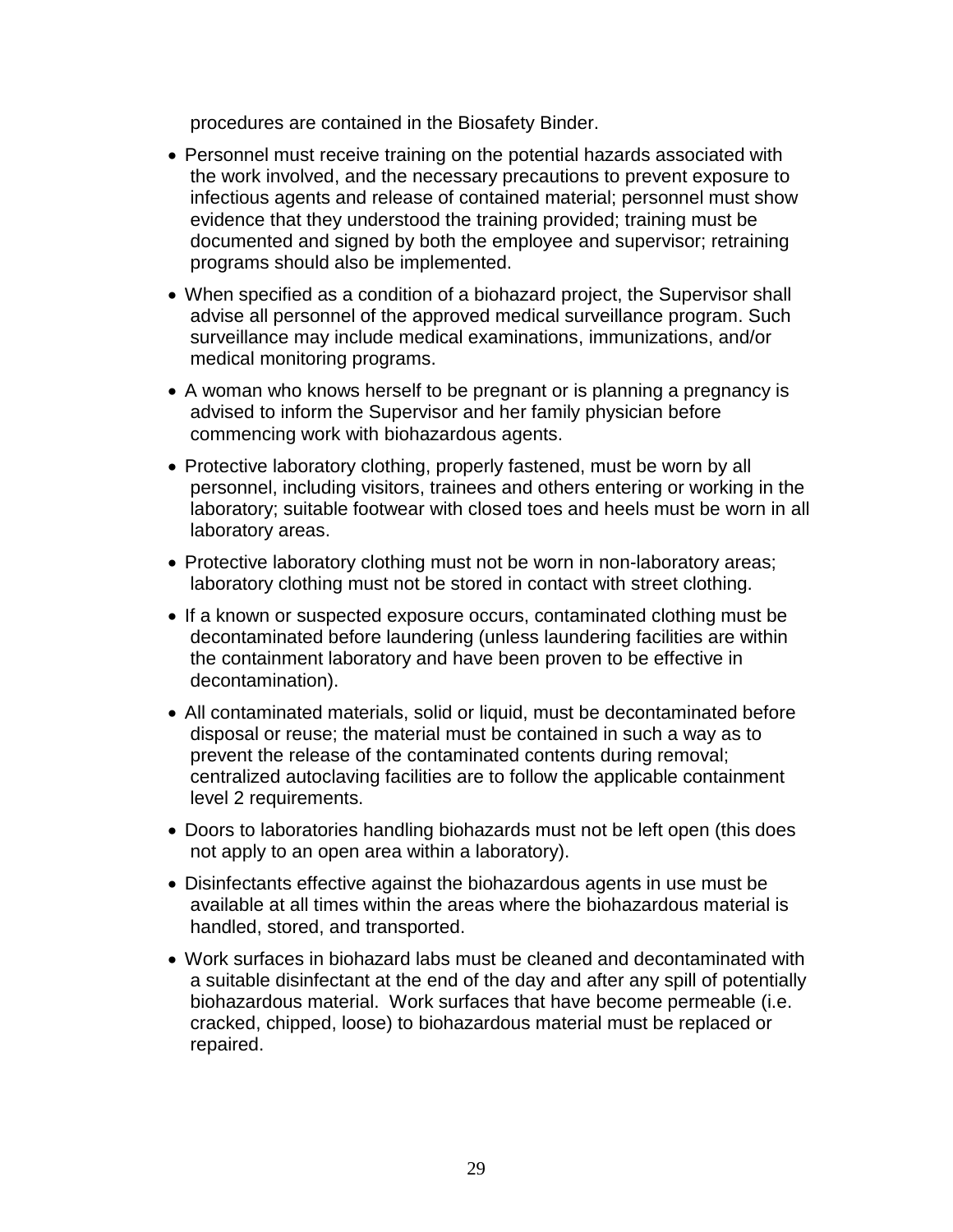- Contaminated materials and equipment leaving the laboratory for servicing or disposal must be appropriately decontaminated and labeled or taggedout as such.
- Where chemical disinfection procedures are practiced, ensure that effective concentrations and contact times are used.
- All contaminated liquid or solid materials must be decontaminated before disposal or reuse. Contaminated materials that are to be autoclaved or incinerated at a site away from the laboratory must be double-bagged or placed into containers. Disinfect the outside surface if necessary.
- Biologically contaminated glassware must not leave the facility. Decontaminate using procedures demonstrated to be effective. If the autoclave is outside the laboratory, contaminated materials must be disinfected chemically or double bagged and transported to the autoclave in durable, leak-proof containers that are closed and the outside surfaces treated with an appropriate disinfectant before leaving the laboratory.
- Leak-proof containers are to be used for transport of infectious materials within facilities (e.g. between laboratories in the same facility).
- Efficacy monitoring of autoclaves used for decontamination with biological indicators must be done regularly and the records of these results and cycle logs (i.e., time, temperature and pressure) must also be kept on file.
- Four (4) consecutive weekly passed efficacy tests must be conducted annually, with passed monthly tests being acceptable for the remainder of the year.
- Any failed efficacy tests must have four (4) consecutive passes before ANY waste is to be disposed.
- An emergency plan for handling spills of infectious materials must be developed and be ready for use whenever needed.
- Animals or insects that have been experimentally infected must remain in the laboratory or appropriate containment facility.
- Spills, accidents or exposures to infectious materials and losses of containment must be reported immediately to the laboratory supervisor and BSO; written records of such incidents must be maintained, and the results of incident investigations should be used for continuing education.
- All technical procedures involving infectious materials must be performed in a manner that minimizes the creation of aerosols.
- Special servicing of facilities by the maintenance and custodial services departments shall be co-coordinated by the supervisor at times when the facility and equipment can be declared free from contamination.
- Work involving hazardous agents of biological origin outside controlled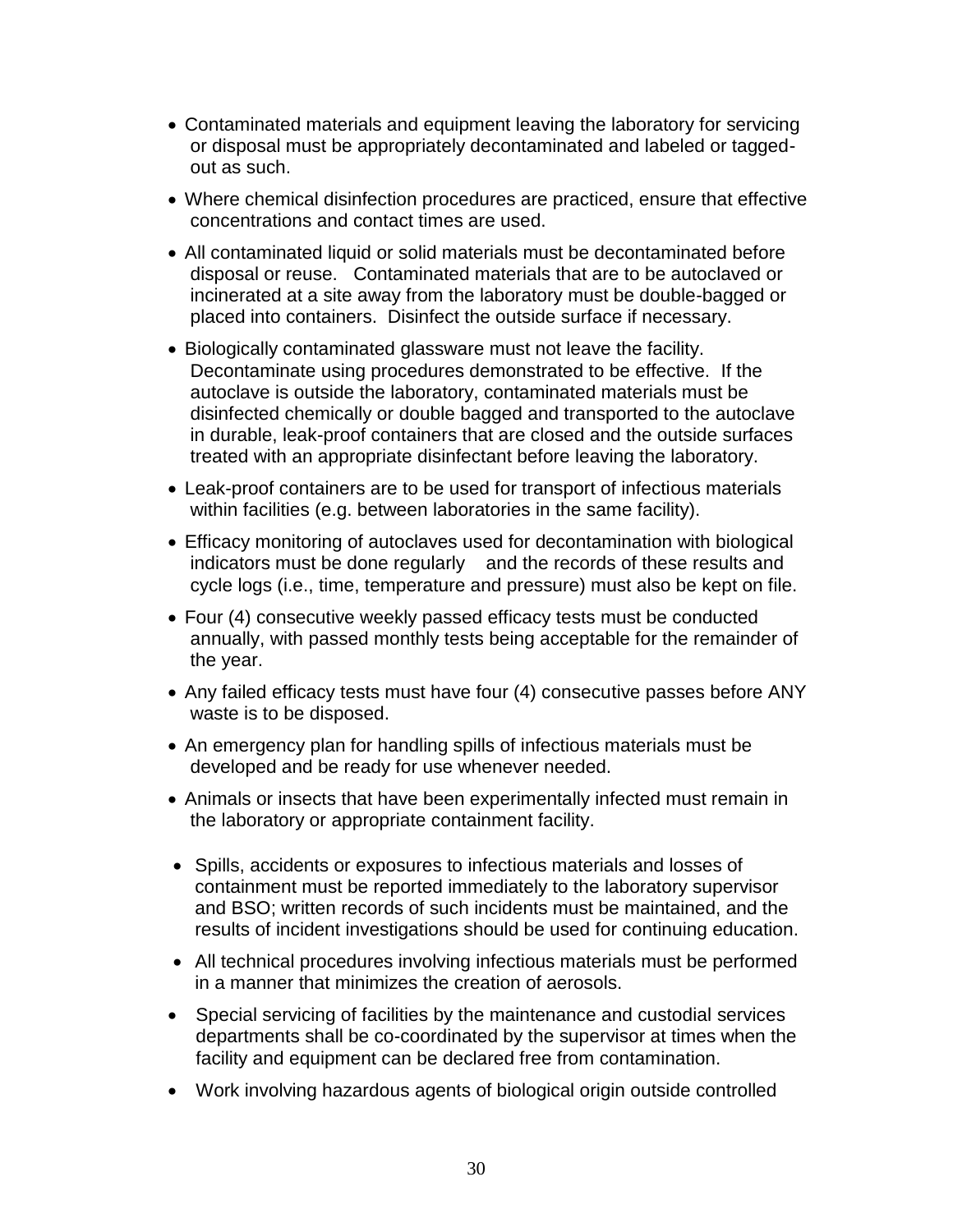environments such as laboratories shall fall under the scope of the Risk Management Office.

# <span id="page-31-0"></span>**7.5 Additional Practices for BSL 2 Laboratories**

In addition to the requirements of the previous two sections, BSL 2 labs must also adhere to the following requirements:

- Good microbiological laboratory practices intended to avoid the release of infectious agents are to be employed.
- Appropriate signage indicating the nature of the hazard being used (e.g., biohazard sign, containment level) must be posted outside each laboratory; if infectious agents used in the laboratory require special provisions for entry, the relevant information must be included on the sign; the contact information of the laboratory supervisor or other responsible person(s) must also be listed.
- All people working in the containment area must be trained in and follow the operational protocols for the project in process. Trainees must be accompanied by a trained staff member. Visitors, maintenance staff, janitorial staff and others, as deemed appropriate, must also be provided with training and/or supervision commensurate with their anticipated activities in the containment area.
- BSCs must be used for procedures that may produce infectious aerosols and that involve high concentrations or large volumes of biohazardous material. Laboratory supervisors, in consultation with the Biological Safety Officer/Institutional Biosafety Committee, should perform a risk assessment to determine which procedures and what concentrations and volumes necessitate the use of a BSC.
- Emergency procedures for spill clean-up, BSC failure, fire, animal escape and other emergencies must be written, easily accessible and followed. A record must be made of other people entering the facility during an emergency.
- Vacuum lines used for work involving Level 2 agents must be protected from contamination by HEPA filters or equivalent.
- Centrifugation of biohazardous materials must be carried out in closed containers, which are opened only in a biological safety cabinet.
- An autoclave must be located in or near a biohazard level 2 laboratory and operators must be instructed in its use and record keeping requirements.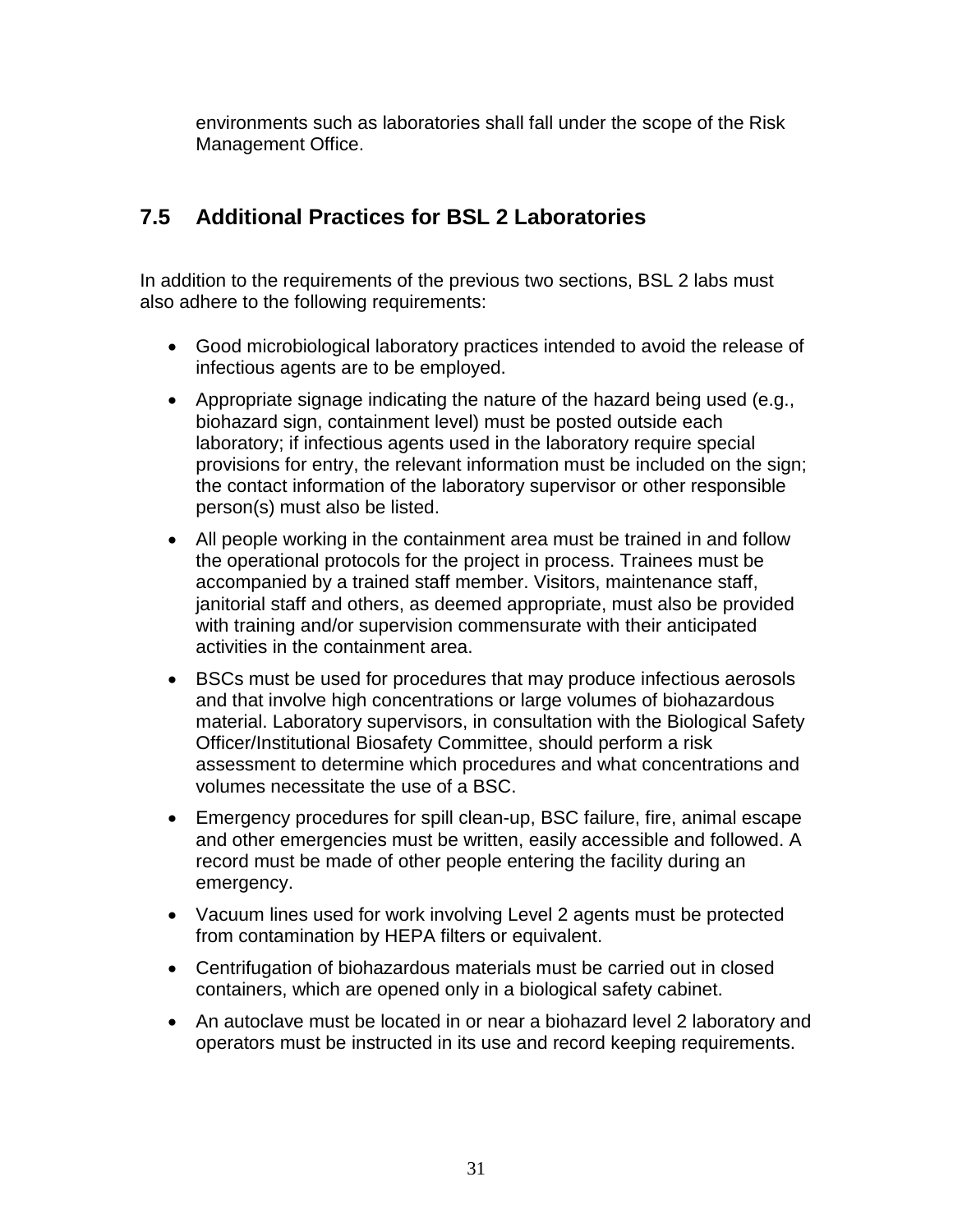# <span id="page-32-0"></span>**7.6 Universal Blood and Body Fluid Precautions**

Human blood and biological fluids are considered to be Risk Group 2 agents, regardless of their known or unknown blood borne infection status. "Universal Blood and Body Fluid Precautions" or "Universal Precautions" must be employed when handling these agents. Under these precautions, blood and body fluids of all patients are considered potentially infectious for human immunodeficiency virus (HIV), hepatitis B (HBV) and other blood borne pathogens.

In addition to the requirements listed above (BSL 1 or BSL 2 as appropriate), labs handling human blood and bodily fluids must follow the requirements below.

## **5 Steps of Universal Precautions**

- 1. Education
- 2. Hand washing
- 3. Use of protective barriers (Personal Protective Equipment (PPE))
- 4. Cleaning of contaminated surfaces
- 5. Safe handling/disposal of contaminated material

# <span id="page-32-1"></span>**7.6.1 Education**

- The employer must provide training to protect the health and safety of the worker and provide for the safe handling and disposal of biological agents.
- Workers using human blood, fluids or tissues in the lab must complete training in blood borne pathogens. To arrange training contact health and safety at 343-8806.

# <span id="page-32-2"></span>**7.6.2 Hand Washing**

- Frequent hand washing is one effective way to prevent the spread of infectious diseases in a workplace.
- Wash hands frequently and thoroughly, especially after contact with any body fluid or a contaminated surface.
- Wet, soap and lather hands for at least ten seconds.
- Wash and scrub under fingernails and cuticles with a small brush.
- Rinse hands thoroughly and dry.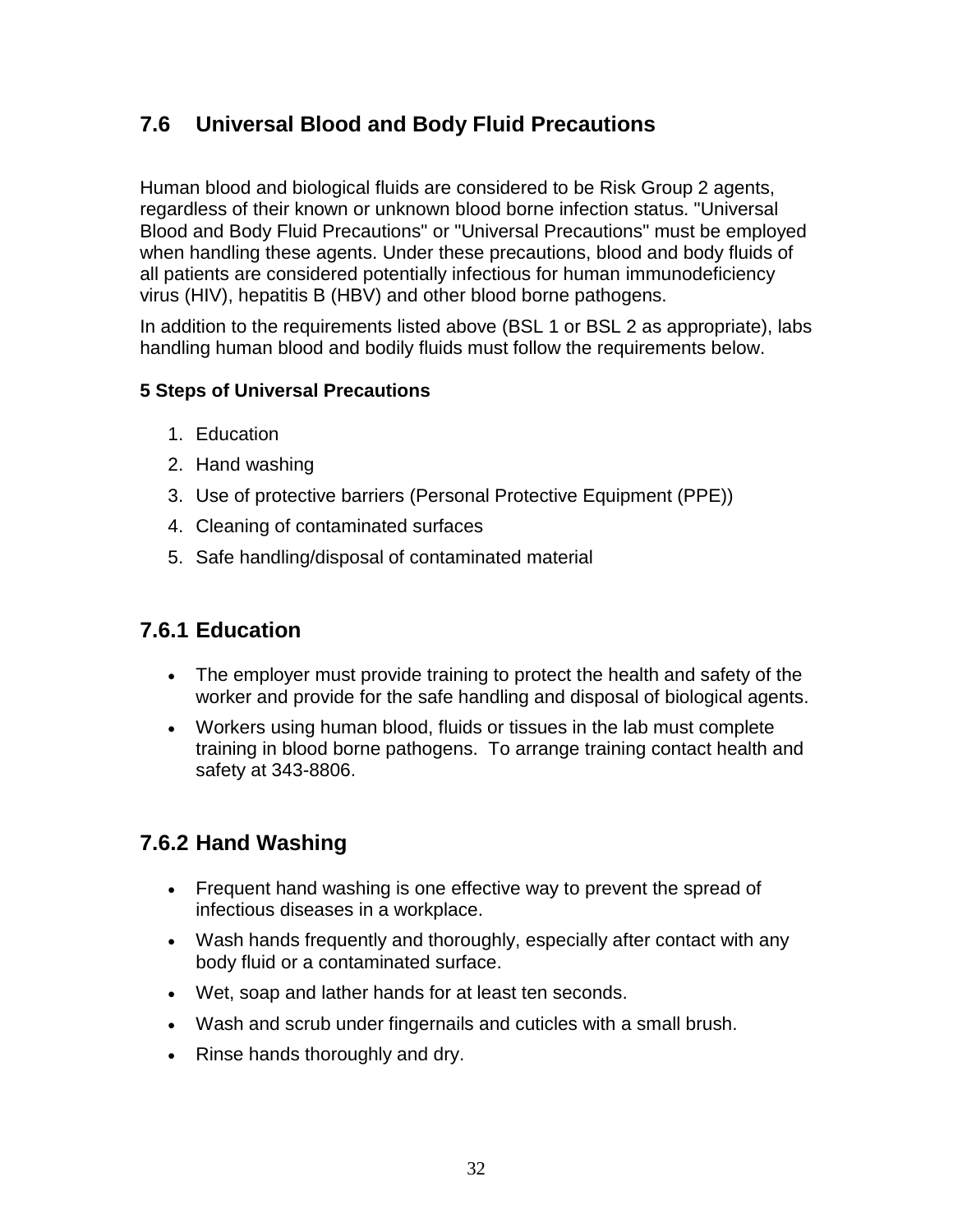# <span id="page-33-0"></span>**7.6.3 Protective Barriers**

Always wear a protective barrier (surgical gloves) when in contact with blood, body fluids or feces. Protective barriers reduce your risk of exposure to potentially infectious material through contact with broken skin or mucous membranes.

## **Gloves**

- Surgical quality latex, nitrile or vinyl gloves must be worn for all contact with blood, body fluids and feces.
- Gloves are also necessary for disinfecting contaminated surfaces and disposing of used materials and biological waste.
- Wash hands thoroughly with warm water and soap after removing gloves.
- Change gloves after each task or exposure and dispose as contaminated waste.

## **Personal Protective Equipment**

- Protective eye glasses and a mask must be used where blood, body fluids or feces are likely to splash on the mucous membranes of the eyes, nose or mouth.
- Gowns, lab coats or aprons must be worn where clothing is likely to be soiled.

# <span id="page-33-1"></span>**7.6.4 Cleaning and disinfecting of contaminated areas**

- Wear gloves and use disposable towels or other means of cleaning that will ensure against direct contact with blood, body fluids or feces.
- Decontaminate the area with an appropriate disinfectant.
- All used equipment must be thoroughly washed and disinfected.

# <span id="page-33-2"></span>**7.6.5 Safe handling and disposal of contaminated material**

Follow Lakehead University Biohazardous Waste Disposal Procedures including the following steps:

- Dispose of biological waste in a puncture-resistant container lined with a leak-proof plastic bag. Post a biological waste symbol on the container.
- Consider all biological waste as infectious.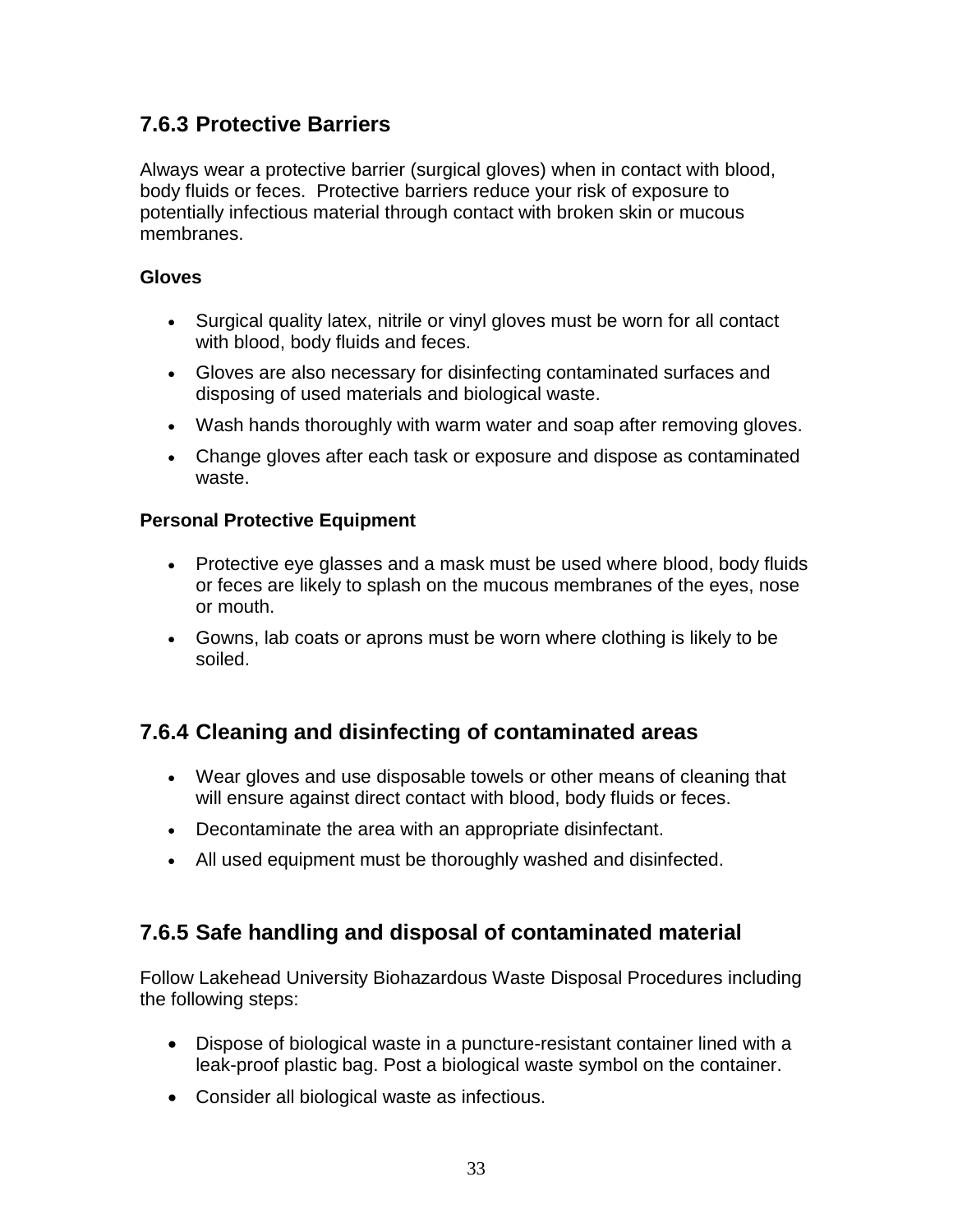- Handle all contaminated wastes carefully to prevent body contact.
- Hold only the outside of the container when emptying it. Never reach into the container.
- Do not load the container beyond its capacity or compact the contents. Compaction may lead to additional contamination of the work area.
- Never mix biological waste with regular trash.
- Any object that could cut or puncture the skin such as needles or broken glass may carry infectious material and should be handled with caution using tongs or a broom and dustpan, never your hands. Dispose of 'sharps' in unbreakable, non-pierceable containers that have a lid. Never place 'sharps' in the regular trash.

# <span id="page-34-0"></span>**7.7 Radiation Safety**

Currently, there is no radioisotope work being conducted at Lakehead University. The Lab Safety Officer must be contacted at [labsafety@lakeheadu.ca](mailto:labsafety@lakeheadu.ca) if any work is being considered.

# <span id="page-34-1"></span>**7.8 Equipment and Electrical Safety**

Some laboratory equipment can pose serious risk if used improperly. When laboratory duties include use of hazardous equipment, safe-use training must be provided by the Supervisor.

- All heat producing devices including space heaters must have automatic shut off switches.
- All electrical equipment including extension cords and power bars must be CSA or UL approved.
- All electrical equipment must be kept in good repair, including power cords and outlets, must be inspected often for electrical shock hazards.
- Any electrical equipment in poor repair must be taken out of use until repairs can be made.
- All electrical work on campus must be completed or authorized by a licensed electrician with Physical Plant.
- Review the manufacturer's documentation. Keep for future reference.
- Use and service equipment according to the manufacturer's instructions.
- Ensure that anyone who uses a specific instrument or piece of equipment is properly trained in setup, use and cleaning of the item.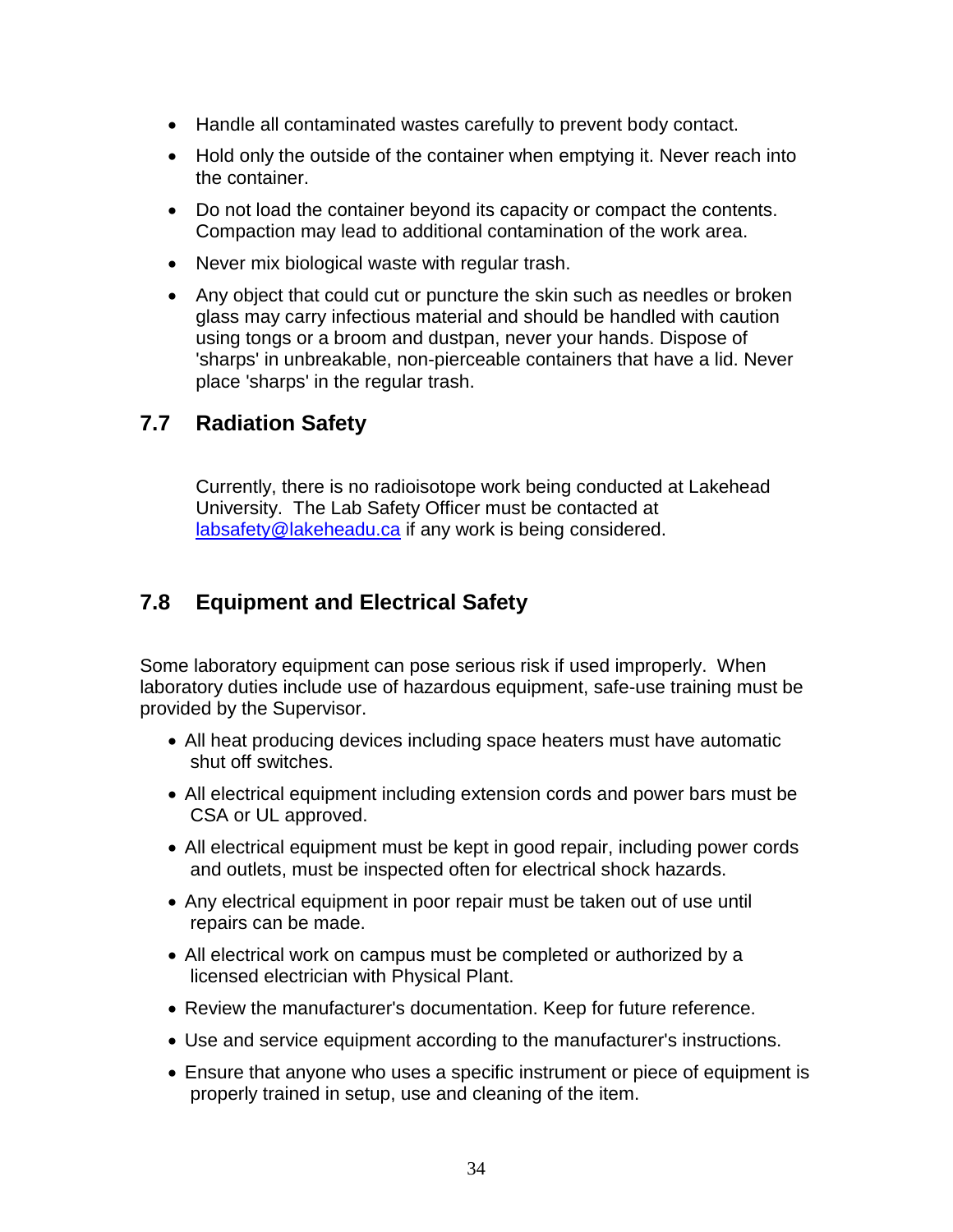Decontaminate equipment before it is sent out for repairs or discarded.

When purchasing new equipment, preference should be given to equipment that

- Limits contact between the operator and hazardous material, and mechanical and electrical energy
- Is corrosion-resistant, easy to decontaminate and impermeable to liquids
- Has no sharp edges or burrs.
- Meets relevant Provincial standards. Prior to purchase, contact Physical Plant and/or Health and Safety Office to review requirements.

# <span id="page-35-0"></span>**7.8 Compressed gases and cryogenic liquids**

Compressed gas cylinders and cryogenic liquids present several safety hazards:

- A falling cylinder may cause injuries.
- The cylinder may become a dangerous projectile, if the valve is sheared off.
- Damaged or faulty valves may cause the release of dangerous gases.
- Elevated temperatures, i.e. in a fire, may cause sudden release of the compressed contents.
- Pure oxygen or other oxidizing gases can present fire or explosion hazards if mishandled or improperly stored.
- Toxic and corrosive gases can cause serious, irreversible respiratory injuries that may result in fatality.
- Cryogenic liquids can cause serious burns.

In order to work safely with compressed gases and cryogenic liquids, the following points must be observed:

- When moving cylinders **any distance**, the safety cap must be on the cylinder protecting the valve.
- When moving cylinders, a distance greater than 1 meter, a cylinder cart must be used with the cylinder restrained to the cart.
- Cylinders must be secured with a chain (non-combustible) at all times regardless of whether they are full or empty.
- When not in use, cylinders must be stored with safety valve caps and stored in an area where the ambient temperature does not exceed 52°C.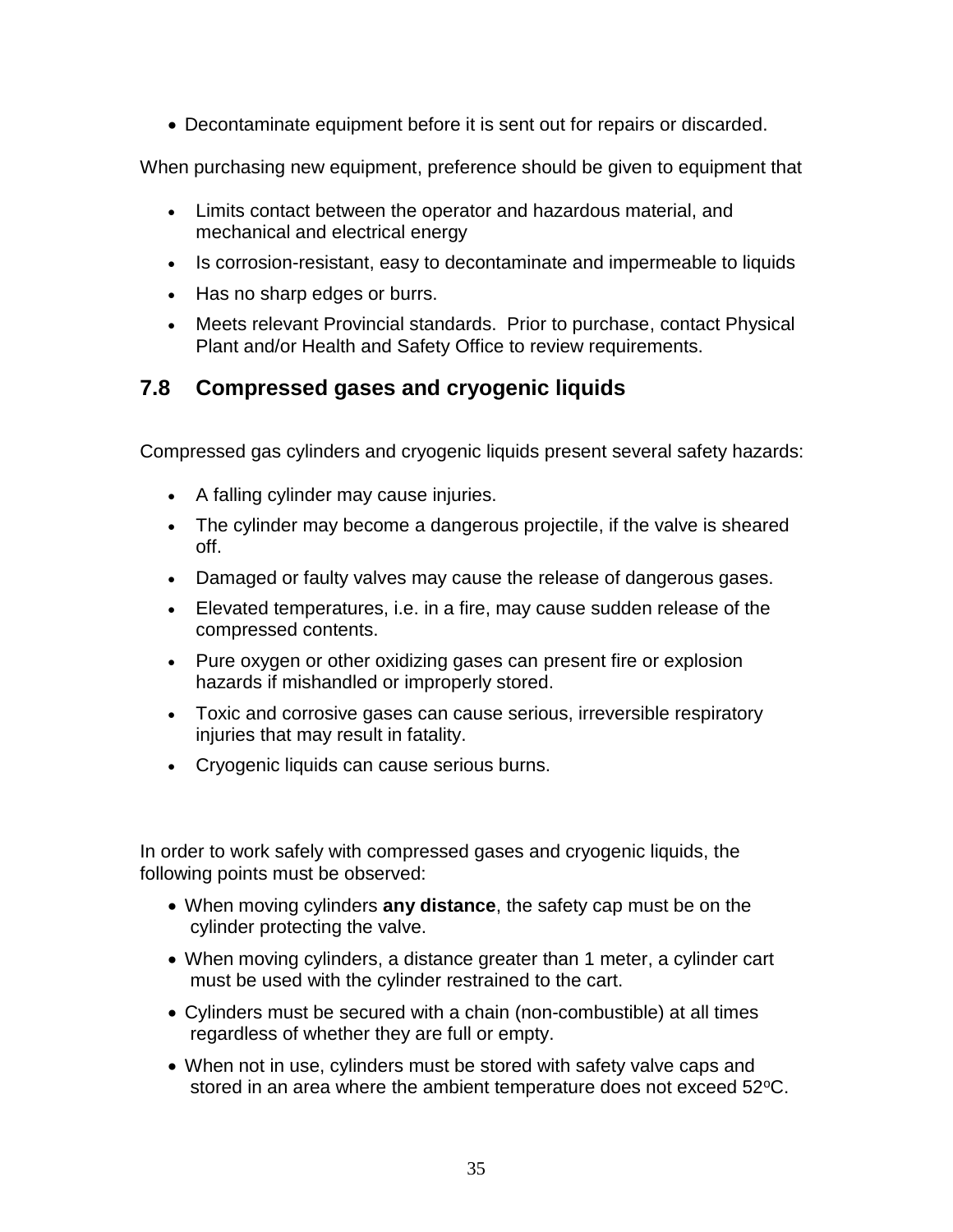- Cylinders and cryogenic liquids must be stored in a secure location, and not, under any circumstances be stored in aisles, hallways, doorways, stairwells or exits.
- Cryogenics may only be stored in a secure area and only in vacuumjacketed dewar flasks designed for that purpose. All such dewars must be properly vented to accommodate the release of pressure.

# **7.9 Flammable liquids**

Flammable liquids and gases play an important part in many laboratory operations. Accidents with flammables can be avoided by exercising a reasonable amount of care. Flammable liquids and gases present two hazards: toxicity and flammability. A fire hazard exists when a flammable liquid has sufficient volatility so that vapours will mix with the air in ignitable concentrations. The degree of hazard depends upon whether or not a material can burn, its volatility or vapour pressure, its ability to form flammable or explosive mixtures, the ease of ignition of these mixtures and the relative densities of both liquids with respect to water and also the vapour with respect to air.

*Flammable or combustible liquids must be used in a fume hood when:*

*(a) their use releases flammable vapours which could be potentially explosive,*

*(b) liquids are heated to a temperature equal to or greater than their flash point, or*

*(c) unstable liquids are used.*

- When not required for immediate use, flammable and combustible liquids must be stored in a flammable solvent cabinet.
- The maximum allowable quantity is **235 L** in a laboratory.
- The maximum allowable container size is 5 L. Should larger containers be required, contact the Laboratory and Biosafety Specialist.
- All distillations, reactions etc. involving flammables should be set-up in a metal pan, preferably in a fume hood.
- Flammable liquids should be remote from equipment containing sources of ignition and/or open flames or sparks.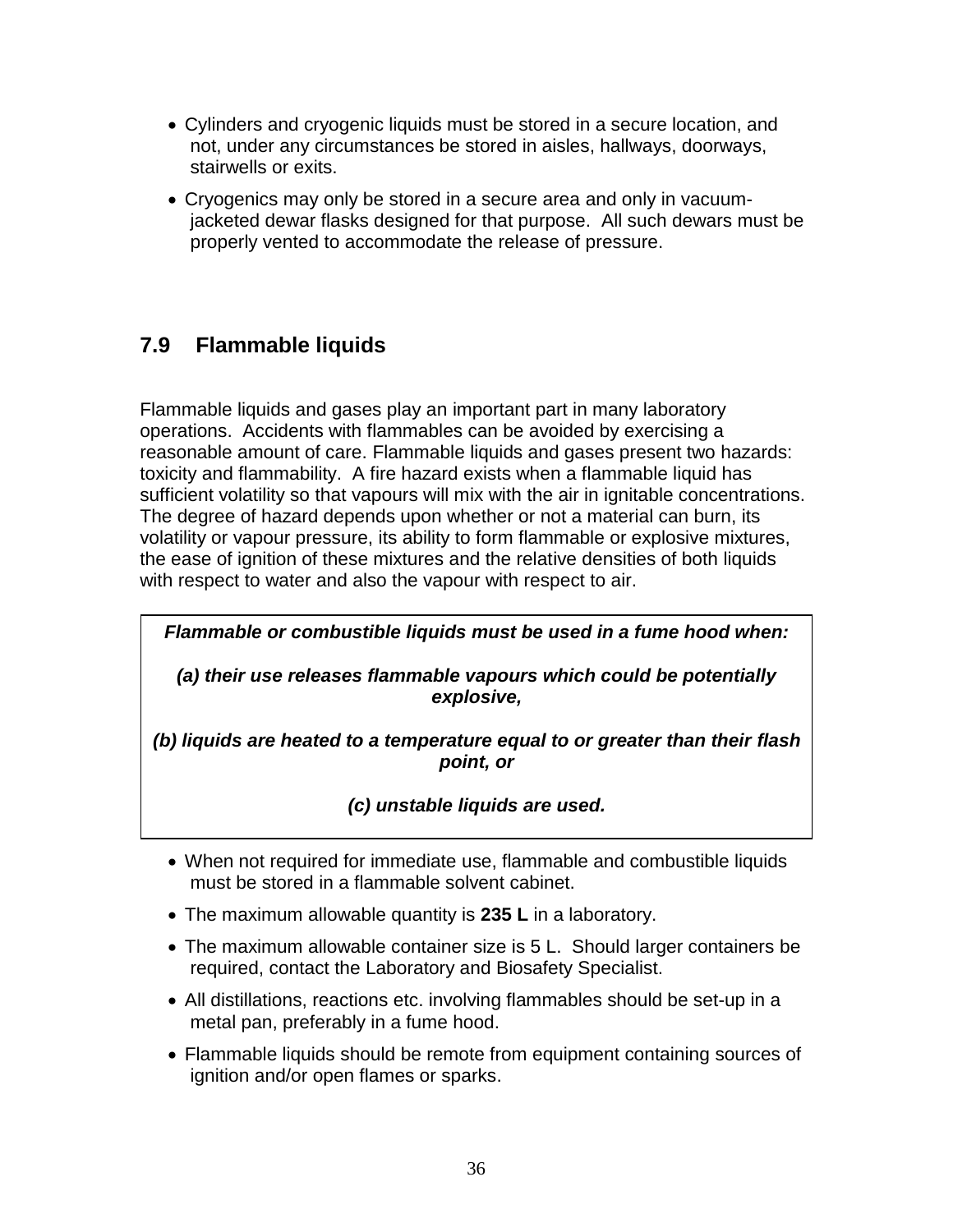- Glass bottles containing flammables should be protected from breakage and spill by use of a metal bucket or acid carrier when in transport.
- No open flames or other sources of ignition are permitted while appreciable amounts of flammables are being poured, or otherwise exposed to the air.
- Fume hood inspection and maintenance is scheduled by Physical Plant. A mark is made on the side of each unit for the sash height required for certification testing. Ensure that the fume hood sash is lowered to the lowest possible level to allow work when flammable, combustible or other toxic materials are in use.
- Any fumehood in alarm must not be used. Contact physical plant immediately.

## **7.10 Working Alone**

It is prudent to avoid working alone in a laboratory, especially outside of regular business hours. If possible, it is advisable for individuals working in separate laboratories to cross-check periodically. Working in the laboratory outside of traditional office hours or working without immediate access to a supervisor poses additional risks since there may be generally few, if any, other people around. It is necessary to be vigilant of potential health and safety problems at these times, since in the event of an emergency, assistance may not be readily available.

Experiments known to be hazardous should not be undertaken at any time by a person working alone. The Supervisor is responsible for determining if the work requires more than one person to be present. A person having to work alone must make arrangements with the Security Office (Keep In Touch K.I.T. program) to periodically check in on the laboratory when individuals are working alone.

Therefore:

- New or unfamiliar procedures should never be performed without supervision.
- Only work of relatively low risk should be performed without supervision.
- Lab supervisors must approve all after hour work in labs.

• Ensure appropriate personal protective and emergency response equipment such as first aid kit, emergency shower, eyewash and fire extinguisher is available.

• Ensure that a communication system is available and that contact numbers are known.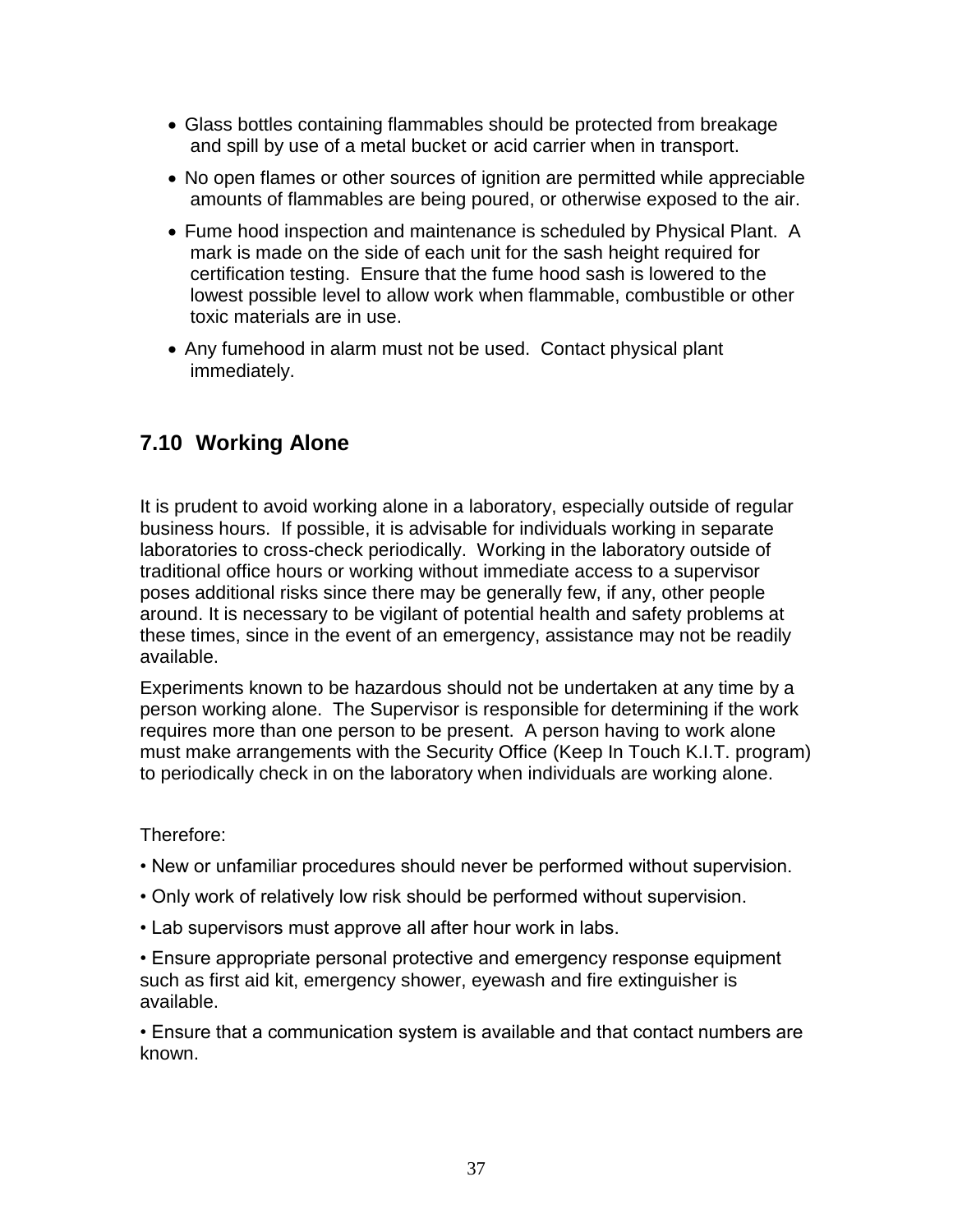# **8. Safety Equipment**

In order to comply with Provincial regulations, all persons exposed to a chemical or biological hazard shall wear the appropriate personal protective equipment. Should the particular hazard warrant, work with the agent will be conducted in an appropriate special ventilation device.

Ventilated hoods are required in laboratories for the following reasons:

- to remove hazardous, toxic and/or flammable vapours or gases;
- to provide a safe place in which to perform experiments and analyses.

#### **8.1 Fume hoods**

- In order to function correctly, fume hoods must be kept free of unnecessary equipment and clutter.
- The sash should be located at the lowest practical level.
- A chemical fume hood must never be modified, nor the airfoil removed, without a full review by Physical Plant to ensure that the hood will still meet standards.
- All electrical equipment that is plugged into an outlet outside of the hood should have its cord run underneath the airfoil, not over top, if possible.
- Always position the sash between the operator and the work.
- Don't open the sash rapidly on a working fume hood and move slowly when working in the hood.
- Never put your head into the hood while there is work in it.
- Keep all work within the "dished" area of the work surface and 15 cm  $(6")$ from the front of the hood.
- Fume hoods may be used for storage of appropriate chemicals, however, if using for storage, they may not be used for active experimentation requiring ventilation.
- Be aware of chemicals that are unsafe to use in a fume hood (eg. perchloric acid)
- Limit unnecessary pedestrian traffic near a working fume hood.
- If a hood ceases to work correctly, contact Physical Plant Work Order Desk immediately at extension 343-**8273**. Do not continue to use a malfunctioning fume hood.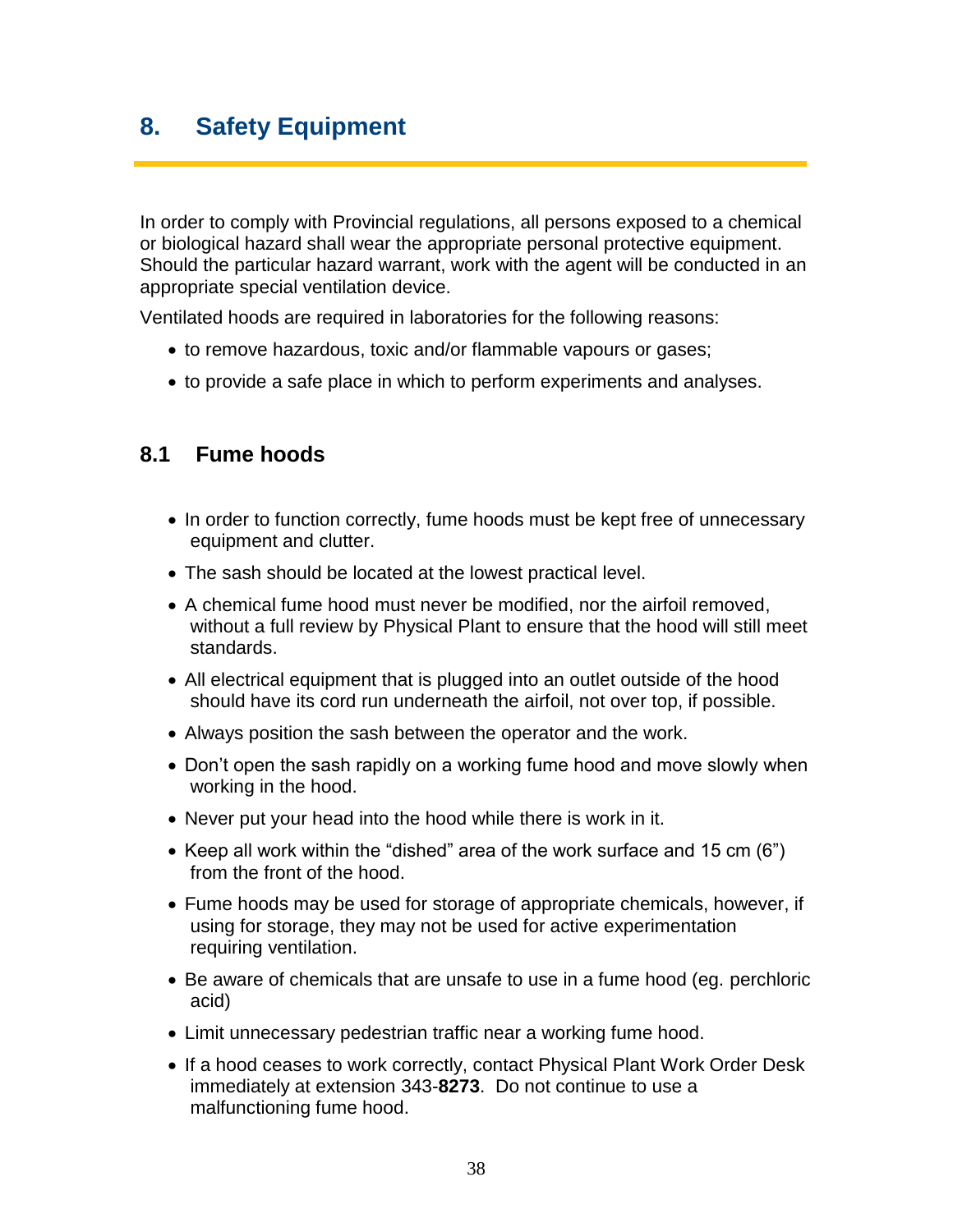- Prescribed personal protective equipment must be worn while working in a Chemical fume hood.
- When not in use lower the sash of the fume hood to protect the lab in the event of a fan failure.

# **8.2 Biological safety cabinets**

*Aerosol generating procedures/manipulations MUST be conducted in a Biological Safety Cabinet.*

The procedure listed below outline operator safety; for additional instructions and safety measures speak with the area Supervisor.

- Ensure that the biological safety cabinet has been certified within the last year. If it is overdue; inform your supervisor.
- Office of Human Resources Health and Safety arranges Annual Certification in September of each year. Once certified, the cabinet cannot be moved or otherwise altered without recertification at the Permit Holder's expense.
- Lakehead University has only Type II Biosafety Cabinets, therefore, the cabinets must not be used in place of a chemical fume hood. Chemical reagents must never be mixed or prepared in a Biological Safety Cabinet. Use of hazardous materials in Biological Safety Cabinets (i.e. Antibiotics, DNA dyes, and ethanol) must be kept to small volumes and low concentrations.
- When work is finished, disinfect the interior surfaces of the cabinet and leave running for at least two to three minutes.
- Prescribed personal protective equipment must be worn while working in a Biological Safety Cabinet.
- Manufacturer's instructions for the units installed in your lab must be reviewed as part of the initial lab specific safety training and must be accessible in the biosafety binder.

Prevention and control of aerosols are of paramount importance in laboratories handling biohazardous materials. The biological safety cabinet (BSC) is the primary safety equipment used to control aerosols. Biological safety cabinets are classified based on their construction, airflow velocities and patterns, and exhaust system (Table 1 Only Class II and III are appropriate for use in a BSL2 facility, unless product contamination is not a concern, in which case Class I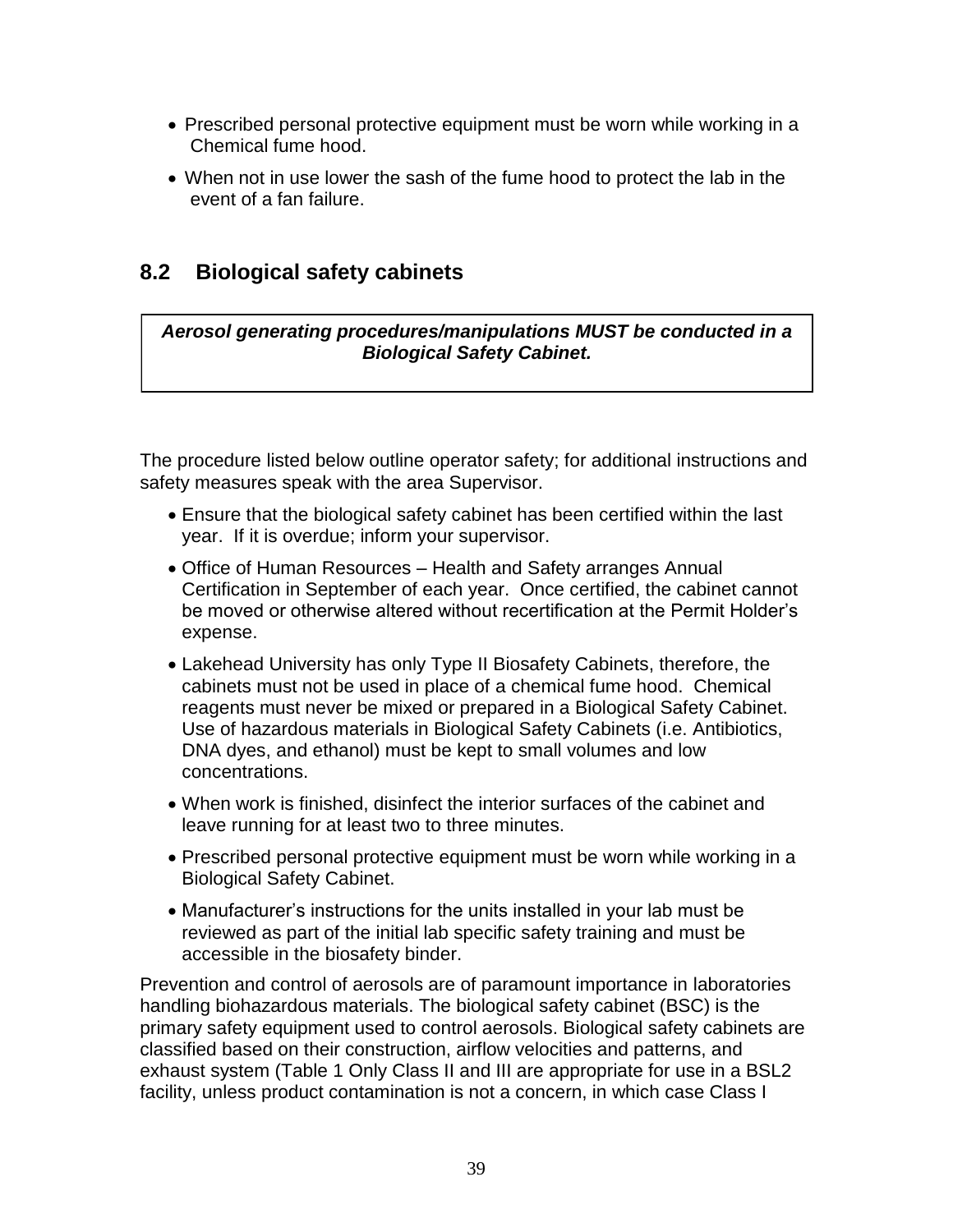cabinets may be used to protect the user. All classes of cabinets contain HEPA filters and must be certified on an annual basis.

For a full review of types of Biosafety Cabinets available, please consult the Canadian Biosafety Standards and Canadian Biosafety Handbook..

# **8.2.1 Operating Procedures for use of a Class II Biosafety Cabinet**

Before use, Verify instructions for use with manufacturer's instructions.

#### **When not in use, the hood should contain only:**

- Tip discard with plastic bag (not full)
- Incinerator
- Vortex + Power bar (if required)

#### **To clean/prepare hood for use:**

- Ensure that the UV light is off whenever someone is in the room; if it is on, ensure that all sliding windows are shut and any fixed window openings are shielded.
- Clean walls and work area with ethanol or other suitable disinfectant.
- Place a small biohazard bag in container for discarding tips, etc. as you work.
- Turn blower ON.
- Let run for 2-3 minutes to purge work environment.

#### **Working in the hood:**

- Prior to placement in the hood, gently clean items (equipment, pipettes, culture flasks, pipette aids and tip boxes) with an appropriate disinfectant.
- Keep cultures closed until inside the working area of the hood.
- Place all containers away from the front opening of the hood, but do not block the perforated panel at the back of the work bench. Air flow must be maintained at the back of the hood.
- Do not block any of the grills of the cabinet, this disrupts the air flow and may lead to work contamination and breach of containment.
- Use appropriate protective clothing/equipment when working with cultures (gloves, lab coats etc.)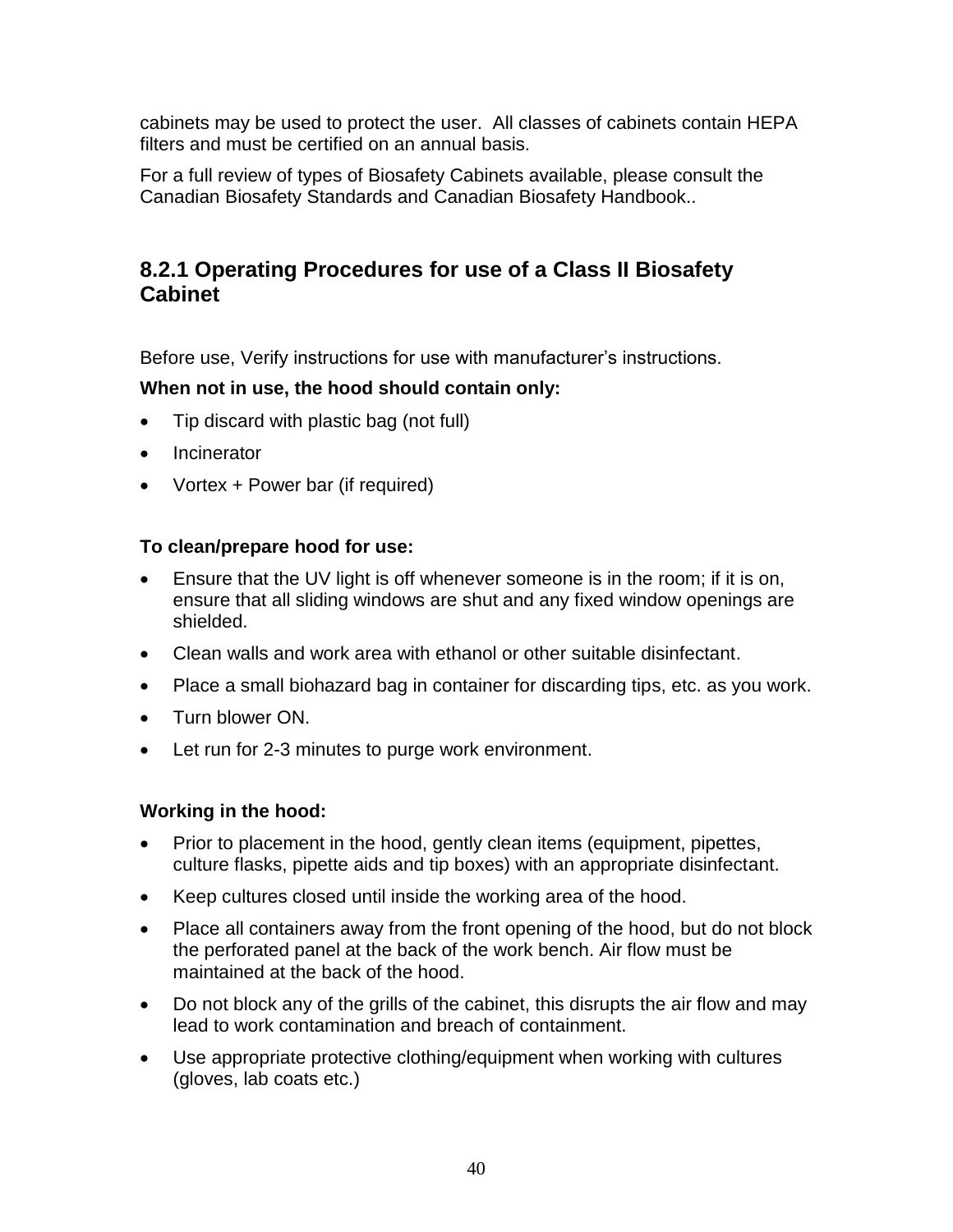- Limit unnecessary movement in and around the cabinet while it is being used.
- If possible, only one person should work in the cabinet at one time.
- The operator should be seated, armpits level with the bottom of the window.
- When entering or exiting the cabinet, do so straight on and allow the air flow to stabilize before continuing work.
- Anytime the air is disturbed within the cabinet, allow the unit to run for two to three minutes to re-establish air flow patterns.
- When working, aspirate cultures gently to avoid generating aerosols. Eject fluids gently along the walls of tubes.
- Use the alcohol flame in the hood only when necessary as the excess heat can damage the HEPA filter. Turn the burner off immediately after use, and do not leave the flame unattended - even for a moment.
- Avoid using an open flame in a cabinet.
- Remove gloves before exiting cabinet.

#### **Cleaning hood after use:**

- Cap or seal all cultures before removing them from hood.
- Discard small biohazard bag into larger biohazard bag when full. Do not leave any of your materials or equipment in the hood.
- Clean walls and work surface with disinfectant.
- Remove outer gloves before removing hands from the cabinet.
- If a spill occurs in the hood, follow procedures for Spill Response in Section  $\mathsf{Q}$
- Leave blower ON and let run for 30 minutes.
- Shut blower off.
- Close sash to prevent and contain dust contamination.
- Turn on UV sterilizer.

When opening blood collection tubes safety equipment such as a Biosafety Cabinet or a shield should be used to prevent splashing or generation of aerosols.

#### **Regular maintenance (when lab is in operation):**

Twice daily – work surfaces wiped down with suitable disinfectant.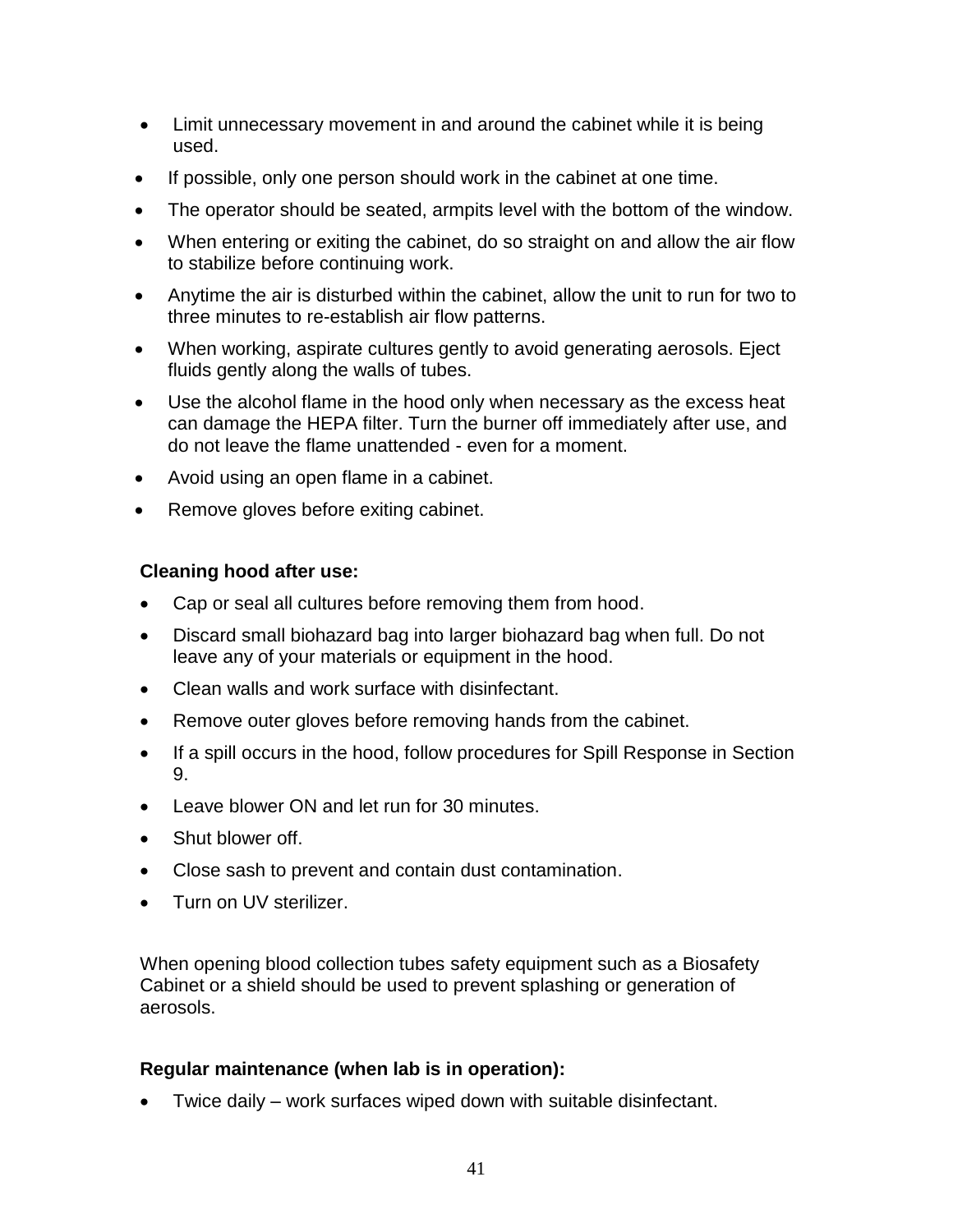- Weekly UV lamp should be wiped clean with suitable disinfectant (lamp off!).
- Monthly All vertical surfaces wiped down with suitable disinfectant
- Annually UV lamp intensity verified.

## **8.3 Showers and eyewash stations**

Emergency showers and eyewash stations are required by the Occupational Health and Safety act where there is risk of exposure to eye or skin hazards. Maintenance and testing guidance and documentation can be found on the Health and Safety website.

#### **Emergency Showers:**

- Shower locations must be identified with a highly visible sign; the areas must be well lit and free from obstructions.
- It is the responsibility of the Department Chair or the area Supervisor to assign responsibility for the testing of the shower facilities and to ensure compliance to these standards.
- The function of the shower shall be **verified every six months** and recorded on the Emergency Shower Record Tag. The tag shall be displayed in a visible location near the shower unit.
- Arrangements can be made to borrow shower testing equipment from Physical Plant, 343**-**8273.
- Electrical equipment must never be placed near the shower. Should an electrical panel be located adjacent to a shower unit, it must be covered with a plastic panel. If the cover is missing Physical Plant must be immediately notified at 343-8273.

#### **Eyewash Stations:**

- It is the responsibility of the Department Chair or the area Supervisor to assign responsibility for the testing of the eyewash facilities and to ensure compliance to these standards.
- Plumbed eyewash stations shall be **activated weekly** to verify proper operation. The check shall be recorded on the supplied record tag.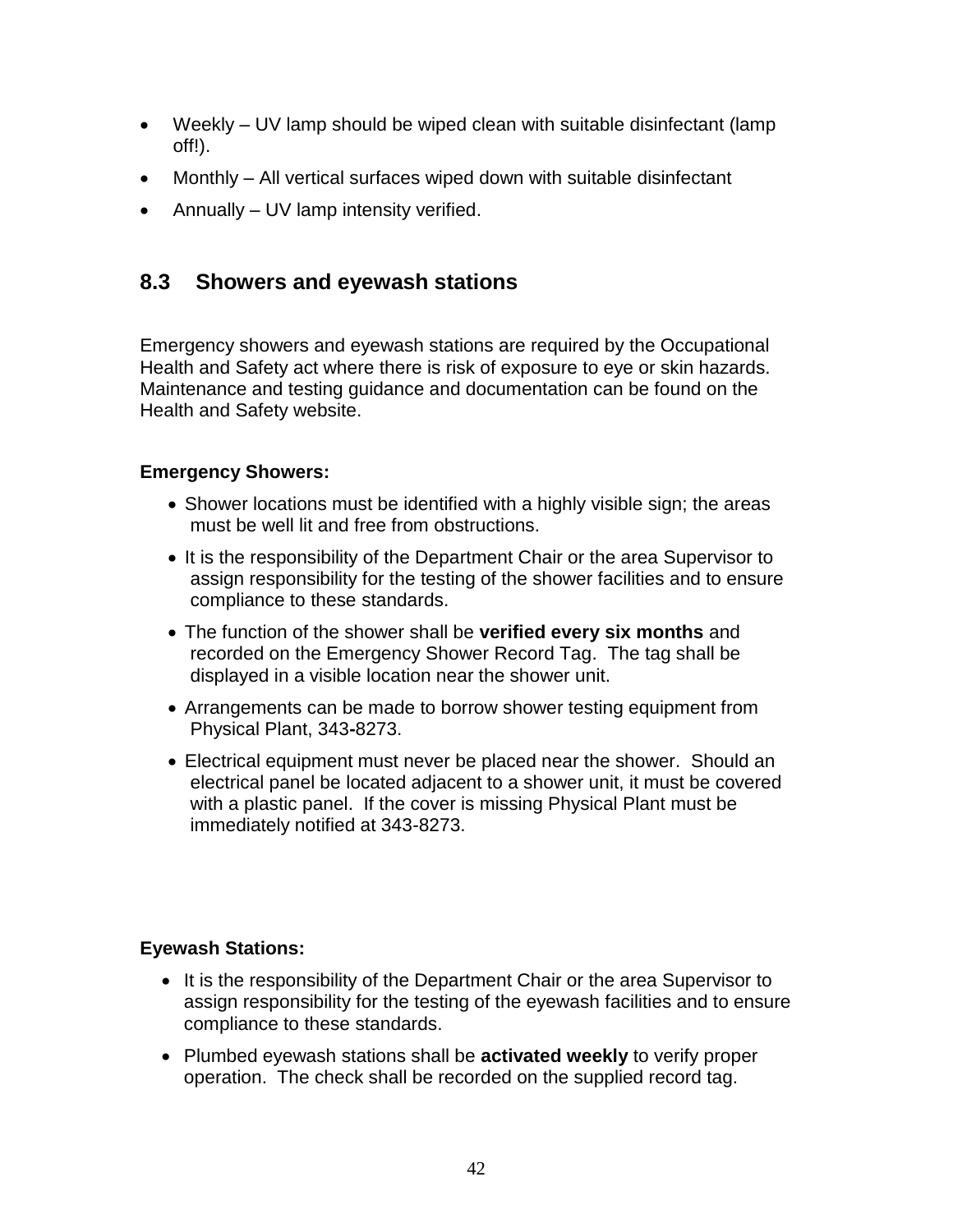- The nozzles on the eyewash unit must be protected from airborne contaminants. Dust covers are supplied with the units. Activation of the unit will remove the dust covers without a separate motion by the operator. This shall be verified as part of the weekly check.
- Eyewash locations shall be identified with a highly visible sign and the areas shall be well lit and kept free from obstructions.
- Personal eyewash equipment can be used as support to plumbed eyewash units or where there is no access to plumbing (i.e. Field trips). Instructions and expiration date must be affixed to the unit or bottle. Expired solutions must be disposed.

### **8.4 Fire safety equipment**

#### **Fire Alarms / Pull Stations:**

All major campus buildings have fire alarm pull stations. Look for pull stations as you approach an exterior exit or a stairwell leading outside. The pull station will generally be located in the corridor adjacent to the exit door leading to the vestibule or the stairwell, or inside the vestibule itself.

#### **Smoke Detectors**

Smoke detectors only are located in the Lot 5 Research building. Should fire or smoke be detected in this building, occupants must alert Security Services from a safe distance by called 343-8911.

#### **Emergency Exits**

Emergency exits are marked by lighted signs with the word "EXIT" in red lettering. Exit signs are located high on the wall above ground level doors, or at stairwells leading to a ground level exit door.

Lighted directional signage is also provided, where required. A red outlined arrow appearing below the work "EXIT", indicates the direction to the closest emergency exit. Following the signs will provide an exit route during a fire emergency.

#### **Fire Extinguishers**

All campus buildings are equipped with fire extinguishers. The extinguishers are either wall-mounted, or located in the fire hose cabinets located in hallways.

Extinguishers are checked monthly. If you discharge an extinguisher, or find one which has been discharged, contact Security at 343-8569, and request a replacement.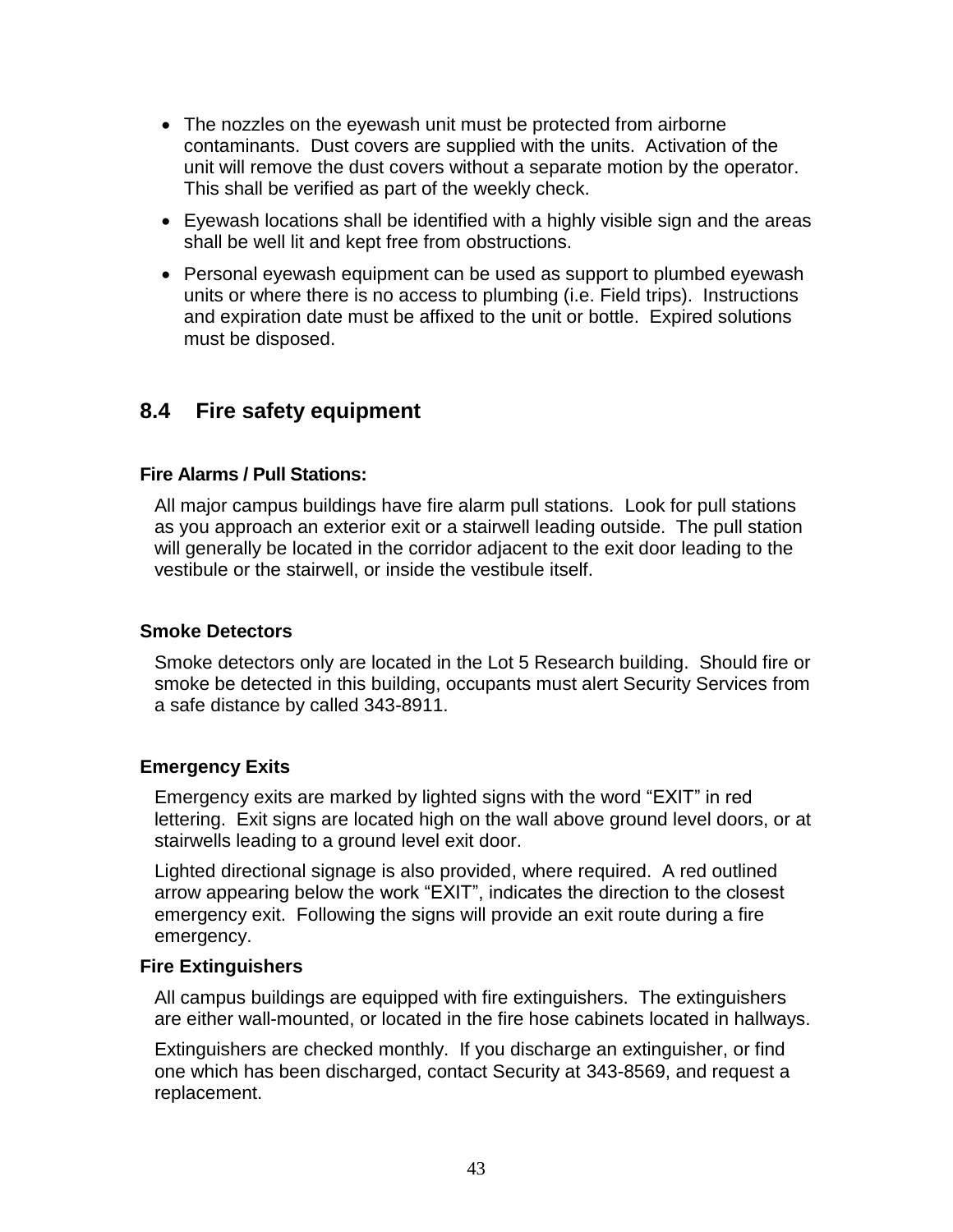#### **Fire Safety Training**

Fire safety training including operation of fire extinguishers is offered in conjunction with Thunder Bay Fire Rescue in May and August of each year. Contact the Health and Safety Office to register for the next training session.

#### *Firefighting equipment, including fire extinguishers, are to be used only by individuals who have been trained in the use of the equipment.*

#### **Emergency Lighting**

All major buildings on campus, have emergency lighting. Emergency lighting provides illumination to exits, corridors and principal exit routes in the event of the loss of power.

Use of flashlights that automatically turn on when the power fails are strongly encouraged.

## **8.5 Common Laboratory Equipment**

## **8.5.1 Centrifuges**

When improperly used or maintained, centrifuges can present significant hazards to the users. The high speeds created by the centrifuges can create large amounts of aerosols in a spill, leak or tube breakage occurs. The failure of mechanical parts can also create projectiles. To avoid damage and contamination of your centrifuge:

- Check centrifuges regularly for stress or damage, check the o-rings and replace if dry or cracked and keep a record.
- Check centrifuge tubes for stress lines, hairline cracks and chipped rims before use.
- Avoid filling tubes to the rim.
- Use caps or stoppers on centrifuge tubes.
- Use sealed centrifuge buckets (safety cups) or rotors that can be loaded and unloaded in a biological safety cabinet. Decontaminate the outside of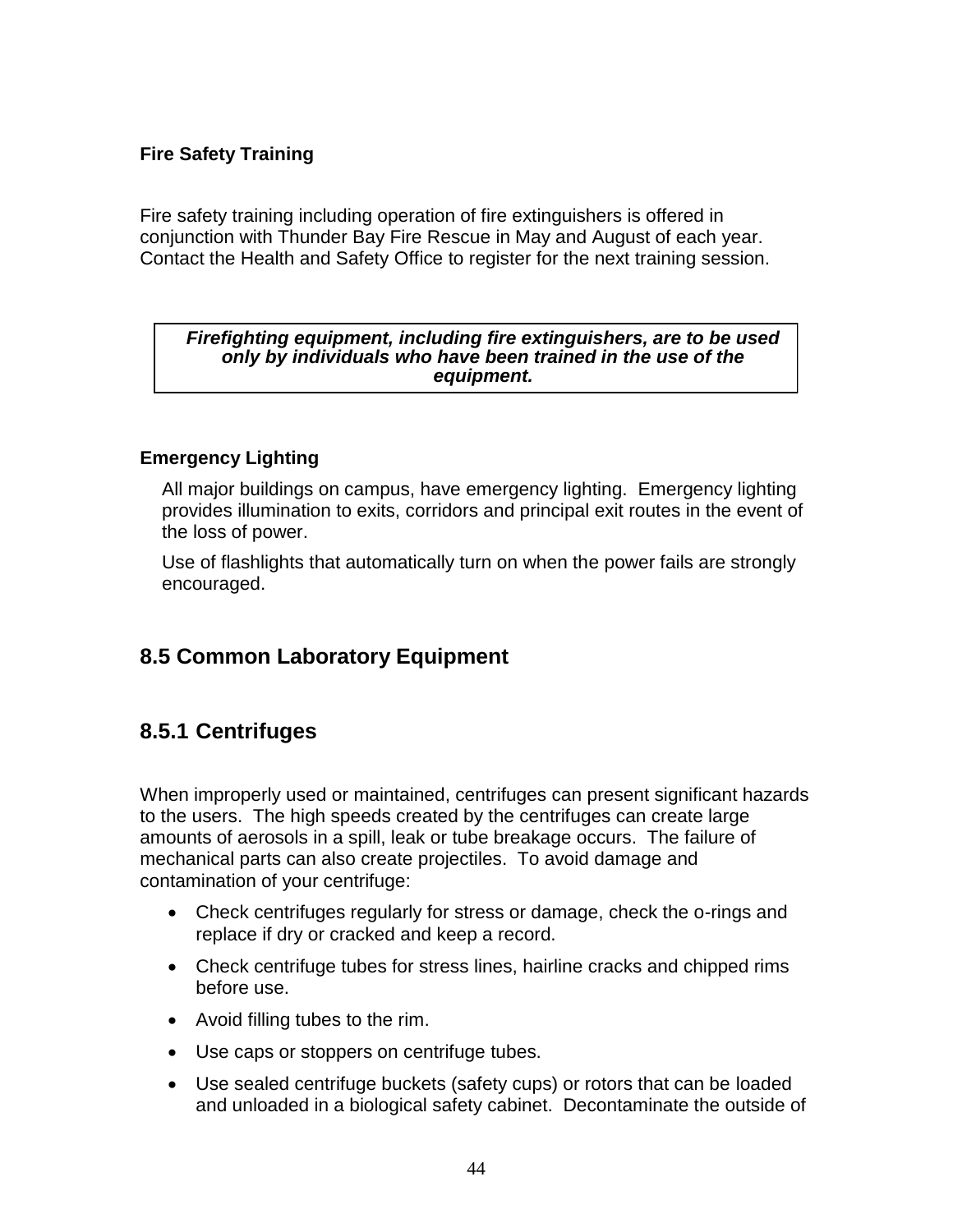the cups before and after centrifugation.

- Ensure centrifuge is properly balanced.
- Do not open the lid during or immediately after operation, attempt to stop a spinning rotor by hand or with an object, or interfere with the interlock safety device.
- Allow time for aerosols to settle in the centrifuge after operation.
- Decontaminate regularly and record.

# **8.5.2 Sonicating, Mixing, Grinding**

When used with infectious agents, mixing equipment such as shakers, blenders, sonicators, grinders, homogenizers and vortexes can release a significant amount of hazardous aerosols. Whenever possible these should be operated inside a biological safety cabinet. The hazards associated with this type of equipment can be minimized by:

- Checking the integrity of gaskets, caps and bottles before using. Discard damaged items.
- Use plastic containers to avoid the possibility of glass breaking and harming the lab user.
- Vortexing is used instead of tipping to mix.
- Allow aerosols to settle at least 30 seconds before opening containers.
- Covering the tops of blenders with a disinfectant-soaked towel during operation, when using biohazardous material.
- When using a sonicator, immersing the tip deeply enough into the solution to avoid the creation of aerosols.
- Decontaminate the exposed surfaces after use.

# **8.5.3 Inoculating Loops**

- Inoculating loops must be allowed to cool before they are inserted into a liquid culture.
- To eliminate the splattering and aerosolization associated with flaming of inoculating loop char the material by holding the loop close to the flame before inserting the loop into the flame.
- Alternatively, use disposable loops, or a microincinerator.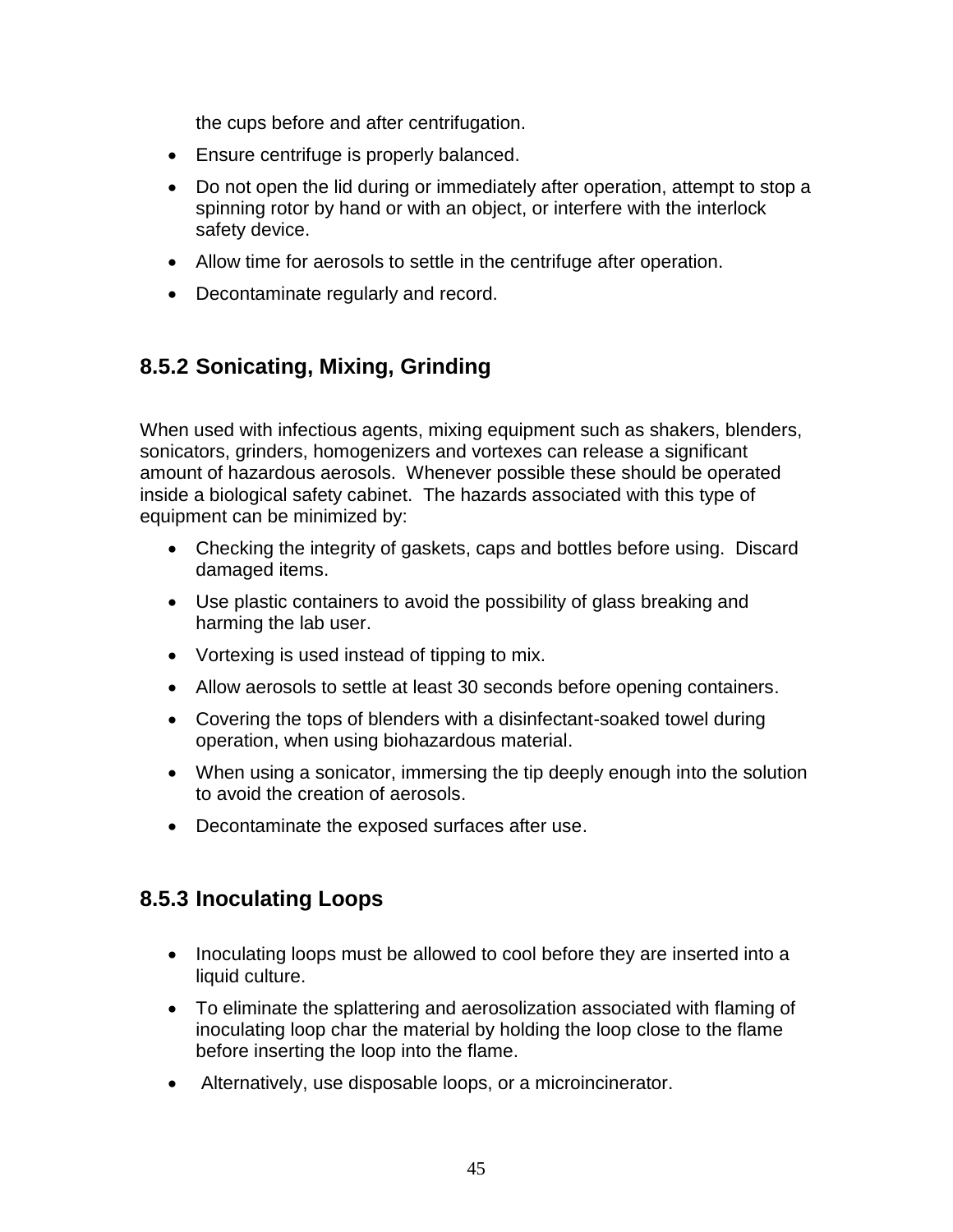## **8.5.4 Pipettes**

Good technique is needed to reduce the production of aerosols and exposure to biohazardous material

- Never pipette by mouth! Use mechanical transfer devices.
- All serological pipettes should be "to deliver (TD)". The TD pipettes do not require you to "blow out" or force the last few drops of liquid out of the pipette to obtain an accurate volume. Forcing the remaining liquid out of the pipette can result in the creation of aerosols.
- When transferring material from a pipette to a Petri dish or bottle, the liquid is released as close as possible to the receptacle, or allowed to run down the wall, never from a height.
- Pipettes are disposed after use, or are submerged horizontally in a suitable disinfecting solution inside a biosafety cabinet.

# **9. Personal Protective Equipment**

The quantity and types of personal protective equipment a laboratory should have available will depend on its size and the type of work being performed.

Lab personnel must be familiar with any personal protective equipment provided for their use. They must know:

Why it is needed

• How to use it

How to maintain it

• When it is needed

• The limitations of each item

• Where and how to properly store it

Protective clothing should not be worn in non-laboratory areas.

## **9.1 Eye/face protection**

Laboratory workers must always wear suitable eye protection when working in a laboratory where risk of eye injury is involved. The minimum eye protection for laboratory activities is safety glasses. Many styles and types of safety glasses and face protectors are available. Suitable eye protection will protect the entire eye area from injury, including injury from the side of the face. Proper selection of eye protection will depend on the specific laboratory operations and the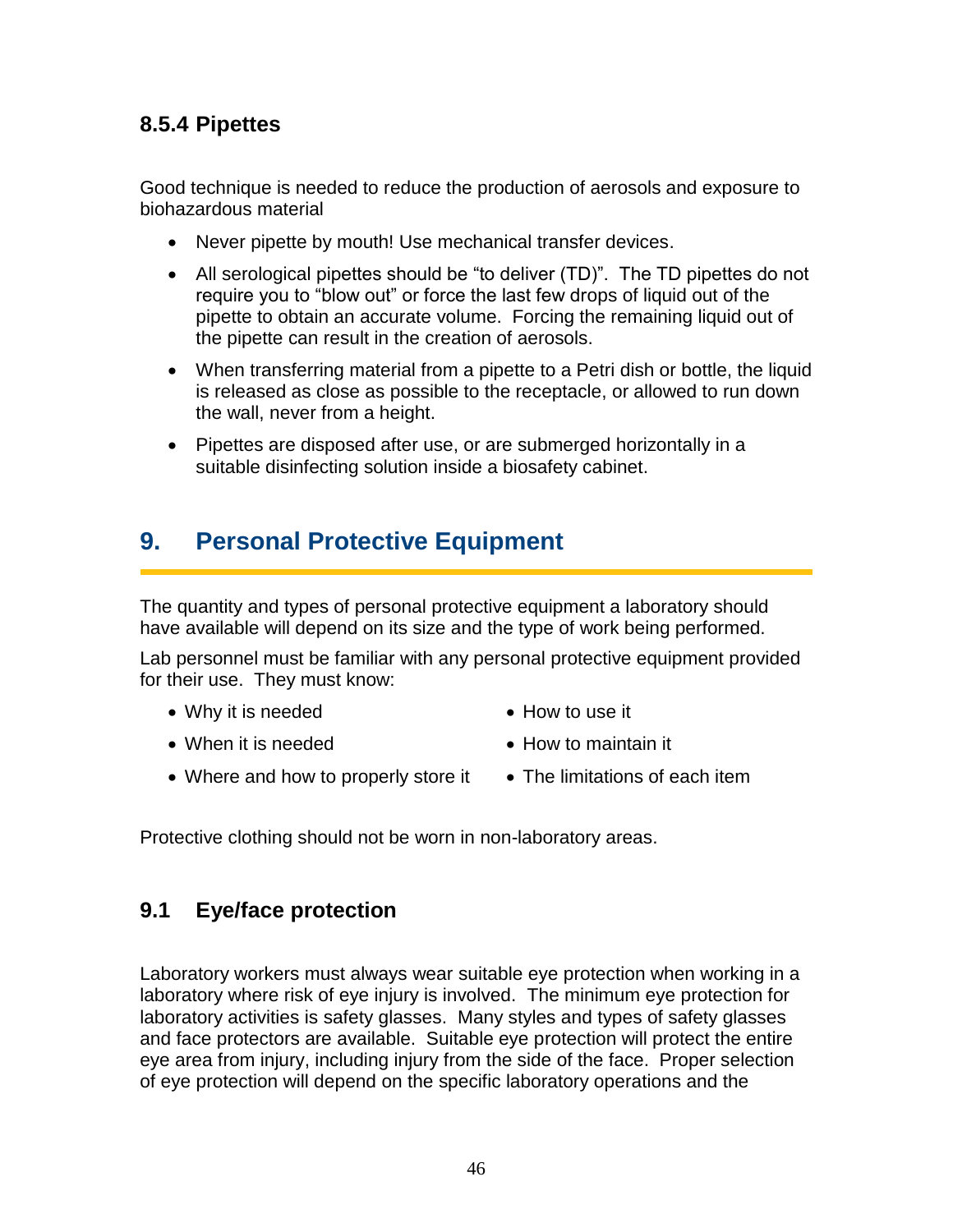chemical supplier's recommendations. Confirm what type of eye or face protection is required on each product's MSDS.

# **Wearing contact lenses in a laboratory is not advised**

*Contact lenses must never be put in or taken out while in a laboratory*

# **9.2 Protective clothing**

- Lab coats, aprons or coveralls must be worn over street clothing when working with hazardous materials.
- Suitable gloves should be worn when handling hazardous materials. See the Lakehead University Chemical Safety Website for a glove selection guide.
- Lab coats that snap closed, have a higher cotton content and cuffed sleeves are strongly recommended in all labs, and are the required replacements for new lab coat purchases in Biosafety Level 2 Labs.

For general laboratory work, head protection is not required. Head protection must be appropriately selected if there is a head injury hazard due to the specific lab operations.

# **9.3 Respiratory protection**

The requirement for respiratory protection is dictated by the known hazard. All respirators in use must be of an approved type and conform to regulation.

Respiratory equipment must be regarded as emergency equipment, or equipment for occasional use. The preferred method for controlling a hazard is to remove the hazard at its source.

All users of respiratory protection must be fit tested and instructed in the proper use and care of the respirator. All users of respiratory protection must be instructed in the limitations of the respirator. Additionally, the respirator chosen must suit the known hazard.

### **9.4 Footwear**

- Shoes with closed toes and closed heels must be worn at all times in laboratories. Feet must be completely enclosed.
- Shoes with slip-resistant soles are strongly recommended.
- Loose fitting shoes are strongly discouraged.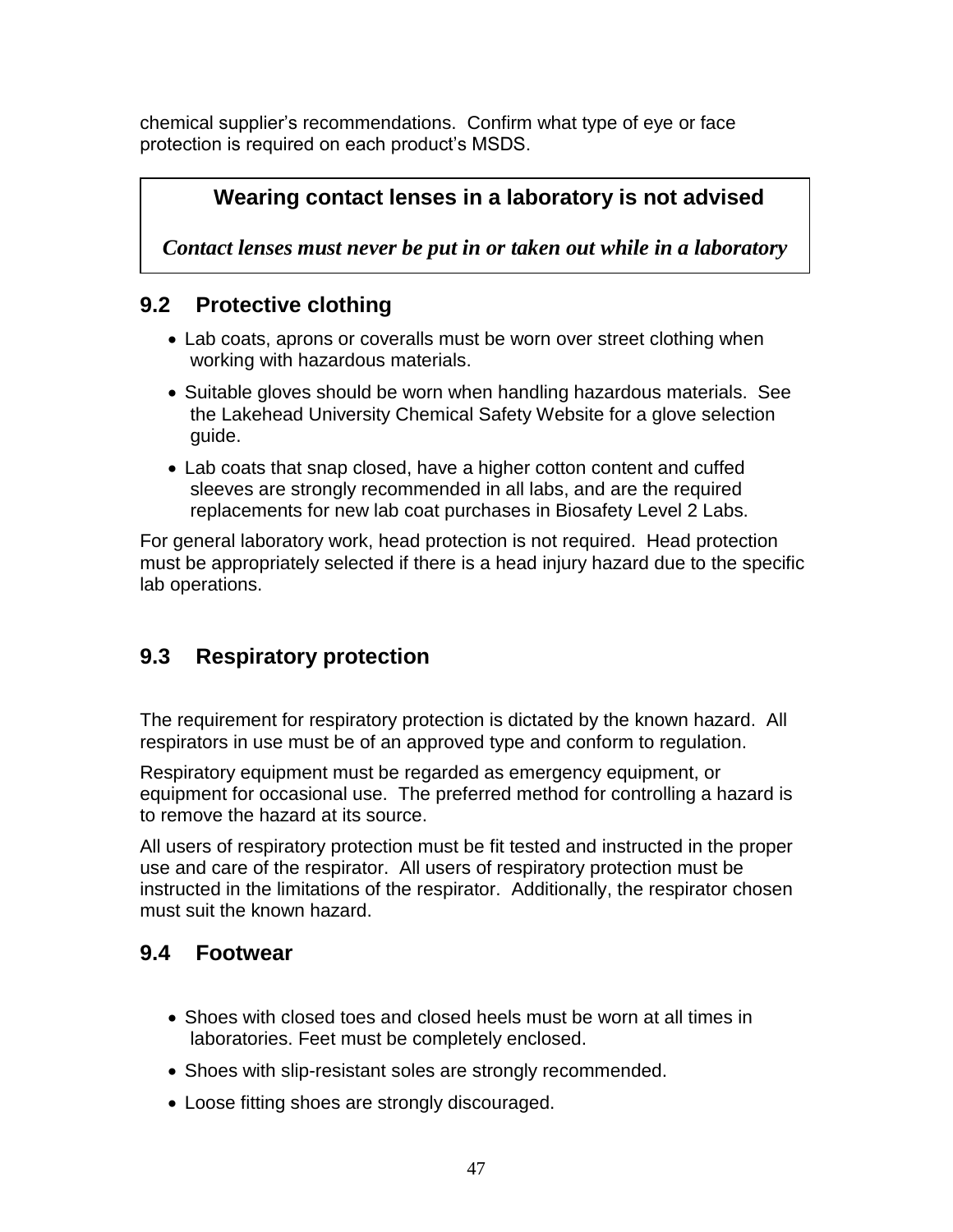• Shoes with holes such as crocs or sandals are not suitable to be worn in labs.

Generally, safety shoes with reinforced toes are not required for laboratory work, however, must be worn when moving heavy materials where there is a risk of a crushing injury to the foot

# **10. Waste Handling Procedures**

All Laboratories must properly dispose of chemicals, regardless of their size or nature of their work. Improper disposal procedures can be extremely hazardous to personnel and the environment. In accordance with Provincial and Federal legislation, Lakehead University has developed hazardous materials disposal procedures. Properly inventoried hazardous materials are disposed by the University at no cost to the generator. Hazardous waste for disposal will not be accepted without prior submission of waste inventory.

### *Hazardous materials must be collected by type and updated inventories must be kept*

Full guidelines must be reviewed and can be found on the health and safety website. An excerpt from the procedure can be found below.

Hazardous wastes include the following substances:

- Toxic agents including drugs, chemicals, natural and synthetic products;
- Corrosive substances;
- Flammable materials including flammable liquids, finely divided metals or powders, and flammable solids;
- Oils and other petroleum products;
- Explosives;
- Oxidizers and organic peroxides;
- Compressed gases;
- Pesticides and herbicides;
- Pyrophoric materials;
- Materials that will leach toxic materials, e.g., contaminated soils;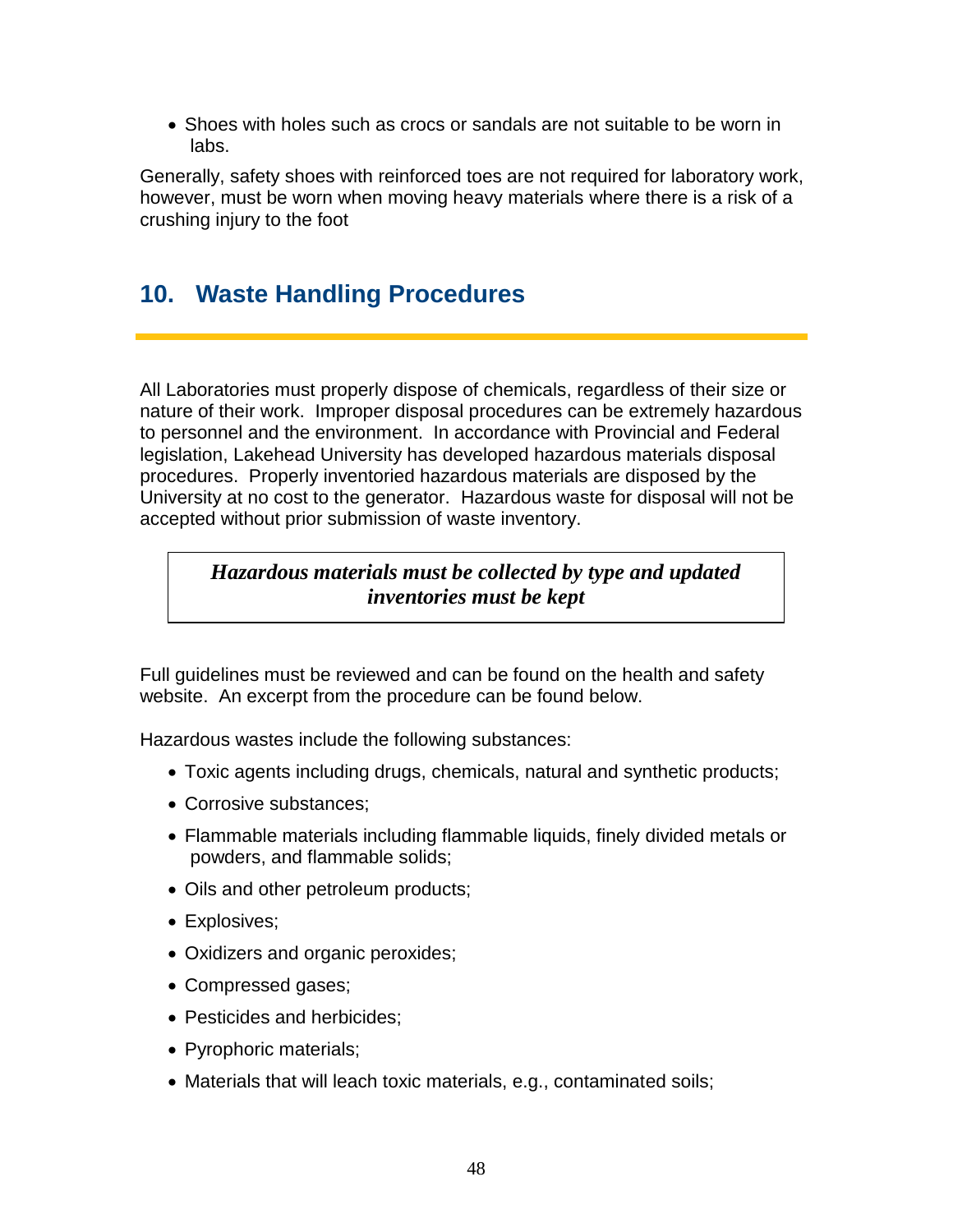- Biohazardous agents;
- Radioactive materials; and
- Sharps (needles, blades, etc.).

All hazardous waste must be suitably contained, properly labeled and properly disposed.

Labels must identify:

- The date (or range of dates) the waste was generated.
- The type of waste, i.e., liquid, acid, solvent, solid, gas, etc.
- If the waste is a mixture, the percentage of ingredients must be noted.
- Known hazards of the waste.
- Full name of the supervisor who's lab generated the waste, i.e., researcher or department.
- Name of the supervisor and his/her location.
- Incompatibility of waste to other chemical and/or substance.

### **10.1 Hazardous waste chemical disposal**

In order to minimize the amount of hazardous chemicals disposed, it is important to follow these guidelines:

- Avoid overstocking*.*
- Do not accept donations of materials that you don't plan to use in the near future.
- Substitute hazardous experimental materials for non-hazardous ones*.*

Waste chemicals must always be stored based on chemical compatibility and strict records kept of the identity of all components in a waste chemical container.

Chemical waste inventory must be submitted prior to disposal. Use eRPortal to generate a waste request or contact the Office of Human Resources-Health & Safety at labsafety@lakeheadu.ca.

### **10.2 Biohazardous waste disposal**

Biohazardous wastes are defined as hazardous pathological waste by the Ontario Environmental Act. This waste is to be stored in specific approved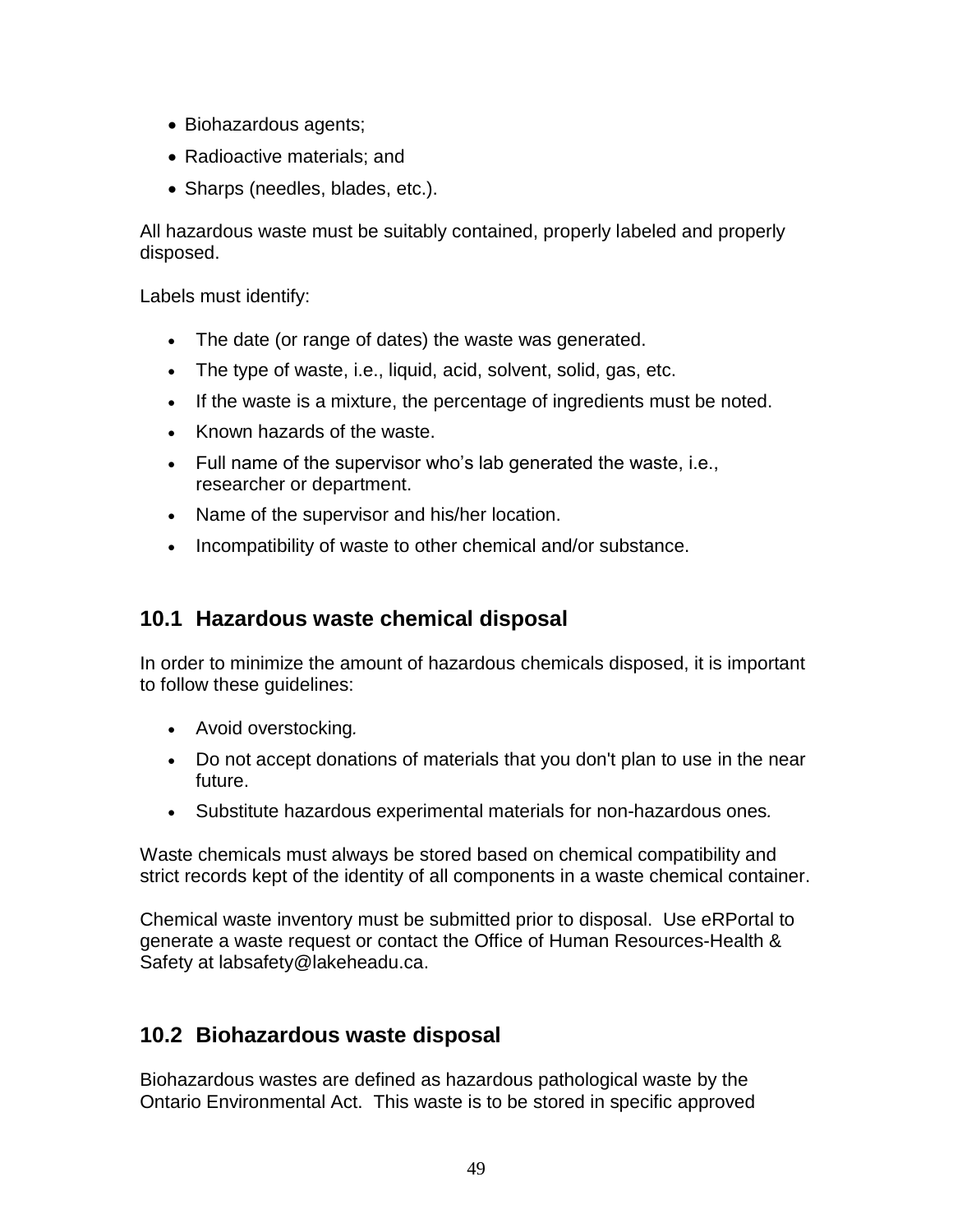containers available from the Office of Human Resources-Health & Safety. Biohazardous waste is disposed of in one of two waste streams.

Stream One – Deactivation by Steam Sterilization

All biohazard waste is to be autoclaved prior to disposal through the regular waste system.

- Liquid cultures, biohazardous fluids and contaminated rinse fluids are collected in glass flasks and autoclaved prior to disposal via the drain.
- Contaminated solids, papers, and disposable non-sharps are collected in bench-top and floor-model biohazard bag receptacles and autoclaved prior to disposal through the regular waste collection system.
- Disposable plastic pipettes are returned to their sleeves following use, and autoclaved before disposal through the regular waste collection system.
- In addition to the general disposal process each risk group and specific agents may have additional decontamination or disposal requirements. Refer to PSDS for specific requirements.

#### **Risk Group 1**

There are no additional requirements in Risk Group 1.

#### **Risk Group 2**

Some of the agents in risk group 2 may require specific disinfectants. Some of these agents may require inactivation with a solvent or solution other than a disinfectant prior to disposal or clean-up.

### **10.2.1 Large Biohazard collection for Steam Sterilization**

- Ensure the biohazard collection bag is of an appropriate size to fit the autoclave.
- Do not seal bags completely. You may use tape to close slightly, but make sure steam can still pass through to ensure complete decontamination.
- A piece of autoclaving indicator tape must be attached to each bag.
- Autoclave for 90 minutes 121°C.
- Place into a black garbage bag for disposal in regular waste.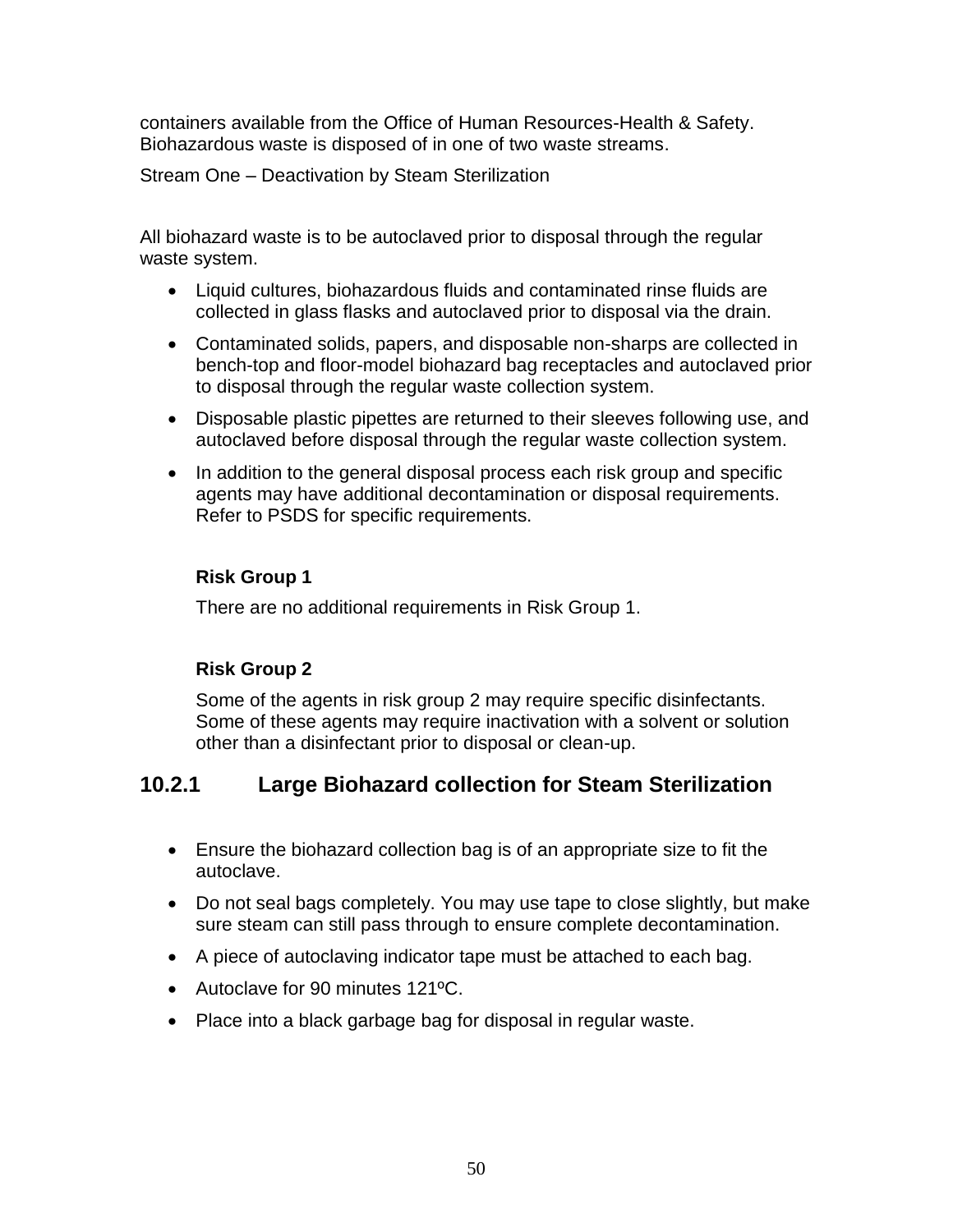### **10.2.2 Small Biohazard collection for Steam Sterilization**

• Small plastic bags placed in clearly labeled containers should be kept at benches for collection of contaminated tips etc. When bag is full, place small bag into large orange biohazard bags for decontamination.

### **10.2.3 Pipette collection for Steam Sterilization**

 Disposable plastic pipettes should not be discarded directly in the large **biohazard bags**, as they can puncture the bag. They should be collected in small biohazard bags on the bench and placed into the large bags as a bundle.

## **10.3 Sharps**

- All sharps, including needles, glass slides and cover slips, Pasteur pipettes, capillary tubes and contaminated broken glass should be placed in biohazard sharps containers. DO NOT place sharps in orange biohazard bags.
- When containers are full (up to the top of the yellow plastic) they are to be closed, sealed and stored in a safe location. The exterior of the sharps container must be disinfected (if in a biosafety lab) and placed in a biohazardous disposal box (all labs) available from Human Resources. When the box is full, contact Human Resources – Health and Safety to arrange for disposal.
- **All sharps require incineration** regardless of whether they are contaminated or not. Arrange for proper disposal through the Office of Human Resources-Health and Safety.

### **10.4 Non-contaminated waste**

Non-contaminated waste is discarded into regular garbage bins located in each lab. Do NOT place any gloves into these bins. When a bin is full, it will then be disposed of by housekeeping staff.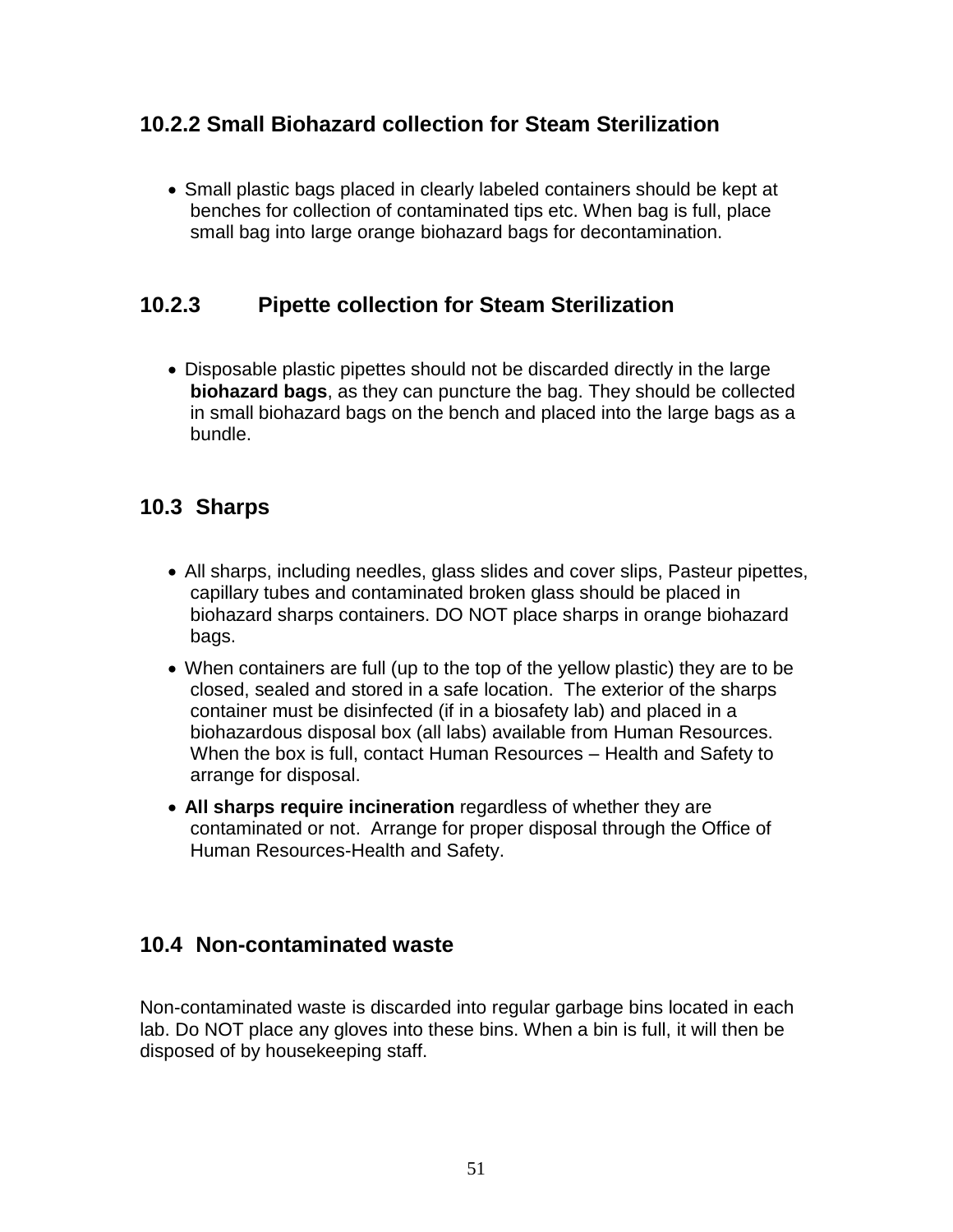## **10.5 Broken glass (Non-Contaminated)**

All broken glassware that is not contaminated by chemical or biological agents including, microscope slides and slide covers, and Pasteur pipettes are to be deposited into a broken glassware container, available from Human Resources. When full, these boxes can be sealed closed and marked as garbage. Pick-up of these boxes is arranged through the work-order system.

Should decontamination of broken glass be impossible, treat as sharp biological waste.

## **10.6 Radioactive materials**

See Radiation Safety Manual for requirements.

## **10.7 Decommissioning equipment and laboratories**

All laboratory spaces and equipment are to be properly decommissioned and free from known hazards prior to be vacated, serviced or transported. Refer to the decommissioning of laboratories and laboratory equipment policy: [https://www.lakeheadu.ca/faculty-and-staff/policies/health-and](https://www.lakeheadu.ca/faculty-and-staff/policies/health-and-safety/decommissioning-of-laboratories-and-laboratory-equipment)[safety/decommissioning-of-laboratories-and-laboratory-equipment.](https://www.lakeheadu.ca/faculty-and-staff/policies/health-and-safety/decommissioning-of-laboratories-and-laboratory-equipment)

# **11. Training Operating Procedures**

*Training* is an essential part of the Health and Safety program at Lakehead University. Basic training is provided through the Office of Human Resources - Health and Safety, however, each area handling hazardous materials will have specific instructions. It is the area supervisor's responsibility under the Occupational Health and Safety Act and Lakehead University policy to provide workplace specific training to students, staff and volunteers. All personnel using hazardous materials must complete *Workplace Hazardous Materials Information System* (WHMIS) training annually. Area Supervisors are encouraged to formalize their training materials in an official document, including information related to hazards, personal protective equipment and safe-work procedures. At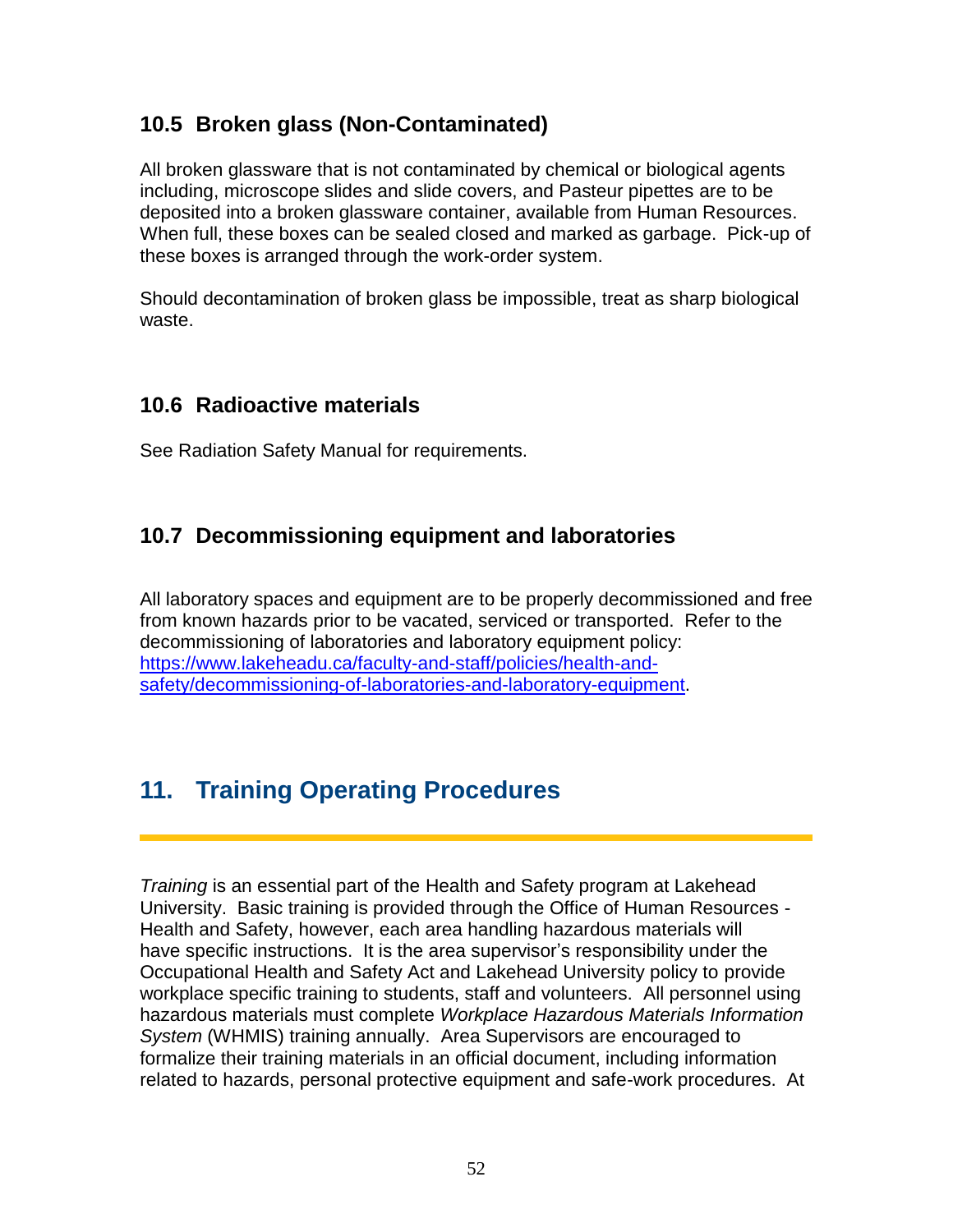minimum the Lakehead University Supervisor's Due Diligence checklist (Appendix 5) must be completed.

- See training requirements for each lab/job type in Appendix 1 and 2.
- Training for new personnel must be completed prior to conducting any work in the lab with hazardous materials.
- All training must be documents and a copy forwarded to Health and Safety within 2 weeks of its completion.

# **11.1 Legislation**

Introductory health, safety and law training for new personnel, employees and supervisors is offered on an ongoing basis. This training forms a portion of New Hire Orientation Training, required for all new full- and part-time employees. This training places emphasis on the duties and rights of the workplace parties.

## **11.2 New Hire Orientation**

This in-class training introduces relevant Lakehead University policies and procedures. Relevant policies and procedures are provided in writing to all new personnel. New personnel are required to read through the package thoroughly and attest in writing that this has been completed.

# **11.3 Area Specific**

Training must be offered by the area Supervisor detailing hazards, procedures and protocols. This training is usually offered when an employee is new to an area or task. A checklist has been developed to assist Supervisors with this training, and also serve as a record of training (Appendix 5). Training must include:

- 1. Familiarization with the specific laboratory manual and procedures.
- 2. Laboratory specific safety orientation given by the Supervisor.
- 3. Training in proper use of the equipment i.e. fumehoods, biosafety cabinets and autoclave, as required.
- 4. Spill response and emergency procedures.
- 5. Microbial practices and/or universal precautions (for biosafety labs).
- 6. Specific safe work procedures for the particular hazards in use.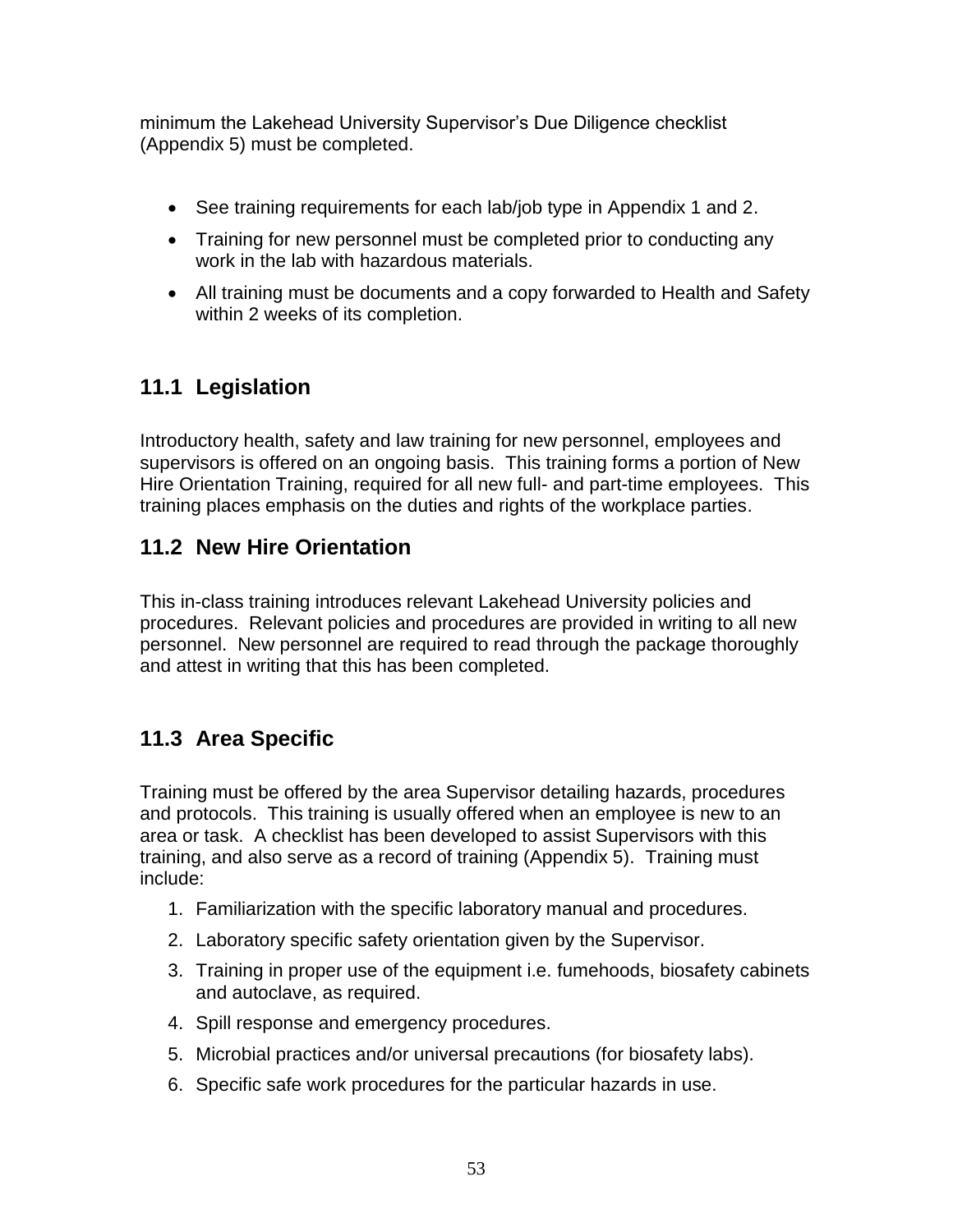- 7. Laboratory security practices for all labs handling chemical or biological hazards.
- 8. Annual retraining of emergency procedures, and pertinent updates on changes to safety program.

All training must be documented by the supervisor and the records maintained. For a guide to Lakehead University required training for new Biosafety lab employees/students, refer to appendix 1 and 2.

Supervisors must clearly indicate potential risk to the user. An example of such a document can be found in appendix 5. Its use is suggested during the training process and should be signed and dated by both the user and supervisor.

# **11.4 WHMIS**

Lakehead University **WHMIS** procedure

- WHMIS training is required for all personnel handling hazardous materials.
- WHMIS training is available year-round online.
- Annual re-training is required.
- A grade of 80% is required.
- Contact the Office of Human Resources Health and Safety to register for WHMIS training at labsafety@lakeheadu.ca.

## **11.5 Biosafety**

Personnel working in BSL1, BSL2 or BSL2+ labs must complete biosafety training prior to working in the lab. An in-course portion (offered monthly) introduces the basics of biosafety, biosecurity legislative requirements etc. All personnel must complete an online quiz (Via D2L) applying these principles to explain how biosafety/biosecurity is achieved in their lab with the agents in use.

In addition, the Canadian Biosafety Standards require annual refresher training in emergency response procedures. The BSO will organize this training each year.

# **11.6 Transportation of Dangerous Goods**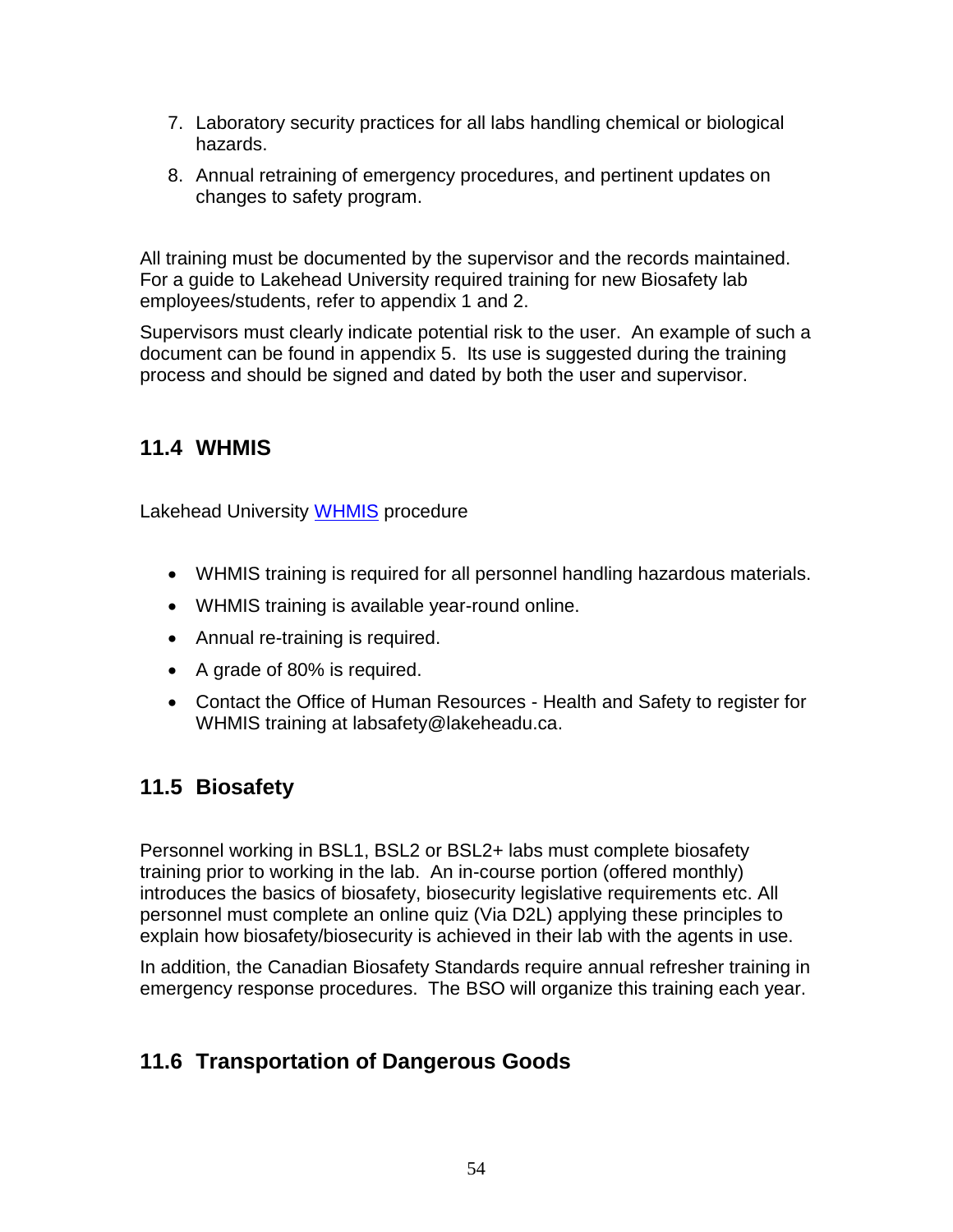Personnel who work in labs that accept biohazardous samples or in labs where any biohazardous materials or chemicals are transported off of Lakehead campus (including public demonstrations) require TDG certification. Training is available year-round via D2L.

# **12. Biosafety Program**

### **12.1 Biological Hazards**

Biological agents that are capable of inducing disease present a biological hazard. Protecting laboratory workers from biological hazards is of utmost importance and can be achieved by employing standard microbiological practices, containment and barriers.

Biologically hazardous agents are classified into four Risk Groups (RGs) according to their relative pathogenicity for healthy adult humans by the following criteria:

**Risk Group 1** (RG1) agents are not associated with disease in healthy adult humans.

**Risk Group 2** (RG2) agents are associated with human disease which is rarely serious and for which preventive or therapeutic interventions are readily available.

**Risk Group 3** (RG3) agents are associated with serious or lethal human disease for which preventive or therapeutic interventions may be available.

**Risk Group 4** (RG4) agents are likely to cause serious or lethal human disease for which preventive or therapeutic interventions are not usually available.

*Federal guidelines prohibit experimentation on autologous cells.* 

### **12.2 Biosafety Approval Process**

Each laboratory involved with biological hazards will develop, document and implement workplace specific procedures, following the procedures in this manual. These procedures will be evaluated and approved by the biosafety committee.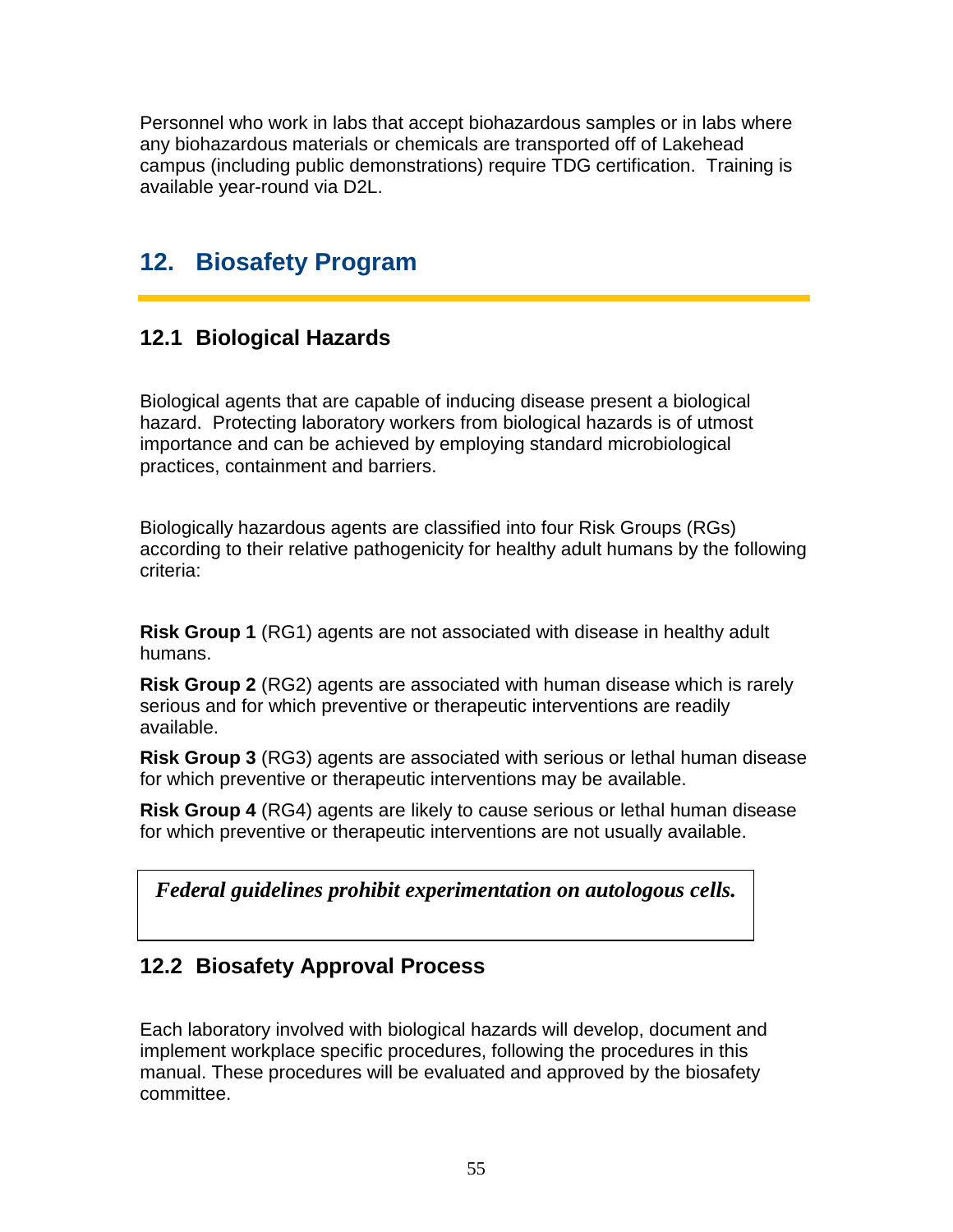All Biohazard Facility Permits issued will be based on the Biosafety Committee's assessment of laboratory "Biosafety Protocols" and the physical aspects of the lab in relation to the proposed scientific manipulations of biohazardous material.

There are two levels of application required depending on the type of Biosafety Lab. Facility managers who are not conducting/directing any research or teaching activities, but providing a multi-user facility are only responsible for a Level A Application. Researchers or instructors who will be conducting/directing research or teaching activities must complete Level A and Level B applications if they control the space the work will be conducted in, or ONLY a Level B application if they are working in a multi-user space with an existing Biosafety Facility Permit. **Researchers using an approved biosafety facility must have biosafety approval for each funded and/or unfunded biohazardous project.**

As required by the Tri-Council Granting Agencies, research funds for projects involving biohazardous materials will not be released to the Researcher until an approved biosafety protocol is in place. Each individual project must be evaluated by the committee separately.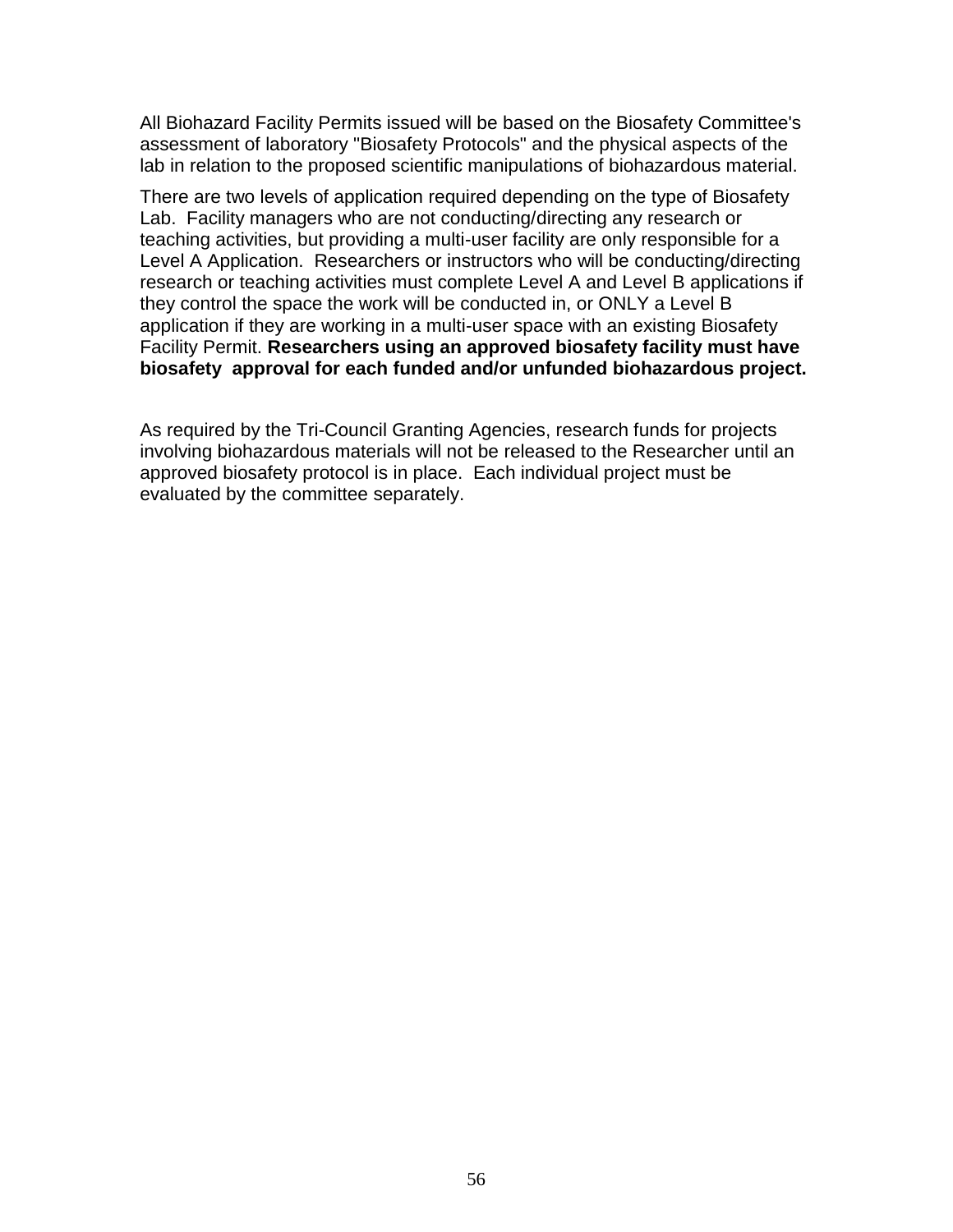#### **Level A**

1) Review and understand the Lakehead University Biosafety Policy.

2) Ensure that:

a. The physical laboratory environment meets the standards required for the Biohazard Level applied (Appendix 4).

3) A laboratory specific procedure manual is available in the lab. This manual needs to meet the standards outlined in this document.

4) All personnel working in the laboratory have been trained (Appendix 1 & 2). The training has been documented (Appendix 5).

5) Applicant submits the lab specific manual as well as "Application to work with biohazards", "Biological risk assessment" and supporting training records. These forms should cover all aspects of the biohazardous work to be conducted within the facility.

6) Once approved, a Biosafety Facility Permit will be issued for a period of up to Five (5) years. This permit must be retained in a biosafety binder available in all locations listed on the permit. Site inspections are required every six (6) months.

#### **Level A – Facility/Protocols Application Process**

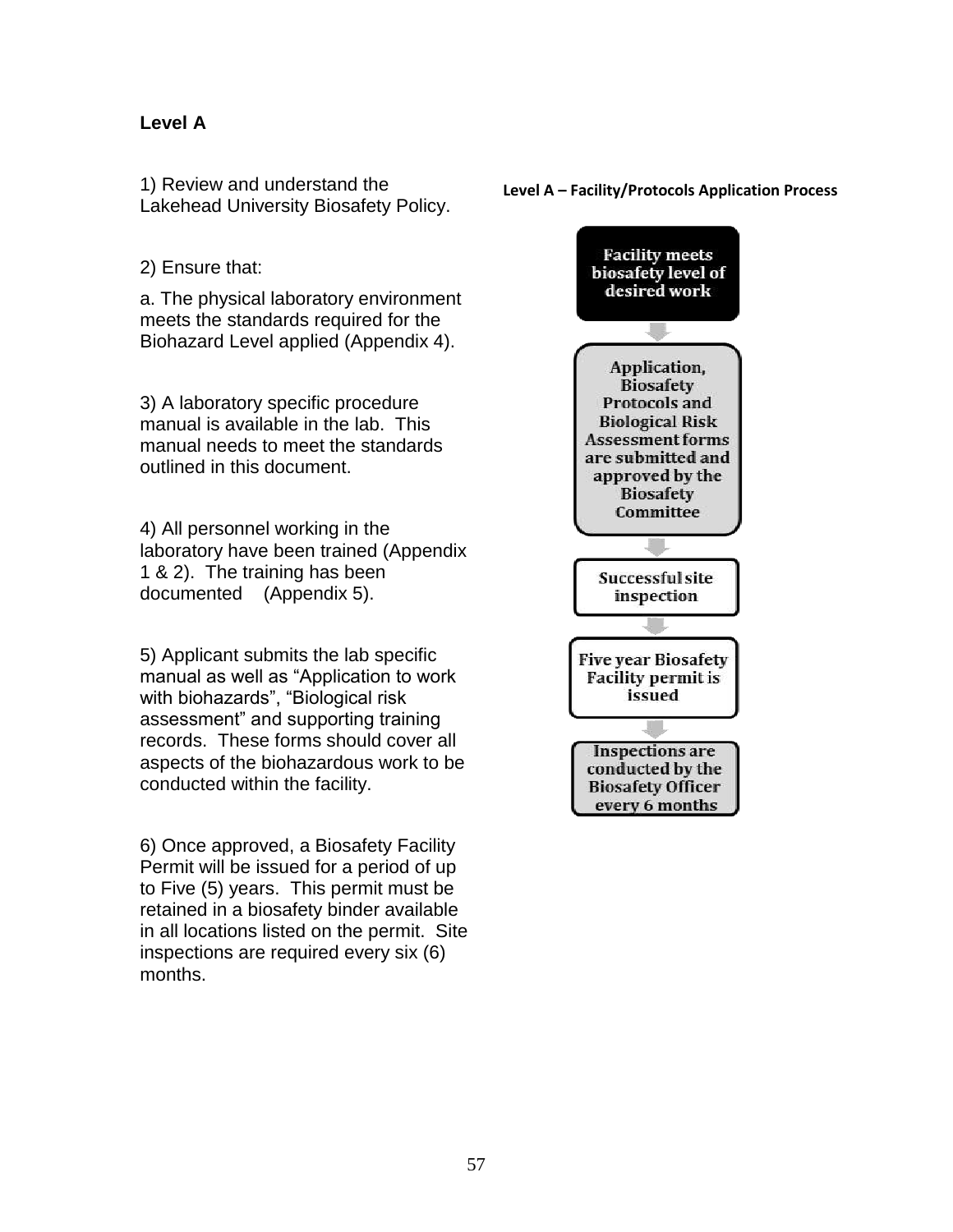#### **Level B**

1) Each project will require the submission of "Application to work with Biohazards Form".

2) An updated Biological Risk Assessment Form (BRAF) outlining the specific manipulations and procedures must be submitted, IF any of the elements of biosafety protocols, biohazardous agents, manipulations, risk group of the agent, or concentration/volume is different from the BRAF as submitted for the Approved Biosafety Facility/Protocols. These changes must have revised BRAF and updated Biosafety Protocols appended to the full application.

3) Addition of New Lab Personnel only does not require a new BRAF to be submitted, only the short application and training records of new personnel appended to the application form.

4) Upon review/approval by the Committee, the existing Biosafety Facility Permit will be updated, a letter of approval issued, and funding released (if the project falls under a new grant). The original Facility Permit expiry date remains the same.

5) Annual renewal forms updating the committee on the status of the project are required.

#### Level B-Project Application Process (Funded and Unfunded)

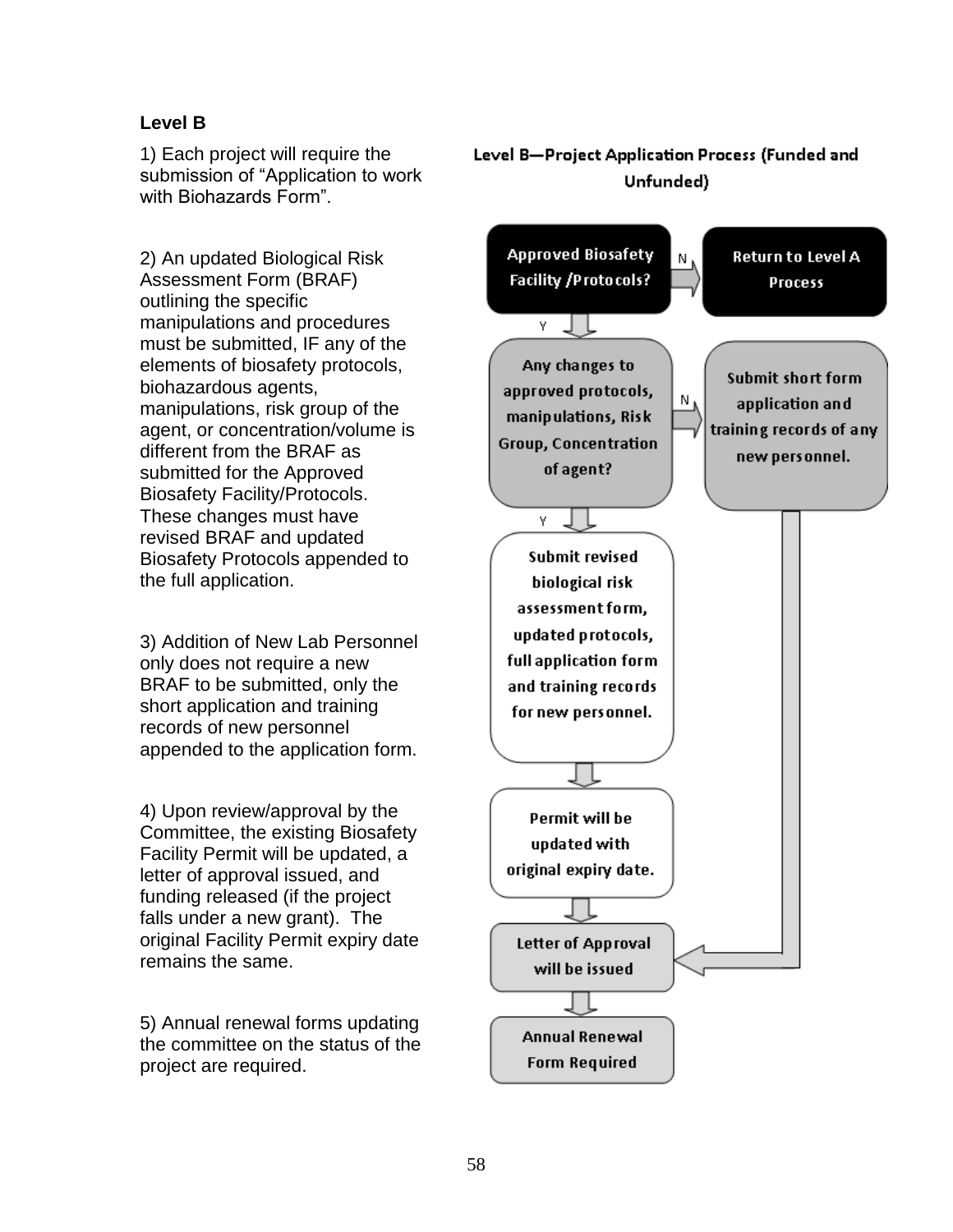#### **Other Important Information**

- When composing a Laboratory specific procedure manual, review the "Biological Risk Assessment" form to ensure that all procedures used in your work are addressed in the manual
- Note that permits issued by the Federal Government are required for import or transport of biologically hazardous agents into Canada. Contact the Office of Human Resources – Health and Safety for assistance. Conditions on these permits often do not allow use in another room or by another Permit Holder.
- Note that sharing any biohazardous materials with another researcher/instructor/institution requires the approval of the BSO, may require a formal material transfer agreement and approval of the Federal Government.
- Supervisors must ensure new personnel complete the appropriate training (Appendix 1 and 2) and that training records are up to date. Failure to provide suitable training could result in fines issued by the Ministry of Labour
- You must notify the Biosafety Committee of any change in agent(s), procedure(s) or personnel, using the "Biosafety Renewal/ Amendment" form and "Biological Risk Assessment" form, as relevant
- Changes to risk group or funding will require a new application to the biosafety committee
- Facility inspections are required every 6 months. Facility permit holders and a staff/student representative are required to attend this inspection. Any items requiring follow-up action will be recorded on the Inspection Checklist. A copy of the checklist will be forwarded to the facility permit holder to record the actions taken and the date
- Ask for help if necessary. The biosafety committee is your resource!

#### **Materials which may assist as you compile your application can be found on the Health & Safety Website.**

- **•** [Biosafety Policy](https://www.lakeheadu.ca/faculty-and-staff/policies/health-and-safety/biosafety)
- [Canadian Biosafety Standards](http://canadianbiosafetystandards.collaboration.gc.ca/cbs-ncb/index-eng.php) Second Edition
- [Pathogen Safety Data Sheets and Risk Assessment](http://www.phac-aspc.gc.ca/lab-bio/res/psds-ftss/index-eng.php)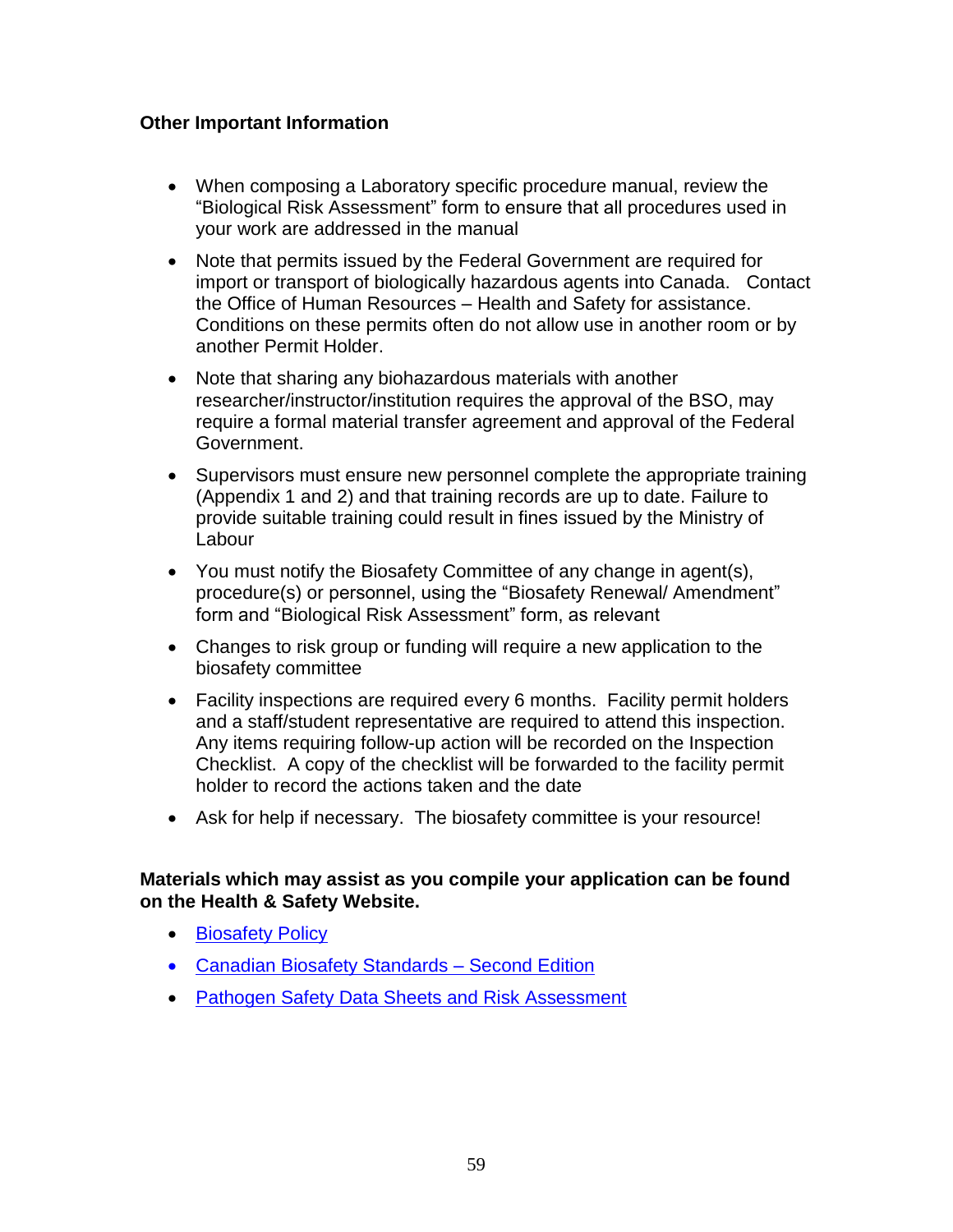## **12.3 Facilities for Containing Biohazardous Materials**

Facilities that contain biological hazards are designed and must be maintained in a manner which minimizes the risk both to facility workers and to others working outside of the facility.

Biohazard containment facilities must display standard Lakehead University signage for hazardous materials, including biosafety level, as well as, instructions for housekeeping on all outer doors.

Containment facilities are classified into four Biosafety Containment Levels (BSL) according to risk group of the agent and the anticipated manipulations (see section 1.1 above). Only BSL 1 and BSL 2 facilities are available at Lakehead University.

## **12.3.1 Containment Level 1 – BSL 1 Laboratory**

This is a basic laboratory that handles agents from risk group 1 (RG1). BSL1 labs require no special design features beyond a functional laboratory. The BSL 1 laboratory is not required to be separated from the general traffic patterns in the building. Biological safety cabinets (BSCs) are not required. Work may be completed on an open bench top, and containment is achieved through the use of practices normally employed in a basic microbiology laboratory (Section 1.5).

The following physical conditions are required for BSL1.

- a. Each laboratory contains a sink dedicated for hand-washing. If a sink cannot be dedicated, Permit Holder must supply hand sanitizer gel at the lab exit and biosafety protocols must be updated to reflect the protocol change. (Handwashing is still required prior to exit, but must be followed up with use of gel at the exit).
- b. The laboratory is designed so that it can be easily cleaned. A carpet in laboratories is not appropriate.
- c. Bench tops are impervious to water and resistant to acids, alkalis, organic solvents, and moderate heat.
- d. Laboratory furniture is sturdy. Spaces between benches, cabinets, and equipment are accessible for cleaning.
- e. If the laboratory has windows that open, they are fitted with fly screens.
- f. Biosafety binder containing all pertinent biosafety information, at minimum this will include: lab specific biosafety procedures, SOPs/User manuals for any specialized equipment, inventory, pathogen MSDS, training records, copy of permit and biological risk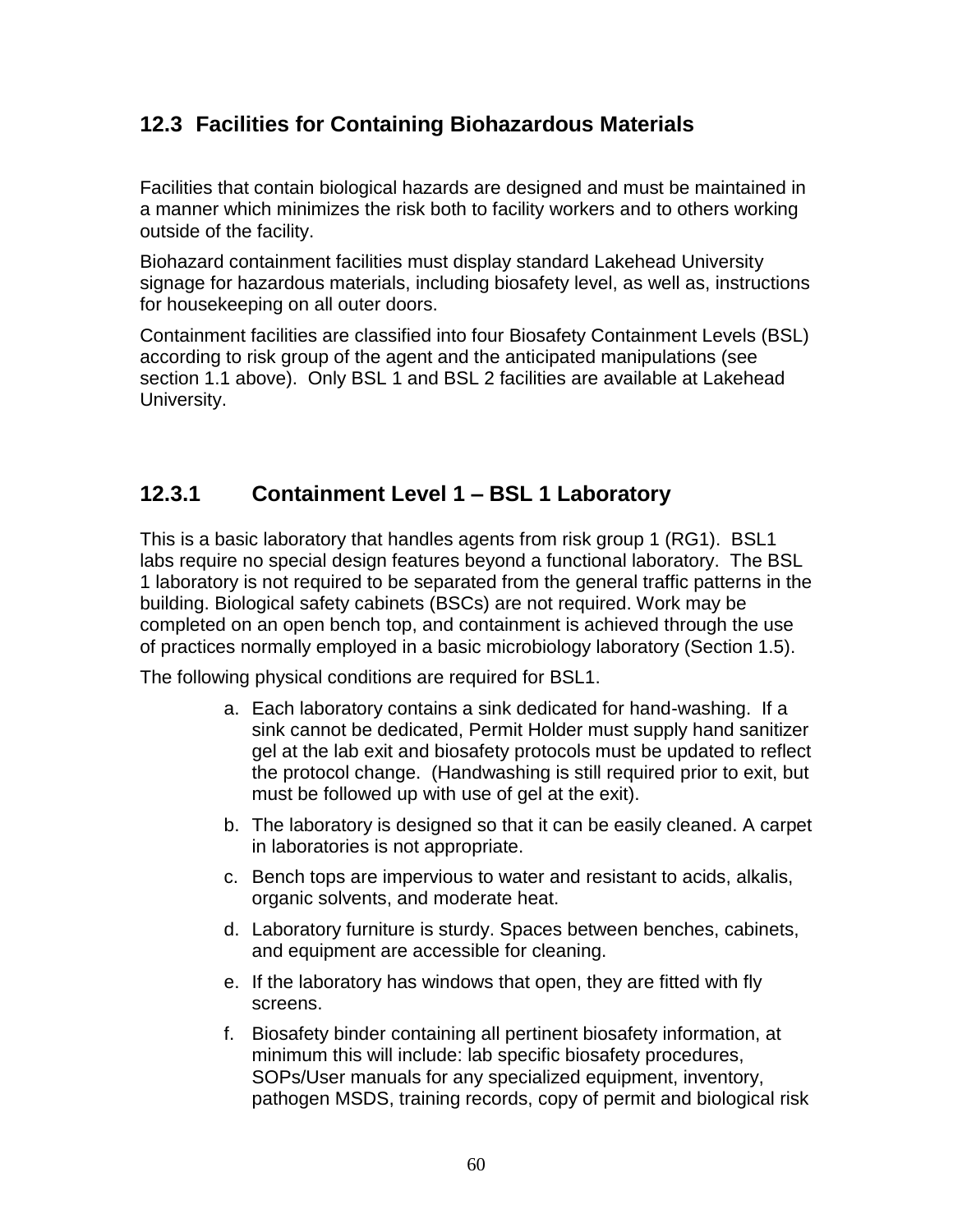assessment form.

### **12.3.2 Containment Level 2 – BSL 2 Laboratory**

This is a laboratory that handles agents from risk group 2 (RG2). The primary exposure hazards associated with organisms requiring BSL 2 are through the ingestion, inoculation and mucous membrane route. Agents requiring BSL 2 facilities are not generally transmitted by airborne routes, but care must be taken to avoid the generation of aerosols as aerosols can settle on bench tops and become an ingestion hazard.

In addition to the physical requirements for BSL 1 laboratories, the following requirements apply to BSL 2 facilities:

- a. Access is limited to authorized personnel.
- b. Appropriate signage is posted on outer doors.
- c. Doors are lockable.
- d. Laboratory surfaces are non-absorptive.
- e. Laboratory surfaces are scratch, stain and chemical resistant.
- f. Interior coatings are gas and chemical resistant.
- g. A method of decontamination of infectious or regulated laboratory wastes is available (e.g., autoclave, chemical disinfection, incinerator, or other approved decontamination system).
- h. An eyewash facility is readily available.
- i. An emergency shower facility is available.
- j. Properly maintained biological safety cabinets (See Section 8.2) are available and used for all:
	- (1) **Procedures with a potential for creating infectious aerosols or splashes.** These may include centrifuging, grinding, blending, vigorous shaking or mixing, opening containers of infectious material whose internal pressures may be different from ambient pressure, inoculating animals intranasally, and harvesting infected tissues from animals or eggs.
	- (2) **Procedures employing high concentrations or large volumes of infectious agents***.* Such material may be centrifuged in the open laboratory if sealed rotor heads or centrifuge safety cups are used, and if these rotors or safety cups are opened only in a biological safety cabinet.
- k. **All substandard conditions are reported promptly to Physical**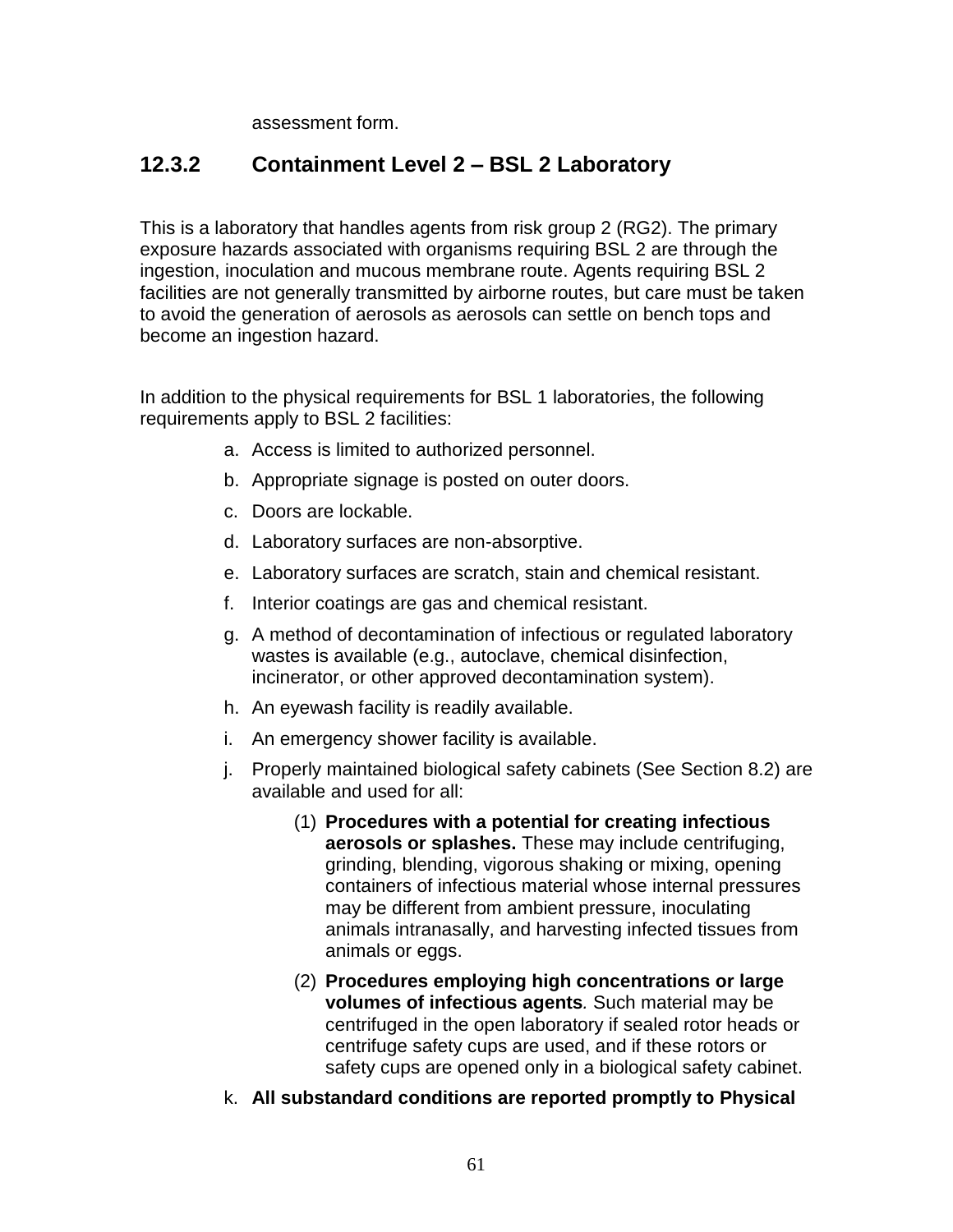**Plant.**

## **12.3.3 Medical Surveillance – BSL 2 Laboratory**

Laboratory acquired infections (LAI) are a risk of working with biological organisms. At present, the biohazardous materials in use at Lakehead University, do not pose a significant threat to personnel and a robust medical surveillance program is not required.

The current medical surveillance program is:

- Assessment of risk for each pathogen in use, and the needs of additional medical surveillance by the Biosafety Committee
- Mandatory reporting to the BSO any potential or known exposures and any known or potential LAIs
- Strong recommendation that all personnel visit their health care provider annually to discuss their general health, immune status and any other conditions that may put them at risk for contracting an LAI.

# **13. Disinfectants and Sterilization**

Standard microbiological procedures require work surface decontamination and proper destruction of cultures, stocks and biological waste. Selection of a disinfectant or sterilization process is dependent on the sensitivity of the organism to its action; therefore, knowledge of characteristics of the organism is essential to ensure adequate decontamination.

The term disinfectant is most commonly used to designate chemicals that kill growing forms of microorganisms, but not necessarily resistant spore forms of bacteria, except when the intended use is specifically against an organism forming spores or a virus. Proper use of a disinfectant is contingent upon the purpose for which it is employed. A disinfectant 1) removes infection, 2) kills, not just inhibits, microorganisms in the vegetative state, 3) does not necessarily kill spores, 4) is ordinarily a chemical but could be a physical process, and 5) is used only on inanimate objects.

Sterilization is a physical or chemical process that destroys all forms of life, especially microorganisms. To achieve sterilization, destruction must be adequate to ensure the organism is no longer detectable in standard culture media in which it had been previously found to proliferate. Physical processes include steam, heat, ultraviolet radiation, and ionizing radiation.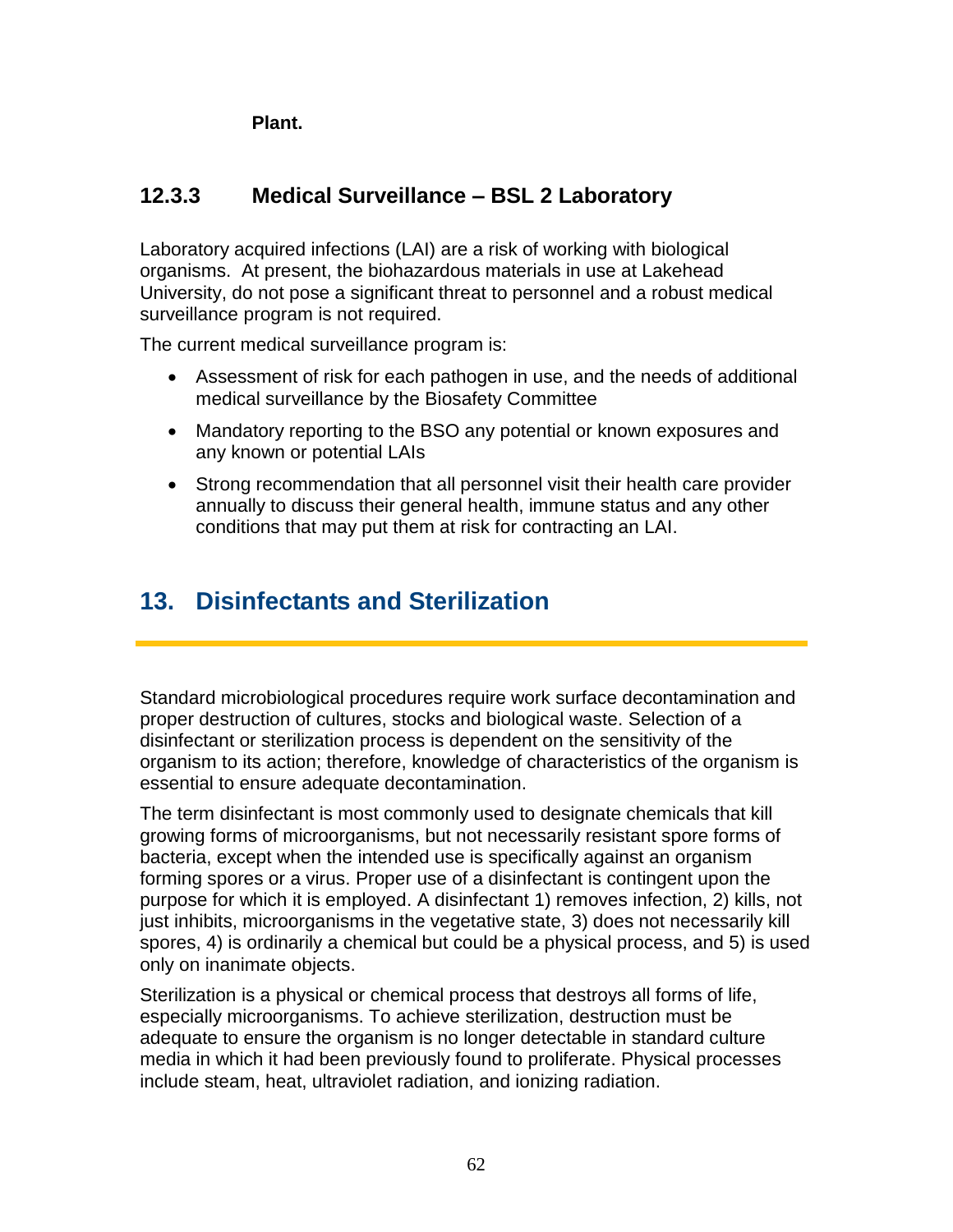## **13.1 Typical disinfectants**

Typical chemical disinfectants are: halogen compounds, phenolics, alcohols, glutaraldehyde and quaternary ammonium compounds. Selection of an effective disinfectant should be verified using the agent's MSDS. See Canadian Biosafety Standards and Guidelines for further information.

All dispensing bottles of disinfectant must be marked with labels available from the BSO.

#### **Alcohol**

The most common alcohol disinfectants used are Ethanol/ethyl alcohol or isopropyl alcohol. A 70% solution in water is the most effective concentration. Alcohol disinfectants are effective against:

• Vegetative bacteria,

• Mycoplasma,

Mycobacteria,

• Fungi,

• Enveloped viruses,

The contact time needed to ensure adequate decontamination is generally short for vegetative bacteria and enveloped viruses. Longer contact time (i.e. 10 minutes) is required for any activity against fungi and mycobacterium, which can be difficult to achieve due to loss by evaporation.

#### **Bleach**

The active ingredient in bleach is sodium hypochlorite (NaOCl). Bleach is effective against:

- Vegetative bacteria,
- Mycobacteria,
- Bacteria spores,
- Mycoplasma,
- Fungal spores,
- Enveloped viruses,
- Non-enveloped viruses,
	- Prions (using high concentrations).

• Fungi,

The required contact time for bleach solution is generally short, but longer for bacterial spores (30+ minutes). Bleach is corrosive to metal; therefore a thorough rinse must follow its use. For the same reason do not autoclave bleach solutions.

A working solution of bleach is commonly 10% bleach or a 10:1 bleach/sodium hypochlorite, 9 parts water to 1-part bleach. Typical household bleach contains 5.25% sodium hypochlorite (NaOCl). Preparing a 10:1 solution, 9 parts water to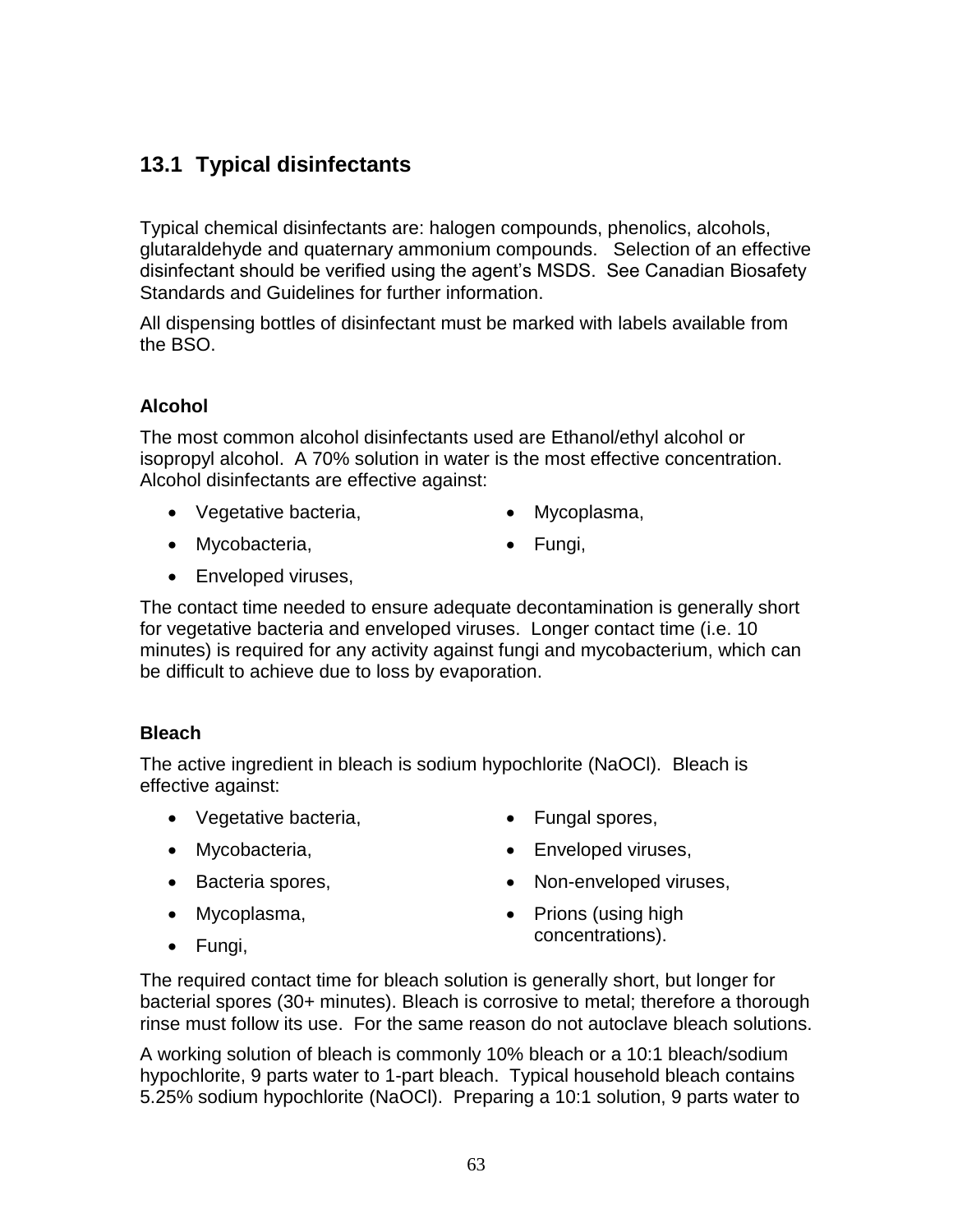1-part bleach, will give a final concentration of 0.525% NaOCl. For most organisms 0.05% to 5.0% NaOCl is needed to ensure adequate disinfection. Check the percentage of sodium hypochlorite on your stock bleach as it will vary by supplier. Working solutions should be prepared fresh, as stock liquids lose their Chlorine concentration over time.

#### **Selection of Chemical Disinfectants**

It is difficult to make generalizations about contact times needed to disinfect specific pathogens as each has different characteristics of susceptibility. Selection of disinfectant is dependent on a variety of factors including the resistance of the infectious material or toxin, the application (eg. liquid or gaseous), the nature of the material to be disinfected (e.g. hard surface, porous material). Consideration should also be given to organic load, concentration, contact time, temperature, relative humidity, pH and stability

Alternate disinfectants are available. To utilize these, the laboratory's permit holder must demonstrate its effectiveness for the biohazards in use. Operating Procedures must be approved by the Biosafety Committee and filed in the facilities biosafety binder.

|                                        |                                                                     |            |                 |        | <b>Effective Against</b> |               |           |                              |                                                                                                                              |
|----------------------------------------|---------------------------------------------------------------------|------------|-----------------|--------|--------------------------|---------------|-----------|------------------------------|------------------------------------------------------------------------------------------------------------------------------|
|                                        |                                                                     |            | <b>Bacteria</b> |        | <b>Viruses</b>           |               | Fungi     |                              |                                                                                                                              |
| <b>Chemical</b><br><b>Disinfectant</b> | <b>Commonly</b><br>available form                                   | Vegetative | Vlycobacteria   | Spores | nveloped<br>Ш            | $\frac{1}{2}$ | Fungi     | w<br><b>Spores</b><br>Fungal | <b>Contact Time</b>                                                                                                          |
| <b>Chlorine</b>                        | Liquid, powder and<br>tablet                                        | $+$        | $+$             | $+$    | $+$                      | $+$           | $+$       | $\ddot{}$                    | Generally short; longer for<br>bacterial spores (≥30min)                                                                     |
| <b>lodine</b>                          | Aqueous solutions,<br>tinctures and<br>iodophores                   | $+$        |                 |        | $+$                      | L             | $+$       | L                            | Generally short for vegetative<br>bacteria and enveloped<br>viruses; contact time for other<br>organisms is product-specific |
| <b>Alcohol</b>                         | Ethyl or isopropyl<br>alcohol; 70% in<br>water is most<br>effective | $+$        | $\ddot{}$       |        | $+$                      | L             | $\ddot{}$ | $\blacksquare$               | Generally short for vegetative<br>bacteria and enveloped<br>viruses: longer for fungi and<br>mycobacteria                    |
| <b>Phenolics</b>                       | Wide variety;<br>generally used as                                  | $\ddot{}$  | $\vee$          |        | $\ddot{}$                |               | $\vee$    |                              |                                                                                                                              |

### **13.2 Characteristics of chemical disinfectants**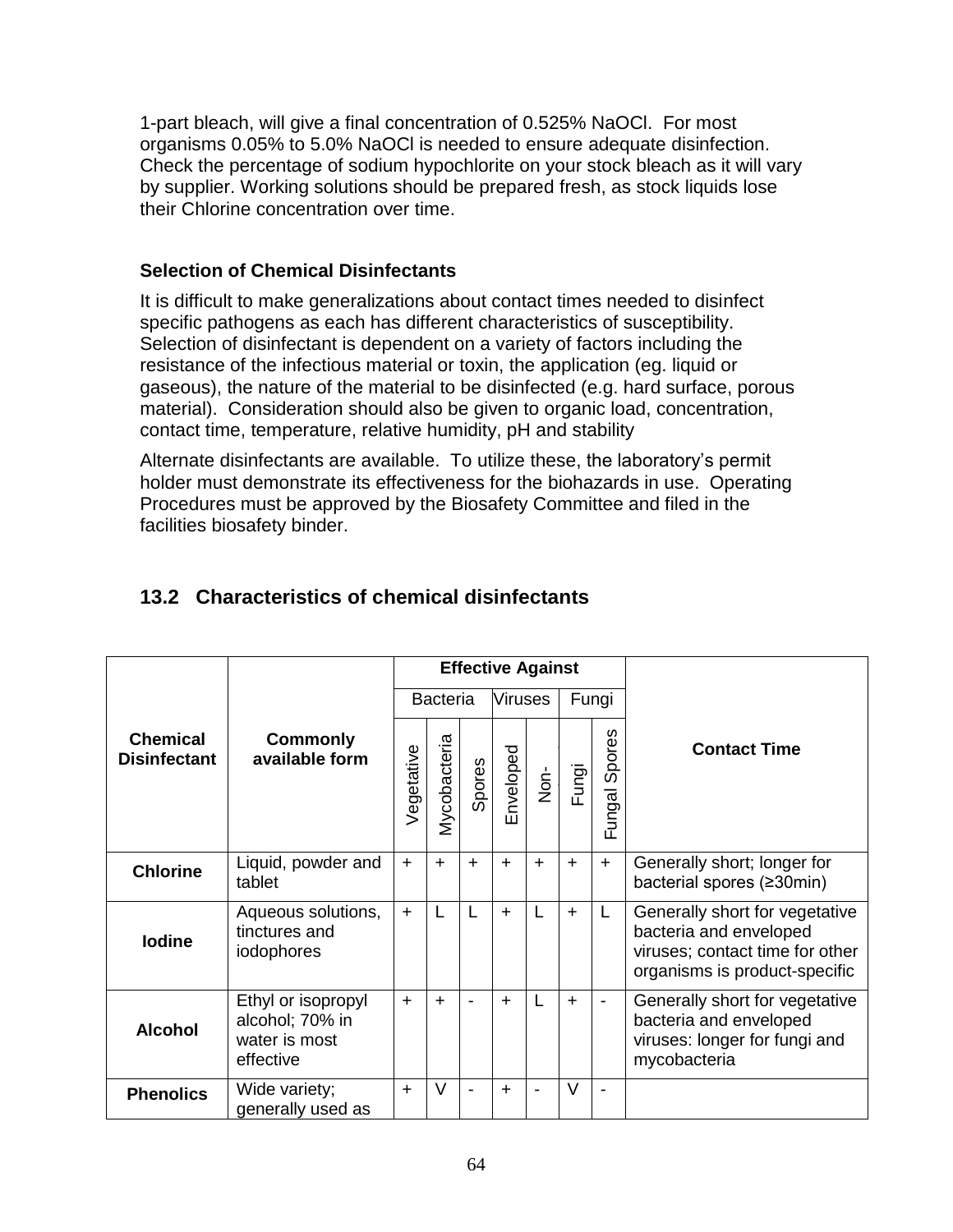|                                     | substituted phenols<br>in combination with<br>detergents                                                  |            |                          |     |     |                |              |                |                                                                                                                                                                            |
|-------------------------------------|-----------------------------------------------------------------------------------------------------------|------------|--------------------------|-----|-----|----------------|--------------|----------------|----------------------------------------------------------------------------------------------------------------------------------------------------------------------------|
| Quaternary<br>ammonium<br>compounds | Wide variety<br>available with built-<br>in detergent action                                              | $+$        | $\blacksquare$           |     | $+$ | $\blacksquare$ | $\ddot{}$    |                |                                                                                                                                                                            |
| Glutaraldehyd<br>е                  | 2% acidic solution<br>supplied with a<br>bicarbonate<br>compound                                          | $+$        | $+$                      | $+$ | $+$ | $+$            | $\ddot{}$    | $+$            | $\geq$ 20 min required for non-<br>enveloped viruses and<br>mycobacteria;>3 hours<br>required for bacterial spores                                                         |
| <b>Formaldehy</b><br>de             | Available as solid<br>paraformaldehyde<br>and liquid formalin                                             | $\ddot{}$  | $+$                      | $+$ | $+$ | $+$            | $\ddot{}$    | $\ddot{}$      |                                                                                                                                                                            |
| Hydrogen<br>peroxide                | Accelerated<br>formulations and<br>30% solutions in<br>water                                              | $+$        | $+$                      | $+$ | $+$ | $+$            | $+$          | $\ddagger$     | When using $6\%$ H <sub>2</sub> O <sub>2</sub> , short<br>contact time required. Higher<br>concentrations and longer<br>contact times required for<br>sporicidal activity. |
| <b>Chlorhexidi</b><br>ne            | 4% solution of<br>chlorohexidine in a<br>detergent base and<br>concentrated<br>alcohol based<br>solutions | $+$ /<br>L | $\overline{\phantom{a}}$ |     | $+$ | $\blacksquare$ | $\mathsf{L}$ | $\blacksquare$ | *Effective against gram-<br>positive bacteria, limited<br>activity against gram-<br>negative bacteria                                                                      |

+ effective; L limited activity; V variable activity; - no activity

| <b>Chemical</b><br><b>Disinfectant</b> | <b>Disadvantages</b>                                                                                                                                                                                                                                                                                                                                                                     |  |  |  |  |
|----------------------------------------|------------------------------------------------------------------------------------------------------------------------------------------------------------------------------------------------------------------------------------------------------------------------------------------------------------------------------------------------------------------------------------------|--|--|--|--|
| <b>Chlorine</b>                        | Solutions are light sensitive and should be prepared fresh and stored in light<br>$\bullet$<br>protected containers<br>Highly corrosive to metals<br>Neutralized by organic material<br>٠<br>Concentrated solutions may be toxic to humans<br>Reaction of chlorine with some organic molecules may lead to the production<br>of carcinogens<br>Not suitable for autoclaving<br>$\bullet$ |  |  |  |  |
| <b>lodine</b>                          | Staining of treated objects<br>٠<br>Corrosive<br>Neutralized by organic material<br>$\bullet$                                                                                                                                                                                                                                                                                            |  |  |  |  |
| <b>Alcohol</b>                         | Alcohol should generally not be used to disinfect large areas of the laboratory<br>$\bullet$<br>as it may be a fire hazard<br>Longer contact times are difficult to achieve due to evaporation<br>$\bullet$<br>Variable compatibility with certain materials (e.g., may harden rubber and<br>deteriorate glues and some plastics)                                                        |  |  |  |  |
| <b>Phenolics</b>                       | Toxicity<br>$\bullet$                                                                                                                                                                                                                                                                                                                                                                    |  |  |  |  |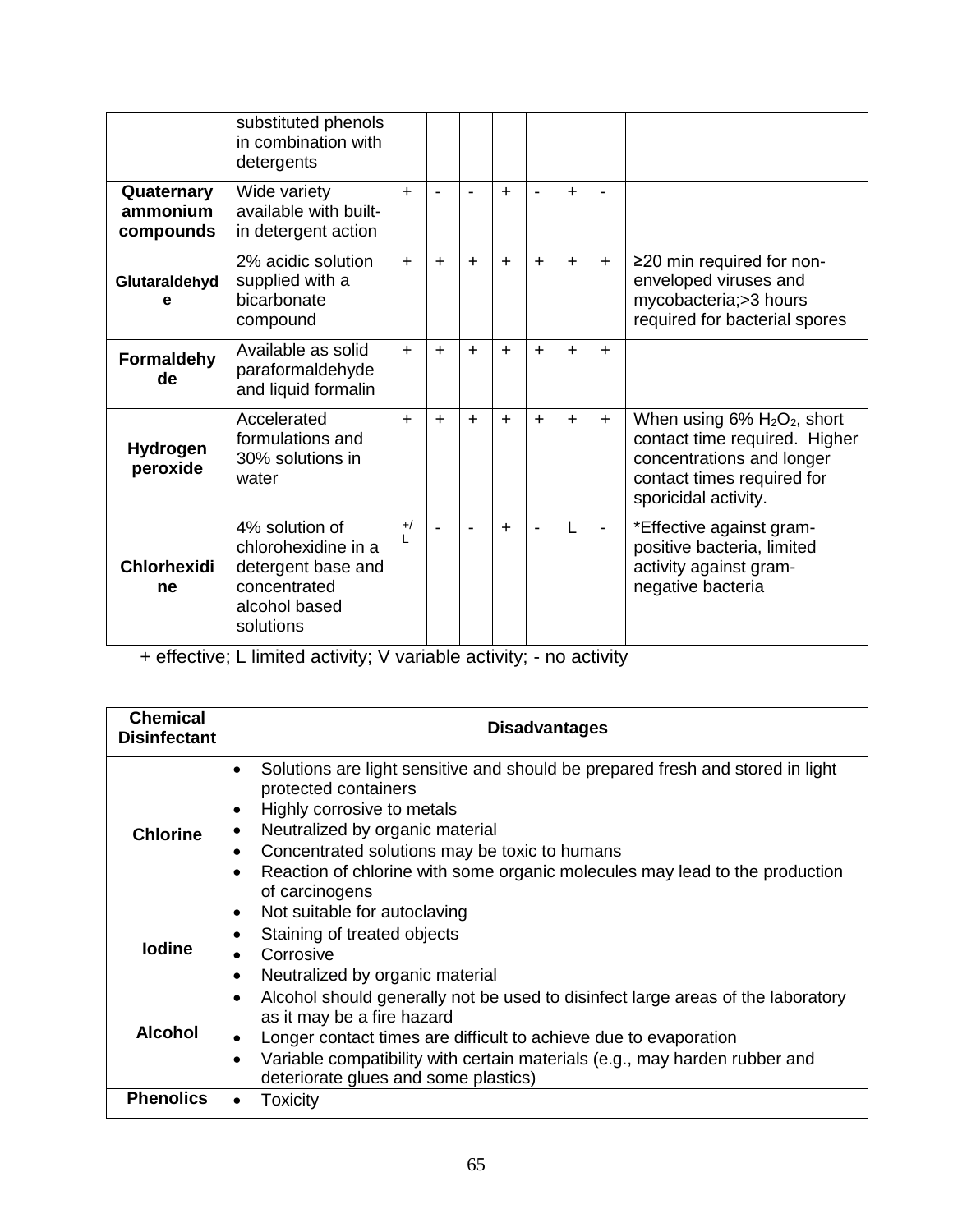|                      | Pungent unpleasant smell                                                                  |  |  |  |  |  |  |  |
|----------------------|-------------------------------------------------------------------------------------------|--|--|--|--|--|--|--|
|                      | Neutralization by hard water<br>$\bullet$                                                 |  |  |  |  |  |  |  |
| Quaternary           | Decreased activity in hard water<br>٠                                                     |  |  |  |  |  |  |  |
| ammonium             | Reduced effectiveness in the presence of organic matter                                   |  |  |  |  |  |  |  |
| compounds            | Due to detergent-like properties, they may make surfaces (including floors)<br>slippery   |  |  |  |  |  |  |  |
| Glutaraldehy         | Limited shelf life<br>$\bullet$                                                           |  |  |  |  |  |  |  |
| de                   | Highly irritating and toxic to skin and mucous membranes<br>$\bullet$                     |  |  |  |  |  |  |  |
|                      | More susceptible to inactivation by organic material than glutaraldehyde<br>$\bullet$     |  |  |  |  |  |  |  |
| <b>Formaldehy</b>    | Pungent odour                                                                             |  |  |  |  |  |  |  |
| de                   | <b>Extremely toxic</b><br>$\bullet$                                                       |  |  |  |  |  |  |  |
|                      | A known carcinogen                                                                        |  |  |  |  |  |  |  |
|                      | May be unstable when exposed to heat and light (some stabilized products are              |  |  |  |  |  |  |  |
|                      | now commercially available)                                                               |  |  |  |  |  |  |  |
| Hydrogen<br>peroxide | High concentrations can cause skin burns, irritation or damage to the mucous<br>$\bullet$ |  |  |  |  |  |  |  |
|                      | membranes (with direct exposure), and can pose a risk of explosion                        |  |  |  |  |  |  |  |
|                      | Equipment used in $H_2O_2$ disinfection may be expensive compared with other<br>methods   |  |  |  |  |  |  |  |
| <b>Chlorhexidi</b>   | Incompatible with anionic detergents<br>$\bullet$                                         |  |  |  |  |  |  |  |
| ne                   |                                                                                           |  |  |  |  |  |  |  |
|                      |                                                                                           |  |  |  |  |  |  |  |

### **13.2 Sterilization**

Sterilization is an absolute process meaning the destruction of all life. Steam sterilization in an autoclave is a common process to destroy wastes and sterilize instruments in microbiological laboratories and clinics. The variables of temperature, time and pressure are used to achieve adequate sterilization. Biological waste may only be destroyed by steam sterilization under specific temperature, pressure and time conditions, or incinerated by an approved commercial vendor. The criteria for steam sterilization are:

- 1. Temperature of not less than 121° C for 90 minutes at 15 pounds per square inch;
- 2. Temperature of not less than 133° C for 45 minutes at 27 pounds per square inch; or
- 3. Temperature of not less than 160° C for 16 minutes at 80 pounds per square inch.

Operating a steam sterilizer is potentially hazardous due to the high temperature, presence of steam and pressure. It is imperative that guidelines be followed to prevent personal injury or damage to the autoclave. Familiarization with manufacturer's instructions is imperative before operating the unit. The following guidelines are provided for safe and effective operation.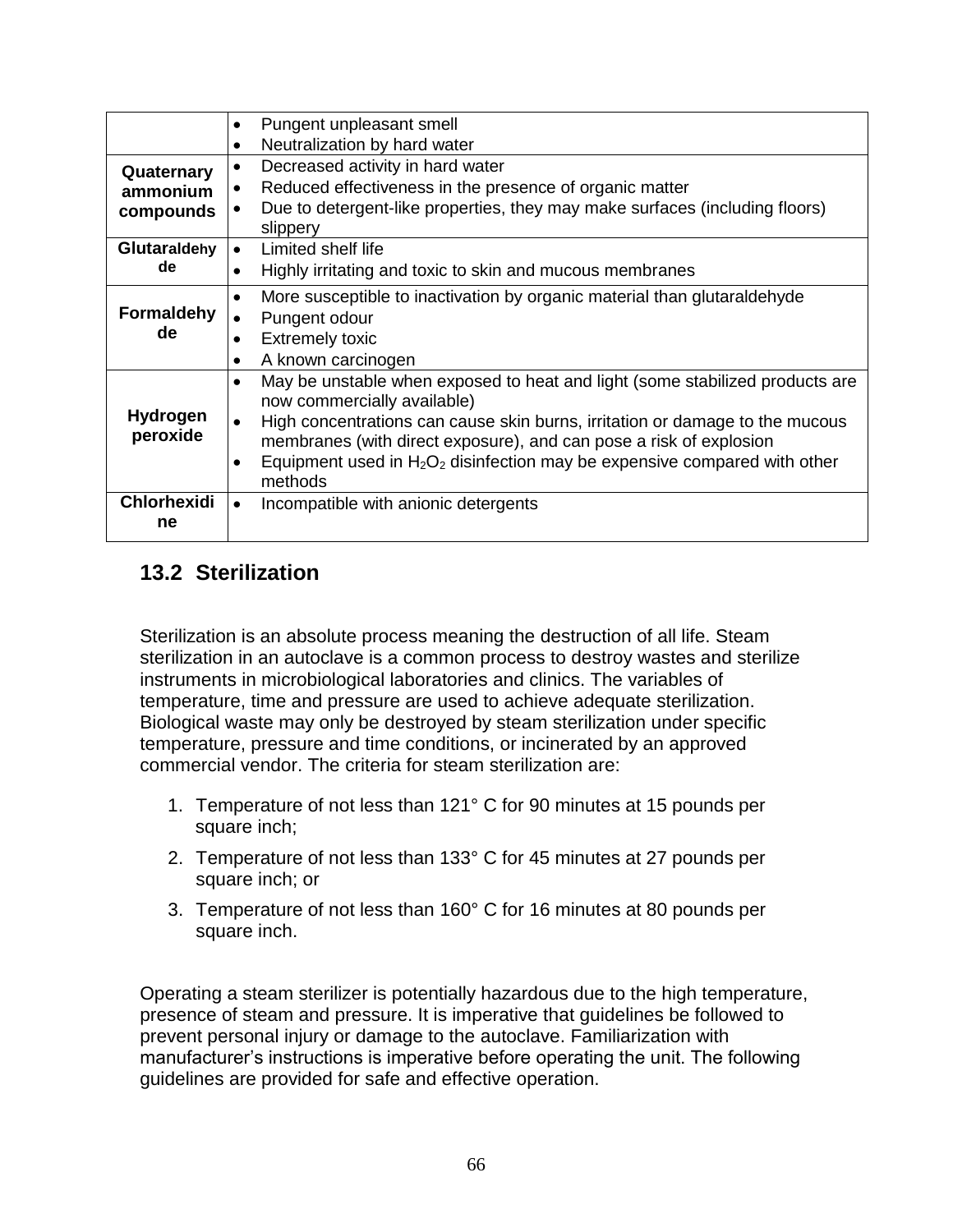- 1. Autoclave bags must be properly packaged, sealed and labeled identifying materials and the laboratory identification before being brought to an autoclave room. Material to be autoclaved must not be taken to the autoclave room until it is ready to be loaded in the autoclave.
- 2. Material to be autoclaved must never be left unattended in publicly accessible areas.
- 3. Autoclave bags shall be sealed by lapping the gathered open end and binding it with tape or a closing device such that no liquid can leak. Approximately 16 ounces of water may be added to generate steam if required, particularly if it contains dry material. When placing in the autoclave the bag must be re-opened so that steam can penetrate and circulate around the waste.
- 4. Each package shall have an autoclave tape attached that will indicate that the steam sterilization temperature has been reached.
- 5. The Autoclave Use Log must be completed each time the autoclave is used. The log contains the: 1) date, 2) operator name, 3) time used 4) type of material autoclaved, 5) duration of autoclave run, 6) post sterilization reading of the temperature sensitive tape.
- 6. Solid waste that has been steam sterilized shall be placed in an opaque plastic bag, sealed and disposed as general trash. The opaque bags may not be red or orange in color.
- 7. Sterilization will be confirmed regularly with biological indicators, following manufacturer's directions.

Your Supervisor or Department will have access to and provide training on safe use of your local autoclave. You must complete training prior to use.

# **14. Transport / Shipment of biohazardous agents**

### **14.1 Receiving Biohazardous Shipments**

Prior to ordering any biohazardous materials, the BSO must approve.

- Anyone receiving biohazardous materials must have valid TDG certification.
- Package must be inspected prior to accepting it. Damaged packages must not be accepted. Contact BSO.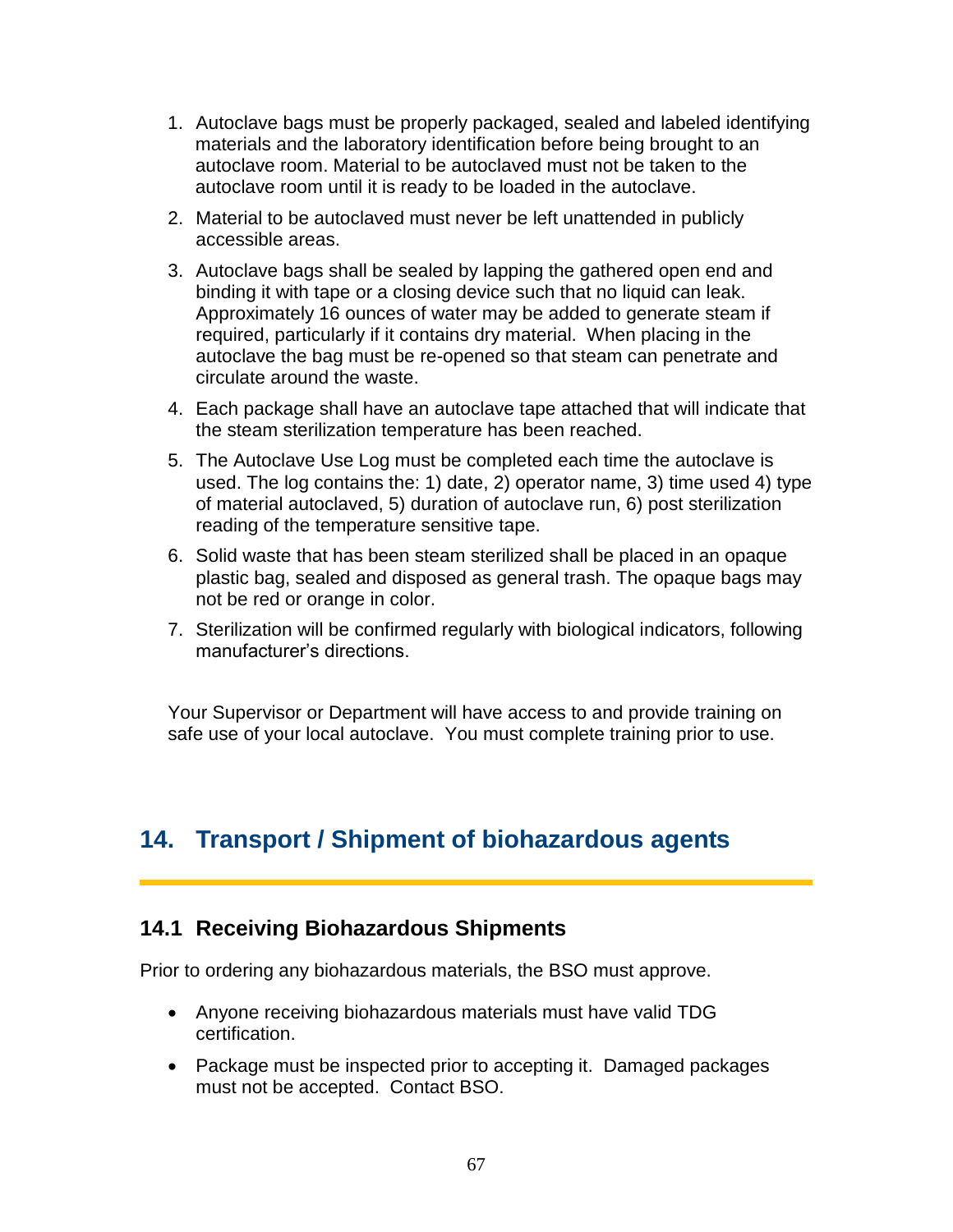- Refuse any packages containing biohazardous materials that were not ordered by your Supervisor. Contact BSO.
- Wear appropriate PPE and open packages only in containment.
- Report any missing or incorrect items to BSO immediately.

### **14.2 External Shipment**

If any biological material is transported off-campus, the transport will be conducted under the standard shipping conditions specified by the carrier, determined by the risk group of the agent. Should transport off-campus be required, contact the Office of Human Resources, or the Biosafety Officer for transport guidelines.

To import human or animal pathogens into Canada, permits must be acquired. Contact the Office of Human Resources – Health and Safety for assistance.

### **14.3 Internal Transport**

Transport of biohazardous material within the University performed by researchers will follow these guidelines:

- Disinfectants effective against the agents in use must be available at all times and within the areas where the biohazardous material is transported.
- Infectious materials must never be placed in sinks or floor drains.
- Biohazardous material must be placed into a covered, leak proof, unbreakable container for transport between locations, i.e. between the lab and autoclave or the lab and another facility. Disinfect the outside surface of the container if necessary.
- The container must:
	- o Be covered,
	- o Be clearly labeled with your name, organism, date,
	- o Be clearly labeled Biohazardous material with risk group level, and
	- o Not exceed a volume of 200mL.
- Transport must involve a cart, or other carrying device.
- A spill kit must accompany the cart and the transport of the material.
- All locations biohazardous materials are transported to, must be listed on the Biosafety Certificate as an approved location.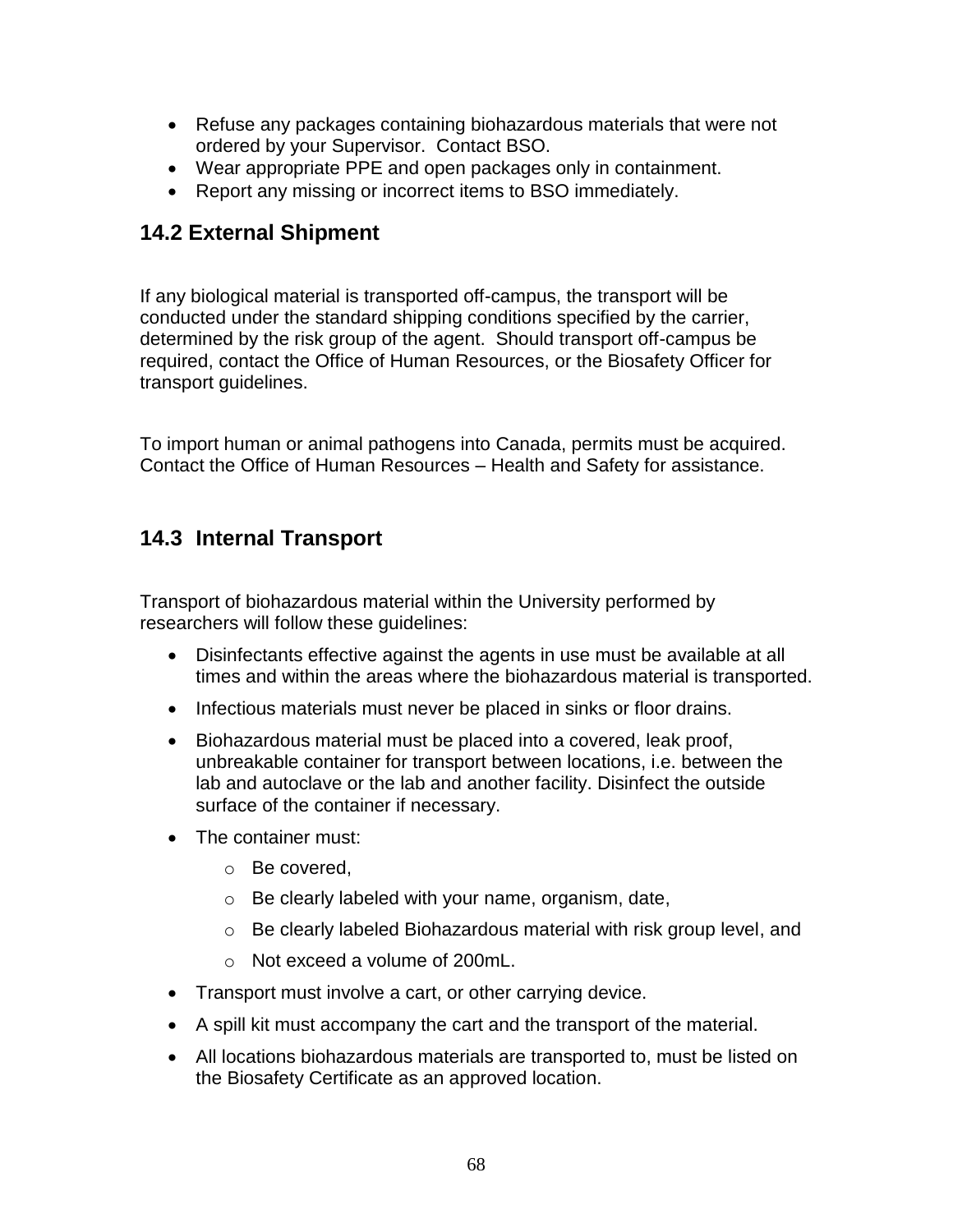# **15. Storage of Biohazardous Agents**

Storage of biohazardous material within the University must follow these guidelines:

- Stored in an approved location, listed on the Biosafety Permit.
- Disinfectants effective against the agents in use (i.e. 70% ethanol) must be available at all times within the areas where the biohazardous material is stored.
- Infectious materials must never be placed in sinks or floor drains.
- All stored biohazardous material must be stored in containers provided that the container:
	- o Is covered,
	- o Is clearly labeled with your name, organism, and date,
	- o Is clearly labeled with biohazardous material, and
	- o Does not exceed a volume of 200mL per container.
	- If stored outside the containment zone (approved lab), the storage container must be lockable.

#### **15.1 Inventory**

Laboratories are required to keep an inventory of stored biohazardous materials (longer than 30 days). Inventories must be maintained and updated regularly on eRPortal. An inventory of infectious materials and toxin should provide a description of the material including:

- Name.
- Risk group,
- Quantity,
- Form,
- Location,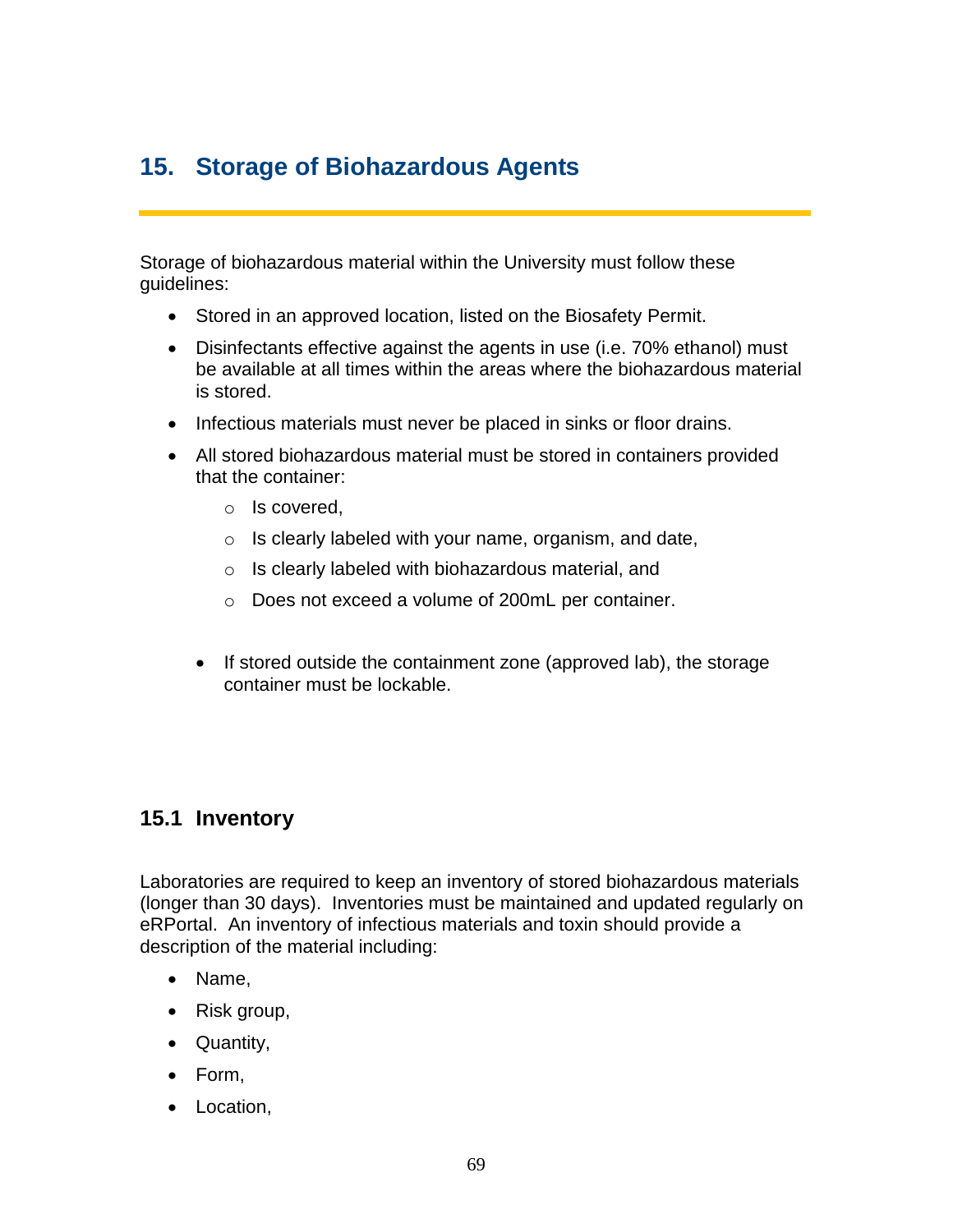- Date of receipt and/or generation, and
- Pathogen Safety Data Sheet.

Contact [labsafety@lakeheadu.ca](mailto:labsafety@lakeheadu.ca) for more information on eRPortal.

# **16. Transfer of Biohazardous Agents**

**Those in possession of a biohazardous agent are responsible for its safe use and handling. This extends to other users of the agent if shared with another lab.** 

Biohazardous materials **must not** be transferred to another laboratory unless the following conditions are met:

- The original purchase agreement allows for the purchaser to share the agent,
- The Biosafety Committee must be notified of and approve the transfer,
- The specific biohazardous material is listed on the Biosafety Certificate of the receiving laboratory.

For transfer of biohazardous agents OFF CAMPUS both the original importer and the Biosafety officer are responsible for ensuring the receiving party has permission to possess the biohazardous agent. Contact labsafety@lakeheadu.ca for more information.

# **17. Security of Laboratory Spaces and Contamination Control**

It is a requirement of Lakehead University to keep all chemical, biological and physical hazards from being used inappropriately or unauthorized individuals. A security risk assessment has been conducted and the following standards must be upheld by all laboratory users and supervisors.

Inventories of biohazards and chemicals are required

• Lab doors are to be closed at all times.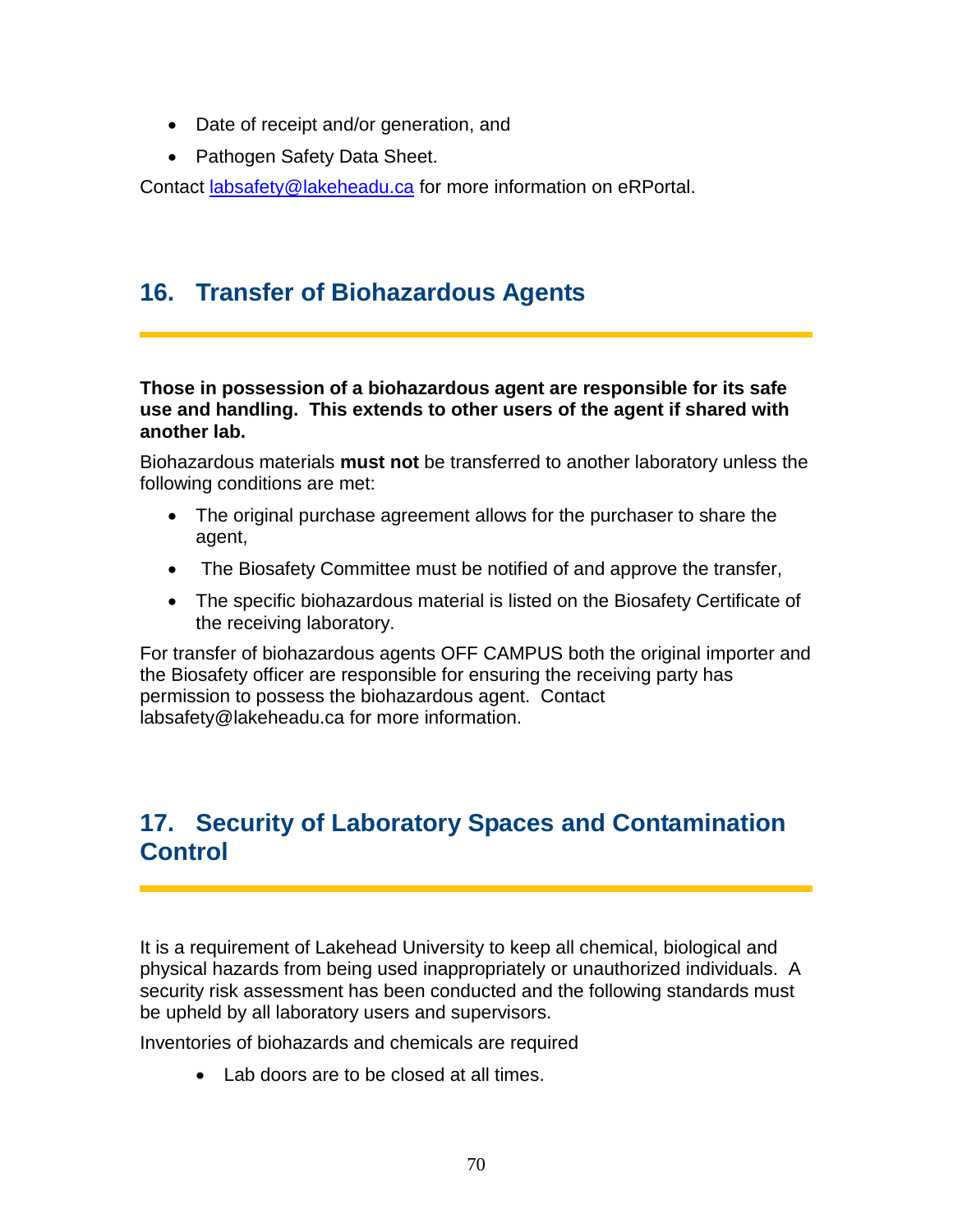- All laboratory doors must be closed and locked whenever the lab is unoccupied.
- Supervisors are to ensure that a list of authorized personnel is filed with Security Services.
- Key access must only be granted to those personnel who are authorized and have completed all relevant training and have demonstrated proficiency in lab procedures.
- Personnel are expected to inquire the purpose of a visit if unknown individuals access the lab and confirm with their supervisor.
- Supervisors are to alert laboratory personnel when new personnel will be accessing the lab.
- Visitors may enter a lab only is they are given permission by the laboratory supervisor and are escorted by a trained lab occupant.
- Security Officers will escort any unauthorized individuals from a lab, secure the lab and file a report with the Supervisor and Laboratory Safety Officer.
- Inventories of all chemicals and pathogens are kept on file and are regularly maintained. See Section 15.1 for more detail.
- Any incident, emergency, loss, theft, unauthorized access or breach of containment will be reported immediately to the lab Supervisor, Security Services at 343-8911 and BSO. The Joint Health and Safety Committee-Labs and Studios and the Biosafety Committee will investigate any such occurrence.
- All PPE must be removed prior to exiting laboratory areas.
- PPE must be donned and doffed in an order to prevent personal and environmental contamination.
- Don (put on)
	- Hand hygiene
	- **Mask/Respirator**
	- **Face/eye protection**
	- **Gown**
	- **Gloves**
- Doff (remove)
	- **Gloves**
	- **Gown**
	- **Preform hand hygiene**
	- **Mask/Respirator and Face/eye protection**
	- **Perform hand hygiene**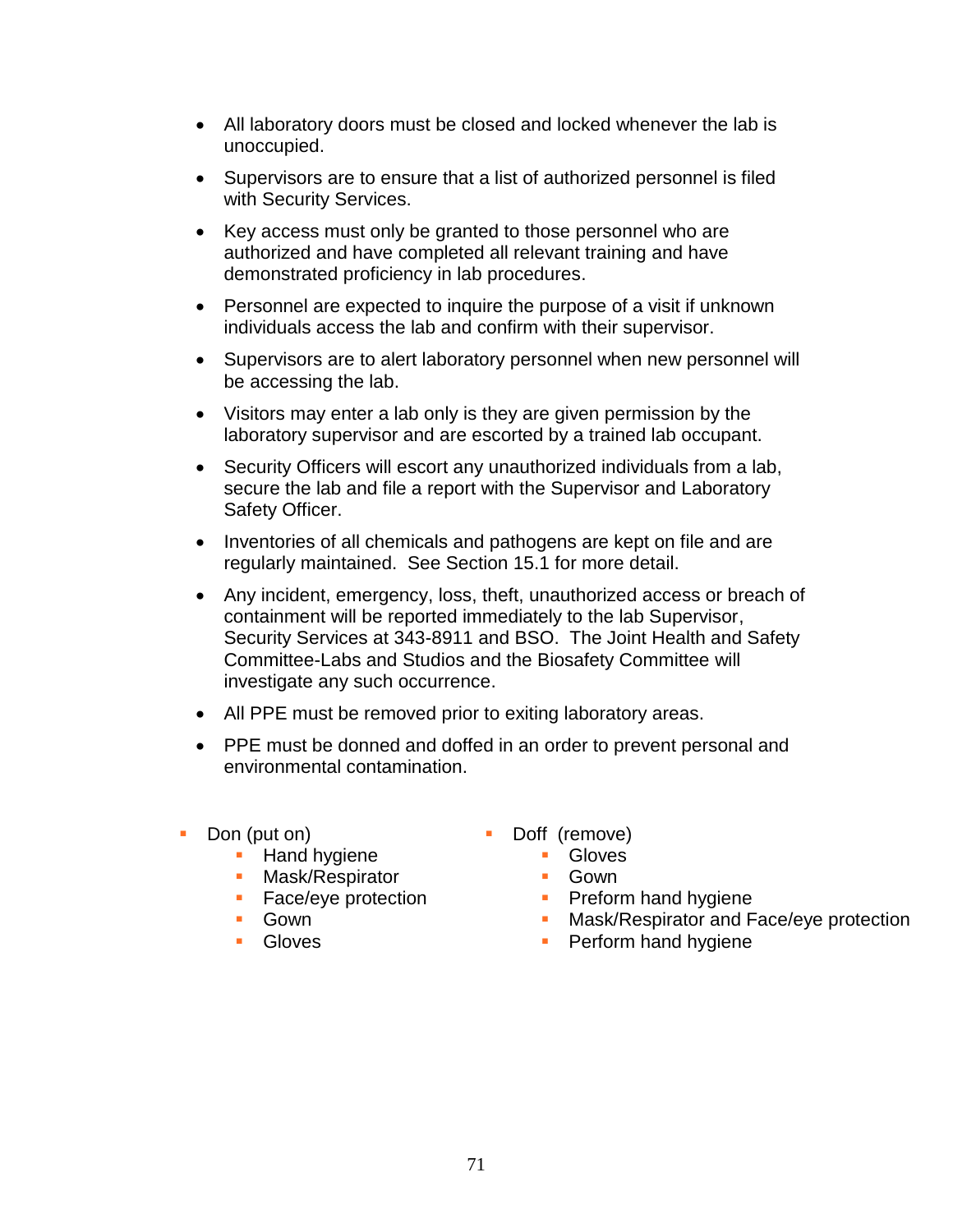### **Appendix 1: Training Required**

| <b>Training Session</b>                 | All<br><b>Employees</b> | Office<br><b>Employees</b> | Laboratory<br>Employees/Researchers/Graduate<br><b>Students</b> | <b>Physical Plant</b><br>Mechanics/Electricians<br>/Housekeepers | Security<br><b>Services</b> |
|-----------------------------------------|-------------------------|----------------------------|-----------------------------------------------------------------|------------------------------------------------------------------|-----------------------------|
| <b>New Hire Orientation</b>             | Υ                       | Y                          |                                                                 | Y                                                                | Υ                           |
| <b>H&amp;S Awareness</b>                | Υ                       | Y                          | Y                                                               | Y                                                                | Υ                           |
| <b>WHMIS Training</b>                   |                         |                            | $Y(1)^*$                                                        | $Y(1)^*$                                                         | $Y(1)^*$                    |
| <b>First Aid</b>                        |                         | <b>Contact HR</b>          | <b>Contact HR</b>                                               | <b>Contact HR</b>                                                | Y                           |
| <b>Fire Safety</b>                      |                         | <b>Contact HR</b>          | <b>Contact HR</b>                                               | <b>Contact HR</b>                                                |                             |
| <b>Fire Extinguisher</b>                |                         | <b>Contact HR</b>          | Y                                                               | <b>Contact HR</b>                                                | Y                           |
| <b>Biosafety</b>                        |                         |                            | Contact HR (1)*                                                 |                                                                  |                             |
| <b>Hazardous Materials</b><br>Awareness |                         |                            |                                                                 | Y                                                                | Υ                           |
| <b>Radiation Safety</b>                 |                         |                            | <b>Contact HR</b>                                               |                                                                  |                             |
| <b>TDG</b>                              |                         |                            | <b>Contact HR</b>                                               | <b>Contact HR</b>                                                |                             |

\* Denotes frequency of required training in years.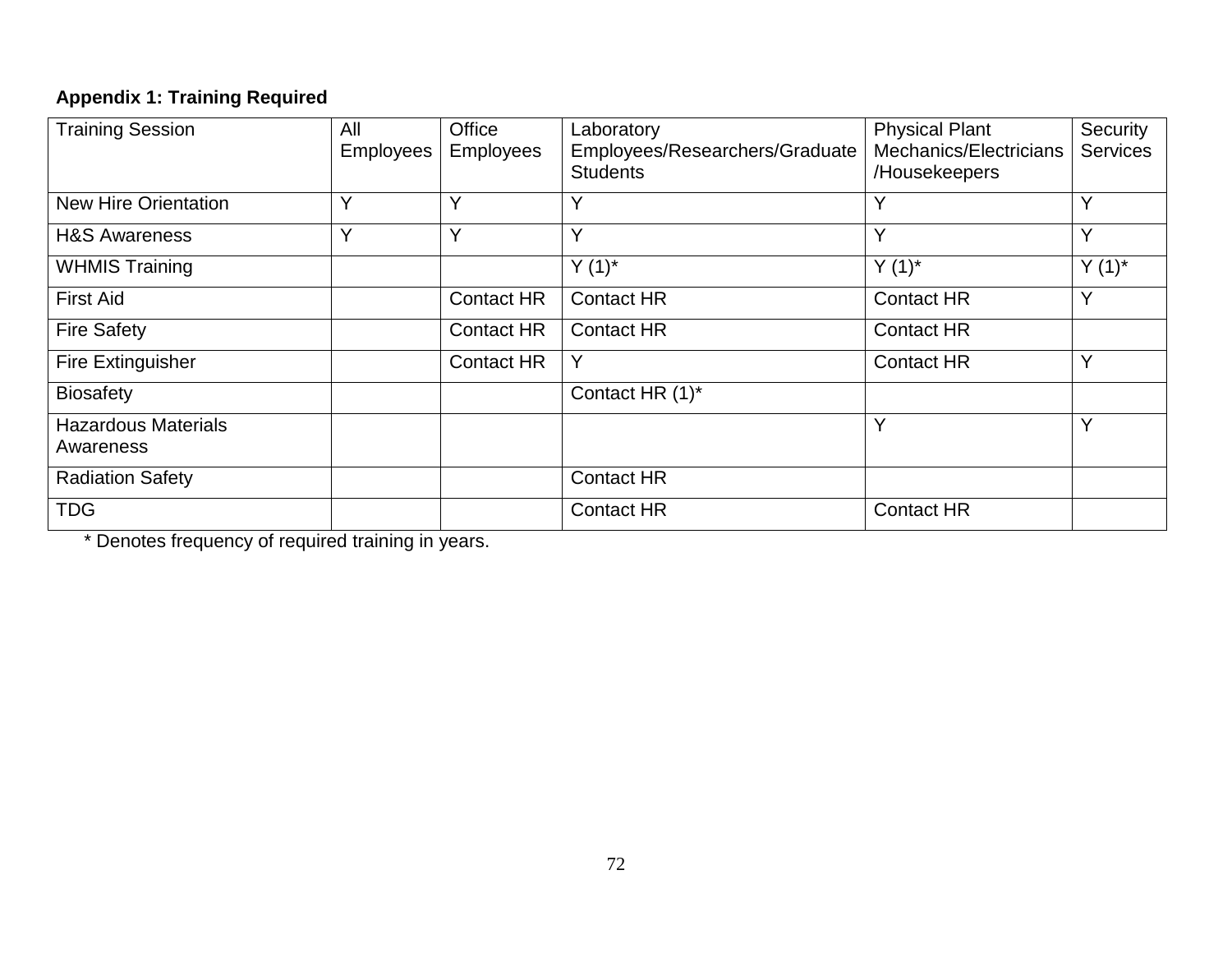| <b>Biosafety</b><br><b>Permit</b><br>Level | <b>Biohazards in</b><br><b>Use</b>                                                                                   | <b>New</b><br>Hire <sup>a</sup> | <b>WHMIS</b><br>b | Laboratory<br><b>Specific<sup>c</sup></b> | <b>Bloodborne</b><br><b>Pathogenb</b> | <b>BSL</b><br>1 <sup>b</sup> | <b>BSL</b><br>2 <sup>b</sup> | <b>BSL</b><br>$2 +b$ | <b>Emergency</b><br>Refresher | <b>Transportation</b><br>of Dangerous<br>Goods <sup>a</sup> |
|--------------------------------------------|----------------------------------------------------------------------------------------------------------------------|---------------------------------|-------------------|-------------------------------------------|---------------------------------------|------------------------------|------------------------------|----------------------|-------------------------------|-------------------------------------------------------------|
| 1                                          | Non-human tissue,<br>bacterial, viral,<br>fungal samples                                                             |                                 | $\bullet$         |                                           |                                       |                              |                              |                      |                               |                                                             |
| 1                                          | Human blood or<br>fluids                                                                                             |                                 | $\bullet$         |                                           | $\bullet$                             |                              |                              |                      |                               |                                                             |
| $\mathbf 1$                                | Non-human tissue,<br>bacterial, viral,<br>fungal samples<br>AND Human blood<br>or fluids<br>(collection)             |                                 |                   |                                           |                                       |                              |                              |                      |                               | <b>Required for all</b><br>levels if any                    |
| $\mathbf{2}$                               | Non-human tissue,<br>bacterial, viral,<br>fungal samples                                                             |                                 |                   |                                           |                                       |                              |                              |                      |                               | biohazardous<br>samples will be<br>shipped,                 |
| $\overline{2}$                             | Non-human tissue,<br>bacterial, viral,<br>fungal samples<br><b>AND/OR Human</b><br>blood or fluids<br>(manipulation) |                                 |                   |                                           |                                       |                              |                              |                      |                               | received or<br>transported<br>across any<br>public roadway  |
| $2+$                                       | Non-human tissue,<br>bacterial, viral,<br>fungal samples                                                             |                                 |                   |                                           |                                       |                              |                              |                      |                               |                                                             |
| $2+$                                       | Non-human tissue,<br>bacterial, viral,<br>fungal samples<br><b>AND/OR Human</b><br>blood or fluids                   |                                 |                   |                                           |                                       |                              |                              |                      |                               |                                                             |

### **Appendix 2: Training Required for all New Personnel in Biosafety Labs**

• denotes a required element

a Provided by appointment in Human Resources b Available at [http://mycourselink.lakeheadu.ca](http://mycourselink.lakeheadu.ca/) c Template available from Human Resources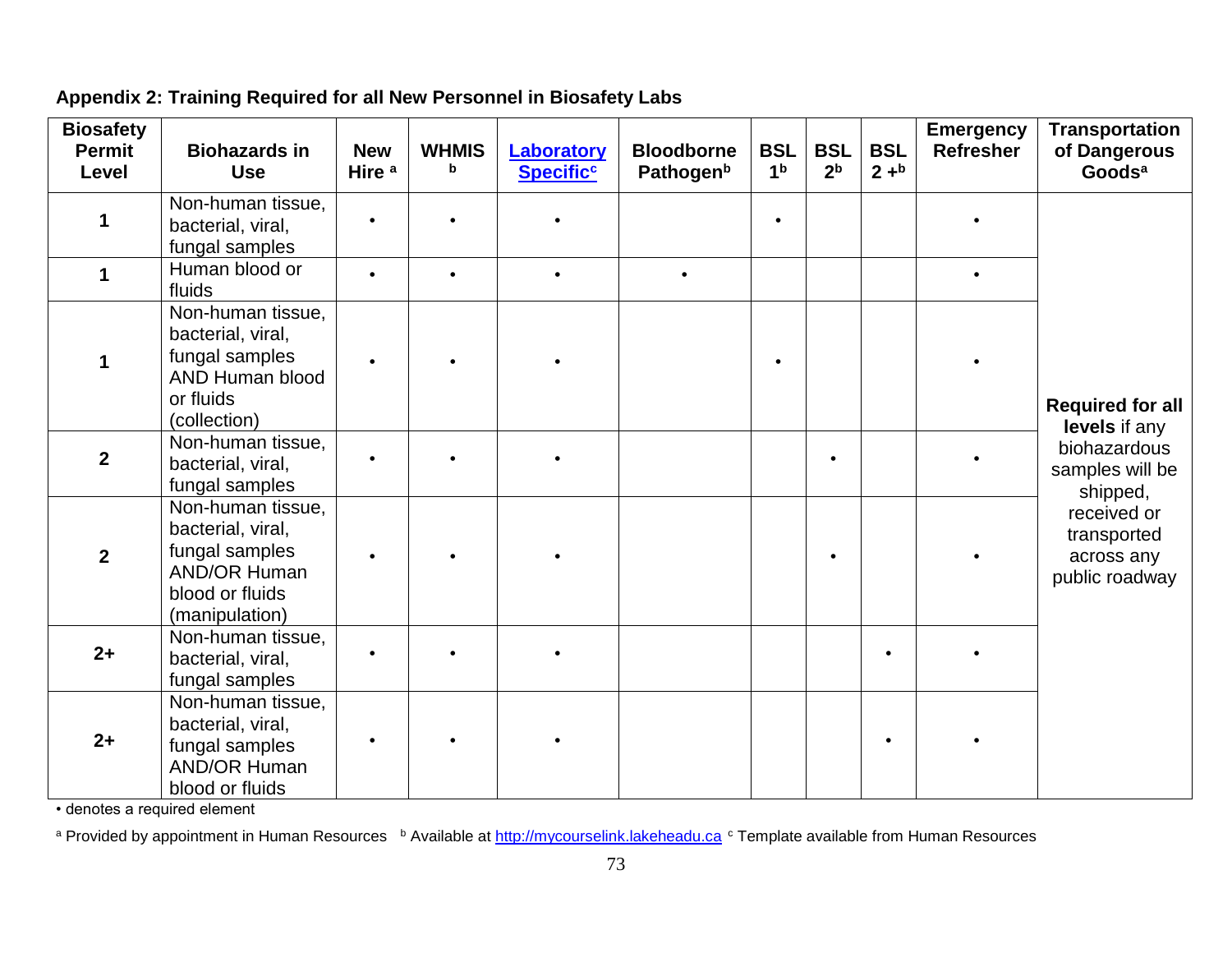### **Appendix 3: JHSC Safety Checklist**

Satisfactory (S) Unsatisfactory (U) Class (A, B, C, D) Not Applicable (NA)

| 1. HAZARDOUS MATERIALS                                                                | Y N                                                                                                                                                                                                                                  | 2. SAFETY AWARENESS & INFORMATION                                                                              |  |
|---------------------------------------------------------------------------------------|--------------------------------------------------------------------------------------------------------------------------------------------------------------------------------------------------------------------------------------|----------------------------------------------------------------------------------------------------------------|--|
| <b>Chemicals/Reagents</b>                                                             |                                                                                                                                                                                                                                      | 2.1 Material Safety Data sheets in lab<br>Hard copies available                                                |  |
| 1.1 Proper WHMIS labels on all                                                        |                                                                                                                                                                                                                                      | 2.2 Special procedures documented                                                                              |  |
| containers                                                                            |                                                                                                                                                                                                                                      | 2.3 Contact information posted, current ___________                                                            |  |
| 1.2 Current inventory in Lab                                                          |                                                                                                                                                                                                                                      | 2.4 Unattended experiments identified                                                                          |  |
| Filed with H&S<br>1.3 Safely & compatibly stored                                      |                                                                                                                                                                                                                                      | 2.5 Signs appropriate (lasers, storage, etc) _________<br>2.6 Documentation of workplace training ____________ |  |
| 1.4 Acceptable quantity flammables in lab and                                         |                                                                                                                                                                                                                                      |                                                                                                                |  |
| solvent/flammable cabinet                                                             |                                                                                                                                                                                                                                      |                                                                                                                |  |
| 1.5 No solvent storage near exit                                                      | <u> 1989 - Jan Stein Stein Stein Stein Stein Stein Stein Stein Stein Stein Stein Stein Stein Stein Stein Stein Stein Stein Stein Stein Stein Stein Stein Stein Stein Stein Stein Stein Stein Stein Stein Stein Stein Stein Stein</u> |                                                                                                                |  |
| 1.6 Flammable cabinet condition                                                       |                                                                                                                                                                                                                                      | <b>3. LAB CONDITIONS</b>                                                                                       |  |
| 1.7 Fridge safe for solvents or sign<br>prohibiting solvent storage                   |                                                                                                                                                                                                                                      | <b>Lab Benches</b><br>3.1 Clean and good condition                                                             |  |
| 1.8 Chemical transport or handling                                                    |                                                                                                                                                                                                                                      |                                                                                                                |  |
| equipment available                                                                   |                                                                                                                                                                                                                                      |                                                                                                                |  |
| <b>Compressed &amp; Liquefied Gases</b>                                               | Y N                                                                                                                                                                                                                                  |                                                                                                                |  |
| 1.9 Proper WHMIS labels                                                               |                                                                                                                                                                                                                                      | Y N<br><b>Fume hoods</b>                                                                                       |  |
| 1.10 Cylinders secured                                                                |                                                                                                                                                                                                                                      | 3.2 Clean and unobstructed                                                                                     |  |
| 1.11 Protective caps used, (storage)                                                  |                                                                                                                                                                                                                                      | 3.3 Proper use known by users<br><u> 1989 - Johann Barbara, martin basa</u>                                    |  |
| 1.12 Regulators appropriate                                                           | <u> 1989 - Johann John Stein, fransk politik (</u>                                                                                                                                                                                   | 3.4 Pilot light working                                                                                        |  |
| 1.13 Glass dewars taped                                                               |                                                                                                                                                                                                                                      | 3.5 Airflow alarm tested                                                                                       |  |
| 1.14 Cylinder number appropriate for use _____________<br>1.15 Stored in hallway/exit |                                                                                                                                                                                                                                      |                                                                                                                |  |
|                                                                                       |                                                                                                                                                                                                                                      |                                                                                                                |  |
| <b>Waste/Surplus Chemical Disposal</b>                                                | Y N                                                                                                                                                                                                                                  | <b>Floors, Aisles and Exits</b>                                                                                |  |
| 1.16 Contents/amounts identified                                                      |                                                                                                                                                                                                                                      | 3.6 Dry                                                                                                        |  |
| 1.17 Containers adequate                                                              |                                                                                                                                                                                                                                      | 3.7 Aisles, doorways, emergency exits<br>unobstructed & marked                                                 |  |
| 1.18 Properly segregated<br>(halogenated/non-halogenated) _______________             |                                                                                                                                                                                                                                      |                                                                                                                |  |
| 1.19 Stored appropriately                                                             |                                                                                                                                                                                                                                      |                                                                                                                |  |
|                                                                                       |                                                                                                                                                                                                                                      |                                                                                                                |  |
| <b>Syringes &amp; Sharps</b><br>1.20 Sharps containers available                      | Y N                                                                                                                                                                                                                                  | <b>Sinks and Drains</b><br>Y N<br>3.8 Clean                                                                    |  |
| 1.21 Identified                                                                       | <u> 1980 - Johann Barbara, martin a</u>                                                                                                                                                                                              | 3.9 Water run to all drains regularly<br><u> 1989 - Johann Barbara, martin basa</u>                            |  |
| 1.22 Decontamination Procedures                                                       |                                                                                                                                                                                                                                      | 3.10 Soap available                                                                                            |  |
|                                                                                       |                                                                                                                                                                                                                                      | 3.11 Paper towels available                                                                                    |  |
| <b>Biohazard Materials</b>                                                            | Y N                                                                                                                                                                                                                                  | 3.12 Backflow preventer                                                                                        |  |
| 1.23 Identified                                                                       |                                                                                                                                                                                                                                      |                                                                                                                |  |
| 1.24 Containment level posted                                                         |                                                                                                                                                                                                                                      |                                                                                                                |  |
| 1.25 Biosafety cabinets<br>1.26 Waste containers available                            |                                                                                                                                                                                                                                      | Y N<br><b>Electrical Apparatus</b><br>3.13 Wiring & cords in good condition                                    |  |
| 1.27 Decontamination procedures                                                       | the control of the control of the                                                                                                                                                                                                    | 3.14 Equipment properly grounded                                                                               |  |
|                                                                                       |                                                                                                                                                                                                                                      |                                                                                                                |  |
|                                                                                       |                                                                                                                                                                                                                                      |                                                                                                                |  |
| <b>Radioactive Materials</b>                                                          | Y N                                                                                                                                                                                                                                  |                                                                                                                |  |
| 1.28 Identified                                                                       |                                                                                                                                                                                                                                      | <b>General Storage</b>                                                                                         |  |
| 1.29 Inventory up-to-date                                                             |                                                                                                                                                                                                                                      | 3.15 Stored items easily accessible, not piled                                                                 |  |
| 1.30 Weekly contamination monitoring<br>1.31 Waste containment                        |                                                                                                                                                                                                                                      | 3.16 Reasonable quantities of non-<br>hazardous materials                                                      |  |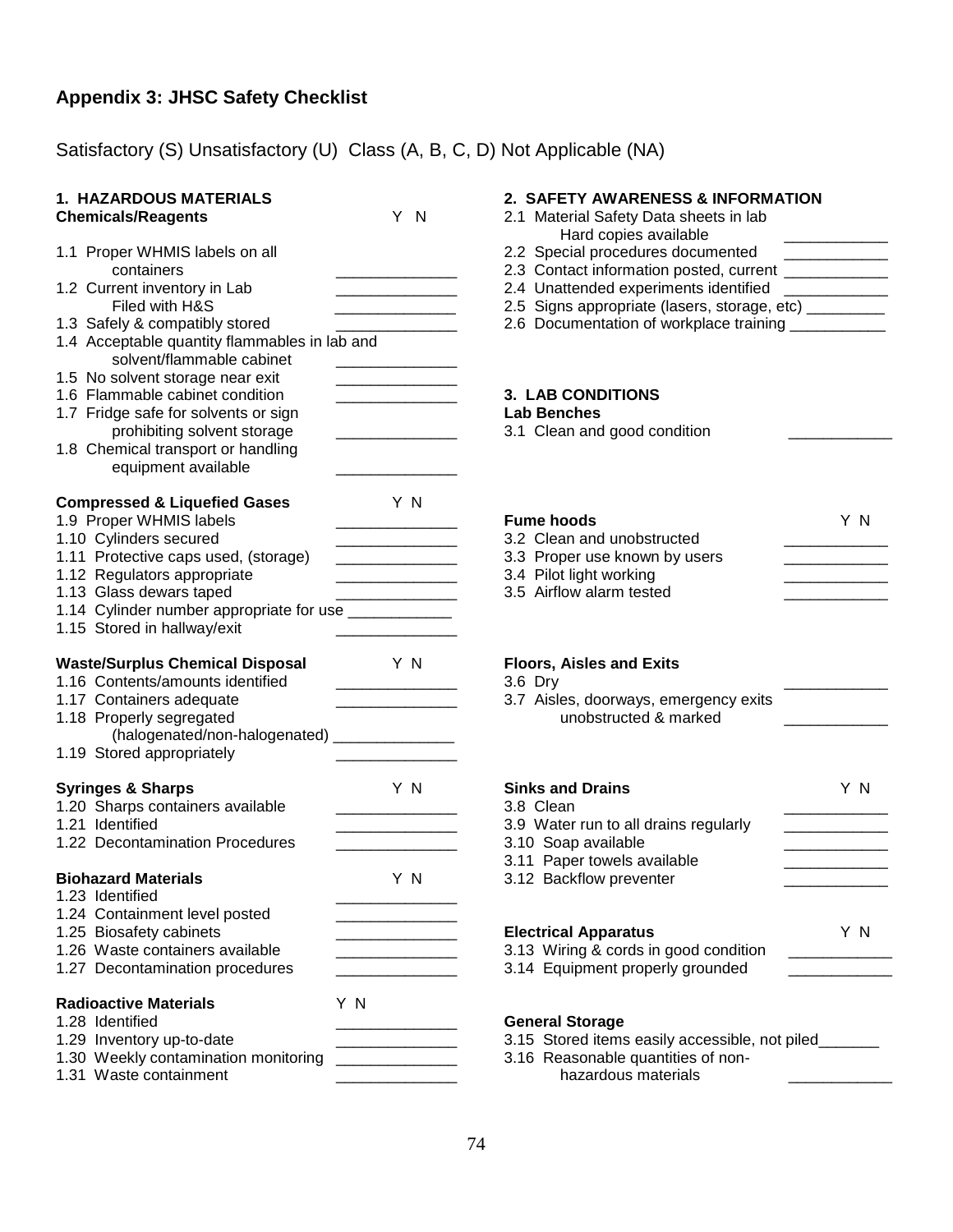| <b>4. EMERGENCY PREPAREDNESS</b><br><b>Spill Control</b><br>4.1 Bucket/gloves/bags available<br>4.2 Absorbent available<br>4.3 Neutralizing agent available:<br>Oxidizers<br>Flammable solvents<br>Infectious substances<br>Water-reactive<br>Air-reactive | <b>Emergency Procedures</b><br>4.4 Lakehead University Emergency Procedures and<br>Information posted<br>4.5 Fire alarm pull station accessible<br>4.6 First aid kit available/stocked/appropriate____<br>4.7 Antidotes available (HF or CN)<br>4.8 Evacuation plan<br>4.9 Qualified first aider's posted<br>4.10 Personnel aware of accident reporting<br>Procedures |     |
|------------------------------------------------------------------------------------------------------------------------------------------------------------------------------------------------------------------------------------------------------------|-----------------------------------------------------------------------------------------------------------------------------------------------------------------------------------------------------------------------------------------------------------------------------------------------------------------------------------------------------------------------|-----|
| 5. PERSONAL PROTECTIVE EQUIPMENT<br><b>Eye and Face protection</b><br>5.1 Available, worn, policy posted<br><b>Eyewash Stations</b><br>5.2 Good Condition<br>5.3 Suitable for hazard present                                                               | <b>Emergency Showers</b><br>4.11 Location known and identified<br>4.12 Accessible<br>Y N<br>4.13 Good condition and tested                                                                                                                                                                                                                                            | Y N |
| Gloves, Lab Coats and Footwear<br>5.4 Good condition<br>5.5 Suitable for hazard present<br>5.6 Proper footwear worn<br><b>General Lab Practices</b><br>5.7 No food/drink/utensils in lab<br>5.8 Chemical disposal training                                 | <b>Fire Extinguishers</b><br>4.14 Available<br>4.15 Seal intact<br>4.16 Use instructions reviewed<br>4.17 Appropriately located<br>4.18 Tested recently                                                                                                                                                                                                               |     |

**Maintenance Items and General Comments** (Indicate line number, use additional comment page if required)**:**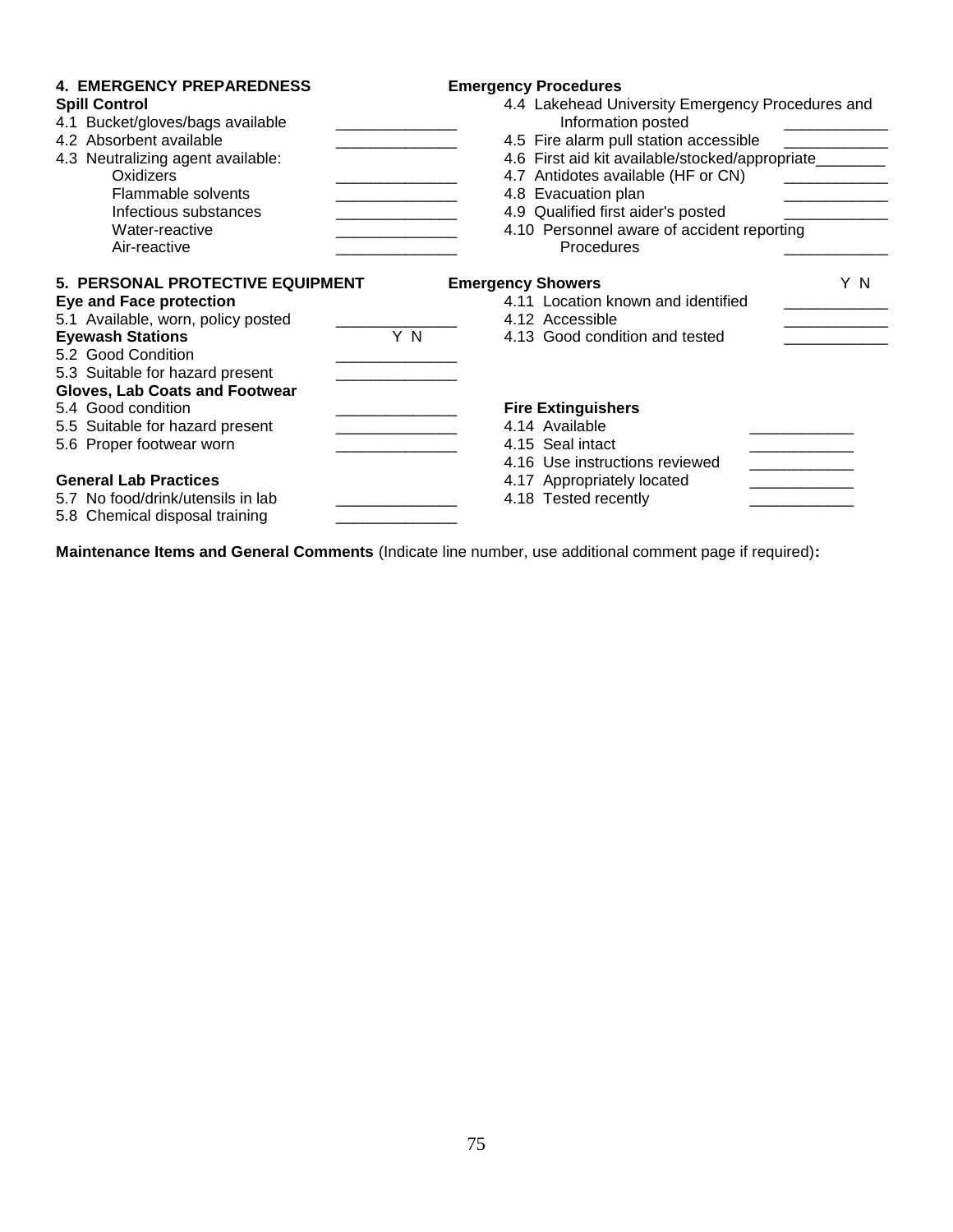**Appendix 4: Biosafety Checklist**





### **BIOSAFETY INSPECTION CHECKLIST**

| PRINCIPAL INVESTIGATOR/PERMIT HOLDER:                                       |                    |
|-----------------------------------------------------------------------------|--------------------|
| LABORATORY REPRESENTATIVES PRESENT:                                         |                    |
| LABORATORY ROOM NUMBER:                                                     |                    |
| <b>CONTAINMENT LEVEL:</b><br>2 (Shaded)<br>$\vert$ 1<br>$\overline{2}$      | <b>RISK GROUP:</b> |
| DATE OF INSPECTION: THE STATE OF INSPECTION:                                |                    |
| INSPECTION TYPE:     APPROVAL     6 MONTH REVIEW<br><b>RENEWAL</b>          | <b>ANNUAL</b>      |
| FOLLOW UP ACTIONS REQUIRED: $\Box$ NO $\Box$ YES FOLLOW UP INSPECTION DATE: |                    |
|                                                                             |                    |

|   |                                                                                                                             |  | N | N/A | <b>Comments</b> |  |  |
|---|-----------------------------------------------------------------------------------------------------------------------------|--|---|-----|-----------------|--|--|
|   | <b>Access Control &amp; Hazard Awareness</b>                                                                                |  |   |     |                 |  |  |
|   | Access to the laboratory is<br>limited or restricted                                                                        |  |   |     |                 |  |  |
| 2 | Proper lab hazard signs are<br>posted. Emergency contact<br>information is provided.                                        |  |   |     |                 |  |  |
| 3 | All persons have met specific<br>entry requirements and have<br>been advised of the potential<br>hazards in the laboratory. |  |   |     |                 |  |  |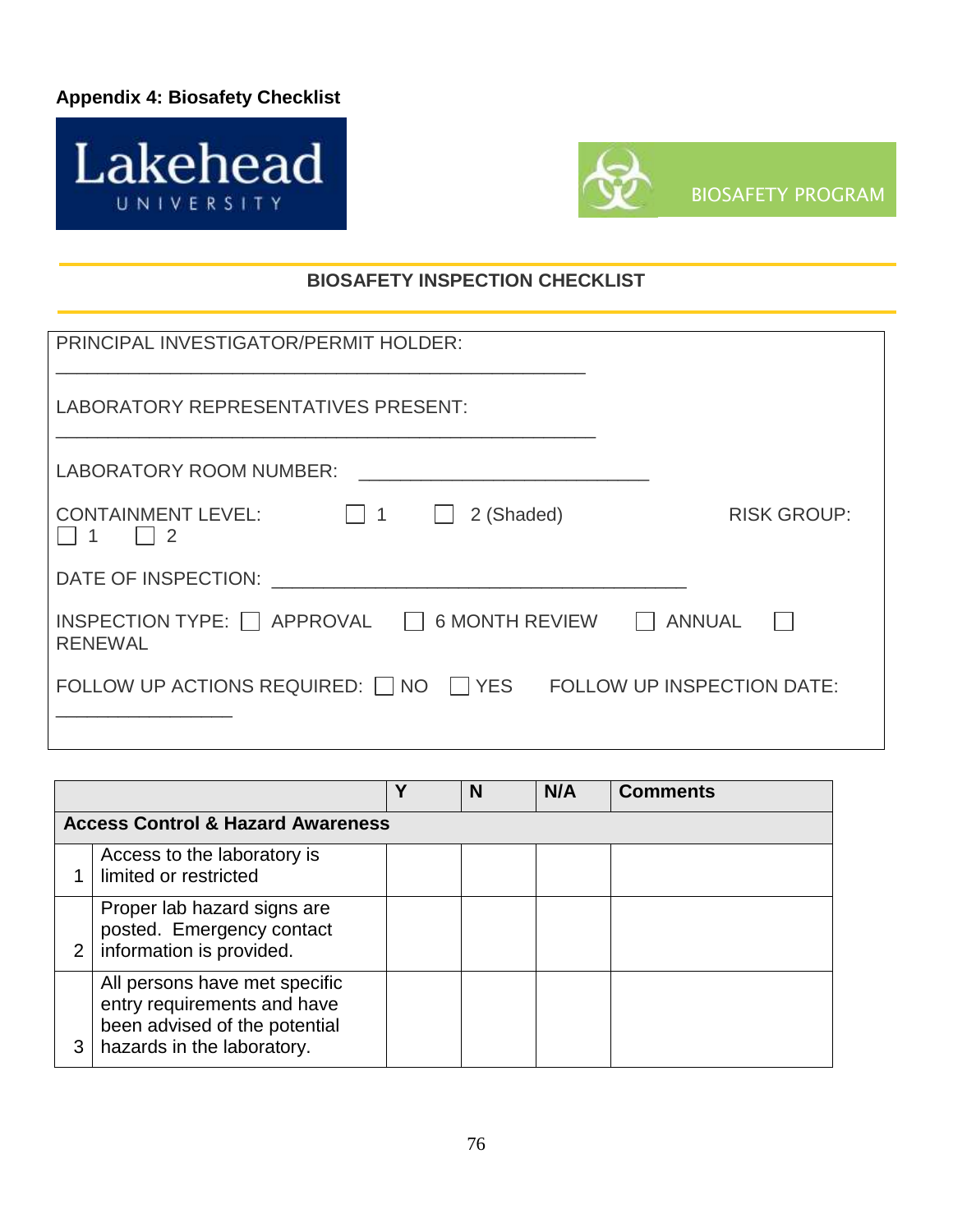| 4  | Persons are informed that<br>conditions such as pregnancy or<br>compromised immune systems<br>may increase risk.  |  |  |
|----|-------------------------------------------------------------------------------------------------------------------|--|--|
| 5  | Individuals under the age of 16<br>are not permitted in the<br>laboratory.                                        |  |  |
| 6  | New employees/students are<br>thoroughly trained in good<br>laboratory practices and<br>techniques.               |  |  |
| 7  | Employees work practices are<br>monitored to ensure safety and<br>adherence to protocols.                         |  |  |
| 8  | Appropriate protective equipment<br>(as per protocols) is available to<br>lab workers and visitors.               |  |  |
| 9  | Workers are trained in post<br>exposure protocols.                                                                |  |  |
| 10 | <b>Material Data Sheets are</b><br>available and current.                                                         |  |  |
|    | <b>Laboratory Design</b>                                                                                          |  |  |
| 11 | The laboratory is designed to<br>permit general cleaning and<br>housekeeping and is clean, neat<br>and organized. |  |  |
| 12 | There is no evidence of cracked<br>surfaces or need for general<br>repair (leaking pipes, tiles lifted).          |  |  |
| 13 | Bench tops are impervious to<br>liquids and resistant to alkali,<br>acids, organic solvents and heat.             |  |  |
| 14 | The surfaces of walls, floors and<br>ceilings are impervious to liquids<br>and readily cleanable.                 |  |  |
| 15 | Floors are slip resistant.                                                                                        |  |  |
| 16 | Windows are closed and sealed<br>(permanently or with a screen).                                                  |  |  |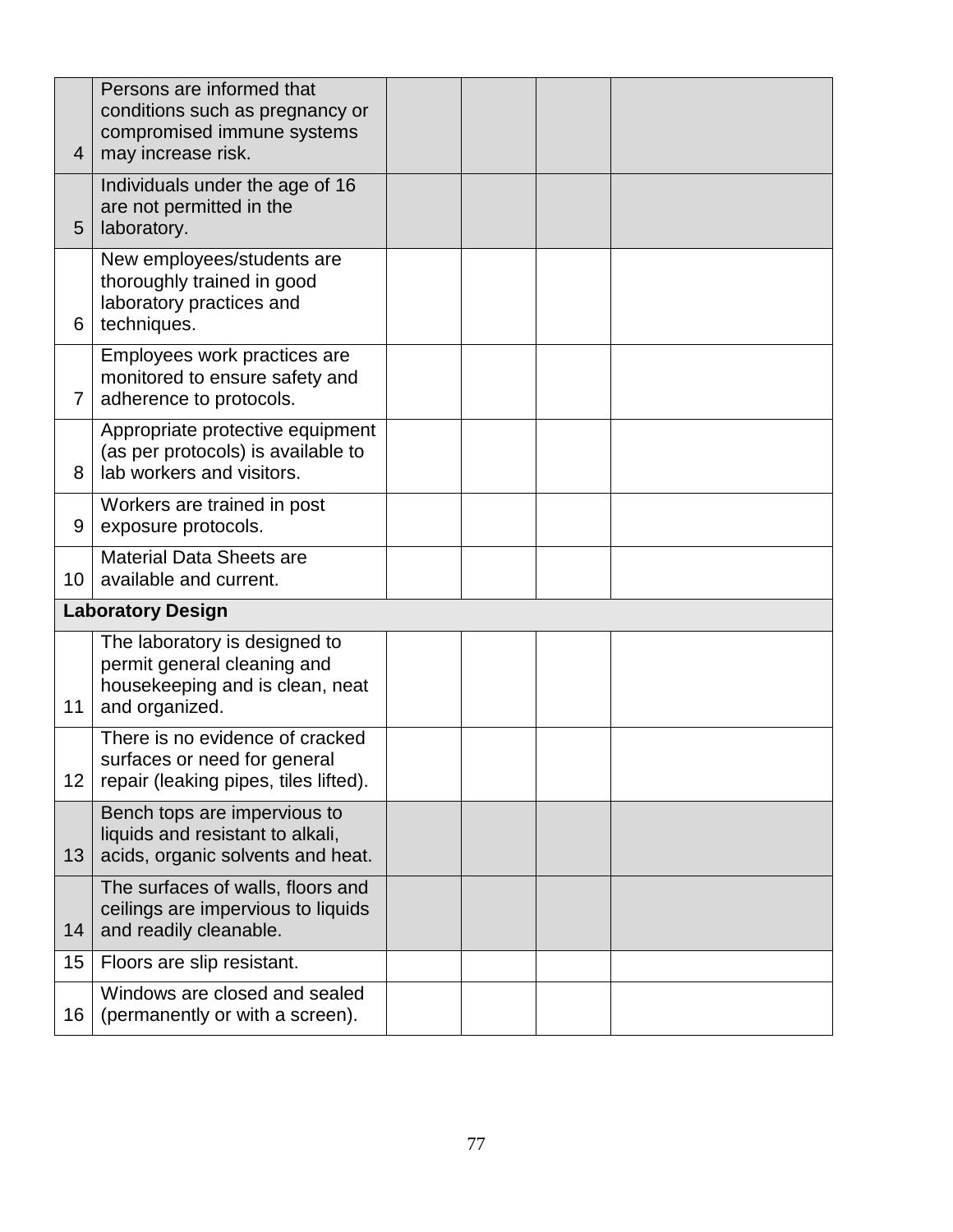| 17 | All components of essential<br>services requiring maintenance<br>or replacement are located<br>outside of the facility, (i.e. circuit<br>breakers, gas shut off) or are<br>easily accessible. |  |  |
|----|-----------------------------------------------------------------------------------------------------------------------------------------------------------------------------------------------|--|--|
| 18 | Dedicated hand washing facility<br>is located near each laboratory<br>exit (hands-free preferred).                                                                                            |  |  |
| 19 | Air flow is sufficient to exhaust<br>vapours of flammable liquids and<br>dangerous chemicals.                                                                                                 |  |  |
| 20 | Fume hoods are not the sole<br>means of air exhaust. Regular<br>maintenance program is in place.                                                                                              |  |  |
| 21 | Appropriate storage areas are<br>available for lab coats,<br>hazardous chemicals and to<br>prevent buildup of clutter.                                                                        |  |  |
| 22 | Alarmed equipment is identified<br>and emergency contact<br>information is affixed to the<br>equipment.                                                                                       |  |  |
| 23 | Office areas are located away<br>from work area.                                                                                                                                              |  |  |
| 24 | Food and drink for consumption<br>are stored outside of laboratory.                                                                                                                           |  |  |
|    | Emergency systems are in place:<br>25   fire, eyewash, and shower.                                                                                                                            |  |  |
|    | <b>OPERATIONAL PROCEDURES</b>                                                                                                                                                                 |  |  |
| 26 | Long hair is tied back during<br>laboratory work.                                                                                                                                             |  |  |
| 27 | Lab coats are worn, buttoned,<br>with sleeves tucked into gloves<br>when working with infectious<br>material.                                                                                 |  |  |
| 28 | Gloves are changed frequently<br>when working with infectious<br>material and before working with<br>"clean" equipment and after<br>possible contamination.                                   |  |  |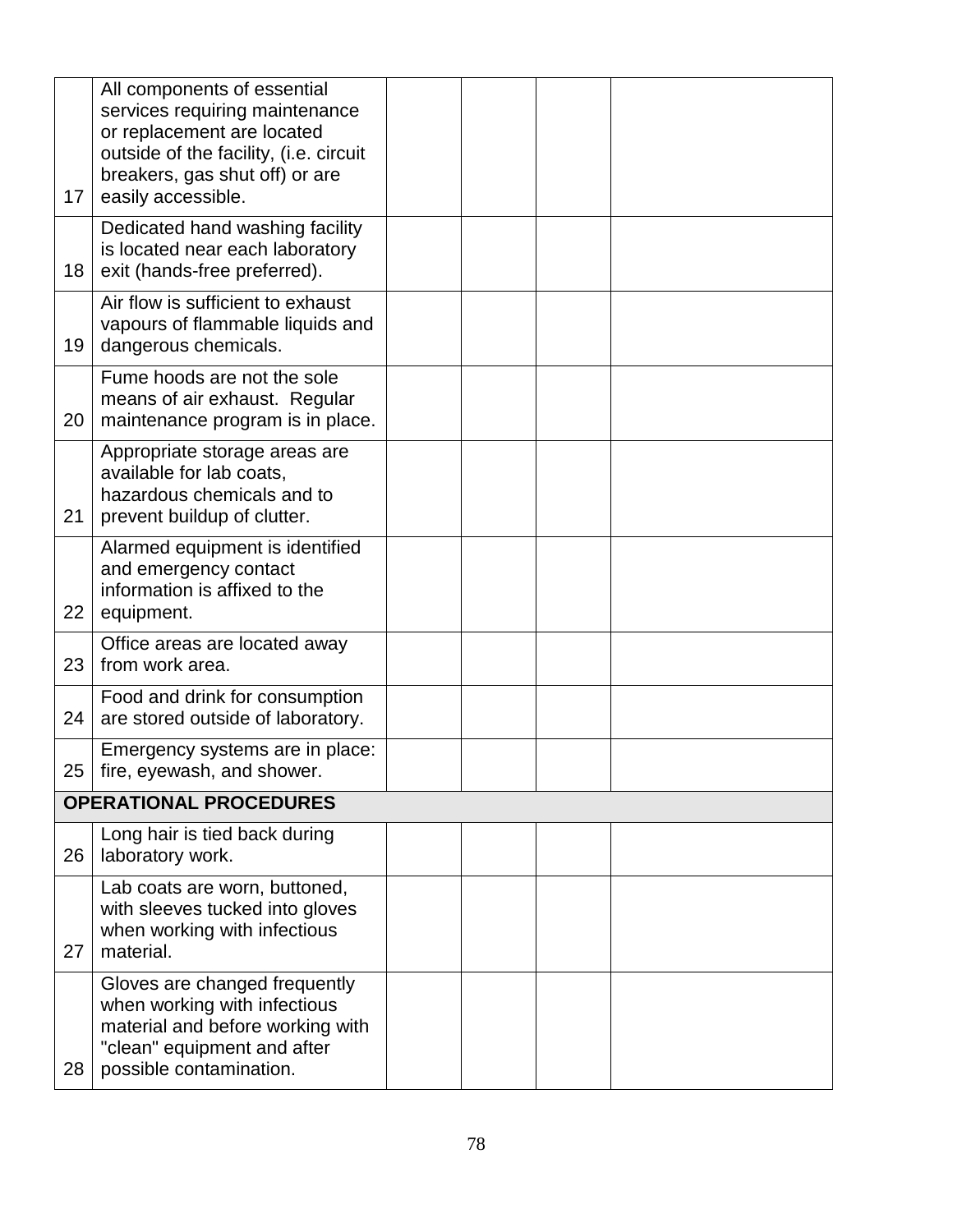| 29 | Hands are washed after<br>removing gloves, routinely<br>throughout the day, after<br>possible exposure and prior to<br>leaving the lab.            |  |  |
|----|----------------------------------------------------------------------------------------------------------------------------------------------------|--|--|
| 30 | Received samples are inspected<br>for damage, opened in the BSC,<br>surfaces decontaminated and<br>supporting documentation<br>verified.           |  |  |
| 31 | All procedures with a high<br>potential for creating aerosols or<br>using high concentrations of an<br>infectious agent are performed in<br>a BSC. |  |  |
| 32 | Before work in a BSC is initiated,<br>startup procedures including<br>surface decontamination, inward<br>air flow and purging are<br>completed.    |  |  |
| 33 | Appropriate BSC shut down<br>procedure is in place and<br>followed.                                                                                |  |  |
| 34 | Equipment inside a BSC is such<br>that air flow is not impeded. Air<br>grilles are not obstructed.                                                 |  |  |
| 35 | All manipulations are performed<br>at least four inches inside a BSC.<br>Rapid movements are avoided.                                              |  |  |
| 36 | When rotating or moving<br>equipment in a BSC, it is<br>prohibited to perform any other<br>manipulations in the cabinet.                           |  |  |
| 37 | Mechanical pipetting devices are<br>used. Mouth pipetting is never<br>used and prohibited. All pipettes<br>are "to deliver."                       |  |  |
| 38 | Used pipettes are submerged<br>horizontally in a suitable<br>disinfecting solution, inside a<br>BSC, or are disposed after use.                    |  |  |
| 39 | Needles are not bent, sheared or<br>recapped prior to disposal. Used                                                                               |  |  |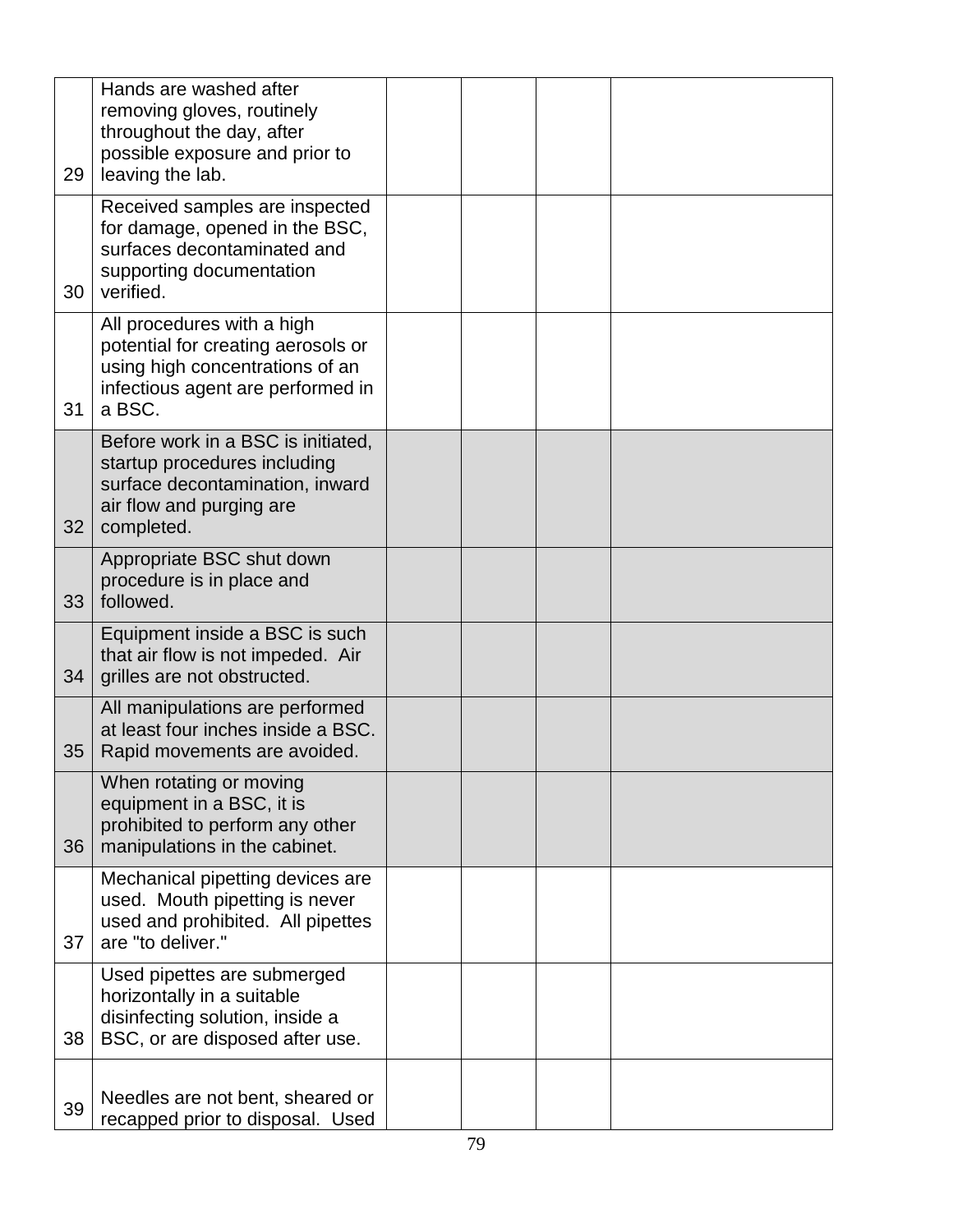|    | needles are not reused.                                                                                                                                                                                               |  |  |
|----|-----------------------------------------------------------------------------------------------------------------------------------------------------------------------------------------------------------------------|--|--|
| 40 | When transferring infectious<br>material from pipette to petri dish<br>or bottle, the liquid is released as<br>close as possible to the<br>receptacle, or allowed to run<br>down the wall, never from a<br>height.    |  |  |
| 41 | Sharp containers are never filled<br>past the marked line.                                                                                                                                                            |  |  |
| 42 | When possible, capped leak<br>proof tubes and bottles are used<br>when working with/or storing<br>infectious agents. The use of<br>glass is minimized.                                                                |  |  |
| 43 | All infectious agents are<br>transported in unbreakable, leak<br>proof containers suitable for<br>decontamination.                                                                                                    |  |  |
| 44 | Magnetic stir bars are added<br>before liquid.                                                                                                                                                                        |  |  |
| 45 | Inoculating loops are cooled<br>before they are inserted into a<br>liquid culture. Micro incinerators<br>or pre-sterilized loops are used.                                                                            |  |  |
| 46 | When withdrawing a needle from<br>a stoppered bottle, the needle<br>and bottle are wrapped with a<br>disinfectant soaked absorbent.<br>Air bubbles are expelled into<br>such absorbent.                               |  |  |
| 47 | Sonicating, mixing, grinding and<br>blending utilize equipment with<br>gasket lids and leak proof<br>bearings. Vortexing is used<br>instead of tipping to mix.<br>Aerosols are allowed to settle<br>prior to opening. |  |  |
| 48 | Centrifuges are: properly<br>serviced, maintained, interlocked<br>and balanced. Regularly<br>checked for stress, damage and<br>decontaminated. Checks                                                                 |  |  |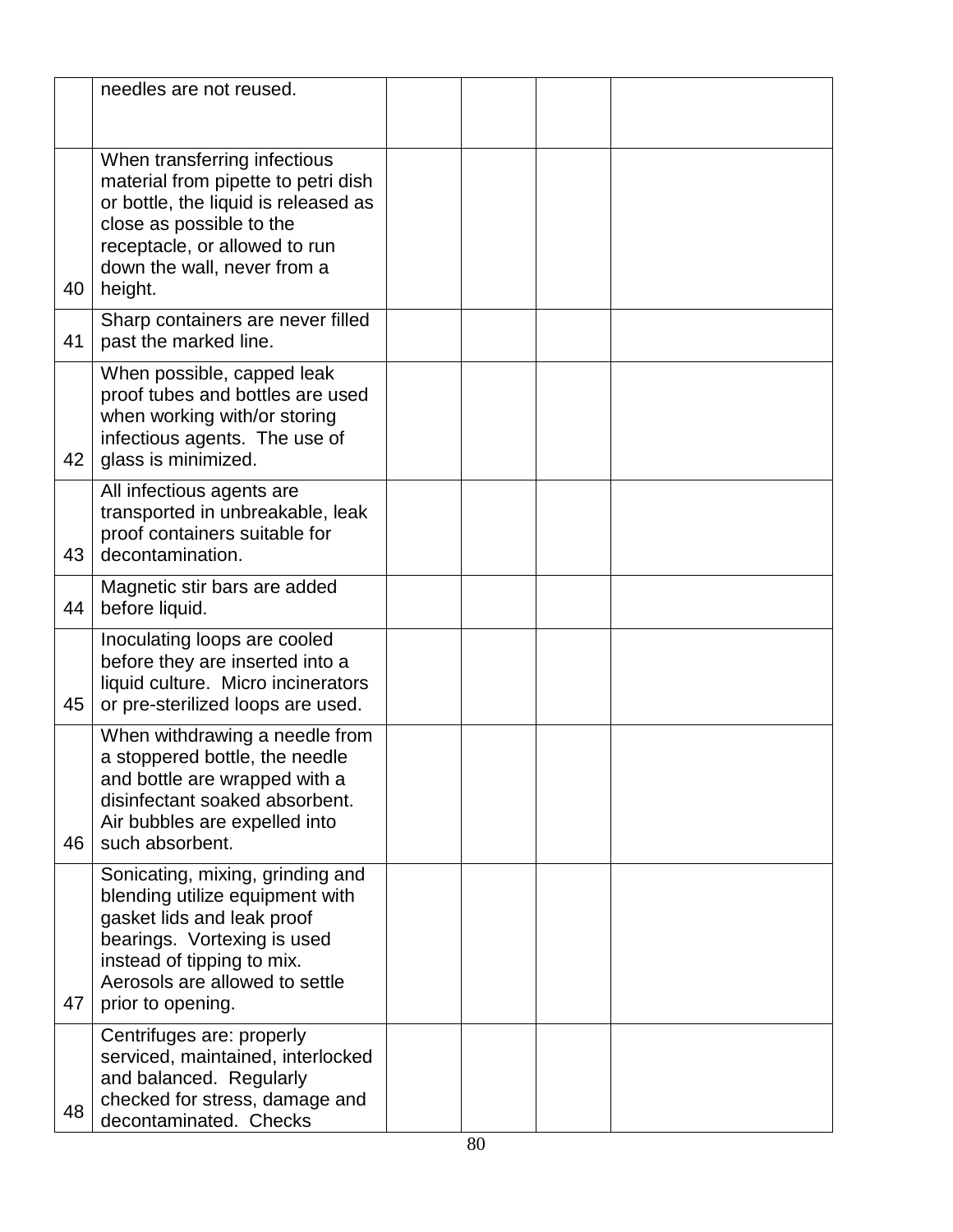|    | recorded.                                                                                                                                                                                                   |  |  |
|----|-------------------------------------------------------------------------------------------------------------------------------------------------------------------------------------------------------------|--|--|
|    |                                                                                                                                                                                                             |  |  |
| 49 | When working with cryogenic<br>materials appropriate PPE is<br>used: face shields, apron,<br>insulated gloves. Samples are<br>introduced slowly to prevent<br>splatter, containers are not over-<br>filled. |  |  |
| 50 | Compressed gas cylinders are<br>securely stored away from exits,<br>leak tested and correct gauges<br>used.                                                                                                 |  |  |
| 51 | Radioactive work is undertaken<br>in compliance with the Radiation<br>Safety Program and permit<br>requirements.                                                                                            |  |  |
| 52 | Animal work is approved by the<br>Animal Care Committee. All<br>individuals are trained to<br>minimize exposure e.g. scrapes,<br>bites, needle sticks and other<br>unique hazards.                          |  |  |
| 53 | Electrical hazards are identified<br>and addressed. CSA approved,<br>no frayed wires or use of<br>electricity near sources of water.                                                                        |  |  |
| 54 | Appropriate waste containers are<br>used and do not pose a tipping<br>risk. Surfaces are<br>decontaminated or double<br>bagged to permit transfer for<br>decontamination.                                   |  |  |
| 55 | Waste procedures are available<br>and followed.                                                                                                                                                             |  |  |
| 56 | Autoclave procedures are<br>available. Efficacy testing is<br>undertaken regularly and records<br>maintained.                                                                                               |  |  |
| 57 | All specimens of unknown status<br>are autoclaved or sent for<br>incineration.                                                                                                                              |  |  |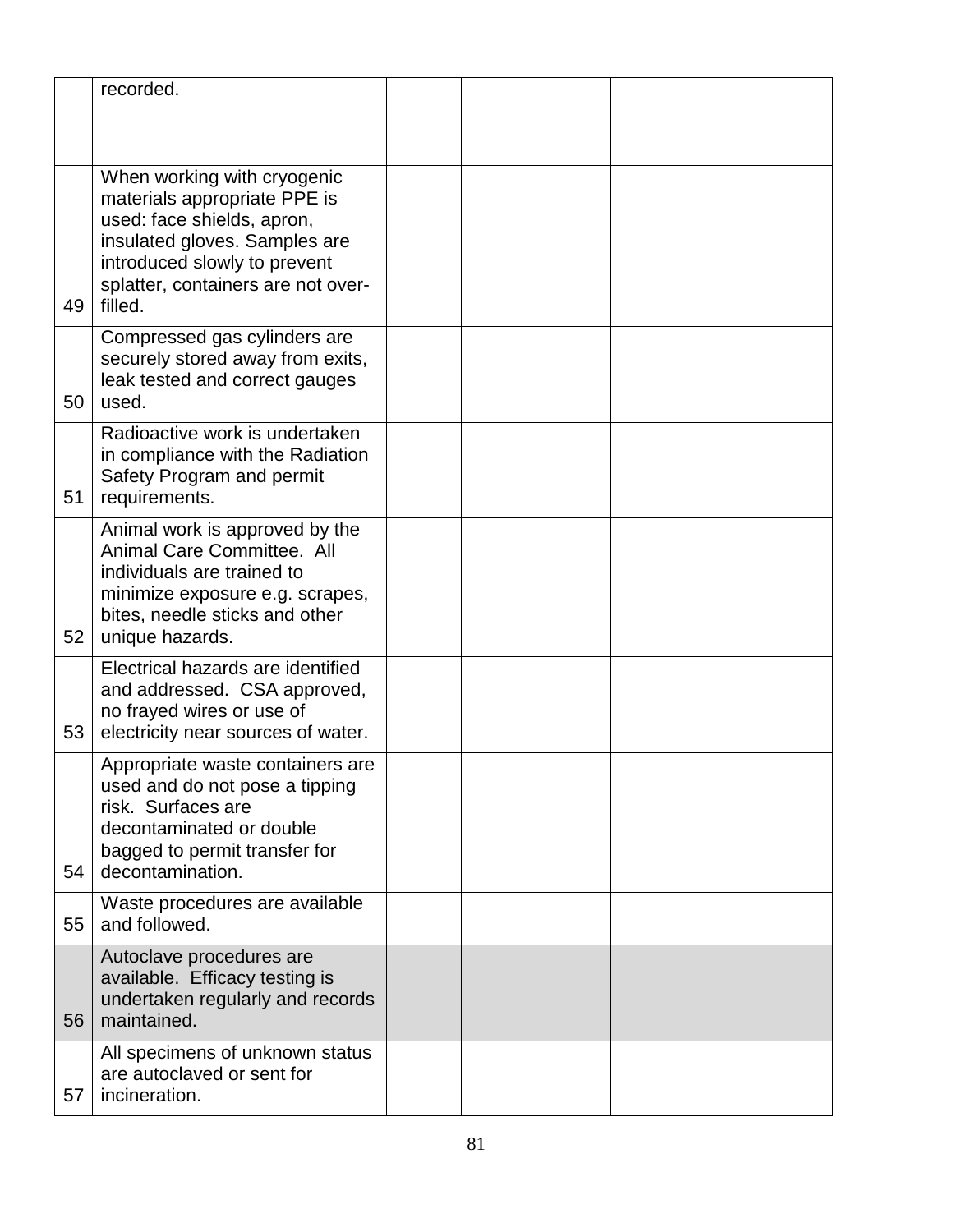| 58 | All equipment exposed to<br>infectious materials is disinfected<br>prior to repair or servicing.                                            |  |  |
|----|---------------------------------------------------------------------------------------------------------------------------------------------|--|--|
| 59 | Written protocols outlining<br>decontamination of work<br>surfaces, spills and wastes are<br>available and followed.                        |  |  |
| 60 | All spills and accidents which<br>result in exposures to infectious<br>materials are immediately<br>reported, recorded and<br>investigated. |  |  |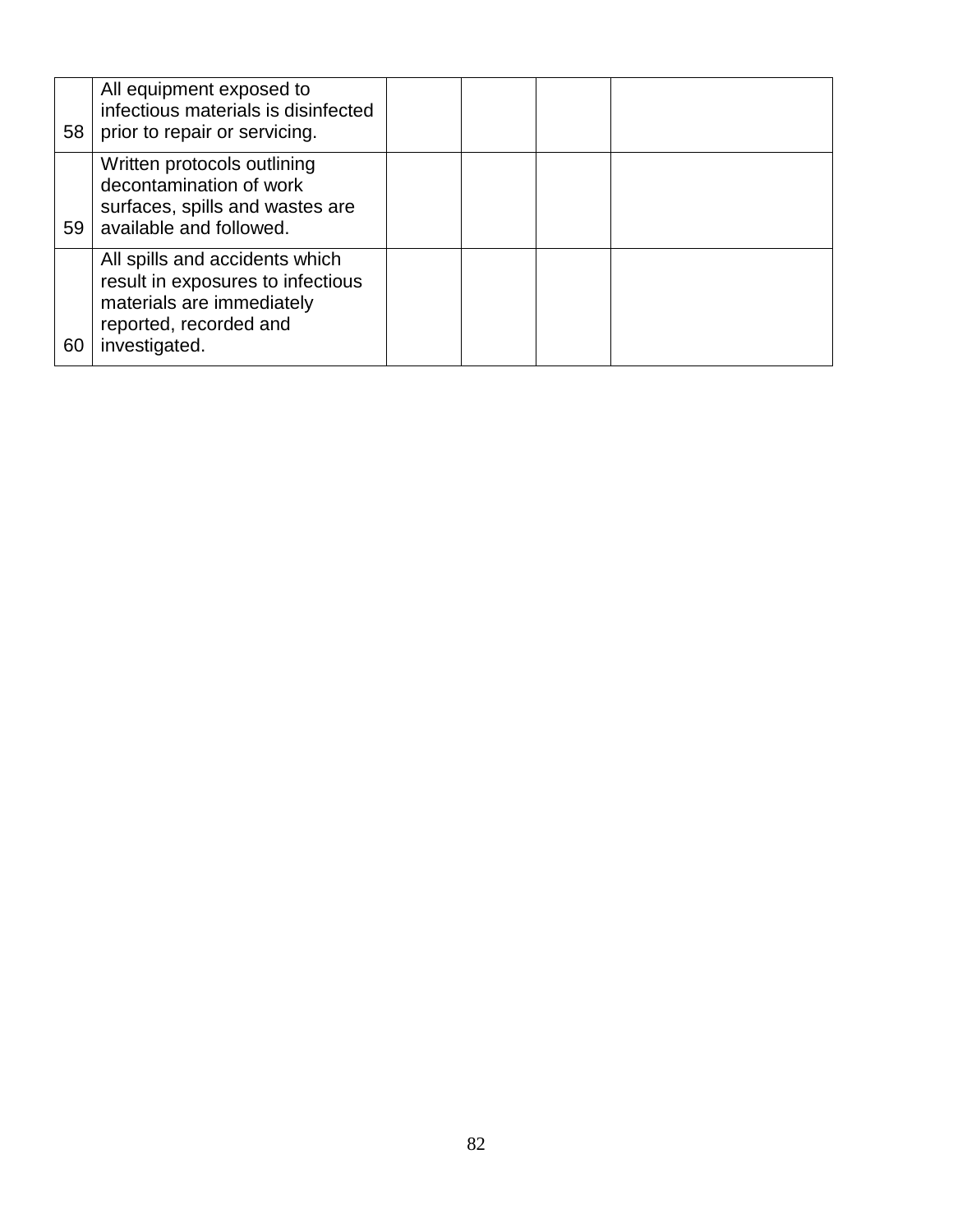**Appendix 5: Training Record and Acknowledgement of Risk**  akehead **Health**<br>and Safety **U N I** 

## **Job Specific Training Checklist for Laboratory Trainees**

Employee Name: Start Date: Start Date: Start Date: Start Date: Start Date:

Department: Supervisor Name:

|                                                    | This section is to be completed for all trainees                                                                |                 |  |
|----------------------------------------------------|-----------------------------------------------------------------------------------------------------------------|-----------------|--|
| <b>General Safety</b>                              |                                                                                                                 |                 |  |
|                                                    | <b>Examples</b>                                                                                                 | <b>Received</b> |  |
| <b>Sharps disposal</b>                             | Safe clean-up of sharps, broken glass bin, disposal procedure                                                   |                 |  |
| <b>Work Order Procedure</b>                        | Reporting physical deficiencies to work.orders@lakeheadu.ca                                                     |                 |  |
| <b>First Aid kit location</b>                      | Where to access first aid kit and designated first aider                                                        |                 |  |
| <b>Telephone System</b>                            | Emergency key on phone, lab emergency contact list                                                              |                 |  |
| <b>Emergency exits and</b><br>procedures           | Closest emergency exits, pull stations, fire extinguishers, area fire<br>warden                                 |                 |  |
| <b>Working alone policy</b><br>and procedures      | Which experiments are too hazardous for after-hours work and when<br>alone, Keep In Touch program with Security |                 |  |
| <b>Location and use of</b><br>emergency facilities | Closest safety shower, emergency eyewash station                                                                |                 |  |
| Hazardous waste<br>disposal procedures             | Storage and segregation of waste, inventories and reporting<br>requirements                                     |                 |  |
| <b>Personal Protective</b><br><b>Equipment</b>     | Requirements for selection, use, care and how to safely remove                                                  |                 |  |
| <b>Lab Safety</b><br><b>Policy/Procedures</b>      | Lab safety manual                                                                                               |                 |  |
| <b>Hazard Reporting</b><br><b>Procedures</b>       | How to contact security/physical plant & your supervisor                                                        |                 |  |
| <b>Security</b>                                    | Procedures for visitors, and keeping the lab secured                                                            |                 |  |
| *Trainee must complete WHMIS annually, contact H&S |                                                                                                                 |                 |  |
|                                                    |                                                                                                                 |                 |  |

| <b>Chemical Safety</b>               | Trainee will be working with chemicals:<br>No (Proceed to section Biological Safety)<br>Yes |  |
|--------------------------------------|---------------------------------------------------------------------------------------------|--|
| Safe chemical handling<br>procedures | Correct use of a chemical fume hood, flammable liquids, toxic<br>chemicals                  |  |
| <b>Chemical spill kit</b>            | Location of kit and procedure for clean-up of spills                                        |  |
| <b>MSDS</b>                          | Location of MSDS                                                                            |  |
| <b>Specific Hazards (List)</b>       | e.g. hydrofluoric acid/machine guarding                                                     |  |
| <b>Inventory</b>                     | Requirements for inventory maintenance                                                      |  |
|                                      |                                                                                             |  |
|                                      |                                                                                             |  |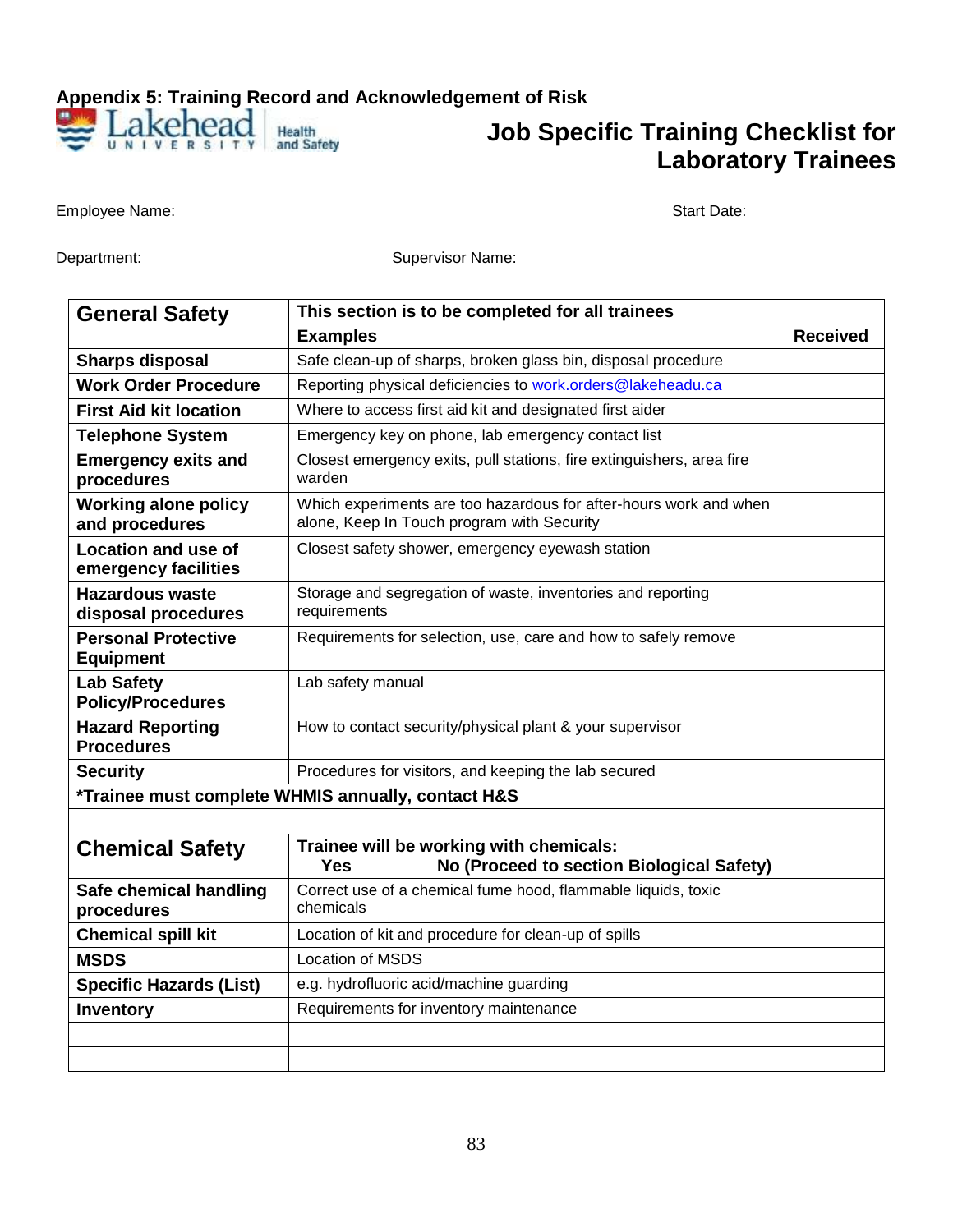| <b>Biological Safety</b>                    | Trainee will be working with biohazards:<br>No (Proceed to section Radiation Safety)<br><b>Yes</b>                                                                                                                                |  |
|---------------------------------------------|-----------------------------------------------------------------------------------------------------------------------------------------------------------------------------------------------------------------------------------|--|
| <b>Biological agents</b>                    | Risk groups, method of transmission, blood borne pathogens                                                                                                                                                                        |  |
| <b>Universal precautions</b>                | Use of PPE, good hygiene/housekeeping practices, good microbial<br>practices                                                                                                                                                      |  |
| <b>Biosafety cabinet</b>                    | Correct use of a biosafety cabinet                                                                                                                                                                                                |  |
| <b>Aerosols</b>                             | How to avoid aerosol generation                                                                                                                                                                                                   |  |
| <b>Autoclave</b>                            | Safe operation                                                                                                                                                                                                                    |  |
| <b>Needle sticks/sharps</b><br>injuries     | Safe use of needles/sharps                                                                                                                                                                                                        |  |
| <b>Shipping and Receiving</b>               | How to correctly receive a package                                                                                                                                                                                                |  |
| <b>Transporting biological</b><br>materials | Procedures for on-campus transport                                                                                                                                                                                                |  |
|                                             | On public roadways (requires TDG certificate, arranged through<br><b>H&amp;S)</b>                                                                                                                                                 |  |
| <b>Biological Spills</b>                    | Location of spill kit, how to safety clean up spills, when to report to<br>Supervisor/Security                                                                                                                                    |  |
| <b>Biological waste</b>                     | Separation and disposal procedures                                                                                                                                                                                                |  |
| <b>Radiation Safety</b>                     | Trainee will be working with radiological hazards:<br>No - Proceed to section Other Hazards/Risks<br>Yes - Contact H&S to arrange for basic radiation safety training and<br>complete Radiation Safety Training Form with Trainee |  |
| <b>Other Hazards/Risks</b>                  | List any other hazards/training provided specific to your lab or<br>experimental procedures or check:<br>Risks are covered in the previous sections                                                                               |  |
|                                             |                                                                                                                                                                                                                                   |  |

As Supervisor, I attest that has both received training in all of the areas of health and safety checked above and demonstrated proficiency in the standard operating procedures required for this laboratory sufficient

to enable him/her to conduct themselves safely in my laboratory without direct supervision.

#### **Supervisor Signature:** Date: Date: Date: Date: Date: Date: Date: Date: Date: Date: Date: Date: Date: Date: Date: Date: Date: Date: Date: Date: Date: Date: Date: Date: Date: Date: Date: Date: Date: Date: Date: Date: Date:

I attest that adequate training has been provided to me in order to conduct my laboratory duties safely and that I will follow all laboratory rules as they relate to Health and Safety. I acknowledge that some medical conditions that affect the immune system may put me at increased risk of contracting an infectious disease. Should I be at increased risk, I will discuss my laboratory duties with my primary health care provider annually and should any accommodations be required to reduce my risk, I will share those with my Supervisor as soon as I am aware of them.

### **Employee Signature:**  $\blacksquare$

**Supervisors keep a copy for your records. Trainee, upload a copy into D2L Assignments (Checklist).**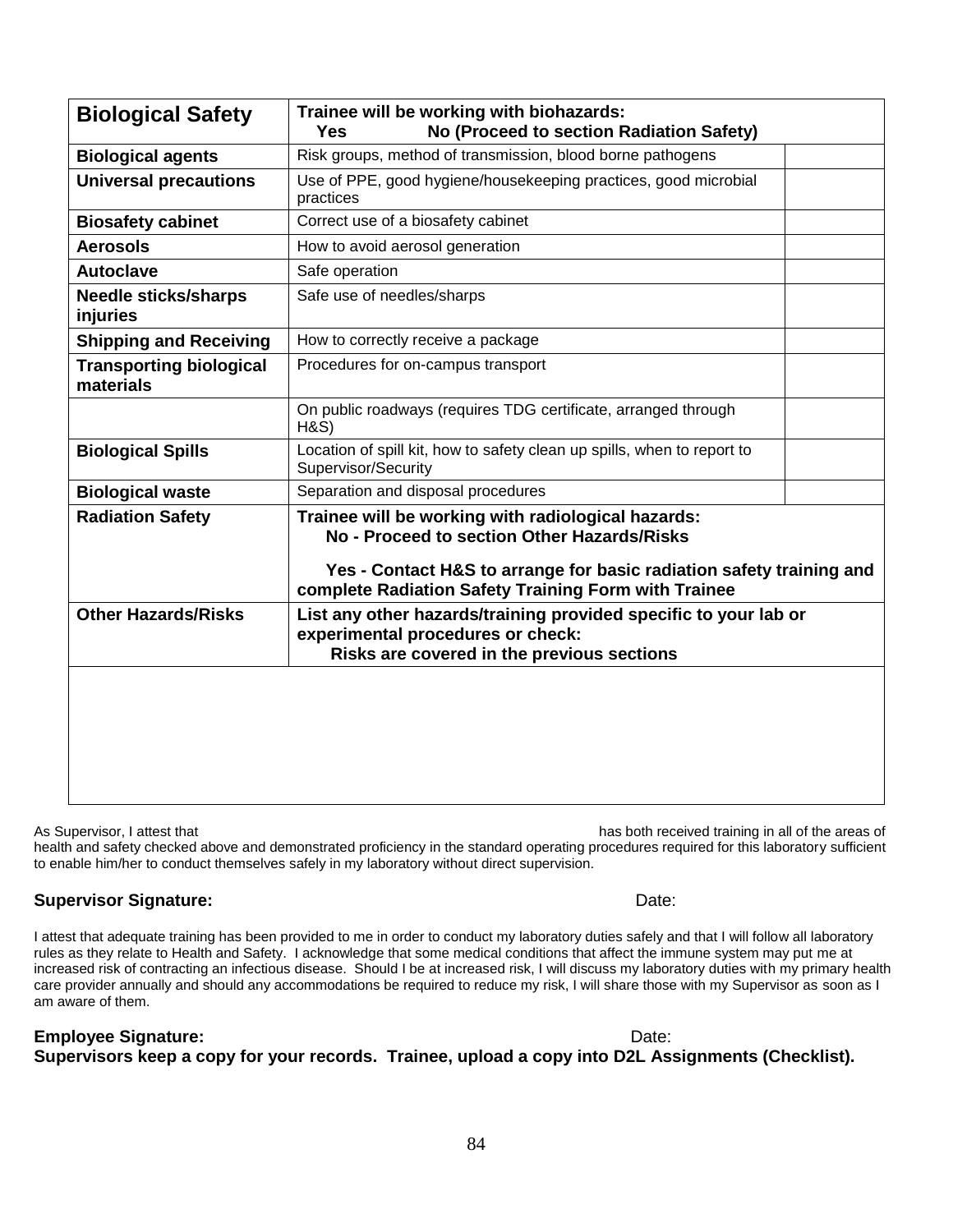

Grasp outside edge near wrist Peel away from hand, turning glove inside-out • Hold in opposite gloved hand



**Slide** ungloved finger under the wrist of the remaining glove • Peel off from inside, creating a bag for both gloves **Discard**